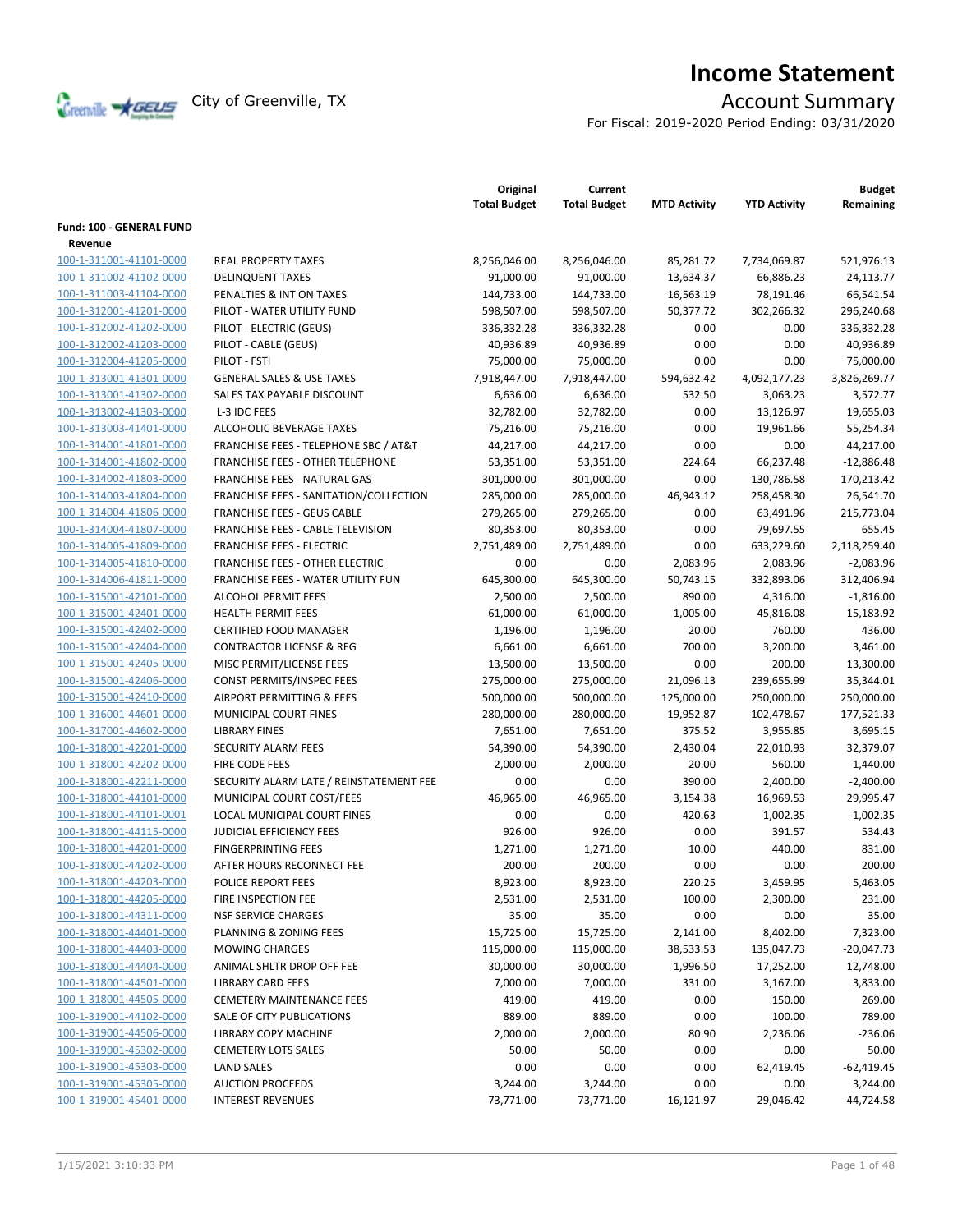|                         |                                       | Original<br><b>Total Budget</b> | Current<br><b>Total Budget</b> | <b>MTD Activity</b> | <b>YTD Activity</b> | Budget<br>Remaining |
|-------------------------|---------------------------------------|---------------------------------|--------------------------------|---------------------|---------------------|---------------------|
| 100-1-319001-45501-0000 | <b>LIBRARY MTG ROOM RENTAL</b>        | 1,597.00                        | 1,597.00                       | 40.00               | 330.00              | 1,267.00            |
| 100-1-319001-45503-0000 | <b>PAVILION RENTALS</b>               | 9,138.00                        | 9,138.00                       | 560.00              | 2,100.00            | 7,038.00            |
| 100-1-319001-45601-0000 | MISCELLANEOUS REVENUES                | 73,278.00                       | 73,278.00                      | 4.40                | 74,113.52           | $-835.52$           |
| 100-1-319001-45604-0000 | OTHER REVENUE / OVER/SHORT            | 0.00                            | 0.00                           | $-641,152.15$       | $-641, 142.15$      | 641,142.15          |
| 100-1-322001-43002-0000 | ANIMAL SHELTER CONTRIB                | 100,000.00                      | 100,000.00                     | 0.00                | 50,000.00           | 50,000.00           |
| 100-1-322001-43003-0000 | HUNT CO CONTRIB - FIRE                | 28,800.00                       | 28,800.00                      | 2,400.00            | 14,400.00           | 14,400.00           |
| 100-1-322001-43004-0000 | HUNT CO MEM HOSP REIM                 | 22,400.00                       | 22,400.00                      | 0.00                | 14,205.00           | 8,195.00            |
| 100-1-323001-46008-0000 | <b>XFR - TOURISM FUND</b>             | 145,000.00                      | 145,000.00                     | 12,083.33           | 72,499.98           | 72,500.02           |
| 100-1-323001-46015-0000 | XFR - DEBT SERVICE FUND               | 464,592.00                      | 464,592.00                     | 38,716.00           | 232,296.00          | 232,296.00          |
| 100-1-324001-46506-0000 | CA - RECREATION FUND                  | 9,613.00                        | 9,613.00                       | 801.08              | 4,806.48            | 4,806.52            |
| 100-1-324001-46509-0000 | CA - VENUE MGMT FUND                  | 3,004.00                        | 3,004.00                       | 250.33              | 1,501.98            | 1,502.02            |
| 100-1-324001-46537-0000 | CA - MAIL MACHINE LEASE               | 3,132.00                        | 3,132.00                       | 269.28              | 1,615.68            | 1,516.32            |
| 100-1-324001-46614-0000 | CA - SANITATION FUND COLLECTION       | 33,493.00                       | 33,493.00                      | 2,791.08            | 16,746.48           | 16,746.52           |
| 100-1-324001-46650-0000 | CA - UTILITY FUND TO GENERAL GOVERNME | 408,115.00                      | 408,115.00                     | 34,009.58           | 204,057.48          | 204,057.52          |
| 100-1-324001-46651-0000 | CA - UTILITY FUND TO PUBLIC WORKS     | 160,063.00                      | 160,063.00                     | 13,338.58           | 80,031.48           | 80,031.52           |
| 100-1-324001-46801-0000 | <b>CA - SPENCE FUND</b>               | 600.00                          | 600.00                         | 50.00               | 300.00              | 300.00              |
| 100-1-324009-46901-0000 | <b>CA - ELECTRIC UTILITY</b>          | 358,026.00                      | 358,026.00                     | 29,835.50           | 179,013.00          | 179,013.00          |
| 100-1-324009-46906-0000 | <b>CA - CABLE UTILITY</b>             | 52,638.00                       | 52,638.00                      | 4,386.50            | 26,319.00           | 26,319.00           |
|                         | <b>Revenue Total:</b>                 | 25,401,947.17                   | 25,401,947.17                  | 594,390.02          | 15,167,552.97       | 10,234,394.20       |
| Expense                 |                                       |                                 |                                |                     |                     |                     |
| 100-1-000000-43105-0001 | <b>CENSUS GRANT MANAGEMENT</b>        | 0.00                            | 0.00                           | 4,018.15            | 4,018.15            | $-4,018.15$         |
| 100-1-000000-96119-0000 | <b>PANDEMIC EXPENSES</b>              | 0.00                            | 0.00                           | 0.00                | 0.00                | 0.00                |
| 100-1-411000-52001-0000 | <b>OFFICE SUPPLIES</b>                | 60.00                           | 60.00                          | 0.00                | 0.00                | 60.00               |
| 100-1-411000-52005-0000 | PRINTED MATERIALS                     | 96.00                           | 96.00                          | 0.00                | 0.00                | 96.00               |
| 100-1-411000-52103-0000 | <b>MEETING SUPPLIES</b>               | 2,150.00                        | 2,150.00                       | 107.72              | 429.95              | 1,720.05            |
| 100-1-411000-54001-0000 | <b>TELEPHONE CHARGES</b>              | 1,460.44                        | 1,460.44                       | 172.00              | 1,009.81            | 450.63              |
| 100-1-411000-54101-0000 | PROFESSIONAL SERVICES                 | 0.00                            | 4,000.00                       | 0.00                | 0.00                | 4,000.00            |
| 100-1-411000-54201-0000 | MEMBERSHIPS & SUBSCRIPTIONS           | 6,550.00                        | 6,550.00                       | 0.00                | 2,208.00            | 4,342.00            |
| 100-1-411000-54204-0000 | <b>PUBLIC RELATIONS</b>               | 1,500.00                        | 1,500.00                       | 0.00                | 1,600.00            | $-100.00$           |
| 100-1-411000-54213-0000 | PLAQUES AND AWARDS                    | 750.00                          | 750.00                         | 0.00                | 0.00                | 750.00              |
| 100-1-411000-54214-0000 | <b>TRAVEL &amp; TRAINING</b>          | 15,075.00                       | 15,075.00                      | 180.00              | 7,779.98            | 7,295.02            |
| 100-1-411400-51001-0000 | <b>REGULAR SALARIES</b>               | 85,583.22                       | 85,583.22                      | 6,454.24            | 41,952.57           | 43,630.65           |
| 100-1-411400-51021-0000 | LONGEVITY                             | 1,656.00                        | 1,656.00                       | 0.00                | 1,656.00            | 0.00                |
| 100-1-411400-51116-0000 | CAR ALLOWANCE                         | 4,200.00                        | 4,200.00                       | 323.08              | 2,100.02            | 2,099.98            |
| 100-1-411400-51117-0000 | <b>CELL PHONE ALLOWANCE</b>           | 1,170.00                        | 1,170.00                       | 60.00               | 386.77              | 783.23              |
| 100-1-411400-51201-0000 | <b>FICA</b>                           | 5,741.77                        | 5,741.77                       | 403.34              | 2,737.93            | 3,003.84            |
| 100-1-411400-51202-0000 | MEDICARE                              | 1,342.83                        | 1,342.83                       | 94.32               | 640.32              | 702.51              |
| 100-1-411400-51203-0000 | <b>HEALTH INSURANCE</b>               | 10,991.00                       | 10,991.00                      | 915.92              | 5,495.52            | 5,495.48            |
| 100-1-411400-51204-0000 | <b>WORKERS COMPENSATION</b>           | 240.04                          | 240.04                         | 20.19               | 121.14              | 118.90              |
| 100-1-411400-51205-0000 | STATE UNEMPLOYMENT                    | 64.35                           | 64.35                          | 0.00                | 9.00                | 55.35               |
| 100-1-411400-51301-0000 | <b>TMRS</b>                           | 10,374.55                       | 10,374.55                      | 769.20              | 5,137.10            | 5,237.45            |
| 100-1-411400-52001-0000 | <b>OFFICE SUPPLIES</b>                | 90.00                           | 90.00                          | 0.00                | 0.00                | 90.00               |
| 100-1-411400-52002-0000 | POSTAGE / FREIGHT                     | 150.00                          | 150.00                         | 3.39                | 38.41               | 111.59              |
| 100-1-411400-52005-0000 | PRINTED MATERIALS                     | 225.00                          | 225.00                         | 0.00                | 200.50              | 24.50               |
| 100-1-411400-54001-0000 | <b>TELEPHONE CHARGES</b>              | 1,046.56                        | 1,046.56                       | 78.25               | 431.40              | 615.16              |
| 100-1-411400-54101-0000 | PROFESSIONAL SERVICES                 | 1,275.00                        | 1,275.00                       | 0.00                | 420.00              | 855.00              |
| 100-1-411400-54201-0000 | MEMBERSHIPS & SUBSCRIPTIONS           | 135.00                          | 135.00                         | 0.00                | 125.00              | 10.00               |
| 100-1-411400-54206-0000 | <b>ELECTION EXPENSE</b>               | 103,500.00                      | 103,500.00                     | 21,700.00           | 21,828.24           | 81,671.76           |
| 100-1-411400-54212-0000 | <b>PRINTING</b>                       | 5,000.00                        | 5,000.00                       | 0.00                | 56.50               | 4,943.50            |
| 100-1-411400-54214-0000 | <b>TRAVEL &amp; TRAINING</b>          | 2,550.00                        | 2,550.00                       | 30.00               | 1,071.69            | 1,478.31            |
| 100-1-412100-51001-0000 | REGULAR SALARIES                      | 186,917.28                      | 186,917.28                     | 11,867.49           | 75,812.38           | 111,104.90          |
| 100-1-412100-51020-0000 | <b>OVERTIME</b>                       | 7,263.94                        | 7,263.94                       | 446.44              | 1,465.08            | 5,798.86            |
| 100-1-412100-51021-0000 | LONGEVITY                             | 6,002.00                        | 6,002.00                       | 0.00                | 3,890.00            | 2,112.00            |
| 100-1-412100-51101-0000 | <b>CERTIFICATION PAY</b>              | 3,600.00                        | 3,600.00                       | 230.78              | 1,384.67            | 2,215.33            |
| 100-1-412100-51201-0000 | <b>FICA</b>                           | 12,634.56                       | 12,634.56                      | 702.78              | 4,693.88            | 7,940.68            |
| 100-1-412100-51202-0000 | MEDICARE                              | 2,954.86                        | 2,954.86                       | 164.36              | 1,098.06            | 1,856.80            |
| 100-1-412100-51203-0000 | <b>HEALTH INSURANCE</b>               | 43,964.00                       | 43,964.00                      | 3,663.67            | 21,982.02           | 21,981.98           |
| 100-1-412100-51204-0000 | <b>WORKERS COMPENSATION</b>           | 528.21                          | 528.21                         | 43.46               | 260.76              | 267.45              |
| 100-1-412100-51205-0000 | STATE UNEMPLOYMENT                    | 386.10                          | 386.10                         | 74.25               | 101.51              | 284.59              |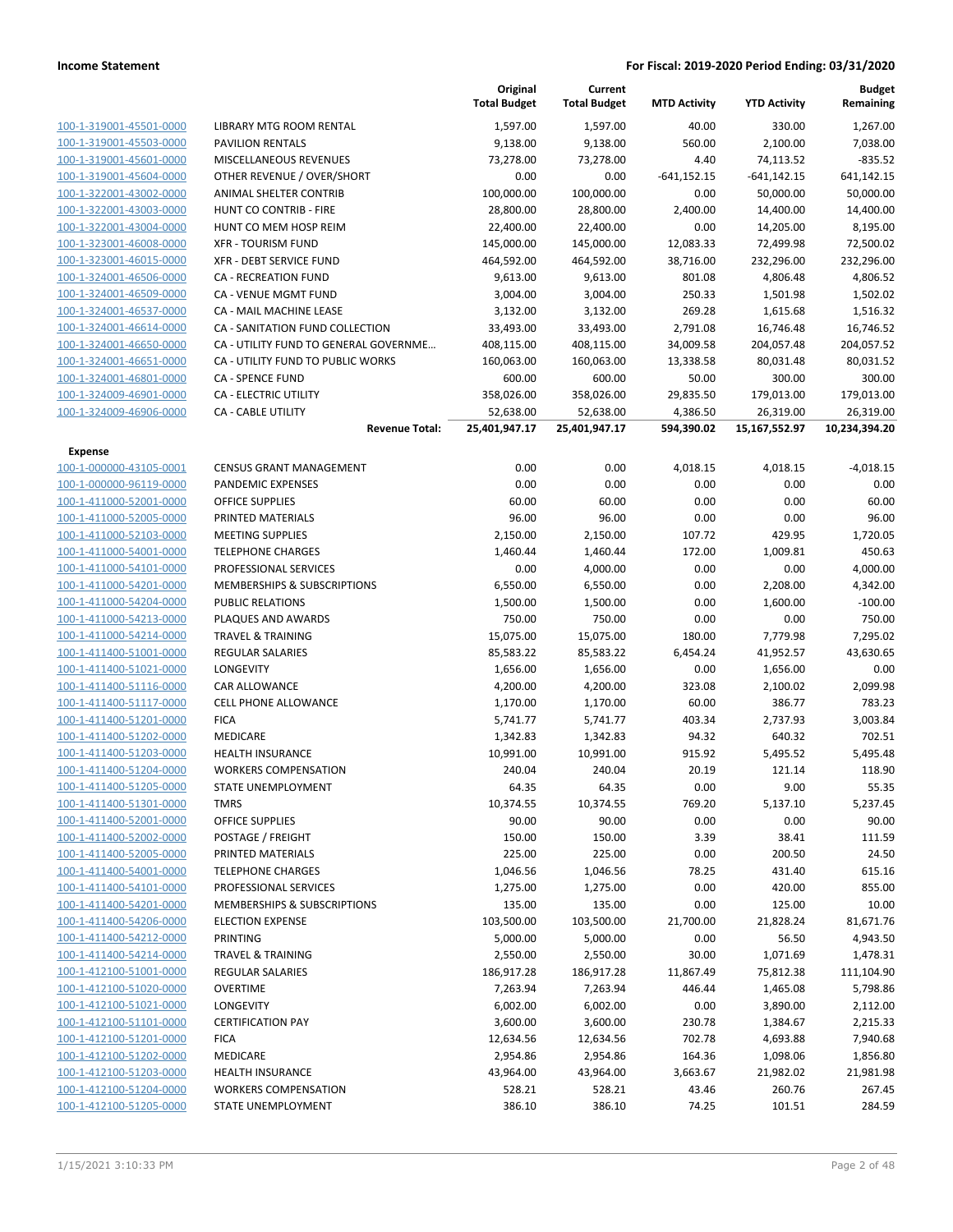| 100-1-412100-51301-0000        |
|--------------------------------|
| 100-1-412100-51401-0000        |
| 100-1-412100-52001-0000        |
| 100-1-412100-52002-0000        |
| <u>100-1-412100-52005-0000</u> |
| <u>100-1-412100-52102-0000</u> |
| 100-1-412100-52110-0000        |
| 100-1-412100-53201-0000        |
| 100-1-412100-54001-0000        |
| 100-1-412100-54101-0000        |
| 100-1-412100-54201-0000        |
| 100-1-412100-54207-0000        |
| 100-1-412100-54214-0000        |
| 100-1-413200-51001-0000        |
| 100-1-413200-51020-0000        |
| 100-1-413200-51021-0000        |
| 100-1-413200-51116-0000        |
| 100-1-413200-51117-0000        |
| 100-1-413200-51201-0000        |
| 100-1-413200-51202-0000        |
| 100-1-413200-51203-0000        |
| 100-1-413200-51204-0000        |
| 100-1-413200-51205-0000        |
| 100-1-413200-51301-0000        |
| 100-1-413200-51303-0000        |
| <u>100-1-413200-52001-0000</u> |
| 100-1-413200-52002-0000        |
| 100-1-413200-52103-0000        |
| 100-1-413200-54001-0000        |
| 100-1-413200-54101-0000        |
| 100-1-413200-54201-0000        |
| 100-1-413200-54205-0000        |
| 100-1-413200-54212-0000        |
| 100-1-413200-54214-0000        |
| 100-1-415100-51001-0000        |
| 100-1-415100-51020-0000        |
| 100-1-415100-51021-0000        |
| 100-1-415100-51116-0000        |
| 100-1-415100-51117-0000        |
| 100-1-415100-51201-0000        |
| 100-1-415100-51202-0000        |
| <u>100-1-415100-51203-0000</u> |
| 100-1-415100-51204-0000        |
|                                |
| 100-1-415100-51205-0000        |
| 100-1-415100-51301-0000        |
| 100-1-415100-52001-0000        |
| 100-1-415100-52002-0000        |
| <u>100-1-415100-52005-0000</u> |
| <u>100-1-415100-54001-0000</u> |
| <u>100-1-415100-54110-0000</u> |
| <u>100-1-415100-54201-0000</u> |
| <u>100-1-415100-54211-0000</u> |
| 100-1-415100-54214-0000        |
| 100-1-415150-54401-0000        |
| 100-1-415150-54402-0000        |
| 100-1-415300-54106-0000        |
| 100-1-415500-51001-0000        |
| <u>100-1-415500-51020-0000</u> |
| <u>100-1-415500-51021-0000</u> |

|                         |                                         | Original<br><b>Total Budget</b> | Current<br><b>Total Budget</b> | <b>MTD Activity</b> | <b>YTD Activity</b> | <b>Budget</b><br>Remaining |
|-------------------------|-----------------------------------------|---------------------------------|--------------------------------|---------------------|---------------------|----------------------------|
| 100-1-412100-51301-0000 | <b>TMRS</b>                             | 21,527.76                       | 21,527.76                      | 1,385.69            | 8,841.66            | 12,686.10                  |
| 100-1-412100-51401-0000 | <b>CONTRA - SALARIES</b>                | 0.00                            | 0.00                           | 0.00                | 750.00              | $-750.00$                  |
| 100-1-412100-52001-0000 | <b>OFFICE SUPPLIES</b>                  | 900.00                          | 900.00                         | 0.00                | 266.32              | 633.68                     |
| 100-1-412100-52002-0000 | POSTAGE / FREIGHT                       | 2,750.00                        | 2,750.00                       | 220.10              | 1,239.40            | 1,510.60                   |
| 100-1-412100-52005-0000 | PRINTED MATERIALS                       | 800.00                          | 800.00                         | 596.60              | 596.60              | 203.40                     |
| 100-1-412100-52102-0000 | <b>BOOKS / REF SUPPLIES</b>             | 120.00                          | 120.00                         | 0.00                | 0.00                | 120.00                     |
| 100-1-412100-52110-0000 | <b>TICKET WRITER SUPPLIES</b>           | 7,500.00                        | 7,500.00                       | 0.00                | 90.00               | 7,410.00                   |
| 100-1-412100-53201-0000 | <b>FURNITURE &amp; OFFICE EQUIPMENT</b> | 2,112.00                        | 2,112.00                       | 1,128.00            | 2,392.61            | $-280.61$                  |
| 100-1-412100-54001-0000 | <b>TELEPHONE CHARGES</b>                | 5,020.36                        | 5,020.36                       | 229.36              | 1,985.41            | 3,034.95                   |
| 100-1-412100-54101-0000 | PROFESSIONAL SERVICES                   | 28,000.00                       | 28,000.00                      | 138.90              | 343.40              | 27,656.60                  |
| 100-1-412100-54201-0000 | MEMBERSHIPS & SUBSCRIPTIONS             | 550.00                          | 550.00                         | 0.00                | 359.29              | 190.71                     |
| 100-1-412100-54207-0000 | COURT COSTS, JURY, WIT FEES             | 360.00                          | 360.00                         | 0.00                | 36.00               | 324.00                     |
| 100-1-412100-54214-0000 | <b>TRAVEL &amp; TRAINING</b>            | 5,500.00                        | 5,500.00                       | 650.00              | 2,059.33            | 3,440.67                   |
| 100-1-413200-51001-0000 | <b>REGULAR SALARIES</b>                 | 245,250.47                      | 245,250.47                     | 18,864.29           | 115,283.90          | 129,966.57                 |
| 100-1-413200-51020-0000 | <b>OVERTIME</b>                         | 142.64                          | 142.64                         | 58.23               | 58.23               | 84.41                      |
| 100-1-413200-51021-0000 | LONGEVITY                               | 618.00                          | 618.00                         | 0.00                | 576.00              | 42.00                      |
| 100-1-413200-51116-0000 | CAR ALLOWANCE                           | 7,200.00                        | 7,200.00                       | 553.84              | 3,599.96            | 3,600.04                   |
| 100-1-413200-51117-0000 | CELL PHONE ALLOWANCE                    | 1,170.00                        | 1,170.00                       | 90.00               | 576.92              | 593.08                     |
| 100-1-413200-51201-0000 | <b>FICA</b>                             | 11,737.30                       | 11,737.30                      | 1,115.86            | 3,812.80            | 7,924.50                   |
| 100-1-413200-51202-0000 | <b>MEDICARE</b>                         | 3,688.53                        | 3,688.53                       | 260.97              | 1,641.80            | 2,046.73                   |
| 100-1-413200-51203-0000 | <b>HEALTH INSURANCE</b>                 | 27,477.50                       | 27,477.50                      | 2,289.79            | 13,738.74           | 13,738.76                  |
| 100-1-413200-51204-0000 | <b>WORKERS COMPENSATION</b>             | 659.36                          | 659.36                         | 55.53               | 333.18              | 326.18                     |
| 100-1-413200-51205-0000 | STATE UNEMPLOYMENT                      | 160.88                          | 160.88                         | 32.97               | 48.87               | 112.01                     |
| 100-1-413200-51301-0000 | <b>TMRS</b>                             | 28,497.04                       | 28,497.04                      | 2,201.21            | 13,389.92           | 15,107.12                  |
| 100-1-413200-51303-0000 | SUP 457 COMP PLAN                       | 22,230.00                       | 22,230.00                      | 1,695.24            | 10,171.44           | 12,058.56                  |
| 100-1-413200-52001-0000 | <b>OFFICE SUPPLIES</b>                  | 300.00                          | 300.00                         | 90.27               | 297.94              | 2.06                       |
| 100-1-413200-52002-0000 | POSTAGE / FREIGHT                       | 150.00                          | 150.00                         | 0.00                | 0.00                | 150.00                     |
| 100-1-413200-52103-0000 | <b>MEETING SUPPLIES</b>                 | 850.00                          | 850.00                         | 30.82               | 632.43              | 217.57                     |
| 100-1-413200-54001-0000 | <b>TELEPHONE CHARGES</b>                | 4,206.28                        | 4,206.28                       | 336.39              | 1,906.17            | 2,300.11                   |
| 100-1-413200-54101-0000 | PROFESSIONAL SERVICES                   | 100.00                          | 100.00                         | 0.00                | 0.00                | 100.00                     |
| 100-1-413200-54201-0000 | MEMBERSHIPS & SUBSCRIPTIONS             | 1,400.00                        | 1,400.00                       | 0.00                | 0.00                | 1,400.00                   |
| 100-1-413200-54205-0000 | <b>BUSINESS MEALS</b>                   | 1,000.00                        | 1,000.00                       | 60.00               | 180.20              | 819.80                     |
| 100-1-413200-54212-0000 | PRINTING                                | 100.00                          | 100.00                         | 0.00                | 111.44              | $-11.44$                   |
| 100-1-413200-54214-0000 | <b>TRAVEL &amp; TRAINING</b>            | 7,000.00                        | 7,000.00                       | 78.60               | 1,657.01            | 5,342.99                   |
| 100-1-415100-51001-0000 | <b>REGULAR SALARIES</b>                 | 289,437.16                      | 289,437.16                     | 20,903.54           | 135,517.80          | 153,919.36                 |
| 100-1-415100-51020-0000 | <b>OVERTIME</b>                         | 1,447.50                        | 1,447.50                       | 0.00                | 69.62               | 1,377.88                   |
| 100-1-415100-51021-0000 | LONGEVITY                               | 3,322.00                        | 3,322.00                       | 0.00                | 3,208.00            | 114.00                     |
| 100-1-415100-51116-0000 | CAR ALLOWANCE                           | 4,200.00                        | 4,200.00                       | 323.08              | 2,100.02            | 2,099.98                   |
| 100-1-415100-51117-0000 | CELL PHONE ALLOWANCE                    | 2,130.00                        | 2,130.00                       | 90.00               | 576.92              | 1,553.08                   |
| 100-1-415100-51201-0000 | <b>FICA</b>                             | 18,633.27                       | 18,633.27                      | 1,208.45            | 8,181.77            | 10,451.50                  |
| 100-1-415100-51202-0000 | MEDICARE                                | 4,357.78                        | 4,357.78                       | 282.62              | 1,913.49            | 2,444.29                   |
| 100-1-415100-51203-0000 | <b>HEALTH INSURANCE</b>                 | 60,450.50                       | 60,450.50                      | 5,037.54            | 30,225.24           | 30,225.26                  |
| 100-1-415100-51204-0000 | <b>WORKERS COMPENSATION</b>             | 778.99                          | 778.99                         | 65.53               | 393.18              | 385.81                     |
| 100-1-415100-51205-0000 | STATE UNEMPLOYMENT                      | 353.93                          | 353.93                         | 81.02               | 117.13              | 236.80                     |
| 100-1-415100-51301-0000 | <b>TMRS</b>                             | 33,667.62                       | 33,667.62                      | 2,398.12            | 15,768.44           | 17,899.18                  |
| 100-1-415100-52001-0000 | <b>OFFICE SUPPLIES</b>                  | 2,700.00                        | 2,700.00                       | 50.77               | 1,493.68            | 1,206.32                   |
| 100-1-415100-52002-0000 | POSTAGE / FREIGHT                       | 4,150.00                        | 4,150.00                       | 303.36              | 2,492.65            | 1,657.35                   |
| 100-1-415100-52005-0000 | PRINTED MATERIALS                       | 150.00                          | 150.00                         | 0.00                | 0.00                | 150.00                     |
| 100-1-415100-54001-0000 | <b>TELEPHONE CHARGES</b>                | 2,962.23                        | 2,962.23                       | 244.28              | 1,389.51            | 1,572.72                   |
| 100-1-415100-54110-0000 | <b>AUDIT</b>                            | 59,750.00                       | 59,750.00                      | 14,875.00           | 64,750.00           | $-5,000.00$                |
| 100-1-415100-54201-0000 | MEMBERSHIPS & SUBSCRIPTIONS             | 2,139.00                        | 2,139.00                       | 0.00                | 750.00              | 1,389.00                   |
| 100-1-415100-54211-0000 | ADVERTISING                             | 35,000.00                       | 35,000.00                      | 219.60              | 19,203.10           | 15,796.90                  |
| 100-1-415100-54214-0000 | <b>TRAVEL &amp; TRAINING</b>            | 5,020.00                        | 5,020.00                       | $-4.50$             | 1,668.69            | 3,351.31                   |
| 100-1-415150-54401-0000 | <b>APPRAISER</b>                        | 267,339.69                      | 267,339.69                     | 66,834.92           | 133,669.84          | 133,669.85                 |
| 100-1-415150-54402-0000 | <b>COLLECTOR</b>                        | 16,000.00                       | 16,000.00                      | 0.00                | 15,978.59           | 21.41                      |
| 100-1-415300-54106-0000 | <b>ATTORNEY FEES</b>                    | 200,000.00                      | 200,000.00                     | 15,786.00           | 79,002.23           | 120,997.77                 |
| 100-1-415500-51001-0000 | <b>REGULAR SALARIES</b>                 | 188,255.93                      | 188,255.93                     | 14,265.45           | 91,171.34           | 97,084.59                  |
| 100-1-415500-51020-0000 | <b>OVERTIME</b>                         | 0.00                            | 0.00                           | 0.00                | 1,826.14            | $-1,826.14$                |
| 100-1-415500-51021-0000 | LONGEVITY                               | 3,894.00                        | 3,894.00                       | 0.00                | 3,840.00            | 54.00                      |
|                         |                                         |                                 |                                |                     |                     |                            |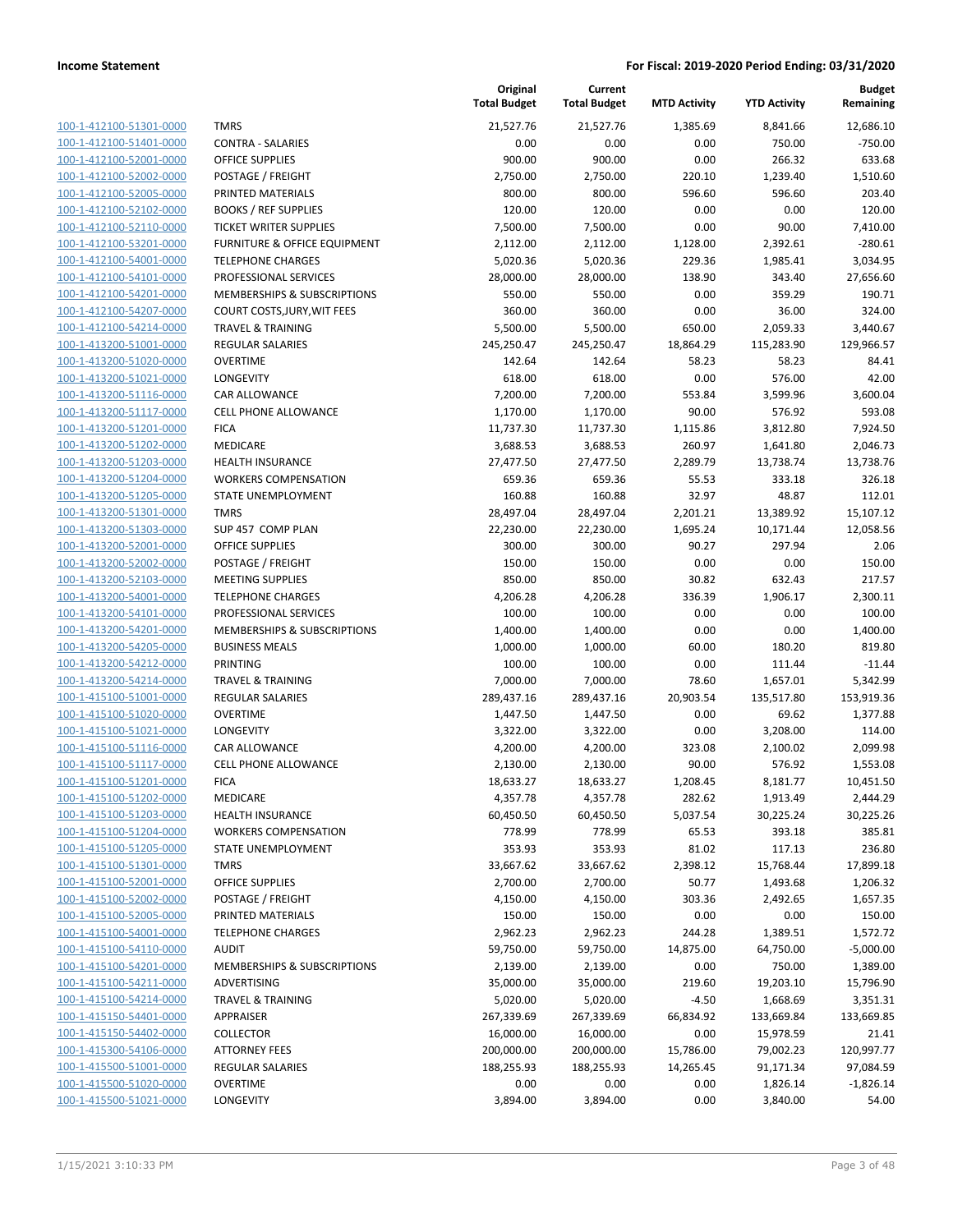| 100-1-415500-51116-0000        |
|--------------------------------|
| 100-1-415500-51117-0000        |
| 100-1-415500-51201-0000        |
| 100-1-415500-51202-0000        |
| 100-1-415500-51203-0000        |
| 100-1-415500-51204-0000        |
| 100-1-415500-51205-0000        |
| 100-1-415500-51301-0000        |
|                                |
| 100-1-415500-52001-0000        |
| 100-1-415500-52002-0000        |
| 100-1-415500-52303-0000        |
| 100-1-415500-54001-0000        |
| 100-1-415500-54102-0000        |
| 100-1-415500-54107-0000        |
| 100-1-415500-54118-0000        |
| 100-1-415500-54119-0000        |
| 100-1-415500-54201-0000        |
| 100-1-415500-54213-0000        |
| 100-1-415500-54214-0000        |
| 100-1-421100-51001-0000        |
|                                |
| 100-1-421100-51020-0000        |
| 100-1-421100-51021-0000        |
| 100-1-421100-51101-0000        |
| 100-1-421100-51115-0000        |
| 100-1-421100-51117-0000        |
| 100-1-421100-51201-0000        |
| 100-1-421100-51202-0000        |
| 100-1-421100-51203-0000        |
| 100-1-421100-51204-0000        |
| 100-1-421100-51205-0000        |
| 100-1-421100-51301-0000        |
| 100-1-421100-52001-0000        |
|                                |
| 100-1-421100-52002-0000        |
| 100-1-421100-52004-0000        |
| 100-1-421100-52005-0000        |
| 100-1-421100-52103-0000        |
| 100-1-421100-52104-0000        |
| 100-1-421100-52201-0000        |
| 100-1-421100-52203-0000        |
| 100-1-421100-52302-0000        |
| 100-1-421100-52304-0000        |
| <u>100-1-421100-52305-0000</u> |
| <u>100-1-421100-53202-0000</u> |
| <u>100-1-421100-53205-0000</u> |
|                                |
| 100-1-421100-54001-0000        |
| 100-1-421100-54002-0000        |
| 100-1-421100-54201-0000        |
| 100-1-421100-54205-0000        |
| <u>100-1-421100-54212-0000</u> |
| <u>100-1-421100-54213-0000</u> |
| 100-1-421100-54214-0000        |
| 100-1-421210-51001-0000        |
| 100-1-421210-51020-0000        |
| <u>100-1-421210-51021-0000</u> |
| <u>100-1-421210-51101-0000</u> |
| <u>100-1-421210-51115-0000</u> |
| <u>100-1-421210-51117-0000</u> |
|                                |
| <u>100-1-421210-51201-0000</u> |
| <u>100-1-421210-51202-0000</u> |

|                                                    |                                          | Original<br><b>Total Budget</b> | Current<br><b>Total Budget</b> | <b>MTD Activity</b> | <b>YTD Activity</b>   | <b>Budget</b><br>Remaining |
|----------------------------------------------------|------------------------------------------|---------------------------------|--------------------------------|---------------------|-----------------------|----------------------------|
| 100-1-415500-51116-0000                            | CAR ALLOWANCE                            | 4,200.00                        | 4,200.00                       | 323.08              | 2,100.02              | 2,099.98                   |
| 100-1-415500-51117-0000                            | <b>CELL PHONE ALLOWANCE</b>              | 1,170.00                        | 1,170.00                       | 90.00               | 576.92                | 593.08                     |
| 100-1-415500-51201-0000                            | <b>FICA</b>                              | 12,246.24                       | 12,246.24                      | 817.14              | 5,643.76              | 6,602.48                   |
| 100-1-415500-51202-0000                            | <b>MEDICARE</b>                          | 2,864.04                        | 2,864.04                       | 191.10              | 1,319.91              | 1,544.13                   |
| 100-1-415500-51203-0000                            | <b>HEALTH INSURANCE</b>                  | 32,973.00                       | 32,973.00                      | 2,747.75            | 16,486.50             | 16,486.50                  |
| 100-1-415500-51204-0000                            | <b>WORKERS COMPENSATION</b>              | 511.97                          | 511.97                         | 43.06               | 258.36                | 253.61                     |
| 100-1-415500-51205-0000                            | STATE UNEMPLOYMENT                       | 193.05                          | 193.05                         | 7.41                | 32.40                 | 160.65                     |
| 100-1-415500-51301-0000                            | <b>TMRS</b>                              | 22,127.17                       | 22,127.17                      | 1,651.36            | 11,091.51             | 11,035.66                  |
| 100-1-415500-52001-0000                            | <b>OFFICE SUPPLIES</b>                   | 2,000.00                        | 2,000.00                       | 0.00                | 657.98                | 1,342.02                   |
| 100-1-415500-52002-0000                            | POSTAGE / FREIGHT                        | 1,200.00                        | 1,200.00                       | 41.91               | 441.37                | 758.63                     |
| 100-1-415500-52303-0000                            | <b>TRAINING SUPPLIES</b>                 | 750.00                          | 750.00                         | 0.00                | 0.00                  | 750.00                     |
| 100-1-415500-54001-0000                            | <b>TELEPHONE CHARGES</b>                 | 2,188.06                        | 2,188.06                       | 148.28              | 1,040.46              | 1,147.60                   |
| 100-1-415500-54102-0000                            | <b>MVR CHECKS</b>                        | 500.00                          | 500.00                         | 0.00                | 34.79                 | 465.21                     |
| 100-1-415500-54107-0000                            | <b>MEDICAL</b>                           | 6,000.00                        | 6,000.00                       | 2,345.00            | 5,130.00              | 870.00                     |
| 100-1-415500-54118-0000                            | <b>MEDICAL - POLICE</b>                  | 2,500.00                        | 2,500.00                       | 276.00              | 358.00                | 2,142.00                   |
| 100-1-415500-54119-0000                            | <b>MEDICAL - FIRE</b>                    | 2,500.00                        | 2,500.00                       | 0.00                | 0.00                  | 2,500.00                   |
| 100-1-415500-54201-0000                            | MEMBERSHIPS & SUBSCRIPTIONS              | 4,500.00                        | 4,500.00                       | 61.61               | 1,095.68              | 3,404.32                   |
| 100-1-415500-54213-0000                            | PLAQUES AND AWARDS                       | 23,400.00                       | 23,400.00                      | 278.86              | 14,775.11             | 8,624.89                   |
| 100-1-415500-54214-0000                            | <b>TRAVEL &amp; TRAINING</b>             | 6,000.00                        | 6,000.00                       | 0.00                | 1,649.69              | 4,350.31                   |
| 100-1-421100-51001-0000                            | <b>REGULAR SALARIES</b>                  | 311,262.06                      | 311,262.06                     | 32,131.19           | 196,707.63            | 114,554.43                 |
| 100-1-421100-51020-0000                            | <b>OVERTIME</b>                          | 1,761.12                        | 1,761.12                       | 166.64              | 4,127.65              | $-2,366.53$                |
| 100-1-421100-51021-0000                            | <b>LONGEVITY</b>                         | 6,796.00                        | 6,796.00                       | 240.00              | 7,996.00              | $-1,200.00$                |
| 100-1-421100-51101-0000                            | <b>CERTIFICATION PAY</b>                 | 3,600.00                        | 3,600.00                       | 415.38              | 2,492.28              | 1,107.72                   |
| 100-1-421100-51115-0000                            | <b>CLOTHING ALLOWANCE</b>                | 840.00                          | 840.00                         | 27.72               | 1,366.32              | $-526.32$                  |
| 100-1-421100-51117-0000                            | <b>CELL PHONE ALLOWANCE</b>              | 1,950.00                        | 1,950.00                       | 223.84              | 1,329.20              | 620.80                     |
| 100-1-421100-51201-0000<br>100-1-421100-51202-0000 | <b>FICA</b><br><b>MEDICARE</b>           | 20,224.97<br>4,730.03           | 20,224.97<br>4,730.03          | 2,032.07<br>475.24  | 12,668.64<br>3,046.63 | 7,556.33<br>1,683.40       |
| 100-1-421100-51203-0000                            | <b>HEALTH INSURANCE</b>                  | 43,964.00                       | 43,964.00                      | 3,663.67            | 21,982.02             | 21,981.98                  |
| 100-1-421100-51204-0000                            | <b>WORKERS COMPENSATION</b>              | 6,209.51                        | 6,209.51                       | 522.31              | 3,133.86              | 3,075.65                   |
| 100-1-421100-51205-0000                            | STATE UNEMPLOYMENT                       | 257.40                          | 257.40                         | 25.21               | 64.54                 | 192.86                     |
| 100-1-421100-51301-0000                            | <b>TMRS</b>                              | 36,543.58                       | 36,543.58                      | 3,735.53            | 23,862.11             | 12,681.47                  |
| 100-1-421100-52001-0000                            | <b>OFFICE SUPPLIES</b>                   | 1,000.00                        | 1,050.00                       | 256.86              | 588.42                | 461.58                     |
| 100-1-421100-52002-0000                            | POSTAGE / FREIGHT                        | 300.00                          | 300.00                         | 6.42                | 26.06                 | 273.94                     |
| 100-1-421100-52004-0000                            | <b>COMPUTER SUPPLIES</b>                 | 300.00                          | 300.00                         | 15.99               | 295.97                | 4.03                       |
| 100-1-421100-52005-0000                            | PRINTED MATERIALS                        | 300.00                          | 300.00                         | 36.95               | 60.95                 | 239.05                     |
| 100-1-421100-52103-0000                            | <b>MEETING SUPPLIES</b>                  | 2,080.00                        | 2,080.00                       | 163.90              | 1,109.27              | 970.73                     |
| 100-1-421100-52104-0000                            | <b>WEARING APPAREL</b>                   | 398.00                          | 398.00                         | 0.00                | 72.28                 | 325.72                     |
| 100-1-421100-52201-0000                            | MINOR TOOLS & EQUIPMENT                  | 600.00                          | 900.00                         | 321.31              | 480.00                | 420.00                     |
| 100-1-421100-52203-0000                            | <b>MOTOR VEHICLE FUEL</b>                | 3,077.94                        | 3,077.94                       | 41.36               | 596.43                | 2,481.51                   |
| 100-1-421100-52302-0000                            | <b>MEDICAL SUPPLIES</b>                  | 300.00                          | 300.00                         | 0.00                | 166.75                | 133.25                     |
| 100-1-421100-52304-0000                            | <b>DRONE PROGRAM</b>                     | 2,150.00                        | 2,150.00                       | 0.00                | 0.00                  | 2,150.00                   |
| 100-1-421100-52305-0000                            | PUBLIC EDUCATION                         | 4,200.00                        | 4,200.00                       | 235.42              | 764.82                | 3,435.18                   |
| 100-1-421100-53202-0000                            | MACHINE, TOOLS & IMPLMNTS                | 150.00                          | 150.00                         | 13.64               | 13.64                 | 136.36                     |
| 100-1-421100-53205-0000                            | <b>MOTOR VEHICLES</b>                    | 2,245.00                        | 2,245.00                       | 66.74               | 672.92                | 1,572.08                   |
| 100-1-421100-54001-0000                            | <b>TELEPHONE CHARGES</b>                 | 23,602.28                       | 23,602.28                      | 287.64              | 6,154.98              | 17,447.30                  |
| 100-1-421100-54002-0000                            | UTILITY CHARGES                          | 78,415.14                       | 78,415.14                      | 5,396.31            | 36,275.66             | 42,139.48                  |
| 100-1-421100-54201-0000                            | MEMBERSHIPS & SUBSCRIPTIONS              | 2,724.00                        | 2,724.00                       | 0.00                | $-1,575.00$           | 4,299.00                   |
| 100-1-421100-54205-0000                            | <b>BUSINESS MEALS</b><br><b>PRINTING</b> | 150.00                          | 150.00                         | 0.00                | 20.00                 | 130.00                     |
| 100-1-421100-54212-0000<br>100-1-421100-54213-0000 | PLAQUES AND AWARDS                       | 198.00<br>200.00                | 48.00<br>200.00                | 4.99<br>0.00        | 4.99<br>0.00          | 43.01<br>200.00            |
| 100-1-421100-54214-0000                            | TRAVEL & TRAINING                        | 6,159.00                        | 5,959.00                       | 295.00              | 2,096.87              | 3,862.13                   |
| 100-1-421210-51001-0000                            | <b>REGULAR SALARIES</b>                  | 869,004.49                      | 869,004.49                     | 51,545.21           | 318,303.50            | 550,700.99                 |
| 100-1-421210-51020-0000                            | <b>OVERTIME</b>                          | 47,009.94                       | 47,009.94                      | 5,199.98            | 30,729.62             | 16,280.32                  |
| 100-1-421210-51021-0000                            | LONGEVITY                                | 14,758.00                       | 14,758.00                      | 166.16              | 13,221.16             | 1,536.84                   |
| 100-1-421210-51101-0000                            | <b>CERTIFICATION PAY</b>                 | 16,920.00                       | 16,920.00                      | 1,107.68            | 6,992.21              | 9,927.79                   |
| 100-1-421210-51115-0000                            | <b>CLOTHING ALLOWANCE</b>                | 8,646.00                        | 8,646.00                       | 73.92               | 3,175.86              | 5,470.14                   |
| 100-1-421210-51117-0000                            | CELL PHONE ALLOWANCE                     | 6,420.00                        | 6,420.00                       | 350.76              | 2,095.36              | 4,324.64                   |
| 100-1-421210-51201-0000                            | <b>FICA</b>                              | 59,691.02                       | 59,691.02                      | 3,426.64            | 26,700.91             | 32,990.11                  |
| 100-1-421210-51202-0000                            | MEDICARE                                 | 13,960.00                       | 13,960.00                      | 801.40              | 6,244.58              | 7,715.42                   |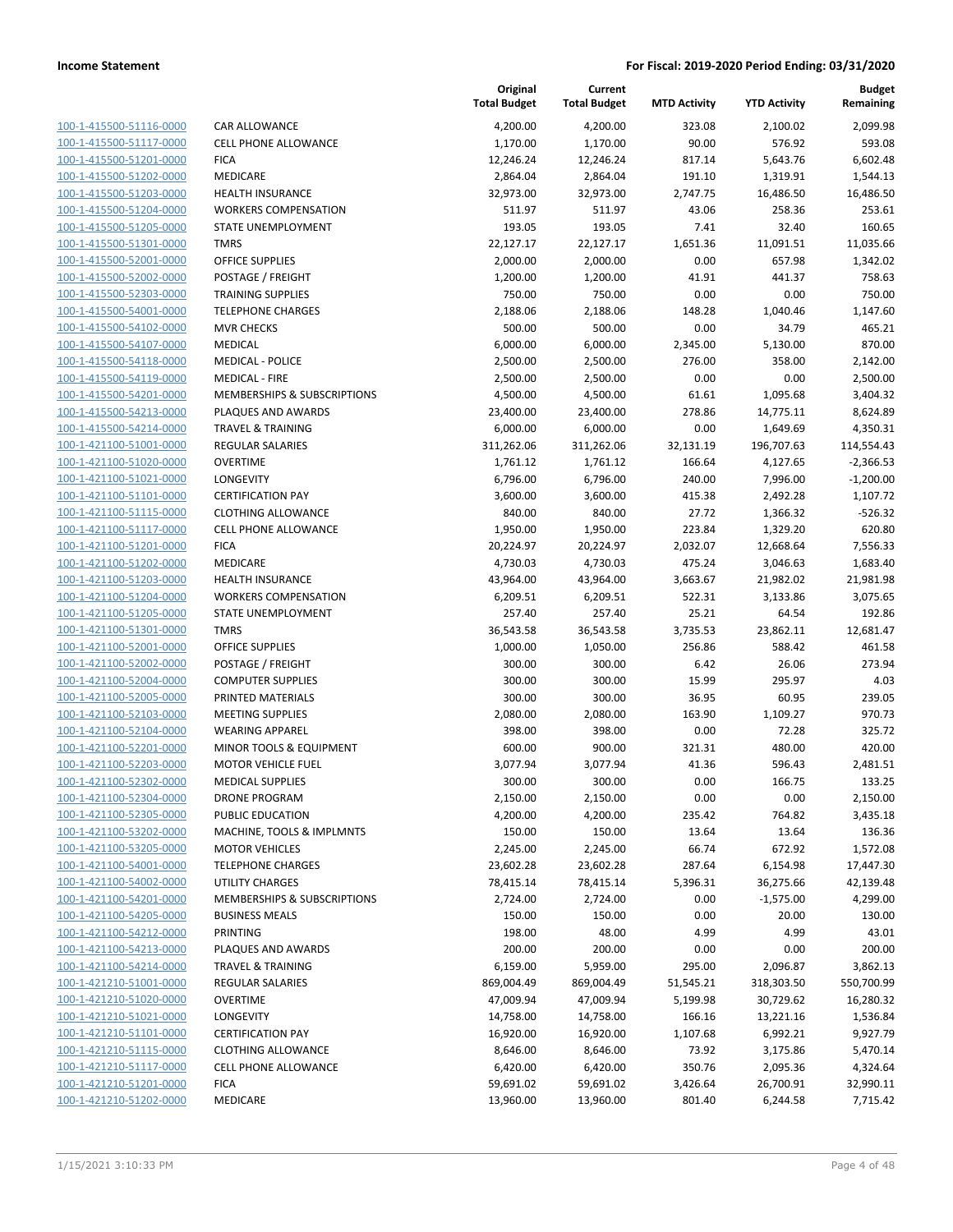| 100-1-421210-51203-0000            |
|------------------------------------|
| 100-1-421210-51204-0000            |
| 100-1-421210-51205-0000            |
| 100-1-421210-51301-0000            |
| <u>100-1-421210-52001-0000</u>     |
| <u>100-1-421210-52002-0000</u>     |
| -421210-52004-0000<br>$100 - 1$    |
| 100-1-421210-52005-0000            |
| 100-1-421210-52102-0000            |
| <u>100-1-421210-52201-0000</u>     |
| 100-1-421210-52203-0000            |
| -421210-53203-0000<br>$100 - 1$    |
| 100-1-421210-53205-0000            |
|                                    |
| 100-1-421210-54001-0000            |
| <u>100-1-421210-54201-0000</u>     |
| <u>100-1-421210-54208-0000</u>     |
| -421210-54214-0000<br>$100 - 1$    |
| 100-1-421210-54215-0000            |
| 100-1-421210-54216-0000            |
| <u>100-1-421230-51001-0000</u>     |
| 100-1-421230-51020-0000            |
| -421230-51021-0000<br>$100 - 1$    |
| 100-1-421230-51101-0000            |
| 100-1-421230-51102-0000            |
| <u>100-1-421230-51115-0000</u>     |
| 100-1-421230-51117-0000            |
| -421230-51201-0000<br>$100 - 1$    |
|                                    |
| 100-1-421230-51202-0000            |
| 100-1-421230-51203-0000            |
| <u>100-1-421230-51204-0000</u>     |
| 100-1-421230-51205-0000            |
| 421230-51301<br>$100 - 1$<br>-0000 |
| 100-1-421230-51401-0000            |
| 100-1-421230-52001-0000            |
| <u>100-1-421230-52002-0000</u>     |
| <u>100-1-421230-52004-0000</u>     |
| -421230-52005-0000<br>$100 - 1$    |
| 100-1-421230-52006-0000            |
| 100-1-421230-52007-0000            |
| <u>100-1-421230-52008-0000</u>     |
| 100-1-421230-52009-0000            |
|                                    |
| <u>100-1-421230-52104-0000</u>     |
| 100-1-421230-52105-0000            |
| <u>100-1-421230-52108-0000</u>     |
| <u>100-1-421230-52109-0000</u>     |
| <u>100-1-421230-52111-0000</u>     |
| <u>100-1-421230-52201-0000</u>     |
| 100-1-421230-52202-0000            |
| 100-1-421230-52203-0000            |
| <u>100-1-421230-52309-0000</u>     |
| 100-1-421230-53202-0000            |
| 100-1-421230-53205-0000            |
| 100-1-421230-54001-0000            |
| <u>100-1-421230-54108-0000</u>     |
| <u>100-1-421230-54202-0000</u>     |
| <u>100-1-421230-54214-0000</u>     |
|                                    |
| <u>100-1-421230-54215-0000</u>     |
| 100-1-421240-51001-0000            |
| 100-1-421240-51020-0000            |

|                                                    |                                                        | Original<br><b>Total Budget</b> | Current<br><b>Total Budget</b> | <b>MTD Activity</b>   | <b>YTD Activity</b>     | <b>Budget</b><br>Remaining |
|----------------------------------------------------|--------------------------------------------------------|---------------------------------|--------------------------------|-----------------------|-------------------------|----------------------------|
| 100-1-421210-51203-0000                            | <b>HEALTH INSURANCE</b>                                | 131,892.00                      | 131,892.00                     | 10,991.00             | 65,946.00               | 65,946.00                  |
| 100-1-421210-51204-0000                            | <b>WORKERS COMPENSATION</b>                            | 23,456.68                       | 23,456.68                      | 1,972.11              | 11,832.66               | 11,624.02                  |
| 100-1-421210-51205-0000                            | STATE UNEMPLOYMENT                                     | 772.20                          | 772.20                         | 23.12                 | 89.26                   | 682.94                     |
| 100-1-421210-51301-0000                            | <b>TMRS</b>                                            | 107,853.01                      | 107,853.01                     | 6,574.90              | 50,121.62               | 57,731.39                  |
| 100-1-421210-52001-0000                            | OFFICE SUPPLIES                                        | 1,110.00                        | 1,110.00                       | 242.36                | 607.20                  | 502.80                     |
| 100-1-421210-52002-0000                            | POSTAGE / FREIGHT                                      | 150.00                          | 150.00                         | 0.00                  | 205.43                  | $-55.43$                   |
| 100-1-421210-52004-0000                            | <b>COMPUTER SUPPLIES</b>                               | 1,450.00                        | 1,450.00                       | 0.00                  | 382.79                  | 1,067.21                   |
| 100-1-421210-52005-0000                            | PRINTED MATERIALS                                      | 100.00                          | 100.00                         | 24.00                 | 24.00                   | 76.00                      |
| 100-1-421210-52102-0000                            | <b>BOOKS / REF SUPPLIES</b>                            | 120.00                          | 120.00                         | 0.00                  | 0.00                    | 120.00                     |
| 100-1-421210-52201-0000                            | MINOR TOOLS & EQUIPMENT                                | 2,409.00                        | 2,409.00                       | 1,331.98              | 1,372.03                | 1,036.97                   |
| 100-1-421210-52203-0000                            | <b>MOTOR VEHICLE FUEL</b>                              | 4,646.01                        | 4,646.01                       | 271.48                | 1,826.57                | 2,819.44                   |
| 100-1-421210-53203-0000                            | <b>INSTRUMENTS &amp; APPARATUS</b>                     | 300.00                          | 300.00                         | 0.00                  | 23.24                   | 276.76                     |
| 100-1-421210-53205-0000                            | <b>MOTOR VEHICLES</b>                                  | 1,000.00                        | 1,000.00                       | 714.95                | 1,884.85                | $-884.85$                  |
| 100-1-421210-54001-0000                            | <b>TELEPHONE CHARGES</b>                               | 30,927.21                       | 30,927.21                      | 756.33                | 7,380.59                | 23,546.62                  |
| 100-1-421210-54201-0000                            | MEMBERSHIPS & SUBSCRIPTIONS                            | 8,571.00                        | 8,571.00                       | 1,462.30              | 6,962.30                | 1,608.70                   |
| 100-1-421210-54208-0000                            | <b>LABORATORY WORK</b>                                 | 6,500.00                        | 6,500.00                       | 0.00                  | 0.00                    | 6,500.00                   |
| 100-1-421210-54214-0000                            | <b>TRAVEL &amp; TRAINING</b>                           | 10,900.00                       | 10,900.00                      | 1,145.00              | 1,670.00                | 9,230.00                   |
| 100-1-421210-54215-0000                            | <b>EVIDENCE PURCHASES</b>                              | 2,000.00                        | 2,000.00                       | 0.00                  | 2,000.00                | 0.00                       |
| 100-1-421210-54216-0000                            | <b>INFORMANT EXPENSES</b>                              | 1,000.00                        | 1,000.00                       | 0.00                  | 1,000.00                | 0.00                       |
| 100-1-421230-51001-0000                            | <b>REGULAR SALARIES</b>                                | 2,948,028.97                    | 2,948,028.97                   | 221,679.53            | 1,475,652.70            | 1,472,376.27               |
| 100-1-421230-51020-0000                            | <b>OVERTIME</b>                                        | 217,133.39                      | 217,133.39                     | 22,275.92             | 237,836.63              | $-20,703.24$               |
| 100-1-421230-51021-0000                            | LONGEVITY                                              | 35,200.00                       | 35,200.00                      | 55.38                 | 31,641.97               | 3,558.03                   |
| 100-1-421230-51101-0000                            | <b>CERTIFICATION PAY</b>                               | 61,560.00                       | 61,560.00                      | 2,861.50              | 19,292.04               | 42,267.96                  |
| 100-1-421230-51102-0000                            | <b>BILINGUAL PAY</b><br><b>CLOTHING ALLOWANCE</b>      | 1,500.00                        | 1,500.00                       | 115.40                | 750.10                  | 749.90                     |
| 100-1-421230-51115-0000<br>100-1-421230-51117-0000 | <b>CELL PHONE ALLOWANCE</b>                            | 4,921.00<br>1,920.00            | 4,921.00<br>1,920.00           | 360.36<br>200.76      | 2,448.60<br>1,130.72    | 2,472.40<br>789.28         |
|                                                    | <b>FICA</b>                                            |                                 |                                |                       |                         |                            |
| 100-1-421230-51201-0000<br>100-1-421230-51202-0000 | MEDICARE                                               | 202,756.33<br>47,418.82         | 202,756.33<br>47,418.82        | 14,548.72<br>3,402.53 | 106,252.70<br>24,849.43 | 96,503.63<br>22,569.39     |
| 100-1-421230-51203-0000                            |                                                        | 456,126.50                      | 456,126.50                     | 38,010.53             | 228,063.17              | 228,063.33                 |
| 100-1-421230-51204-0000                            | <b>HEALTH INSURANCE</b><br><b>WORKERS COMPENSATION</b> | 81,939.72                       | 81,939.72                      | 6,888.65              | 41,331.90               | 40,607.82                  |
| 100-1-421230-51205-0000                            | STATE UNEMPLOYMENT                                     | 2,670.53                        | 2,670.53                       | 15.36                 | 409.81                  | 2,260.72                   |
| 100-1-421230-51301-0000                            | <b>TMRS</b>                                            | 366,351.25                      | 366,351.25                     | 27,849.26             | 199,172.92              | 167,178.33                 |
| 100-1-421230-51401-0000                            | <b>CONTRA - SALARIES</b>                               | $-100,200.00$                   | $-100,200.00$                  | $-2,880.00$           | $-31,881.38$            | $-68,318.62$               |
| 100-1-421230-52001-0000                            | <b>OFFICE SUPPLIES (PATROL)</b>                        | 600.00                          | 600.00                         | 8.29                  | 21.07                   | 578.93                     |
| 100-1-421230-52002-0000                            | POSTAGE / FREIGHT (PATROL)                             | 390.00                          | 390.00                         | 0.00                  | 4.78                    | 385.22                     |
| 100-1-421230-52004-0000                            | <b>COMPUTER SUPPLIES (PATROL)</b>                      | 400.00                          | 400.00                         | 0.00                  | 0.00                    | 400.00                     |
| 100-1-421230-52005-0000                            | PRINTED MATERIALS (PATROL)                             | 1,024.00                        | 1,024.00                       | 24.00                 | 29.00                   | 995.00                     |
| 100-1-421230-52006-0000                            | OFFICE SUPPLIES (OPERATIONS)                           | 330.00                          | 330.00                         | 0.00                  | 155.92                  | 174.08                     |
| 100-1-421230-52007-0000                            | POSTAGE/FRIEGHT (OPERATIONS)                           | 40.00                           | 40.00                          | 0.00                  | 19.90                   | 20.10                      |
| 100-1-421230-52008-0000                            | <b>COMPUTER SUPPLIES (OPERATIONS)</b>                  | 820.00                          | 820.00                         | 700.00                | 700.00                  | 120.00                     |
| 100-1-421230-52009-0000                            | PRINTED MATERIALS (OPERATIONS)                         | 1,150.00                        | 1,150.00                       | 120.00                | 177.25                  | 972.75                     |
| 100-1-421230-52104-0000                            | <b>WEARING APPAREL (PATROL)</b>                        | 46,088.00                       | 46,688.00                      | 3,560.09              | 10,582.99               | 36,105.01                  |
| 100-1-421230-52105-0000                            | <b>WEARING APPAREL (OPERATIONS)</b>                    | 3,730.00                        | 3,730.00                       | 409.17                | 1,042.65                | 2,687.35                   |
| 100-1-421230-52108-0000                            | <b>MENAGERIE SUPPLIES</b>                              | 1,255.00                        | 1,255.00                       | 39.19                 | 569.66                  | 685.34                     |
| 100-1-421230-52109-0000                            | SUPPORT OF PRISONERS                                   | 2,440.00                        | 2,440.00                       | 139.20                | 786.93                  | 1,653.07                   |
| 100-1-421230-52111-0000                            | AMMUNITION                                             | 15,235.26                       | 13,953.33                      | 0.00                  | 13,953.33               | 0.00                       |
| 100-1-421230-52201-0000                            | MINOR TOOLS & EQUIPMENT (PATROL)                       | 9,885.00                        | 8,085.00                       | 750.00                | 3,921.33                | 4,163.67                   |
| 100-1-421230-52202-0000                            | MINOR TOOLS AND EQUIPMENT (OPERATION                   | 3,264.00                        | 8,064.00                       | 2,943.19              | 3,026.91                | 5,037.09                   |
| 100-1-421230-52203-0000                            | <b>MOTOR VEHICLE FUEL</b>                              | 91,277.27                       | 91,277.27                      | 5,360.86              | 38,918.10               | 52,359.17                  |
| 100-1-421230-52309-0000                            | <b>BODY ARMOR</b>                                      | 11,700.00                       | 12,900.00                      | 0.00                  | 0.00                    | 12,900.00                  |
| 100-1-421230-53202-0000                            | MACHINE, TOOLS & IMPLMNTS                              | 1,500.00                        | 1,500.00                       | 0.00                  | 960.61                  | 539.39                     |
| 100-1-421230-53205-0000                            | <b>MOTOR VEHICLES</b>                                  | 22,000.00                       | 22,000.00                      | 614.56                | 13,429.60               | 8,570.40                   |
| 100-1-421230-54001-0000                            | <b>TELEPHONE CHARGES</b>                               | 49,872.20                       | 49,872.20                      | 1,962.25              | 16,688.54               | 33,183.66                  |
| 100-1-421230-54108-0000                            | <b>VETERINARY SERVICES</b>                             | 650.00                          | 650.00                         | 0.00                  | 252.52                  | 397.48                     |
| 100-1-421230-54202-0000                            | MEMBERSHIPS & SUBSCRIPTIONS (OPERATIO                  | 210.00                          | 210.00                         | 55.00                 | 145.00                  | 65.00                      |
| 100-1-421230-54214-0000                            | <b>TRAVEL &amp; TRAINING</b>                           | 4,750.00                        | 4,750.00                       | 280.00                | 2,722.40                | 2,027.60                   |
| 100-1-421230-54215-0000                            | TRAVEL & TRAINING (OPERATIONS)                         | 6,125.00                        | 1,325.00                       | 650.00                | 1,947.40                | $-622.40$                  |
| 100-1-421240-51001-0000                            | <b>REGULAR SALARIES</b>                                | 807,764.56                      | 807,764.56                     | 54,205.15             | 388,295.31              | 419,469.25                 |
| 100-1-421240-51020-0000                            | OVERTIME                                               | 42,231.26                       | 42,231.26                      | 6,655.67              | 37,225.27               | 5,005.99                   |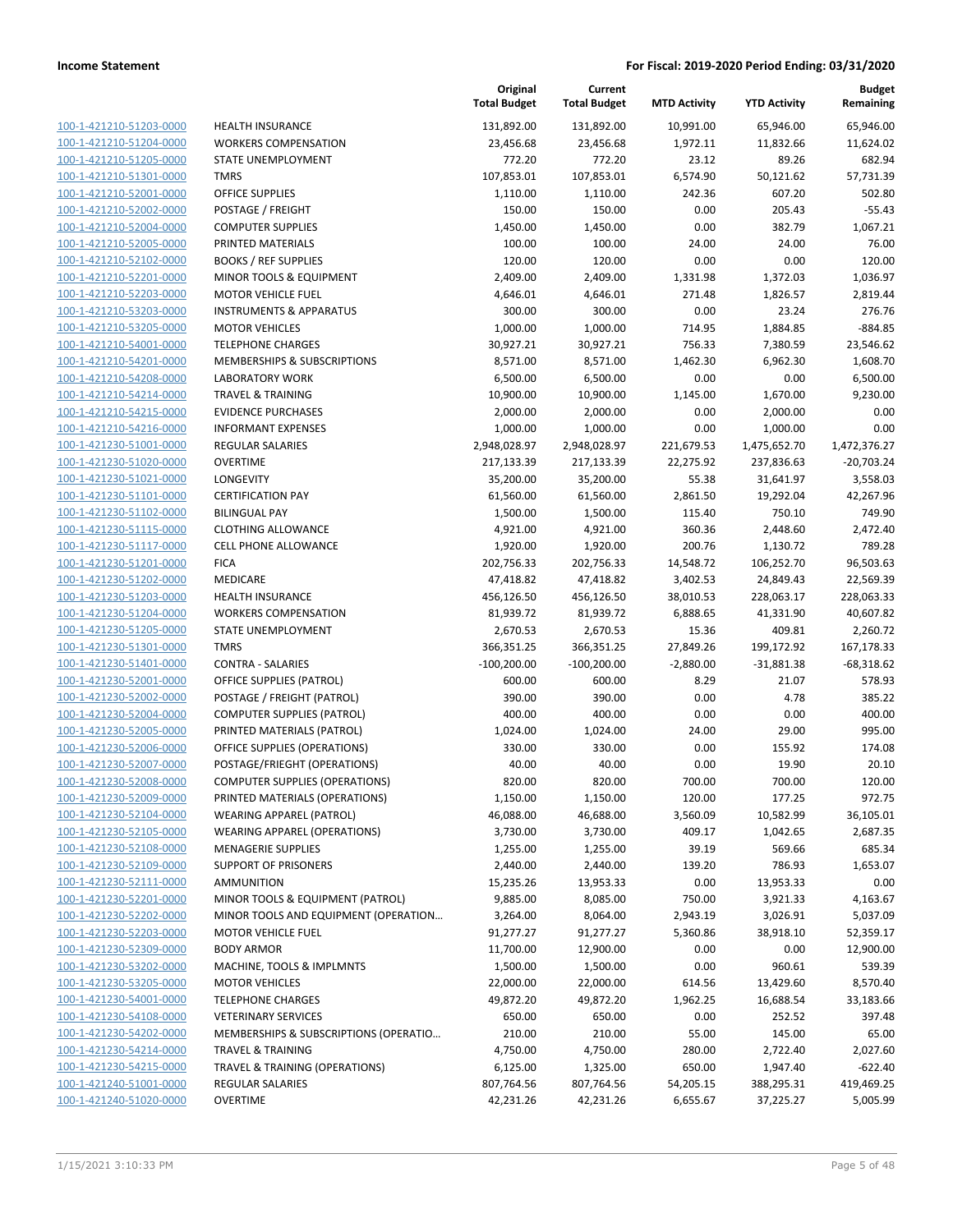| 100-1-421240-51021-0000        |
|--------------------------------|
| 100-1-421240-51101-0000        |
| 100-1-421240-51102-0000        |
| 100-1-421240-51115-0000        |
| 100-1-421240-51117-0000        |
| 100-1-421240-51201-0000        |
| 100-1-421240-51202-0000        |
| 100-1-421240-51203-0000        |
| 100-1-421240-51204-0000        |
| 100-1-421240-51205-0000        |
| 100-1-421240-51301-0000        |
| 100-1-421240-51302-0000        |
| 100-1-421240-52001-0000        |
| 100-1-421240-52002-0000        |
| 100-1-421240-52004-0000        |
| 100-1-421240-52005-0000        |
| 100-1-421240-52102-0000        |
| 100-1-421240-52104-0000        |
| 100-1-421240-52201-0000        |
| 100-1-421240-52203-0000        |
| 100-1-421240-52303-0000        |
| 100-1-421240-53202-0000        |
| 100-1-421240-53205-0000        |
| 100-1-421240-53207-0000        |
| 100-1-421240-54001-0000        |
| 100-1-421240-54101-0000        |
| 100-1-421240-54201-0000        |
| 100-1-421240-54212-0000        |
| 100-1-421240-54214-0000        |
| 100-1-421240-55231-0000        |
| 100-1-421240-55232-0000        |
| 100-1-421600-52104-0000        |
| 100-1-421600-52111-0000        |
| 100-1-421600-52201-0000        |
| 100-1-421600-52206-0000        |
| 100-1-421600-53202-0000        |
| 100-1-421600-54201-0000        |
| 100-1-421600-54214-0000        |
| 100-1-421600-55201-0000        |
| 100-1-422100-51001-0000        |
| 100-1-422100-51020-0000        |
| <u>100-1-422100-51021-0000</u> |
| <u>100-1-422100-51101-0000</u> |
| 100-1-422100-51116-0000        |
| <u>100-1-422100-51117-0000</u> |
| 100-1-422100-51201-0000        |
| 100-1-422100-51202-0000        |
| <u>100-1-422100-51203-0000</u> |
| <u>100-1-422100-51204-0000</u> |
| <u>100-1-422100-51205-0000</u> |
| 100-1-422100-51301-0000        |
| 100-1-422100-51302-0000        |
| 100-1-422100-52001-0000        |
| <u>100-1-422100-52002-0000</u> |
| 100-1-422100-52102-0000        |
| <u>100-1-422100-52103-0000</u> |
| <u>100-1-422100-52104-0000</u> |
|                                |
| <u>100-1-422100-52201-0000</u> |
| 100-1-422100-53207-0000        |

| <b>LONGEVITY</b>                                  |
|---------------------------------------------------|
| <b>CERTIFICATION PAY</b>                          |
| <b>BILINGUAL PAY</b>                              |
| <b>CLOTHING ALLOWANCE</b>                         |
| <b>CELL PHONE ALLOWANCE</b>                       |
| <b>FICA</b>                                       |
| <b>MEDICARE</b>                                   |
| <b>HEALTH INSURANCE</b>                           |
| <b>WORKERS COMPENSATION</b>                       |
| STATE UNEMPLOYMENT                                |
| TMRS                                              |
| <b>FR&amp;R RETIREMENT</b>                        |
| OFFICE SUPPLIES                                   |
| POSTAGE / FREIGHT                                 |
| <b>COMPUTER SUPPLIES</b>                          |
| PRINTED MATERIALS                                 |
| <b>REFERENCE SUPPLIES</b>                         |
| <b>WEARING APPAREL</b><br>MINOR TOOLS & EQUIPMENT |
| <b>MOTOR VEHICLE FUEL</b>                         |
| <b>TRAINING SUPPLIES</b>                          |
| <b>MACHINE, TOOLS &amp; IMPLMNTS</b>              |
| <b>MOTOR VEHICLES</b>                             |
| RADIO/COMMUNICATIONS                              |
| <b>TELEPHONE CHARGES</b>                          |
| PROFESSIONAL SERVICES                             |
| <b>MEMBERSHIPS &amp; SUBSCRIPTIONS</b>            |
| PRINTING                                          |
| <b>TRAVEL &amp; TRAINING</b>                      |
| <b>LESS LETHAL PROGRAM</b>                        |
| <b>FIREARMS PROGRAM</b>                           |
| <b>WEARING APPAREL</b>                            |
| AMMUNITION                                        |
| MINOR TOOLS & EQUIPMENT                           |
| SPECIAL OPS EQUIPMENT                             |
| MACHINE, TOOLS & IMPLMNTS                         |
| MEMBERSHIPS & SUBSCRIPTIONS                       |
| <b>TRAVEL &amp; TRAINING</b>                      |
| <b>EQUIPMENT PURCHASES</b>                        |
| REGULAR SALARIES                                  |
| <b>OVERTIME</b>                                   |
| LONGEVITY                                         |
| <b>CERTIFICATION PAY</b>                          |
| CAR ALLOWANCE                                     |
| <b>CELL PHONE ALLOWANCE</b>                       |
| <b>FICA</b>                                       |
| <b>MEDICARE</b>                                   |
| <b>HEALTH INSURANCE</b>                           |
| <b>WORKERS COMPENSATION</b>                       |
| STATE UNEMPLOYMENT                                |
| <b>TMRS</b>                                       |
| <b>FR&amp;R RETIREMENT</b>                        |
| <b>OFFICE SUPPLIES</b>                            |
| POSTAGE / FREIGHT<br>REFERENCE SUPPLIES           |
| <b>MEETING SUPPLIES</b>                           |
| <b>WEARING APPAREL</b>                            |
| MINOR TOOLS & EQUIPMENT                           |
|                                                   |

|                                                    |                                                       | Original<br><b>Total Budget</b> | Current<br><b>Total Budget</b> | <b>MTD Activity</b> | <b>YTD Activity</b> | Budget<br>Remaining |
|----------------------------------------------------|-------------------------------------------------------|---------------------------------|--------------------------------|---------------------|---------------------|---------------------|
| 100-1-421240-51021-0000                            | LONGEVITY                                             | 13,486.00                       | 13,486.00                      | 193.84              | 11,253.96           | 2,232.04            |
| 100-1-421240-51101-0000                            | <b>CERTIFICATION PAY</b>                              | 18,480.00                       | 18,480.00                      | 1,130.80            | 8,561.73            | 9,918.27            |
| 100-1-421240-51102-0000                            | <b>BILINGUAL PAY</b>                                  | 1,500.00                        | 1,500.00                       | 69.24               | 450.06              | 1,049.94            |
| 100-1-421240-51115-0000                            | <b>CLOTHING ALLOWANCE</b>                             | 120.00                          | 120.00                         | 9.24                | 60.06               | 59.94               |
| 100-1-421240-51117-0000                            | <b>CELL PHONE ALLOWANCE</b>                           | 1,920.00                        | 1,920.00                       | 73.84               | 738.40              | 1,181.60            |
| 100-1-421240-51201-0000                            | <b>FICA</b>                                           | 17,552.46                       | 17,552.46                      | 2,275.10            | 14,854.63           | 2,697.83            |
| 100-1-421240-51202-0000                            | MEDICARE                                              | 12,839.78                       | 12,839.78                      | 837.27              | 6,173.04            | 6,666.74            |
| 100-1-421240-51203-0000                            | <b>HEALTH INSURANCE</b>                               | 197,838.00                      | 197,838.00                     | 16,486.50           | 98,919.00           | 98,919.00           |
| 100-1-421240-51204-0000                            | <b>WORKERS COMPENSATION</b>                           | 5,361.38                        | 5,361.38                       | 450.72              | 2,704.32            | 2,657.06            |
| 100-1-421240-51205-0000                            | STATE UNEMPLOYMENT                                    | 1,222.65                        | 1,222.65                       | 160.12              | 292.58              | 930.07              |
| 100-1-421240-51301-0000                            | <b>TMRS</b>                                           | 42,809.00                       | 42,809.00                      | 4,399.87            | 28,226.04           | 14,582.96           |
| 100-1-421240-51302-0000                            | <b>FR&amp;R RETIREMENT</b>                            | 104,579.96                      | 104,579.96                     | 4,748.20            | 39,555.47           | 65,024.49           |
| 100-1-421240-52001-0000                            | <b>OFFICE SUPPLIES</b>                                | 2,247.00                        | 2,247.00                       | 614.94              | 946.81              | 1,300.19            |
| 100-1-421240-52002-0000                            | POSTAGE / FREIGHT                                     | 2,290.00                        | 2,290.00                       | 86.37               | 562.86              | 1,727.14            |
| 100-1-421240-52004-0000                            | <b>COMPUTER SUPPLIES</b>                              | 500.00                          | 500.00                         | 47.98               | 121.69              | 378.31              |
| 100-1-421240-52005-0000                            | PRINTED MATERIALS                                     | 535.50                          | 535.50                         | 24.00               | 48.00               | 487.50              |
| 100-1-421240-52102-0000                            | <b>REFERENCE SUPPLIES</b>                             | 600.00                          | 600.00                         | 0.00                | 0.00                | 600.00              |
| 100-1-421240-52104-0000                            | <b>WEARING APPAREL</b>                                | 1,800.00                        | 1,800.00                       | 15.00               | 15.00               | 1,785.00            |
| 100-1-421240-52201-0000                            | MINOR TOOLS & EQUIPMENT                               | 2,200.00                        | 3,481.93                       | 1,327.66            | 1,327.66            | 2,154.27            |
| 100-1-421240-52203-0000<br>100-1-421240-52303-0000 | <b>MOTOR VEHICLE FUEL</b><br><b>TRAINING SUPPLIES</b> | 942.91<br>970.00                | 942.91<br>970.00               | 36.11<br>39.98      | 320.08<br>548.48    | 622.83<br>421.52    |
| 100-1-421240-53202-0000                            | MACHINE, TOOLS & IMPLMNTS                             | 194.00                          | 194.00                         | 0.00                | 0.00                | 194.00              |
| 100-1-421240-53205-0000                            | <b>MOTOR VEHICLES</b>                                 | 840.00                          | 840.00                         | 0.00                | 0.00                | 840.00              |
| 100-1-421240-53207-0000                            | RADIO/COMMUNICATIONS                                  | 49,333.00                       | 49,333.00                      | 0.00                | 54,870.00           | $-5,537.00$         |
| 100-1-421240-54001-0000                            | <b>TELEPHONE CHARGES</b>                              | 31,451.88                       | 31,451.88                      | 820.98              | 9,481.11            | 21,970.77           |
| 100-1-421240-54101-0000                            | PROFESSIONAL SERVICES                                 | 15,846.00                       | 15,846.00                      | 650.00              | 8,059.73            | 7,786.27            |
| 100-1-421240-54201-0000                            | MEMBERSHIPS & SUBSCRIPTIONS                           | 2,265.00                        | 2,265.00                       | 0.00                | 960.00              | 1,305.00            |
| 100-1-421240-54212-0000                            | <b>PRINTING</b>                                       | 485.00                          | 485.00                         | 316.65              | 316.65              | 168.35              |
| 100-1-421240-54214-0000                            | <b>TRAVEL &amp; TRAINING</b>                          | 24,890.00                       | 24,890.00                      | 759.04              | 9,226.62            | 15,663.38           |
| 100-1-421240-55231-0000                            | LESS LETHAL PROGRAM                                   | 24,291.00                       | 24,291.00                      | 7,657.55            | 9,878.15            | 14,412.85           |
| 100-1-421240-55232-0000                            | <b>FIREARMS PROGRAM</b>                               | 22,323.00                       | 22,323.00                      | 0.00                | 23,300.33           | $-977.33$           |
| 100-1-421600-52104-0000                            | <b>WEARING APPAREL</b>                                | 3,300.00                        | 3,300.00                       | 497.88              | 1,128.37            | 2,171.63            |
| 100-1-421600-52111-0000                            | <b>AMMUNITION</b>                                     | 6,600.00                        | 4,470.60                       | 0.00                | 1,971.79            | 2,498.81            |
| 100-1-421600-52201-0000                            | MINOR TOOLS & EQUIPMENT                               | 6,200.00                        | 8,329.40                       | 153.80              | 3,229.83            | 5,099.57            |
| 100-1-421600-52206-0000                            | SPECIAL OPS EQUIPMENT                                 | 5,810.00                        | 5,810.00                       | 929.00              | 3,661.10            | 2,148.90            |
| 100-1-421600-53202-0000                            | MACHINE, TOOLS & IMPLMNTS                             | 50.00                           | 50.00                          | 0.00                | 0.00                | 50.00               |
| 100-1-421600-54201-0000                            | MEMBERSHIPS & SUBSCRIPTIONS                           | 440.00                          | 440.00                         | 0.00                | 0.00                | 440.00              |
| 100-1-421600-54214-0000                            | <b>TRAVEL &amp; TRAINING</b>                          | 7,200.00                        | 7,200.00                       | 895.00              | 4,003.63            | 3,196.37            |
| 100-1-421600-55201-0000                            | <b>EQUIPMENT PURCHASES</b>                            | 6,400.00                        | 6,400.00                       | 0.00                | 35,423.42           | $-29,023.42$        |
| 100-1-422100-51001-0000                            | <b>REGULAR SALARIES</b>                               | 279,488.98                      | 279,488.98                     | 20,485.36           | 131,532.92          | 147,956.06          |
| 100-1-422100-51020-0000                            | <b>OVERTIME</b>                                       | 5,514.15                        | 5,514.15                       | 0.00                | 468.40              | 5,045.75            |
| 100-1-422100-51021-0000                            | LONGEVITY                                             | 4,288.00                        | 4,288.00                       | 129.24              | 3,414.76            | 873.24              |
| 100-1-422100-51101-0000                            | <b>CERTIFICATION PAY</b>                              | 5,400.00                        | 5,400.00                       | 369.24              | 2,400.06            | 2,999.94            |
| 100-1-422100-51116-0000                            | CAR ALLOWANCE                                         | 6,600.00                        | 6,600.00                       | 507.68              | 3,299.92            | 3,300.08            |
| 100-1-422100-51117-0000                            | CELL PHONE ALLOWANCE                                  | 1,950.00                        | 1,950.00                       | 150.00              | 960.00              | 990.00              |
| 100-1-422100-51201-0000                            | <b>FICA</b>                                           | 8,179.35                        | 8,179.35                       | 208.06              | 1,477.02            | 6,702.33            |
| 100-1-422100-51202-0000                            | MEDICARE                                              | 4,397.00                        | 4,397.00                       | 304.70              | 2,010.58            | 2,386.42            |
| 100-1-422100-51203-0000                            | <b>HEALTH INSURANCE</b>                               | 32,973.00                       | 32,973.00                      | 2,747.75            | 16,486.50           | 16,486.50           |
| 100-1-422100-51204-0000                            | <b>WORKERS COMPENSATION</b>                           | 6,912.66                        | 6,912.66                       | 581.24              | 3,487.44            | 3,425.22            |
| 100-1-422100-51205-0000                            | STATE UNEMPLOYMENT                                    | 193.05                          | 193.05                         | 1.27                | 27.00               | 166.05              |
| 100-1-422100-51301-0000                            | <b>TMRS</b>                                           | 6,009.00                        | 6,009.00                       | 434.98              | 2,986.40            | 3,022.60            |
| 100-1-422100-51302-0000                            | <b>FR&amp;R RETIREMENT</b>                            | 53,164.00                       | 53,164.00                      | 3,786.10            | 24,383.15           | 28,780.85           |
| 100-1-422100-52001-0000                            | OFFICE SUPPLIES                                       | 1,388.00                        | 1,388.00                       | 83.06               | 525.91              | 862.09              |
| 100-1-422100-52002-0000                            | POSTAGE / FREIGHT                                     | 300.00                          | 300.00                         | 0.00                | 83.75               | 216.25              |
| 100-1-422100-52102-0000                            | REFERENCE SUPPLIES                                    | 3,000.00                        | 3,000.00                       | 362.28              | 1,142.28            | 1,857.72            |
| 100-1-422100-52103-0000                            | <b>MEETING SUPPLIES</b>                               | 1,050.00                        | 1,050.00                       | 0.00                | 981.94              | 68.06               |
| 100-1-422100-52104-0000                            | <b>WEARING APPAREL</b>                                | 1,316.00                        | 1,316.00                       | 0.00                | 0.00                | 1,316.00            |
| 100-1-422100-52201-0000                            | MINOR TOOLS & EQUIPMENT                               | 0.00                            | 0.00                           | 0.00                | 626.83              | $-626.83$           |
| 100-1-422100-53207-0000                            | RADIO/COMMUNICATIONS                                  | 8,000.00                        | 8,000.00                       | 0.00                | 0.00                | 8,000.00            |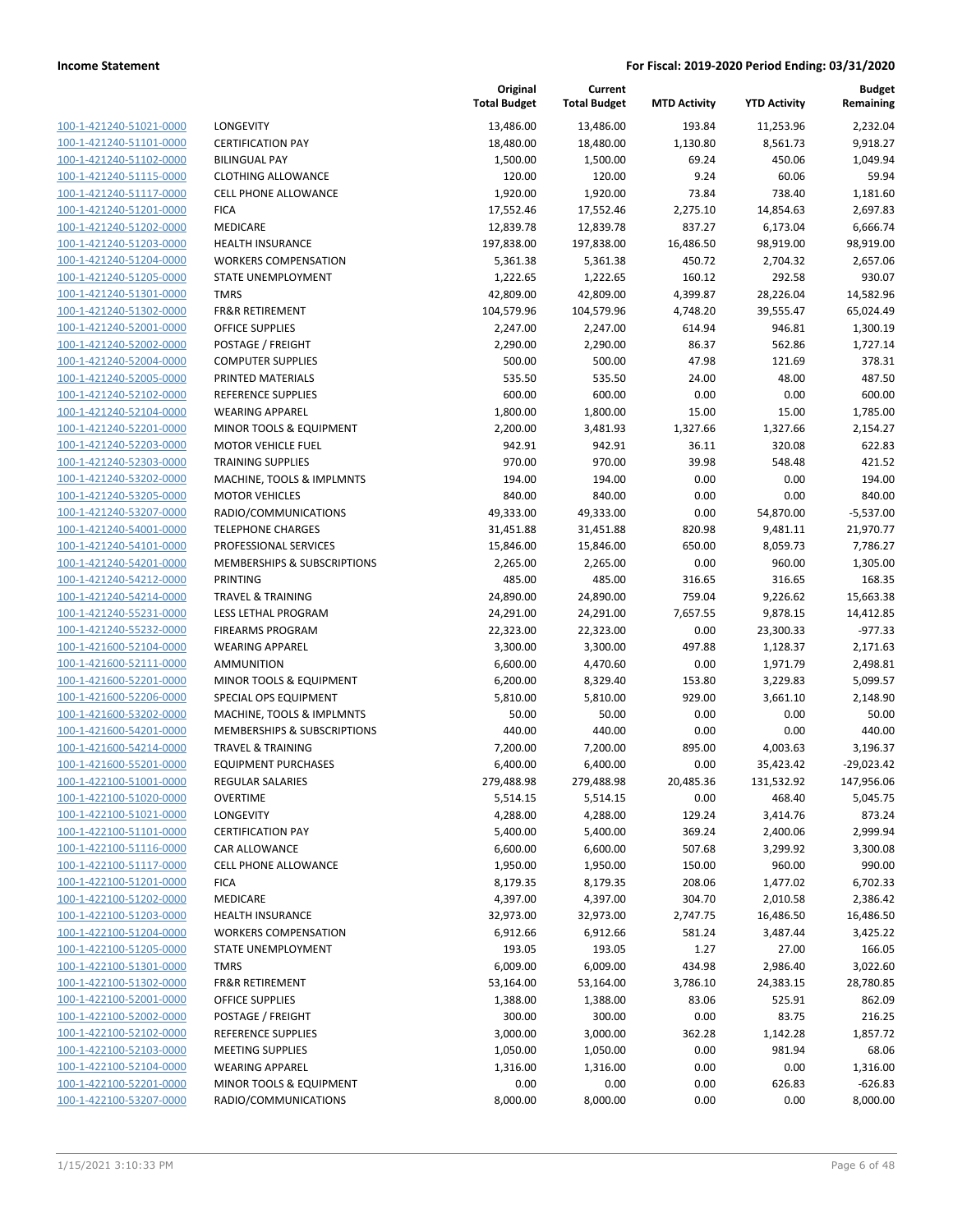| 100-1-422100-54001-0000        |
|--------------------------------|
| 100-1-422100-54002-0000        |
| 100-1-422100-54101-0000        |
| 100-1-422100-54201-0000        |
| 100-1-422100-54214-0000        |
| 100-1-422100-54217-0000        |
| 100-1-422200-51001-0000        |
| 100-1-422200-51020-0000        |
| 100-1-422200-51021-0000        |
| 100-1-422200-51101-0000        |
| 100-1-422200-51102-0000        |
| 100-1-422200-51117-0000        |
| 100-1-422200-51202-0000        |
| 100-1-422200-51203-0000        |
| 100-1-422200-51204-0000        |
| 100-1-422200-51205-0000        |
| 100-1-422200-51302-0000        |
| 100-1-422200-51401-0000        |
| 100-1-422200-52001-0000        |
| 100-1-422200-52101-0000        |
| 100-1-422200-52102-0000        |
| 100-1-422200-52104-0000        |
| 100-1-422200-52107-0000        |
| 100-1-422200-52201-0000        |
| 100-1-422200-52203-0000        |
| 100-1-422200-52205-0000        |
| 100-1-422200-52207-0000        |
| 100-1-422200-52208-0000        |
| 100-1-422200-52306-0000        |
| 100-1-422200-53202-0000        |
| 100-1-422200-53205-0000        |
| 100-1-422200-53208-0000        |
| 100-1-422200-53213-0000        |
| 100-1-422200-54001-0000        |
| 100-1-422200-54002-0000        |
| 100-1-422200-54109-0000        |
| 100-1-422200-54214-0000        |
| 100-1-422200-55201-0000        |
| 100-1-422200-55207-0000        |
| 100-1-422300-51001-0000        |
| 100-1-422300-51020-0000        |
| <u>100-1-422300-51021-0000</u> |
| 100-1-422300-51101-0000        |
| <u>100-1-422300-51117-0000</u> |
| <u>100-1-422300-51201-0000</u> |
| <u>100-1-422300-51202-0000</u> |
| 100-1-422300-51203-0000        |
| <u>100-1-422300-51204-0000</u> |
| <u>100-1-422300-51205-0000</u> |
| <u>100-1-422300-51302-0000</u> |
| <u>100-1-422300-52001-0000</u> |
| 100-1-422300-52002-0000        |
| <u>100-1-422300-52005-0000</u> |
| <u>100-1-422300-52104-0000</u> |
| <u>100-1-422300-52201-0000</u> |
| 100-1-422300-52203-0000        |
| 100-1-422300-52304-0000        |
| <u>100-1-422300-53205-0000</u> |
| <u>100-1-422300-54001-0000</u> |
|                                |

|                                                    |                                                         | Original<br><b>Total Budget</b> | Current<br><b>Total Budget</b> | <b>MTD Activity</b>  | <b>YTD Activity</b>   | <b>Budget</b><br>Remaining |
|----------------------------------------------------|---------------------------------------------------------|---------------------------------|--------------------------------|----------------------|-----------------------|----------------------------|
| 100-1-422100-54001-0000                            | <b>TELEPHONE CHARGES</b>                                | 3,343.89                        | 3,343.89                       | 276.29               | 1,546.41              | 1.797.48                   |
| 100-1-422100-54002-0000                            | <b>UTILITY CHARGES</b>                                  | 5,550.44                        | 5,550.44                       | 346.53               | 2,201.54              | 3,348.90                   |
| 100-1-422100-54101-0000                            | PROFESSIONAL SERVICES                                   | 7,500.00                        | 7,500.00                       | 198.00               | 3,305.00              | 4,195.00                   |
| 100-1-422100-54201-0000                            | MEMBERSHIPS & SUBSCRIPTIONS                             | 6,475.00                        | 6,475.00                       | 127.33               | 4,182.47              | 2,292.53                   |
| 100-1-422100-54214-0000                            | <b>TRAVEL &amp; TRAINING</b>                            | 5,700.00                        | 5,700.00                       | 1,363.62             | 1,545.50              | 4,154.50                   |
| 100-1-422100-54217-0000                            | <b>AWARDS PROGRAM</b>                                   | 500.00                          | 500.00                         | 0.00                 | 0.00                  | 500.00                     |
| 100-1-422200-51001-0000                            | <b>REGULAR SALARIES</b>                                 | 3,211,436.63                    | 3,211,436.63                   | 247,079.86           | 1,576,281.43          | 1,635,155.20               |
| 100-1-422200-51020-0000                            | <b>OVERTIME</b>                                         | 407,672.43                      | 407,672.43                     | 49,674.16            | 248,238.46            | 159,433.97                 |
| 100-1-422200-51021-0000                            | <b>LONGEVITY</b>                                        | 53,900.00                       | 53,900.00                      | 282.44               | 53,301.41             | 598.59                     |
| 100-1-422200-51101-0000                            | <b>CERTIFICATION PAY</b>                                | 111,360.00                      | 111,360.00                     | 5,390.88             | 36,037.66             | 75,322.34                  |
| 100-1-422200-51102-0000                            | <b>BILINGUAL PAY</b>                                    | 600.00                          | 600.00                         | 92.32                | 600.08                | $-0.08$                    |
| 100-1-422200-51117-0000                            | <b>CELL PHONE ALLOWANCE</b>                             | 2,340.00                        | 2,340.00                       | 180.00               | 1,139.53              | 1,200.47                   |
| 100-1-422200-51202-0000                            | MEDICARE                                                | 54,136.00                       | 54,136.00                      | 4,140.09             | 26,826.40             | 27,309.60                  |
| 100-1-422200-51203-0000                            | <b>HEALTH INSURANCE</b>                                 | 527,568.00                      | 527,568.00                     | 43,963.99            | 263,783.95            | 263,784.05                 |
| 100-1-422200-51204-0000                            | <b>WORKERS COMPENSATION</b>                             | 100,858.72                      | 100,858.72                     | 8,474.74             | 50,848.39             | 50,010.33                  |
| 100-1-422200-51205-0000<br>100-1-422200-51302-0000 | STATE UNEMPLOYMENT<br><b>FR&amp;R RETIREMENT</b>        | 3,181.46<br>806,696.83          | 3,181.46<br>806,696.83         | 0.26<br>64,475.09    | 414.00<br>405,137.07  | 2,767.46<br>401,559.76     |
| 100-1-422200-51401-0000                            | <b>CONTRA - SALARIES</b>                                | 0.00                            | 0.00                           | $-4,716.44$          | $-23,965.44$          | 23,965.44                  |
| 100-1-422200-52001-0000                            | <b>OFFICE SUPPLIES</b>                                  | 1,266.00                        | 1,266.00                       | 0.00                 | 330.96                | 935.04                     |
| 100-1-422200-52101-0000                            | <b>JANITORIAL SUPPLIES</b>                              | 0.00                            | 0.00                           | 82.20                | 1,444.49              | $-1,444.49$                |
| 100-1-422200-52102-0000                            | <b>REFERENCE SUPPLIES</b>                               | 400.00                          | 400.00                         | 0.00                 | 0.00                  | 400.00                     |
| 100-1-422200-52104-0000                            | <b>WEARING APPAREL</b>                                  | 21,460.00                       | 21,460.00                      | 315.99               | 762.90                | 20,697.10                  |
| 100-1-422200-52107-0000                            | <b>BOTANICAL SUPPLIES</b>                               | 1,000.00                        | 1,000.00                       | 0.00                 | 0.00                  | 1,000.00                   |
| 100-1-422200-52201-0000                            | <b>MINOR TOOLS &amp; EQUIPMENT</b>                      | 13,900.00                       | 13,900.00                      | 909.11               | 4,880.75              | 9,019.25                   |
| 100-1-422200-52203-0000                            | <b>MOTOR VEHICLE FUEL</b>                               | 31,508.14                       | 31,508.14                      | 2,116.14             | 14,707.21             | 16,800.93                  |
| 100-1-422200-52205-0000                            | FIRST RESPONDER SUPPLIES                                | 19,500.00                       | 19,500.00                      | 221.60               | 2,678.73              | 16,821.27                  |
| 100-1-422200-52207-0000                            | <b>BUNKER GEAR</b>                                      | 36,480.00                       | 36,480.00                      | 851.00               | 26,857.45             | 9,622.55                   |
| 100-1-422200-52208-0000                            | <b>RESCUE EQUIPMENT</b>                                 | 5,025.00                        | 5,025.00                       | 0.00                 | 0.00                  | 5,025.00                   |
| 100-1-422200-52306-0000                            | <b>HAZMAT SUPPLIES</b>                                  | 13,800.00                       | 13,800.00                      | 0.00                 | 0.00                  | 13,800.00                  |
| 100-1-422200-53202-0000                            | MACHINE, TOOLS & IMPLMNTS                               | 1,900.00                        | 1,900.00                       | 503.99               | 503.99                | 1,396.01                   |
| 100-1-422200-53205-0000                            | <b>MOTOR VEHICLES</b>                                   | 50,000.00                       | 50,000.00                      | 2,361.28             | 31,979.05             | 18,020.95                  |
| 100-1-422200-53208-0000                            | FIRE HOSE/NOZZLES                                       | 9,200.00                        | 9,200.00                       | 0.00                 | 1,996.85              | 7,203.15                   |
| 100-1-422200-53213-0000                            | <b>SCBA MAINTENANCE</b>                                 | 2,000.00                        | 2,000.00                       | 0.00                 | 961.00                | 1,039.00                   |
| 100-1-422200-54001-0000                            | <b>TELEPHONE CHARGES</b>                                | 8,894.61                        | 8,894.61                       | 859.60               | 5,122.47              | 3,772.14                   |
| 100-1-422200-54002-0000                            | UTILITY CHARGES                                         | 57,994.78                       | 57,994.78                      | 4,306.04             | 39,332.78             | 18,662.00                  |
| 100-1-422200-54109-0000                            | INSPECTIONS/TESTING                                     | 9,820.00                        | 9,820.00                       | 0.00                 | 3,832.45              | 5,987.55                   |
| 100-1-422200-54214-0000                            | <b>TRAVEL &amp; TRAINING</b>                            | 20,400.00                       | 20,400.00                      | 687.41               | 8,978.34              | 11,421.66                  |
| 100-1-422200-55201-0000<br>100-1-422200-55207-0000 | <b>EQUIPMENT PURCHASES</b><br>RADIO COMMUNICATION EQUIP | 4,100.00                        | 4,100.00                       | 0.00                 | 0.00                  | 4,100.00                   |
| 100-1-422300-51001-0000                            | <b>REGULAR SALARIES</b>                                 | 7,000.00<br>111,259.76          | 7,000.00<br>111,259.76         | 4,700.09<br>8,352.40 | 5,661.49<br>52,718.24 | 1,338.51<br>58,541.52      |
| 100-1-422300-51020-0000                            | <b>OVERTIME</b>                                         | 15,015.96                       | 15,015.96                      | 753.51               | 3,358.90              | 11,657.06                  |
| 100-1-422300-51021-0000                            | LONGEVITY                                               | 1,744.00                        | 1,744.00                       | 0.00                 | 1,744.00              | 0.00                       |
| 100-1-422300-51101-0000                            | <b>CERTIFICATION PAY</b>                                | 2,520.00                        | 2,520.00                       | 147.70               | 960.05                | 1,559.95                   |
| 100-1-422300-51117-0000                            | CELL PHONE ALLOWANCE                                    | 780.00                          | 780.00                         | 60.00                | 383.08                | 396.92                     |
| 100-1-422300-51201-0000                            | <b>FICA</b>                                             | 8,141.82                        | 8,141.82                       | 0.00                 | 0.00                  | 8,141.82                   |
| 100-1-422300-51202-0000                            | MEDICARE                                                | 1,904.14                        | 1,904.14                       | 134.35               | 855.85                | 1,048.29                   |
| 100-1-422300-51203-0000                            | <b>HEALTH INSURANCE</b>                                 | 10,991.00                       | 10,991.00                      | 915.92               | 5,495.52              | 5,495.48                   |
| 100-1-422300-51204-0000                            | <b>WORKERS COMPENSATION</b>                             | 3,547.52                        | 3,547.52                       | 298.08               | 1,788.48              | 1,759.04                   |
| 100-1-422300-51205-0000                            | <b>STATE UNEMPLOYMENT</b>                               | 64.35                           | 64.35                          | 0.00                 | 9.00                  | 55.35                      |
| 100-1-422300-51302-0000                            | FR&R RETIREMENT                                         | 27,971.10                       | 27,971.10                      | 1,983.80             | 12,521.19             | 15,449.91                  |
| 100-1-422300-52001-0000                            | OFFICE SUPPLIES                                         | 981.00                          | 981.00                         | 0.00                 | 101.80                | 879.20                     |
| 100-1-422300-52002-0000                            | POSTAGE / FREIGHT                                       | 100.00                          | 100.00                         | 5.59                 | 5.59                  | 94.41                      |
| 100-1-422300-52005-0000                            | PRINTED MATERIALS                                       | 455.00                          | 455.00                         | 270.72               | 270.72                | 184.28                     |
| 100-1-422300-52104-0000                            | <b>WEARING APPAREL</b>                                  | 510.00                          | 510.00                         | 0.00                 | 112.50                | 397.50                     |
| 100-1-422300-52201-0000                            | MINOR TOOLS & EQUIPMENT                                 | 505.00                          | 505.00                         | 123.09               | 161.47                | 343.53                     |
| 100-1-422300-52203-0000                            | <b>MOTOR VEHICLE FUEL</b>                               | 366.39                          | 366.39                         | 113.80               | 544.85                | $-178.46$                  |
| 100-1-422300-52304-0000                            | FIRE PREVENTION SUPPLIES                                | 8,946.50                        | 8,946.50                       | 475.50               | 2,891.75              | 6,054.75                   |
| 100-1-422300-53205-0000                            | <b>MOTOR VEHICLES</b>                                   | 425.00                          | 425.00                         | 0.00                 | 10.00                 | 415.00                     |
| 100-1-422300-54001-0000                            | <b>TELEPHONE CHARGES</b>                                | 362.67                          | 362.67                         | 36.26                | 217.48                | 145.19                     |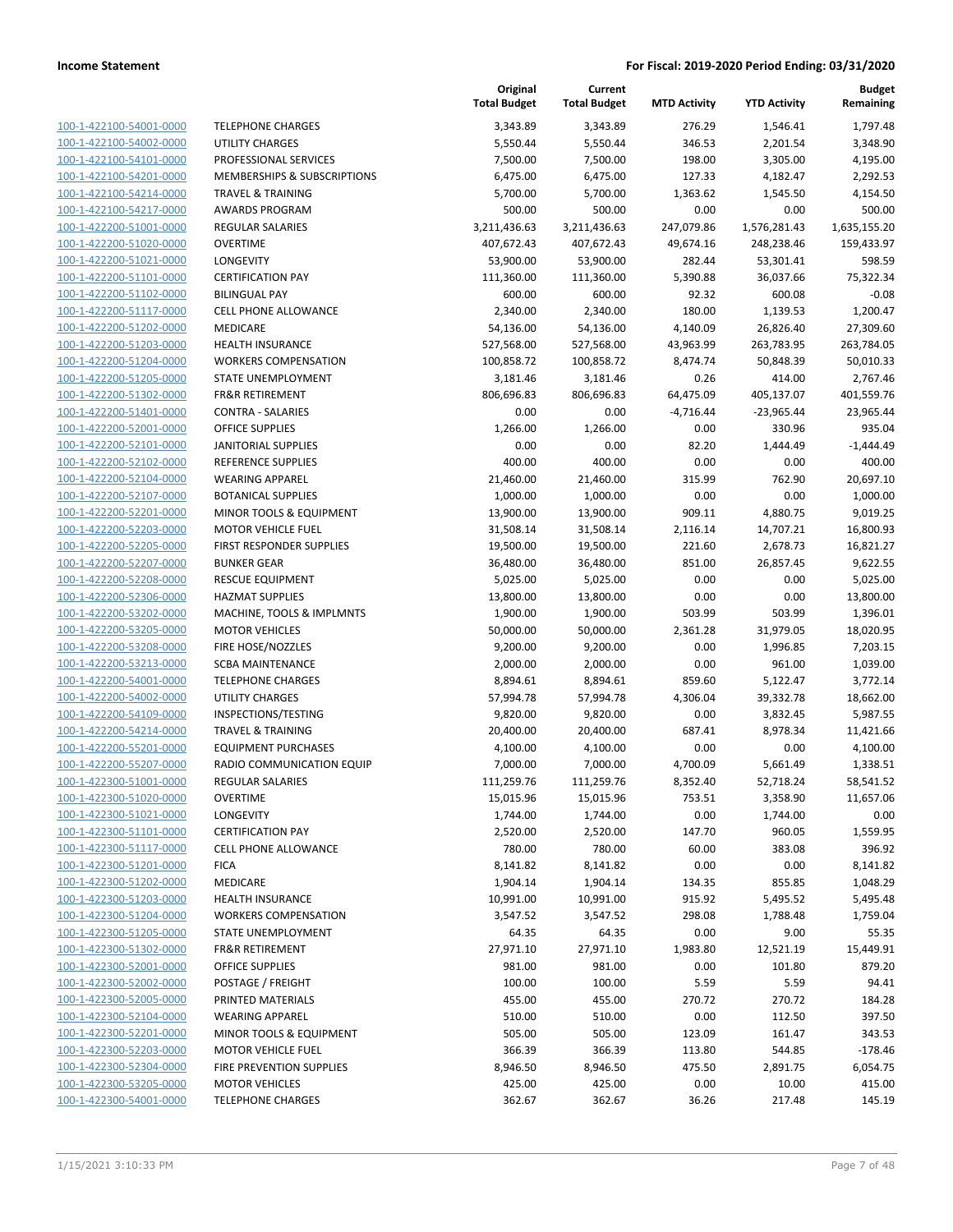| 100-1-422300-54201-0000        |
|--------------------------------|
| 100-1-422300-54208-0000        |
| 100-1-422300-54210-0000        |
| 100-1-422300-54214-0000        |
| 100-1-422300-54217-0000        |
| 100-1-422400-53204-0000        |
| 100-1-422400-53209-0000        |
|                                |
| 100-1-422400-54001-0000        |
| 100-1-422400-54201-0000        |
| 100-1-422400-54214-0000        |
| 100-1-431100-51001-0000        |
| 100-1-431100-51021-0000        |
| 100-1-431100-51116-0000        |
| 100-1-431100-51117-0000        |
| 100-1-431100-51201-0000        |
| 100-1-431100-51202-0000        |
|                                |
| 100-1-431100-51203-0000        |
| 100-1-431100-51204-0000        |
| 100-1-431100-51205-0000        |
| $100-$<br>1-431100-51301-0000  |
| 100-1-431100-52001-0000        |
| 100-1-431100-52002-0000        |
| 100-1-431100-52103-0000        |
| 100-1-431100-52203-0000        |
| 100-1-431100-53201-0000        |
| 100-1-431100-53205-0000        |
|                                |
| 100-1-431100-53207-0000        |
| 100-1-431100-54001-0000        |
| 100-1-431100-54002-0000        |
| 100-1-431100-54101-0000        |
| 100-1-431100-54201-0000        |
| 100-1-431100-54214-0000        |
| <u>100-1-431200-51001-0000</u> |
| 100-1-431200-51020-0000        |
| 100-1-431200-51021-0000        |
| 100-1-431200-51117-0000        |
|                                |
| 100-1-431200-51201-0000        |
| 100-1-431200-51202-0000        |
| 100-1-431200-51203-0000        |
| 100-1-431200-51204-0000        |
| 100-1-431200-51205-0000        |
| 100-1-431200-51301-0000        |
| 100-1-431200-52001-0000        |
| 100-1-431200-52002-0000        |
| 100-1-431200-52103-0000        |
| 100-1-431200-52104-0000        |
|                                |
| 100-1-431200-52106-0000        |
| <u>100-1-431200-52107-0000</u> |
| <u>100-1-431200-52201-0000</u> |
| 100-1-431200-52203-0000        |
| 100-1-431200-52302-0000        |
| 100-1-431200-52303-0000        |
| 100-1-431200-53202-0000        |
| <u>100-1-431200-53205-0000</u> |
| 100-1-431200-53207-0000        |
| <u>100-1-431200-53301-0000</u> |
|                                |
| 100-1-431200-53303-0000        |
| 100-1-431200-53305-0000        |
| <u>100-1-431200-53308-0000</u> |

|                         |                                 | Original<br><b>Total Budget</b> | Current<br><b>Total Budget</b> | <b>MTD Activity</b> | <b>YTD Activity</b> | <b>Budget</b><br>Remaining |
|-------------------------|---------------------------------|---------------------------------|--------------------------------|---------------------|---------------------|----------------------------|
| 100-1-422300-54201-0000 | MEMBERSHIPS & SUBSCRIPTIONS     | 1,902.00                        | 1,902.00                       | 0.00                | 0.00                | 1,902.00                   |
| 100-1-422300-54208-0000 | <b>LABORATORY WORK</b>          | 660.00                          | 660.00                         | 0.00                | 220.00              | 440.00                     |
| 100-1-422300-54210-0000 | PHOTO PROCESSING                | 50.00                           | 50.00                          | 0.00                | 0.00                | 50.00                      |
| 100-1-422300-54214-0000 | <b>TRAVEL &amp; TRAINING</b>    | 4,035.00                        | 4,035.00                       | $-185.32$           | 1,158.00            | 2,877.00                   |
| 100-1-422300-54217-0000 | <b>AWARDS PROGRAM</b>           | 625.00                          | 625.00                         | 0.00                | 0.00                | 625.00                     |
| 100-1-422400-53204-0000 | SIREN MAINTENANCE               | 1,000.00                        | 1,000.00                       | 222.00              | 222.00              | 778.00                     |
| 100-1-422400-53209-0000 | HARDWARE/SOFTWARE               | 12,500.00                       | 12,500.00                      | 0.00                | 10,000.00           | 2,500.00                   |
| 100-1-422400-54001-0000 | <b>TELEPHONE CHARGES</b>        | 3,652.60                        | 3,652.60                       | 19.06               | 718.41              | 2,934.19                   |
| 100-1-422400-54201-0000 | MEMBERSHIPS & SUBSCRIPTIONS     | 3,150.00                        | 3,150.00                       | 0.00                | 0.00                | 3,150.00                   |
| 100-1-422400-54214-0000 | <b>TRAVEL &amp; TRAINING</b>    | 1,500.00                        | 1,500.00                       | 0.00                | 0.00                | 1,500.00                   |
| 100-1-431100-51001-0000 | <b>REGULAR SALARIES</b>         | 134,781.00                      | 134,781.00                     | 10,657.60           | 45,679.22           | 89,101.78                  |
| 100-1-431100-51021-0000 | LONGEVITY                       | 630.00                          | 630.00                         | 0.00                | 234.00              | 396.00                     |
| 100-1-431100-51116-0000 | <b>CAR ALLOWANCE</b>            | 4,200.00                        | 4,200.00                       | 323.08              | 969.24              | 3,230.76                   |
| 100-1-431100-51117-0000 | <b>CELL PHONE ALLOWANCE</b>     | 780.00                          | 780.00                         | 150.00              | 646.15              | 133.85                     |
| 100-1-431100-51201-0000 | <b>FICA</b>                     | 8,919.32                        | 8,919.32                       | 664.56              | 2,405.94            | 6,513.38                   |
| 100-1-431100-51202-0000 | MEDICARE                        | 2,035.67                        | 2,035.67                       | 155.42              | 562.66              | 1,473.01                   |
| 100-1-431100-51203-0000 | <b>HEALTH INSURANCE</b>         | 21,982.00                       | 21,982.00                      | 1,831.83            | 10,990.98           | 10,991.02                  |
| 100-1-431100-51204-0000 | <b>WORKERS COMPENSATION</b>     | 363.89                          | 363.89                         | 30.61               | 183.66              | 180.23                     |
| 100-1-431100-51205-0000 | STATE UNEMPLOYMENT              | 128.70                          | 128.70                         | 24.08               | 38.75               | 89.95                      |
| 100-1-431100-51301-0000 | <b>TMRS</b>                     | 15,727.30                       | 15,727.30                      | 1,252.22            | 4,652.78            | 11,074.52                  |
| 100-1-431100-52001-0000 | <b>OFFICE SUPPLIES</b>          | 600.00                          | 600.00                         | 0.00                | 48.22               | 551.78                     |
| 100-1-431100-52002-0000 | POSTAGE / FREIGHT               | 100.00                          | 100.00                         | 0.00                | 0.00                | 100.00                     |
| 100-1-431100-52103-0000 | <b>MEETING SUPPLIES</b>         | 50.00                           | 50.00                          | 20.27               | 20.27               | 29.73                      |
| 100-1-431100-52203-0000 | <b>MOTOR VEHICLE FUEL</b>       | 26.29                           | 26.29                          | 0.00                | 0.00                | 26.29                      |
| 100-1-431100-53201-0000 | FURNITURE & OFFICE EQUIPMENT    | 100.00                          | 2,100.00                       | 0.00                | 1,807.49            | 292.51                     |
| 100-1-431100-53205-0000 | <b>MOTOR VEHICLES</b>           | 200.00                          | 200.00                         | 0.00                | 0.00                | 200.00                     |
| 100-1-431100-53207-0000 | RADIO/COMMUNICATIONS            | 200.00                          | 200.00                         | 0.00                | 0.00                | 200.00                     |
| 100-1-431100-54001-0000 | <b>TELEPHONE CHARGES</b>        | 3,230.46                        | 3,230.46                       | 170.99              | 1,691.23            | 1,539.23                   |
| 100-1-431100-54002-0000 | <b>UTILITY CHARGES</b>          | 843.14                          | 843.14                         | 0.00                | 421.82              | 421.32                     |
| 100-1-431100-54101-0000 | PROFESSIONAL SERVICES           | 500.00                          | 500.00                         | 0.00                | 0.00                | 500.00                     |
| 100-1-431100-54201-0000 | MEMBERSHIPS & SUBSCRIPTIONS     | 600.00                          | 600.00                         | 0.00                | 194.29              | 405.71                     |
| 100-1-431100-54214-0000 | <b>TRAVEL &amp; TRAINING</b>    | 2,000.00                        | 0.00                           | 0.00                | 0.00                | 0.00                       |
| 100-1-431200-51001-0000 | <b>REGULAR SALARIES</b>         | 402,927.91                      | 402,927.91                     | 29,179.82           | 195,583.91          | 207,344.00                 |
| 100-1-431200-51020-0000 | <b>OVERTIME</b>                 | 15,964.43                       | 15,964.43                      | 1,332.14            | 6,293.00            | 9,671.43                   |
| 100-1-431200-51021-0000 | LONGEVITY                       | 7,634.00                        | 7,634.00                       | 0.00                | 7,592.00            | 42.00                      |
| 100-1-431200-51117-0000 | <b>CELL PHONE ALLOWANCE</b>     | 1,560.00                        | 1,560.00                       | 120.00              | 752.76              | 807.24                     |
| 100-1-431200-51201-0000 | <b>FICA</b>                     | 26,541.35                       | 26,541.35                      | 1,723.36            | 12,029.61           | 14,511.74                  |
| 100-1-431200-51202-0000 | MEDICARE                        | 6,207.25                        | 6,207.25                       | 403.05              | 2,813.38            | 3,393.87                   |
| 100-1-431200-51203-0000 | <b>HEALTH INSURANCE</b>         | 120,901.00                      | 120,901.00                     | 10,075.08           | 60,450.48           | 60,450.52                  |
| 100-1-431200-51204-0000 | <b>WORKERS COMPENSATION</b>     | 22,093.36                       | 22,093.36                      | 1,858.09            | 11,148.59           | 10,944.77                  |
| 100-1-431200-51205-0000 | STATE UNEMPLOYMENT              | 707.85                          | 707.85                         | 183.12              | 250.71              | 457.14                     |
| 100-1-431200-51301-0000 | <b>TMRS</b>                     | 47,956.37                       | 47,956.37                      | 3,446.11            | 23,482.68           | 24,473.69                  |
| 100-1-431200-52001-0000 | OFFICE SUPPLIES                 | 382.50                          | 382.50                         | 0.00                | 0.00                | 382.50                     |
| 100-1-431200-52002-0000 | POSTAGE / FREIGHT               | 20.00                           | 20.00                          | 0.00                | 0.00                | 20.00                      |
| 100-1-431200-52103-0000 | MEETING SUPPLIES                | 715.52                          | 715.52                         | 0.00                | 0.00                | 715.52                     |
| 100-1-431200-52104-0000 | <b>WEARING APPAREL</b>          | 8,160.00                        | 8,160.00                       | 275.12              | 5,514.10            | 2,645.90                   |
| 100-1-431200-52106-0000 | <b>CHEMICAL SUPPLIES</b>        | 2,018.02                        | 2,018.02                       | 0.00                | 0.00                | 2,018.02                   |
| 100-1-431200-52107-0000 | <b>BOTANICAL SUPPLIES</b>       | 449.99                          | 449.99                         | 0.00                | 0.00                | 449.99                     |
| 100-1-431200-52201-0000 | MINOR TOOLS & EQUIPMENT         | 7,959.76                        | 7,959.76                       | 134.73              | 938.21              | 7,021.55                   |
| 100-1-431200-52203-0000 | <b>MOTOR VEHICLE FUEL</b>       | 38,815.82                       | 38,815.82                      | 2,204.34            | 16,078.37           | 22,737.45                  |
| 100-1-431200-52302-0000 | <b>MEDICAL SUPPLIES</b>         | 150.00                          | 150.00                         | 0.00                | 0.00                | 150.00                     |
| 100-1-431200-52303-0000 | <b>TRAINING SUPPLIES</b>        | 212.99                          | 212.99                         | 0.00                | 84.00               | 128.99                     |
| 100-1-431200-53202-0000 | MACHINE, TOOLS & IMPLMNTS       | 3,833.00                        | 3,833.00                       | 0.00                | 1,238.37            | 2,594.63                   |
| 100-1-431200-53205-0000 | <b>MOTOR VEHICLES</b>           | 26,900.00                       | 26,900.00                      | 3,074.18            | 16,257.66           | 10,642.34                  |
| 100-1-431200-53207-0000 | RADIO/COMMUNICATIONS            | 5,099.00                        | 5,099.00                       | 0.00                | 0.00                | 5,099.00                   |
| 100-1-431200-53301-0000 | SIDEWALKS, CURBS, & GUTTERS     | 20,014.80                       | 20,014.80                      | 0.00                | 432.00              | 19,582.80                  |
| 100-1-431200-53303-0000 | MAINT - STREET /ALLEY/APRN/RNWY | 52,514.00                       | 52,514.00                      | 5,681.73            | 27,255.34           | 25,258.66                  |
| 100-1-431200-53305-0000 | <b>BRIDGES &amp; CULVERTS</b>   | 7,777.00                        | 7,777.00                       | 428.80              | 4,502.39            | 3,274.61                   |
| 100-1-431200-53308-0000 | <b>STORM SEWERS</b>             | 5,070.00                        | 5,070.00                       | 0.00                | 0.00                | 5,070.00                   |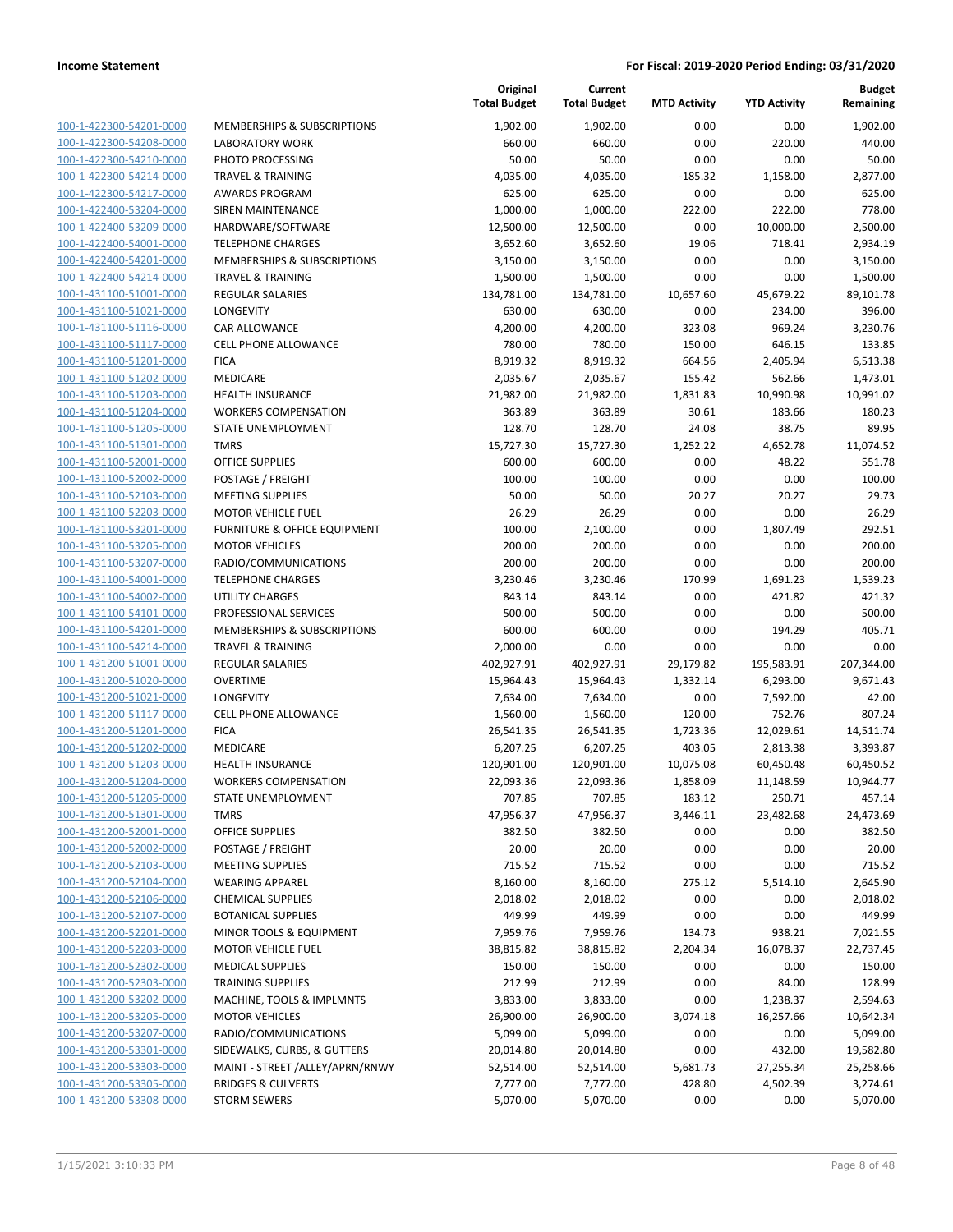| 100-1-431200-54001-0000        |
|--------------------------------|
| 100-1-431200-54002-0000        |
| 100-1-431200-54201-0000        |
| 100-1-431200-54214-0000        |
| <u>100-1-431600-51001-0000</u> |
| 100-1-431600-51020-0000        |
| 100-1-431600-51021-0000        |
| 100-1-431600-51101-0000        |
| 100-1-431600-51201-0000        |
| 100-1-431600-51202-0000        |
| 100-1-431600-51203-0000        |
| 100-1-431600-51204-0000        |
| 100-1-431600-51205-0000        |
| 100-1-431600-51301-0000        |
| <u>100-1-431600-52001-0000</u> |
| 100-1-431600-52104-0000        |
| 100-1-431600-52106-0000        |
| 100-1-431600-52201-0000        |
|                                |
| 100-1-431600-52203-0000        |
| <u>100-1-431600-53202-0000</u> |
| 100-1-431600-53205-0000        |
| 100-1-431600-53207-0000        |
| 100-1-431600-53303-0000        |
| 100-1-431600-54001-0000        |
| <u>100-1-431600-54002-0000</u> |
| 100-1-431600-54214-0000        |
| 100-1-431700-51001-0000        |
| 100-1-431700-51020-0000        |
| 100-1-431700-51021-0000        |
| 100-1-431700-51117-0000        |
| 100-1-431700-51201-0000        |
| 100-1-431700-51202-0000        |
| 100-1-431700-51203-0000        |
| 100-1-431700-51204-0000        |
| <u>100-1-431700-51205-0000</u> |
| 100-1-431700-51301-0000        |
| 100-1-431700-52001-0000        |
| 100-1-431700-52002-0000        |
| 100-1-431700-52104-0000        |
| 100-1-431700-52201-0000        |
| 100-1-431700-52203-0000        |
| 100-1-431700-52303-0000        |
|                                |
| 100-1-431700-53201-0000        |
| <u>100-1-431700-53205-0000</u> |
| <u>100-1-431700-53207-0000</u> |
| 100-1-431700-54001-0000        |
| 100-1-431700-54002-0000        |
| 100-1-431700-54201-0000        |
| <u>100-1-431700-54212-0000</u> |
| 100-1-431700-54214-0000        |
| 100-1-431700-54410-0000        |
| 100-1-441100-51001-0000        |
| 100-1-441100-51020-0000        |
| <u>100-1-441100-51021-0000</u> |
| <u>100-1-441100-51102-0000</u> |
| <u>100-1-441100-51117-0000</u> |
| <u>100-1-441100-51201-0000</u> |
| 100-1-441100-51202-0000        |
| <u>100-1-441100-51203-0000</u> |
|                                |

|                         |                                 | Original<br><b>Total Budget</b> | Current<br><b>Total Budget</b> | <b>MTD Activity</b> | <b>YTD Activity</b> | <b>Budget</b><br>Remaining |
|-------------------------|---------------------------------|---------------------------------|--------------------------------|---------------------|---------------------|----------------------------|
| 100-1-431200-54001-0000 | <b>TELEPHONE CHARGES</b>        | 1,824.07                        | 1,824.07                       | 96.28               | 577.57              | 1,246.50                   |
| 100-1-431200-54002-0000 | <b>UTILITY CHARGES</b>          | 7,622.48                        | 7,622.48                       | 718.11              | 3,732.17            | 3,890.31                   |
| 100-1-431200-54201-0000 | MEMBERSHIPS & SUBSCRIPTIONS     | 353.00                          | 353.00                         | 0.00                | 255.88              | 97.12                      |
| 100-1-431200-54214-0000 | <b>TRAVEL &amp; TRAINING</b>    | 1,827.00                        | 1,827.00                       | 0.00                | 0.00                | 1,827.00                   |
| 100-1-431600-51001-0000 | <b>REGULAR SALARIES</b>         | 71,468.22                       | 71,468.22                      | 3,589.92            | 36,182.87           | 35,285.35                  |
| 100-1-431600-51020-0000 | <b>OVERTIME</b>                 | 8,084.64                        | 8,084.64                       | 68.16               | 3,820.94            | 4,263.70                   |
| 100-1-431600-51021-0000 | <b>LONGEVITY</b>                | 2,436.00                        | 2,436.00                       | 0.00                | 2,520.00            | $-84.00$                   |
| 100-1-431600-51101-0000 | <b>CERTIFICATION PAY</b>        | 600.00                          | 600.00                         | 46.16               | 300.04              | 299.96                     |
| 100-1-431600-51201-0000 | <b>FICA</b>                     | 5,120.51                        | 5,120.51                       | 214.40              | 2,562.37            | 2,558.14                   |
| 100-1-431600-51202-0000 | MEDICARE                        | 1,197.54                        | 1,197.54                       | 50.14               | 599.27              | 598.27                     |
| 100-1-431600-51203-0000 | HEALTH INSURANCE                | 21,982.00                       | 21,982.00                      | 1,831.83            | 10,990.98           | 10,991.02                  |
| 100-1-431600-51204-0000 | <b>WORKERS COMPENSATION</b>     | 4,262.38                        | 4,262.38                       | 358.21              | 2,149.26            | 2,113.12                   |
| 100-1-431600-51205-0000 | STATE UNEMPLOYMENT              | 128.70                          | 128.70                         | 1.24                | 13.79               | 114.91                     |
| 100-1-431600-51301-0000 | <b>TMRS</b>                     | 9,252.02                        | 9,252.02                       | 416.72              | 4,767.20            | 4,484.82                   |
| 100-1-431600-52001-0000 | <b>OFFICE SUPPLIES</b>          | 315.40                          | 315.40                         | 0.00                | 0.00                | 315.40                     |
| 100-1-431600-52104-0000 | <b>WEARING APPAREL</b>          | 3,270.40                        | 3,270.40                       | 160.00              | 2,149.43            | 1,120.97                   |
| 100-1-431600-52106-0000 | <b>CHEMICAL SUPPLIES</b>        | 402.66                          | 402.66                         | 0.00                | 0.00                | 402.66                     |
| 100-1-431600-52201-0000 | MINOR TOOLS & EQUIPMENT         | 4,038.79                        | 4,038.79                       | 112.91              | 458.63              | 3,580.16                   |
| 100-1-431600-52203-0000 | <b>MOTOR VEHICLE FUEL</b>       | 4,028.02                        | 4,028.02                       | 152.41              | 1,807.63            | 2,220.39                   |
| 100-1-431600-53202-0000 | MACHINE, TOOLS & IMPLMNTS       | 4,445.00                        | 4,445.00                       | 0.00                | 176.00              | 4,269.00                   |
| 100-1-431600-53205-0000 | <b>MOTOR VEHICLES</b>           | 4,689.00                        | 4,689.00                       | 6.87                | 104.96              | 4,584.04                   |
| 100-1-431600-53207-0000 | RADIO/COMMUNICATIONS            | 1,190.00                        | 1,190.00                       | 0.00                | 0.00                | 1,190.00                   |
| 100-1-431600-53303-0000 | MAINT - STREET /ALLEY/APRN/RNWY | 20,447.77                       | 20,447.77                      | 2,086.34            | 5,912.62            | 14,535.15                  |
| 100-1-431600-54001-0000 | <b>TELEPHONE CHARGES</b>        | 1,142.02                        | 1,142.02                       | 113.33              | 627.10              | 514.92                     |
| 100-1-431600-54002-0000 | <b>UTILITY CHARGES</b>          | 324,545.21                      | 324,545.21                     | 27,234.88           | 160,707.08          | 163,838.13                 |
| 100-1-431600-54214-0000 | <b>TRAVEL &amp; TRAINING</b>    | 395.00                          | 395.00                         | 0.00                | 0.00                | 395.00                     |
| 100-1-431700-51001-0000 | <b>REGULAR SALARIES</b>         | 116,997.75                      | 116,997.75                     | 9,002.56            | 63,321.66           | 53,676.09                  |
| 100-1-431700-51020-0000 | <b>OVERTIME</b>                 | 356.09                          | 356.09                         | 0.00                | 0.00                | 356.09                     |
| 100-1-431700-51021-0000 | LONGEVITY                       | 2,058.00                        | 2,058.00                       | 0.00                | 2,058.00            | 0.00                       |
| 100-1-431700-51117-0000 | <b>CELL PHONE ALLOWANCE</b>     | 780.00                          | 780.00                         | 60.00               | 376.15              | 403.85                     |
| 100-1-431700-51201-0000 | <b>FICA</b>                     | 7,451.89                        | 7,451.89                       | 516.82              | 3,818.35            | 3,633.54                   |
| 100-1-431700-51202-0000 | MEDICARE                        | 1,742.78                        | 1,742.78                       | 120.86              | 892.97              | 849.81                     |
| 100-1-431700-51203-0000 | <b>HEALTH INSURANCE</b>         | 21,982.00                       | 21,982.00                      | 1,831.83            | 10,990.98           | 10,991.02                  |
| 100-1-431700-51204-0000 | <b>WORKERS COMPENSATION</b>     | 706.15                          | 706.15                         | 59.41               | 356.46              | 349.69                     |
| 100-1-431700-51205-0000 | STATE UNEMPLOYMENT              | 128.70                          | 128.70                         | 1.25                | 21.56               | 107.14                     |
| 100-1-431700-51301-0000 | <b>TMRS</b>                     | 13,464.49                       | 13,464.49                      | 1,019.54            | 6,932.58            | 6,531.91                   |
| 100-1-431700-52001-0000 | <b>OFFICE SUPPLIES</b>          | 1,900.00                        | 1,900.00                       | 0.00                | 21.96               | 1,878.04                   |
| 100-1-431700-52002-0000 | POSTAGE / FREIGHT               | 100.00                          | 100.00                         | 0.00                | 0.00                | 100.00                     |
| 100-1-431700-52104-0000 | <b>WEARING APPAREL</b>          | 1,000.00                        | 1,000.00                       | 50.00               | 169.99              | 830.01                     |
| 100-1-431700-52201-0000 | MINOR TOOLS & EQUIPMENT         | 800.00                          | 800.00                         | 0.00                | 0.00                | 800.00                     |
| 100-1-431700-52203-0000 | <b>MOTOR VEHICLE FUEL</b>       | 5,079.41                        | 5,079.41                       | 280.20              | 1,898.12            | 3,181.29                   |
| 100-1-431700-52303-0000 | <b>TRAINING SUPPLIES</b>        | 350.00                          | 350.00                         | 0.00                | 97.93               | 252.07                     |
| 100-1-431700-53201-0000 | FURNITURE & OFFICE EQUIPMENT    | 1,100.00                        | 1,100.00                       | 0.00                | 0.00                | 1,100.00                   |
| 100-1-431700-53205-0000 | <b>MOTOR VEHICLES</b>           | 1,100.00                        | 1,100.00                       | 320.00              | 434.95              | 665.05                     |
| 100-1-431700-53207-0000 | RADIO/COMMUNICATIONS            | 200.00                          | 200.00                         | 0.00                | 0.00                | 200.00                     |
| 100-1-431700-54001-0000 | <b>TELEPHONE CHARGES</b>        | 1,811.88                        | 1,811.88                       | 264.34              | 1,561.90            | 249.98                     |
| 100-1-431700-54002-0000 | UTILITY CHARGES                 | 843.12                          | 843.12                         | 0.00                | 421.82              | 421.30                     |
| 100-1-431700-54201-0000 | MEMBERSHIPS & SUBSCRIPTIONS     | 700.00                          | 700.00                         | 0.00                | 0.00                | 700.00                     |
| 100-1-431700-54212-0000 | PRINTING                        | 200.00                          | 200.00                         | 0.00                | 0.00                | 200.00                     |
| 100-1-431700-54214-0000 | <b>TRAVEL &amp; TRAINING</b>    | 1,500.00                        | 1,500.00                       | 0.00                | 126.56              | 1,373.44                   |
| 100-1-431700-54410-0000 | PERMITS/FEES                    | 200.00                          | 200.00                         | 0.00                | 0.00                | 200.00                     |
| 100-1-441100-51001-0000 | REGULAR SALARIES                | 138,324.08                      | 138,324.08                     | 10,887.68           | 70,541.91           | 67,782.17                  |
| 100-1-441100-51020-0000 | <b>OVERTIME</b>                 | 1,135.58                        | 1,135.58                       | 0.00                | 102.68              | 1,032.90                   |
| 100-1-441100-51021-0000 | LONGEVITY                       | 966.00                          | 966.00                         | 0.00                | 906.00              | 60.00                      |
| 100-1-441100-51102-0000 | <b>BILINGUAL PAY</b>            | 1,200.00                        | 1,200.00                       | 92.32               | 600.08              | 599.92                     |
| 100-1-441100-51117-0000 | CELL PHONE ALLOWANCE            | 960.00                          | 960.00                         | 73.84               | 479.96              | 480.04                     |
| 100-1-441100-51201-0000 | <b>FICA</b>                     | 8,840.31                        | 8,840.31                       | 643.86              | 4,270.60            | 4,569.71                   |
| 100-1-441100-51202-0000 | MEDICARE                        | 2,067.49                        | 2,067.49                       | 150.58              | 998.79              | 1,068.70                   |
| 100-1-441100-51203-0000 | <b>HEALTH INSURANCE</b>         | 32,973.00                       | 32,973.00                      | 2,747.75            | 16,486.50           | 16,486.50                  |
|                         |                                 |                                 |                                |                     |                     |                            |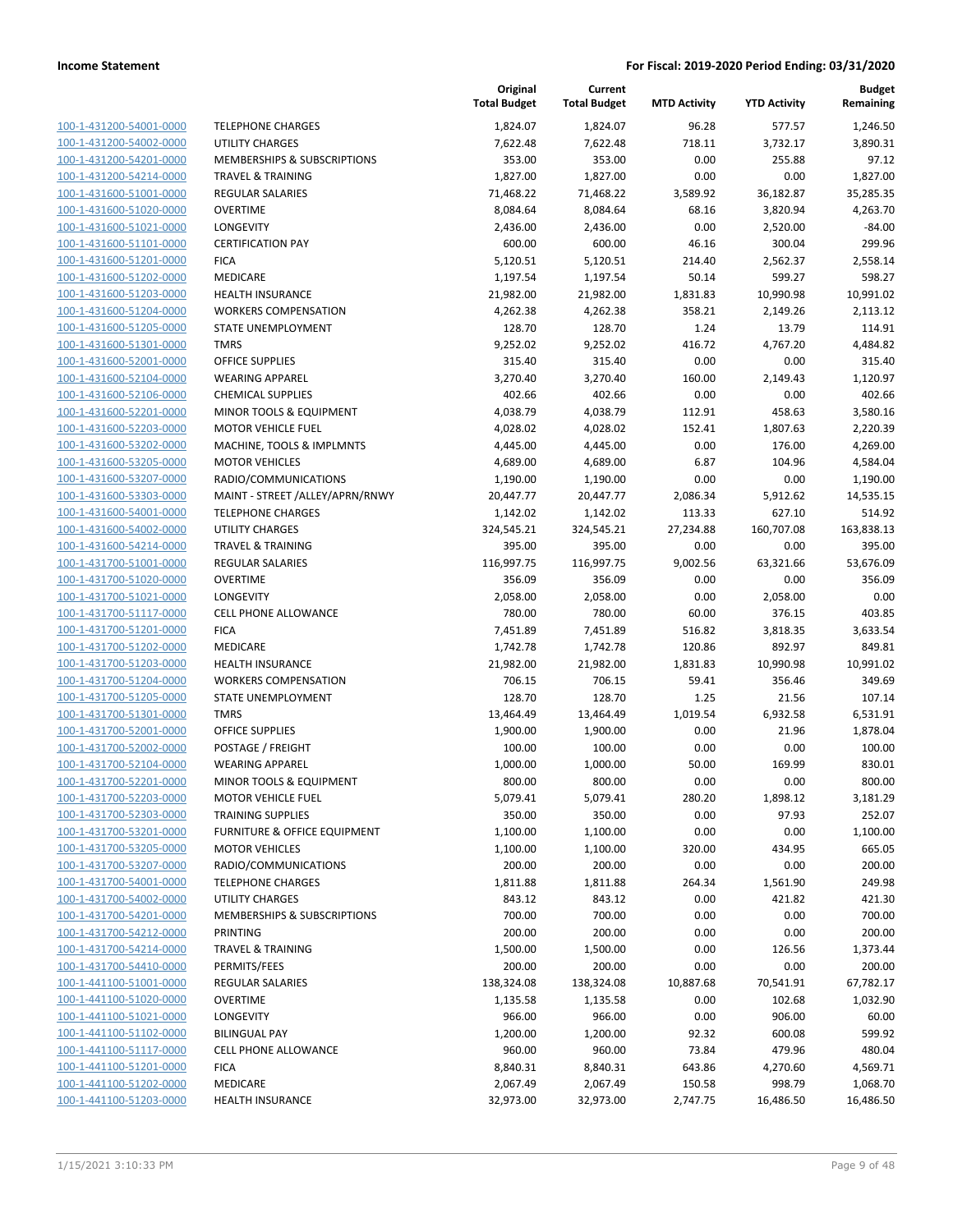100-1-441100-51204-0000 V 100-1-441100-51205-0000 S 100-1-441100-51301-0000 100-1-441100-52001-0000 100-1-441100-52002-0000 **P** 100-1-441100-52005-0000 | 100-1-441100-54001-0000 1 100-1-441100-54002-0000 | 100-1-441100-54214-0000 100-1-441200-51001-0000 REGULAR SALAR SALAR SALAR SALAR SALAR SALAR SALAR SALAR SALAR SALAR SALAR SALAR SALAR S<br>SALAR SALAM SALAM SALAM SALAH SALAH SALAH SALAH SALAH SALAH SALAH SALAH SALAH SALAH SALAH SALAH SALAH SALAM SA 100-1-441200-51021-0000 100-1-441200-51101-0000 **CERTIFICATE** 100-1-441200-51117-0000 ( 100-1-441200-51201-0000 100-1-441200-51202-0000 100-1-441200-51203-0000 100-1-441200-51204-0000 V 100-1-441200-51205-0000 S 100-1-441200-51301-0000 T 100-1-441200-52102-0000 **E** 100-1-441200-52104-0000 100-1-441200-54201-0000 M 100-1-441200-54214-0000 100-1-441300-51001-0000 R 100-1-441300-51021-0000 L 100-1-441300-51101-0000 C 100-1-441300-51117-0000 C 100-1-441300-51201-0000 F 100-1-441300-51202-0000 M 100-1-441300-51203-0000 H 100-1-441300-51204-0000 V 100-1-441300-51205-0000 S 100-1-441300-51301-0000 1 100-1-441300-52002-0000 **F** 100-1-441300-52005-0000 100-1-441300-52102-0000 100-1-441300-52104-0000 \ 100-1-441300-52201-0000 100-1-441300-52203-0000 M 100-1-441300-53205-0000 100-1-441300-54001-0000 T 100-1-441300-54002-0000 U 100-1-441300-54201-0000 M 100-1-441300-54212-0000 **P** 100-1-441300-54214-0000 100-1-441300-54410-0000 **F** 100-1-442200-53205-0000 M 100-1-443200-51001-0000 F 100-1-443200-51020-0000 OVERTIME 7,974.17 7,974.17 893.69 7,109.28 864.89 100-1-443200-51021-0000 L 100-1-443200-51102-0000 **B** 100-1-443200-51117-0000 100-1-443200-51201-0000 F 100-1-443200-51202-0000 100-1-443200-51203-0000 100-1-443200-51204-0000 100-1-443200-51205-0000 STATE STATE STATE STATE STATE STATE STATE STATE STATE STATE STATE STATE STATE STATE S 100-1-443200-51301-0000 100-1-443200-52001-0000 C

|                             | Original<br><b>Total Budget</b> | Current<br><b>Total Budget</b> | <b>MTD Activity</b> | <b>YTD Activity</b> | <b>Budget</b><br>Remaining |
|-----------------------------|---------------------------------|--------------------------------|---------------------|---------------------|----------------------------|
| WORKERS COMPENSATION        | 686.61                          | 686.61                         | 57.77               | 346.62              | 339.99                     |
| STATE UNEMPLOYMENT          | 193.05                          | 193.05                         | 45.25               | 64.91               | 128.14                     |
| TMRS                        | 15,973.16                       | 15,973.16                      | 1,243.56            | 8,095.98            | 7,877.18                   |
| OFFICE SUPPLIES             | 3,250.00                        | 3,250.00                       | 1,079.20            | 1,745.94            | 1,504.06                   |
| POSTAGE / FREIGHT           | 1,000.00                        | 1,000.00                       | 48.87               | 170.83              | 829.17                     |
| PRINTED MATERIALS           | 372.48                          | 372.48                         | 0.00                | 0.00                | 372.48                     |
| <b>TELEPHONE CHARGES</b>    | 3,128.05                        | 3,128.05                       | 257.67              | 1,366.69            | 1,761.36                   |
| UTILITY CHARGES             | 843.14                          | 843.14                         | 0.00                | 421.83              | 421.31                     |
| TRAVEL & TRAINING           | 1,000.00                        | 1,000.00                       | 0.00                | 513.20              | 486.80                     |
| REGULAR SALARIES            | 55,161.60                       | 55,161.60                      | 4,278.40            | 27,750.40           | 27,411.20                  |
| LONGEVITY                   | 366.00                          | 366.00                         | 0.00                | 366.00              | 0.00                       |
| <b>CERTIFICATION PAY</b>    | 1,200.00                        | 1,200.00                       | 0.00                | 0.00                | 1,200.00                   |
| CELL PHONE ALLOWANCE        | 432.00                          | 432.00                         | 0.00                | 0.00                | 432.00                     |
| FICA                        | 3,543.90                        | 3,543.90                       | 240.00              | 1,560.31            | 1,983.59                   |
| MEDICARE                    | 828.81                          | 828.81                         | 56.12               | 364.90              | 463.91                     |
| HEALTH INSURANCE            | 10,991.00                       | 10,991.00                      | 915.92              | 5,495.52            | 5,495.48                   |
| <b>WORKERS COMPENSATION</b> | 335.82                          | 335.82                         | 28.25               | 169.50              | 166.32                     |
| STATE UNEMPLOYMENT          | 64.35                           | 64.35                          | 0.44                | 9.00                | 55.35                      |
| TMRS                        | 6,403.30                        | 6,403.30                       | 481.32              | 3,134.09            | 3,269.21                   |
| BOOKS / REF SUPPLIES        | 750.00                          | 750.00                         | 0.00                | 0.00                | 750.00                     |
| WEARING APPAREL             | 500.04                          | 500.04                         | 0.00                | 0.00                | 500.04                     |
| MEMBERSHIPS & SUBSCRIPTIONS | 250.00                          | 250.00                         | 0.00                | 0.00                | 250.00                     |
| TRAVEL & TRAINING           | 1,000.00                        | 1,000.00                       | 0.00                | 580.00              | 420.00                     |
| REGULAR SALARIES            | 316,636.61                      | 316,636.61                     | 24,904.92           | 142,381.66          | 174,254.95                 |
| LONGEVITY                   | 3,066.00                        | 3,066.00                       | 0.00                | 3,024.00            | 42.00                      |
| <b>CERTIFICATION PAY</b>    | 2,400.00                        | 2,400.00                       | 184.62              | 1,200.03            | 1,199.97                   |
| CELL PHONE ALLOWANCE        | 2,172.00                        | 2,172.00                       | 216.92              | 1,166.29            | 1,005.71                   |
| FICA                        | 20,105.03                       | 20,105.03                      | 1,526.25            | 8,934.47            | 11,170.56                  |
| MEDICARE                    | 4,701.98                        | 4,701.98                       | 356.95              | 2,089.53            | 2,612.45                   |
| HEALTH INSURANCE            | 65,946.00                       | 65,946.00                      | 5,495.50            | 32,973.00           | 32,973.00                  |
| WORKERS COMPENSATION        | 1,957.05                        | 1,957.05                       | 164.46              | 986.76              | 970.29                     |
| STATE UNEMPLOYMENT          | 386.10                          | 386.10                         | 35.44               | 74.08               | 312.02                     |
| TMRS                        | 36,326.86                       | 36,326.86                      | 2,846.98            | 16,475.67           | 19,851.19                  |
| POSTAGE / FREIGHT           | 6,000.00                        | 6,000.00                       | 360.73              | 1,281.08            | 4,718.92                   |
| PRINTED MATERIALS           | 1,490.40                        | 1,490.40                       | 0.00                | 0.00                | 1,490.40                   |
| BOOKS / REF SUPPLIES        | 1,000.00                        | 1,000.00                       | 0.00                | 209.00              | 791.00                     |
| WEARING APPAREL             | 2,800.00                        | 2,800.00                       | 143.99              | 189.20              | 2,610.80                   |
| MINOR TOOLS & EQUIPMENT     | 500.00                          | 500.00                         | 0.00                | 0.00                | 500.00                     |
| MOTOR VEHICLE FUEL          | 4,351.96                        | 4,351.96                       | 322.07              | 1,705.46            | 2,646.50                   |
| MOTOR VEHICLES              | 1,000.00                        | 1,000.00                       | 320.00              | 739.05              | 260.95                     |
| TELEPHONE CHARGES           | 4,916.82                        | 4,916.82                       | 487.03              | 2,367.37            | 2,549.45                   |
| UTILITY CHARGES             | 94.26                           | 94.26                          | 0.00                | 421.82              | $-327.56$                  |
| MEMBERSHIPS & SUBSCRIPTIONS | 750.00                          | 750.00                         | 120.00              | 120.00              | 630.00                     |
| PRINTING                    | 0.00                            | 0.00                           | 0.00                | 24.00               | $-24.00$                   |
| TRAVEL & TRAINING           | 4,000.00                        | 4,000.00                       | 0.00                | 934.02              | 3,065.98                   |
| PERMITS/FEES                | 15,000.00                       | 15,000.00                      | 626.00              | 8,454.25            | 6,545.75                   |
| MOTOR VEHICLES              | 0.00                            | 300.00                         | 0.00                | 193.18              | 106.82                     |
| REGULAR SALARIES            | 211,315.60                      | 211,315.60                     | 16,728.54           | 106,850.75          | 104,464.85                 |
| OVERTIME                    | 7,974.17                        | 7,974.17                       | 893.69              | 7,109.28            | 864.89                     |
| LONGEVITY                   | 7,296.00                        | 7,296.00                       | 0.00                | 7,296.00            | 0.00                       |
| <b>BILINGUAL PAY</b>        | 600.00                          | 600.00                         | 46.16               | 300.04              | 299.96                     |
| CELL PHONE ALLOWANCE        | 1,170.00                        | 1,170.00                       | 90.00               | 556.61              | 613.39                     |
| FICA                        | 14,158.06                       | 14,158.06                      | 993.30              | 7,356.80            | 6,801.26                   |
| MEDICARE                    | 3,311.16                        | 3,311.16                       | 232.31              | 1,720.56            | 1,590.60                   |
| HEALTH INSURANCE            | 65,946.00                       | 65,946.00                      | 5,495.50            | 32,973.00           | 32,973.00                  |
| WORKERS COMPENSATION        | 8,220.81                        | 8,220.81                       | 691.28              | 4,147.68            | 4,073.13                   |
| STATE UNEMPLOYMENT          | 386.10                          | 386.10                         | 82.80               | 114.70              | 271.40                     |
| TMRS                        | 25,581.56                       | 25,581.56                      | 1,997.81            | 14,413.41           | 11,168.15                  |
| OFFICE SUPPLIES             | 1,200.00                        | 1,200.00                       | 0.00                | 608.20              | 591.80                     |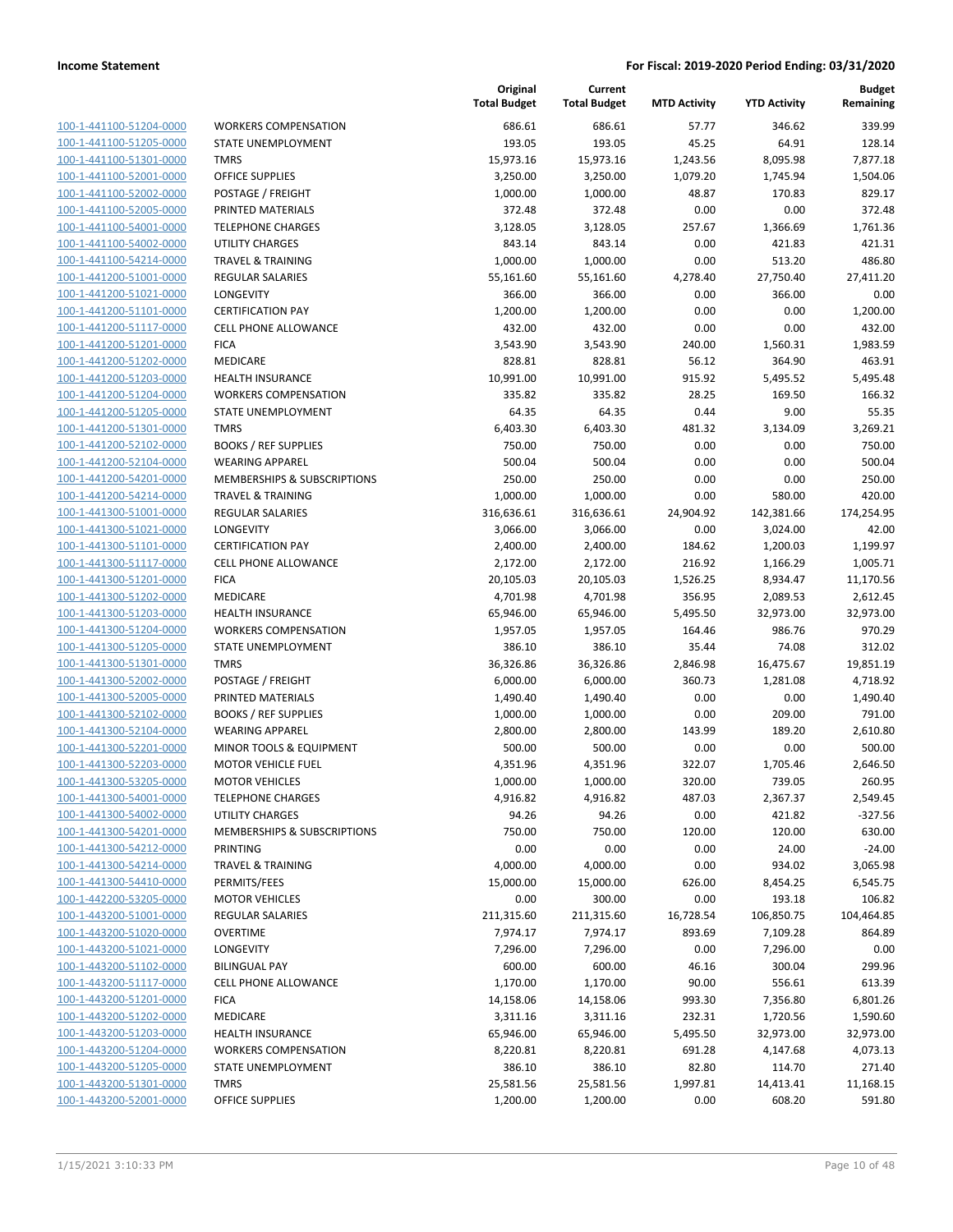100-1-443200-52002-0000 100-1-443200-52101-0000 100-1-443200-52104-0000 100-1-443200-52106-0000 100-1-443200-52108-0000 100-1-443200-52201-0000 100-1-443200-52203-0000 100-1-443200-53202-0000 100-1-443200-53205-0000 100-1-443200-53207-0000 RADIO/COMMUNICATIONS 2,500.00 0.00 0.00 0.00 0.00 100-1-443200-54001-0000 100-1-443200-54002-0000 100-1-443200-54107-0000 100-1-443200-54108-0000 100-1-443200-54214-0000 100-1-451100-45310-0000 100-1-451100-51001-0000 100-1-451100-51020-0000 100-1-451100-51021-0000 LONGEVITY 4,530.00 4,530.00 0.00 3,149.00 1,381.00 100-1-451100-51101-0000 100-1-451100-51102-0000 100-1-451100-51116-0000 100-1-451100-51117-0000 100-1-451100-51201-0000 100-1-451100-51202-0000 100-1-451100-51203-0000 100-1-451100-51204-0000 100-1-451100-51205-0000 100-1-451100-51301-0000 100-1-451100-51401-0000 100-1-451100-52001-0000 100-1-451100-52002-0000 100-1-451100-52101-0000 100-1-451100-52104-0000 100-1-451100-52106-0000 100-1-451100-52107-0000 100-1-451100-52201-0000 100-1-451100-52203-0000 100-1-451100-52401-0000 100-1-451100-53201-0000 100-1-451100-53202-0000 100-1-451100-53205-0000 100-1-451100-53207-0000 100-1-451100-53402-0000 100-1-451100-53707-0000 100-1-451100-53708-0000 100-1-451100-53710-0000 100-1-451100-54001-0000 100-1-451100-54002-0000 100-1-451100-54101-0000 100-1-451100-54201-0000 100-1-451100-54211-0000 100-1-451100-54212-0000 100-1-451100-54214-0000 100-1-451100-54301-0000 100-1-451100-54409-0000 100-1-455100-51001-0000 100-1-455100-51021-0000 100-1-455100-51102-0000

|                                         | Original<br><b>Total Budget</b> | Current<br><b>Total Budget</b> | <b>MTD Activity</b> | <b>YTD Activity</b> | <b>Budget</b><br>Remaining |
|-----------------------------------------|---------------------------------|--------------------------------|---------------------|---------------------|----------------------------|
| POSTAGE / FREIGHT                       | 40.00                           | 40.00                          | 1.78                | 3.60                | 36.40                      |
| <b>JANITORIAL SUPPLIES</b>              | 2,000.00                        | 2,000.00                       | 53.72               | 589.76              | 1,410.24                   |
| <b>WEARING APPAREL</b>                  | 1,800.00                        | 1,800.00                       | 0.00                | 568.25              | 1,231.75                   |
| <b>CHEMICAL SUPPLIES</b>                | 13,000.00                       | 13,000.00                      | 961.21              | 5,388.10            | 7,611.90                   |
| <b>MENAGERIE SUPPLIES</b>               | 7,500.00                        | 7,500.00                       | 686.80              | 4,607.94            | 2,892.06                   |
| MINOR TOOLS & EQUIPMENT                 | 1,600.00                        | 1,600.00                       | 0.00                | 462.99              | 1,137.01                   |
| <b>MOTOR VEHICLE FUEL</b>               | 5,151.65                        | 5,151.65                       | 342.27              | 2,331.43            | 2,820.22                   |
| MACHINE, TOOLS & IMPLMNTS               | 2,500.00                        | 2,500.00                       | 0.00                | 0.00                | 2,500.00                   |
| <b>MOTOR VEHICLES</b>                   | 1,500.00                        | 1,500.00                       | 39.98               | 568.66              | 931.34                     |
| RADIO/COMMUNICATIONS                    | 2,500.00                        | 0.00                           | 0.00                | 0.00                | 0.00                       |
| <b>TELEPHONE CHARGES</b>                | 1,927.48                        | 4,427.48                       | 160.27              | 961.41              | 3,466.07                   |
| <b>UTILITY CHARGES</b>                  | 27,159.86                       | 27,159.86                      | 2,019.87            | 14,119.70           | 13,040.16                  |
| MEDICAL                                 | 15,000.00                       | 15,000.00                      | 969.20              | 6,621.21            | 8,378.79                   |
| <b>VETERINARY SERVICES</b>              | 10,000.00                       | 10,000.00                      | 2,136.00            | $-2,693.00$         | 12,693.00                  |
| <b>TRAVEL &amp; TRAINING</b>            | 1,000.00                        | 1,000.00                       | 0.00                | 198.00              | 802.00                     |
| <b>REECY DAVIS SUPPLIES</b>             | 18,388.96                       | 18,388.96                      | 3,526.69            | 13,713.84           | 4,675.12                   |
| <b>REGULAR SALARIES</b>                 | 644,944.85                      | 644,944.85                     | 47,782.51           | 302,845.50          | 342,099.35                 |
| <b>OVERTIME</b>                         | 23,292.08                       | 23,292.08                      | 1,942.87            | 6,160.51            | 17,131.57                  |
| <b>LONGEVITY</b>                        | 4,530.00                        | 4,530.00                       | 0.00                | 3,149.00            | 1,381.00                   |
| <b>CERTIFICATION PAY</b>                | 3,000.00                        | 3,000.00                       | 230.80              | 1,500.20            | 1,499.80                   |
| <b>BILINGUAL PAY</b>                    | 600.00                          | 600.00                         | 46.16               | 300.04              | 299.96                     |
| <b>CAR ALLOWANCE</b>                    | 2,400.00                        | 2,400.00                       | 184.62              | 1,200.03            | 1,199.97                   |
| <b>CELL PHONE ALLOWANCE</b>             | 5,850.00                        | 5,850.00                       | 690.00              | 3,678.93            | 2,171.07                   |
| <b>FICA</b>                             | 42,446.25                       | 42,446.25                      | 3,027.33            | 19,234.66           | 23,211.59                  |
| MEDICARE                                | 9,926.95                        | 9,926.95                       | 708.01              | 4,498.43            | 5,428.52                   |
| <b>HEALTH INSURANCE</b>                 | 164,865.00                      | 164,865.00                     | 14,654.67           | 87,928.02           | 76,936.98                  |
| <b>WORKERS COMPENSATION</b>             | 11,645.20                       | 11,645.20                      | 1,108.30            | 6,649.80            | 4,995.40                   |
| STATE UNEMPLOYMENT                      | 1,190.48                        | 1,190.48                       | 282.20              | 414.03              | 776.45                     |
| <b>TMRS</b>                             | 75,550.08                       | 75,550.08                      | 5,723.68            | 36,067.79           | 39,482.29                  |
| <b>CONTRA - SALARIES</b>                | 0.00                            | 0.00                           | $-20.37$            | $-20.37$            | 20.37                      |
| <b>OFFICE SUPPLIES</b>                  | 750.00                          | 750.00                         | 141.89              | 443.04              | 306.96                     |
| POSTAGE / FREIGHT                       | 500.00                          | 500.00                         | 0.00                | 51.15               | 448.85                     |
| <b>JANITORIAL SUPPLIES</b>              | 7,500.00                        | 7,500.00                       | 17.24               | 1,298.43            | 6,201.57                   |
| <b>WEARING APPAREL</b>                  | 12,335.00                       | 12,335.00                      | 596.68              | 7,140.88            | 5,194.12                   |
| SPLASH PAD SUPPLIES                     | 7,670.00                        | 7,670.00                       | 0.00                | 280.00              | 7,390.00                   |
| <b>BOTANICAL SUPPLIES</b>               | 11,250.00                       | 12,750.00                      | 2,295.85            | 3,386.54            | 9,363.46                   |
| <b>REPAIR &amp; MAINTENANCE</b>         | 12,800.00                       | 17,000.00                      | 2,123.87            | 9,589.73            | 7,410.27                   |
| <b>MOTOR VEHICLE FUEL</b>               | 25,570.39                       | 25,570.39                      | 847.66              | 5,877.34            | 19,693.05                  |
| RECREATIONAL SUPPLIES                   | 500.00                          | 500.00                         | 0.00                | 53.08               | 446.92                     |
| <b>FURNITURE &amp; OFFICE EQUIPMENT</b> | 1,840.00                        | 1,840.00                       | 1,025.19            | 1,304.99            | 535.01                     |
| MACHINE, TOOLS & IMPLMNTS               | 3,801.00                        | 3,801.00                       | 3,184.62            | 3,652.03            | 148.97                     |
| <b>MOTOR VEHICLES</b>                   | 8,000.00                        | 8,000.00                       | 100.81              | 3,126.13            | 4,873.87                   |
| RADIO/COMMUNICATIONS                    | 1,380.00                        | 1,140.00                       | 0.00                | 0.00                | 1,140.00                   |
| <b>BUILDING MAINTENANCE</b>             | 900.00                          | 900.00                         | 0.00                | 1,427.09            | $-527.09$                  |
| <b>MAINT - GROUNDS</b>                  | 16,150.00                       | 16,150.00                      | 7,846.96            | 11,449.41           | 4,700.59                   |
| <b>ATHLETIC FIELDS</b>                  | 15,400.00                       | 14,200.00                      | 10.12               | 7,205.08            | 6,994.92                   |
| PARK IMPROVEMENTS                       | 9,000.00                        | 7,500.00                       | 0.00                | 6,856.20            | 643.80                     |
| <b>TELEPHONE CHARGES</b>                | 8,169.68                        | 8,169.68                       | 671.84              | 3,904.60            | 4,265.08                   |
| UTILITY CHARGES                         | 154,391.56                      | 154,391.56                     | 8,163.62            | 62,644.83           | 91,746.73                  |
| PROFESSIONAL SERVICES                   | 10,000.00                       | 7,000.00                       | 929.58              | 1,904.58            | 5,095.42                   |
| MEMBERSHIPS & SUBSCRIPTIONS             | 1,510.00                        | 1,810.00                       | 140.00              | 1,488.71            | 321.29                     |
| ADVERTISING                             | 8,000.00                        | 8,000.00                       | 281.94              | 1,240.62            | 6,759.38                   |
| <b>PRINTING</b>                         | 0.00                            | 144.00                         | 0.00                | 144.00              | 0.00                       |
| <b>TRAVEL &amp; TRAINING</b>            | 3,600.00                        | 2,856.00                       | 40.98               | 661.98              | 2,194.02                   |
| <b>SPECIAL EVENTS</b>                   | 57,750.00                       | 57,750.00                      | 73.63               | 14,405.78           | 43,344.22                  |
| <b>CEMETERY MAINTENANCE</b>             | 80,700.00                       | 80,700.00                      | 13,450.00           | 47,075.00           | 33,625.00                  |
| <b>REGULAR SALARIES</b>                 | 323,051.02                      | 323,051.02                     | 24,071.21           | 154,198.38          | 168,852.64                 |
| LONGEVITY                               | 4,164.00                        | 4,164.00                       | 0.00                | 4,116.00            | 48.00                      |
| <b>BILINGUAL PAY</b>                    | 600.00                          | 600.00                         | 46.16               | 300.04              | 299.96                     |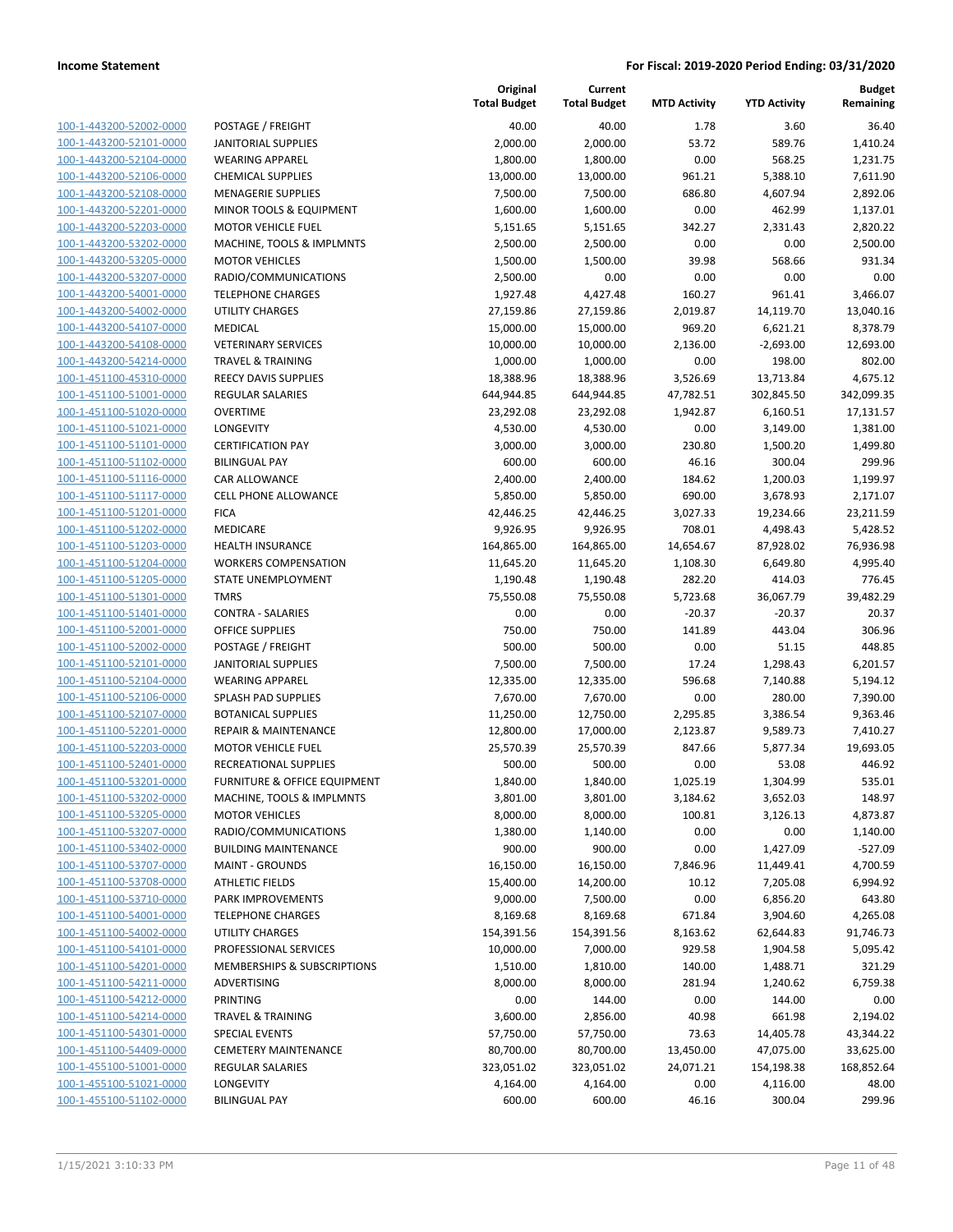| 100-1-455100-51116-0000         |
|---------------------------------|
| 100-1-455100-51117-0000         |
| 100-1-455100-51201-0000         |
| 100-1-455100-51202-0000         |
| <u>100-1-455100-51203-0000</u>  |
| 100-1-455100-51204-0000         |
| 100-1-455100-51205-0000         |
| 100-1-455100-51301-0000         |
| 100-1-455100-52001-0000         |
| <u>100-1-455100-52002-0000</u>  |
| 100-1-455100-52004-0000         |
| 100-1-455100-52005-0000         |
| 100-1-455100-52115-0000         |
| 100-1-455100-52201-0000         |
| <u>100-1-455100-52402-0000</u>  |
| 100-1-455100-53201-0000         |
| 100-1-455100-54001-0000         |
| 100-1-455100-54002-0000         |
| 100-1-455100-54201-0000         |
| 100-1-455100-54202-0000         |
| 100-1-455100-54211-0000         |
| 100-1-455100-54214-0000         |
| 100-1-455100-55203-0000         |
| 100-1-455100-55211-0000         |
| <u>100-1-456100-51001-0000</u>  |
| 100-1-456100-51021-0000         |
| 456100-51116-0000<br>$100 - 1$  |
| 100-1-456100-51117-0000         |
| 100-1-456100-51201-0000         |
| 100-1-456100-51202-0000         |
| 100-1-456100-51203-0000         |
| -456100-51204-0000<br>$100 - 1$ |
| 100-1-456100-51205-0000         |
| 100-1-456100-51301-0000         |
| 100-1-456100-52001-0000         |
| 100-1-456100-52002-0000         |
| 100-1-456100-52103-0000         |
| 100-1-456100-54001-0000         |
| 100-1-456100-54201-0000         |
| 100-1-456100-54205-0000         |
| 100-1-456100-54214-0000         |
| <u>100-1-456100-54301-0000</u>  |
| 100-1-456100-54523-0000         |
| <u>100-1-480000-52003-0000</u>  |
| <u>100-1-480000-52006-0000</u>  |
| 100-1-480000-54002-0000         |
| 100-1-480000-54105-0000         |
| 100-1-480000-54201-0000         |
| <u>100-1-480000-54904-0000</u>  |
| <u>100-1-480000-56309-0000</u>  |
| <u>100-1-480000-56309-0001</u>  |
| 100-1-480000-57005-0000         |
| 100-1-480000-57007-0000         |
| <u>100-1-480000-57008-0000</u>  |
| <u>100-1-480000-57015-0000</u>  |
| <u>100-1-491000-58040-0000</u>  |
| <u>100-1-491000-58204-0000</u>  |
| 100-1-495000-58702-0000         |
| 100-1-495000-58703-0000         |
|                                 |

|                                                    |                                                          | Original<br><b>Total Budget</b> | Current<br><b>Total Budget</b> | <b>MTD Activity</b> | <b>YTD Activity</b>   | <b>Budget</b><br>Remaining |
|----------------------------------------------------|----------------------------------------------------------|---------------------------------|--------------------------------|---------------------|-----------------------|----------------------------|
| 100-1-455100-51116-0000                            | CAR ALLOWANCE                                            | 4,200.00                        | 4,200.00                       | 0.00                | 0.00                  | 4,200.00                   |
| 100-1-455100-51117-0000                            | <b>CELL PHONE ALLOWANCE</b>                              | 1,170.00                        | 1,170.00                       | 90.00               | 556.15                | 613.85                     |
| 100-1-455100-51201-0000                            | <b>FICA</b>                                              | 20,657.47                       | 20,657.47                      | 1,458.66            | 9,593.38              | 11,064.09                  |
| 100-1-455100-51202-0000                            | MEDICARE                                                 | 4,831.18                        | 4,831.18                       | 341.14              | 2,243.62              | 2,587.56                   |
| 100-1-455100-51203-0000                            | <b>HEALTH INSURANCE</b>                                  | 43,964.00                       | 43,964.00                      | 3,663.67            | 21,982.02             | 21,981.98                  |
| 100-1-455100-51204-0000                            | <b>WORKERS COMPENSATION</b>                              | 1,055.53                        | 1,055.53                       | 88.80               | 532.80                | 522.73                     |
| 100-1-455100-51205-0000                            | STATE UNEMPLOYMENT                                       | 777.21                          | 777.21                         | 119.68              | 172.22                | 604.99                     |
| 100-1-455100-51301-0000                            | <b>TMRS</b>                                              | 27,608.40                       | 27,608.40                      | 2,306.99            | 14,762.07             | 12,846.33                  |
| 100-1-455100-52001-0000                            | <b>OFFICE SUPPLIES</b>                                   | 2,590.00                        | 2,590.00                       | 26.47               | 295.37                | 2,294.63                   |
| 100-1-455100-52002-0000                            | POSTAGE / FREIGHT                                        | 60.00                           | 60.00                          | 0.00                | 0.00                  | 60.00                      |
| 100-1-455100-52004-0000                            | <b>COMPUTER SUPPLIES</b>                                 | 75.00                           | 75.00                          | 0.00                | 0.00                  | 75.00                      |
| 100-1-455100-52005-0000                            | PRINTED MATERIALS                                        | 72.00                           | 72.00                          | 0.00                | 24.00                 | 48.00                      |
| 100-1-455100-52115-0000                            | <b>CATALOGING SUPPLIES</b>                               | 1,200.00                        | 1,200.00                       | 381.50              | 916.91                | 283.09                     |
| 100-1-455100-52201-0000                            | MINOR TOOLS & EQUIPMENT                                  | 75.00                           | 75.00                          | 0.00                | 0.00                  | 75.00                      |
| 100-1-455100-52402-0000                            | <b>BASIC PROGRAM EXPENSE</b>                             | 4,100.00                        | 4,646.00                       | 208.98              | 1,335.11              | 3,310.89                   |
| 100-1-455100-53201-0000<br>100-1-455100-54001-0000 | FURNITURE & OFFICE EQUIPMENT<br><b>TELEPHONE CHARGES</b> | 669.00<br>5,686.82              | 669.00<br>5,686.82             | 0.00<br>392.39      | 0.00<br>2,353.81      | 669.00<br>3,333.01         |
| 100-1-455100-54002-0000                            | <b>UTILITY CHARGES</b>                                   | 37,830.50                       | 37,830.50                      | 2,272.17            | 16,532.19             | 21,298.31                  |
| 100-1-455100-54201-0000                            | MEMBERSHIPS & SUBSCRIPTIONS                              | 12,923.00                       | 12,923.00                      | 0.00                | 10,209.01             | 2,713.99                   |
| 100-1-455100-54202-0000                            | <b>LIBRARY PERIODICALS</b>                               | 2,570.00                        | 2,570.00                       | 0.00                | 2,549.97              | 20.03                      |
| 100-1-455100-54211-0000                            | ADVERTISING                                              | 1,500.00                        | 1,500.00                       | 0.00                | 1,381.34              | 118.66                     |
| 100-1-455100-54214-0000                            | <b>TRAVEL &amp; TRAINING</b>                             | 2,960.00                        | 2,414.00                       | 0.00                | 924.00                | 1,490.00                   |
| 100-1-455100-55203-0000                            | <b>FURNITURE/OFFICE EQUIP</b>                            | 600.00                          | 600.00                         | 0.00                | 558.46                | 41.54                      |
| 100-1-455100-55211-0000                            | <b>BOOKS</b>                                             | 43,800.00                       | 43,800.00                      | 316.21              | 9,163.46              | 34,636.54                  |
| 100-1-456100-51001-0000                            | <b>REGULAR SALARIES</b>                                  | 66,968.30                       | 66,968.30                      | 5,151.20            | 33,108.72             | 33,859.58                  |
| 100-1-456100-51021-0000                            | LONGEVITY                                                | 1,680.00                        | 1,680.00                       | 0.00                | 1,680.00              | 0.00                       |
| 100-1-456100-51116-0000                            | CAR ALLOWANCE                                            | 3,600.00                        | 3,600.00                       | 276.92              | 1,799.98              | 1,800.02                   |
| 100-1-456100-51117-0000                            | <b>CELL PHONE ALLOWANCE</b>                              | 1,170.00                        | 1,170.00                       | 90.00               | 556.61                | 613.39                     |
| 100-1-456100-51201-0000                            | <b>FICA</b>                                              | 4,551.93                        | 4,551.93                       | 304.80              | 2,094.68              | 2,457.25                   |
| 100-1-456100-51202-0000                            | MEDICARE                                                 | 1,064.57                        | 1,064.57                       | 71.28               | 489.90                | 574.67                     |
| 100-1-456100-51203-0000                            | <b>HEALTH INSURANCE</b>                                  | 10,991.00                       | 10,991.00                      | 915.92              | 5,495.52              | 5,495.48                   |
| 100-1-456100-51204-0000                            | <b>WORKERS COMPENSATION</b>                              | 190.30                          | 190.30                         | 14.13               | 84.78                 | 105.52                     |
| 100-1-456100-51205-0000                            | STATE UNEMPLOYMENT                                       | 64.35                           | 64.35                          | 0.00                | 9.00                  | 55.35                      |
| 100-1-456100-51301-0000                            | <b>TMRS</b>                                              | 8,224.69                        | 8,224.69                       | 620.78              | 4,139.69              | 4,085.00                   |
| 100-1-456100-52001-0000                            | <b>OFFICE SUPPLIES</b>                                   | 50.00                           | 50.00                          | 6.99                | 20.63                 | 29.37                      |
| 100-1-456100-52002-0000                            | POSTAGE / FREIGHT                                        | 75.00                           | 75.00                          | 0.00                | 0.00                  | 75.00                      |
| 100-1-456100-52103-0000                            | <b>MEETING SUPPLIES</b>                                  | 50.00                           | 50.00                          | 0.00                | 0.00                  | 50.00                      |
| 100-1-456100-54001-0000                            | <b>TELEPHONE CHARGES</b>                                 | 413.36                          | 413.36                         | 40.25               | 241.50                | 171.86                     |
| 100-1-456100-54201-0000                            | MEMBERSHIPS & SUBSCRIPTIONS                              | 1,255.00                        | 1,255.00                       | 345.00              | 880.00                | 375.00                     |
| 100-1-456100-54205-0000                            | <b>BUSINESS MEALS</b>                                    | 50.00                           | 50.00                          | 0.00                | 0.00                  | 50.00                      |
| 100-1-456100-54214-0000<br>100-1-456100-54301-0000 | TRAVEL & TRAINING                                        | 1,000.00                        | 1,000.00                       | 0.00                | 0.00                  | 1,000.00                   |
| 100-1-456100-54523-0000                            | SPECIAL EVENTS<br>PROPOSED EVENTS                        | 9,800.00<br>75,000.00           | 9,800.00<br>75,000.00          | 0.00<br>10,000.00   | 5,142.02<br>58,633.50 | 4,657.98<br>16,366.50      |
| 100-1-480000-52003-0000                            | <b>COPIER CHARGES</b>                                    | 60,000.00                       | 60,000.00                      | 3,524.20            | 27,989.87             | 32,010.13                  |
| 100-1-480000-52006-0000                            | <b>COPIER PAPER</b>                                      | 4,500.00                        | 4,500.00                       | 0.00                | 1,467.78              | 3,032.22                   |
| 100-1-480000-54002-0000                            | UTILITY CHARGES                                          | 585.55                          | 585.55                         | 47.90               | 287.95                | 297.60                     |
| 100-1-480000-54105-0000                            | MARKETING                                                | 6,000.00                        | 6,000.00                       | 0.00                | 3,500.00              | 2,500.00                   |
| 100-1-480000-54201-0000                            | MEMBERSHIPS & SUBSCRIPTIONS                              | 8,601.00                        | 8,601.00                       | 0.00                | 1,723.26              | 6,877.74                   |
| 100-1-480000-54904-0000                            | POSTAGE METER RENTAL                                     | 0.00                            | 0.00                           | $-177.85$           | $-1,067.10$           | 1,067.10                   |
| 100-1-480000-56309-0000                            | PAYOUT ARRANGEMENT LOCAL SALES TAX                       | 187,096.00                      | 187,096.00                     | 14,841.30           | 101,891.13            | 85,204.87                  |
| 100-1-480000-56309-0001                            | PAYOUT ARRANGEMENT - 380 AGREEMENT                       | 126,000.00                      | 126,000.00                     | 0.00                | 0.00                  | 126,000.00                 |
| 100-1-480000-57005-0000                            | <b>ACCRUED VAC &amp; SICK PAY</b>                        | 160,000.00                      | 160,000.00                     | 0.00                | 154,650.15            | 5,349.85                   |
| 100-1-480000-57007-0000                            | <b>COMMUNITY SERVICES</b>                                | 25,000.00                       | 25,000.00                      | 0.00                | 3,500.00              | 21,500.00                  |
| 100-1-480000-57008-0000                            | <b>BANK CHARGES</b>                                      | 12,000.00                       | 12,000.00                      | 869.32              | 5,048.61              | 6,951.39                   |
| 100-1-480000-57015-0000                            | <b>CONTINGENCY EXPENSE</b>                               | 90,000.00                       | 90,000.00                      | 0.00                | 0.00                  | 90,000.00                  |
| 100-1-491000-58040-0000                            | <b>XFR - GENERAL CIP</b>                                 | 2,139,686.00                    | 2,139,686.00                   | 178,307.17          | 1,069,843.02          | 1,069,842.98               |
| 100-1-491000-58204-0000                            | XFR - VEHICLE/EQUIP RPLCMNT                              | 460,000.00                      | 460,000.00                     | 38,333.33           | 229,999.98            | 230,000.02                 |
| 100-1-495000-58702-0000                            | CA - GEN GOV TO CENTRAL SERVICE FUND                     | 2,967.00                        | 2,967.00                       | 247.25              | 1,483.50              | 1,483.50                   |
| 100-1-495000-58703-0000                            | CA - PUBLIC WORKS TO CENTRAL SERVICE FU                  | 88,468.00                       | 88,468.00                      | 7,372.33            | 44,233.98             | 44,234.02                  |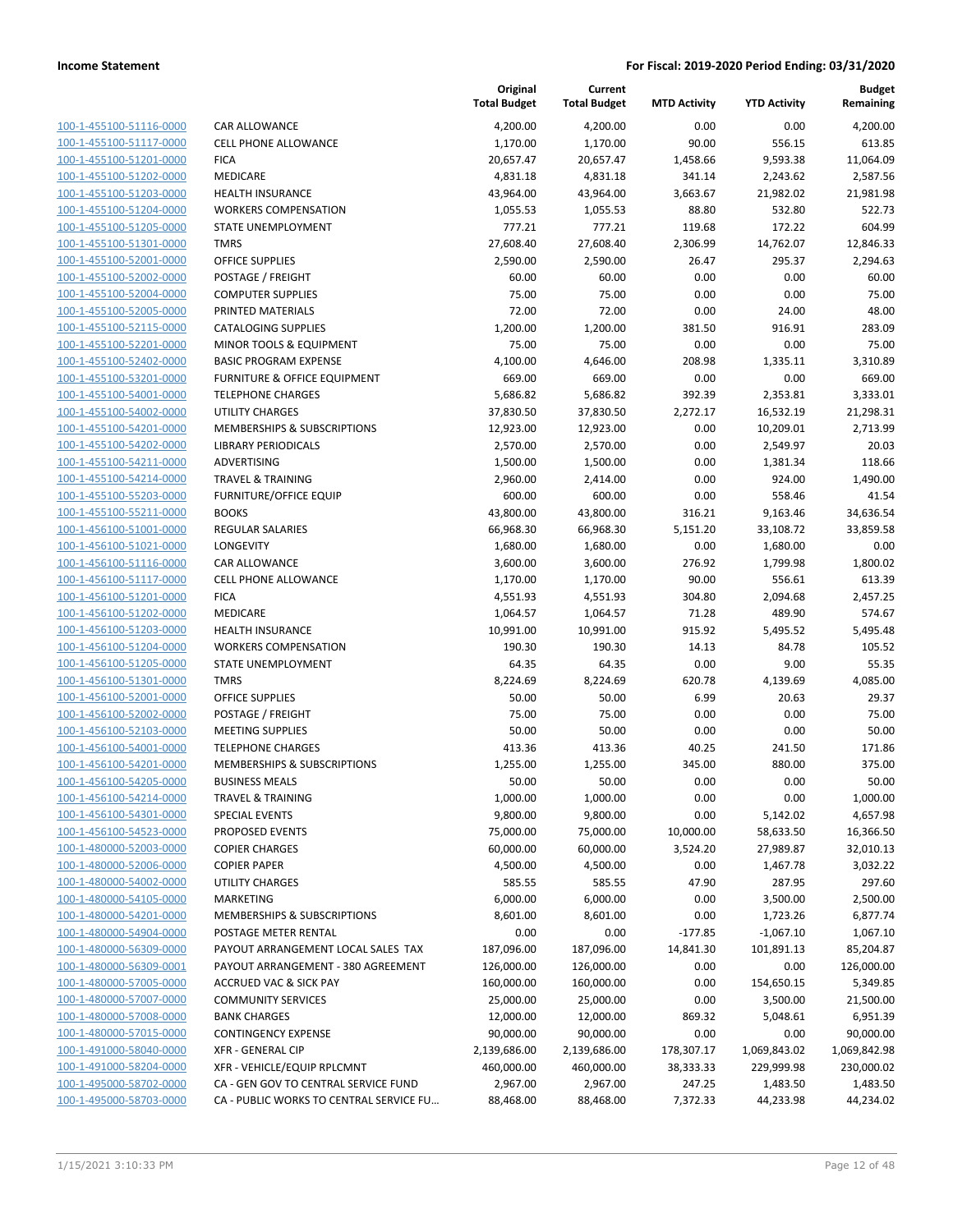|                                                               |                                                                       | Original<br><b>Total Budget</b> | Current<br><b>Total Budget</b> | <b>MTD Activity</b> | <b>YTD Activity</b> | <b>Budget</b><br>Remaining |
|---------------------------------------------------------------|-----------------------------------------------------------------------|---------------------------------|--------------------------------|---------------------|---------------------|----------------------------|
| 100-1-495000-58704-0000                                       | CA - PUBLIC SAFETY TO CENTRAL SERVICE FU                              | 245,537.00                      | 245,537.00                     | 20,461.42           | 122,768.55          | 122,768.45                 |
| 100-1-495000-58705-0000                                       | CA - COM DEV TO CENTRAL SERVICE FUND                                  | 55,699.00                       | 55,699.00                      | 4,641.59            | 27,849.51           | 27,849.49                  |
| 100-1-495000-58706-0000                                       | CA - PARKS & REC TO CENTRAL SERVICE FUND                              | 200,188.00                      | 200,188.00                     | 16,682.33           | 100,093.98          | 100,094.02                 |
| 100-1-495000-58712-0000                                       | CA - GEN GOV TO INSURANCE FUND                                        | 1,939.00                        | 1,939.00                       | 161.58              | 969.48              | 969.52                     |
| 100-1-495000-58713-0000                                       | CA - PUBLIC WORKS TO INSURANCE FUND                                   | 29,986.00                       | 29,986.00                      | 2,498.83            | 14,992.98           | 14,993.02                  |
| 100-1-495000-58714-0000                                       | CA - PUBLIC SAFETY TO INSURANCE FUND                                  | 109,404.00                      | 109,404.00                     | 9,117.00            | 54,702.02           | 54,701.98                  |
| 100-1-495000-58715-0000                                       | CA - COM DEV TO INSURANCE FUND                                        | 15,776.00                       | 15,776.00                      | 1,314.68            | 7,888.05            | 7,887.95                   |
| 100-1-495000-58716-0000                                       | CA - PARKS & REC TO INSURANCE FUND                                    | 42,364.00                       | 42,364.00                      | 3,530.33            | 21,181.98           | 21,182.02                  |
| 100-1-495000-58722-0000                                       | CA - GEN GOVERNMENT TO MIS FUND                                       | 16,011.00                       | 16,011.00                      | 1,334.25            | 8,005.50            | 8,005.50                   |
| 100-1-495000-58723-0000                                       | CA - PUBLIC WORKS TO MIS FUND                                         | 11,166.00                       | 11,166.00                      | 930.49              | 5,582.95            | 5,583.05                   |
| 100-1-495000-58724-0000                                       | CA - PUBLIC SAFETY TO MIS FUND                                        | 95,412.00                       | 95,412.00                      | 7,951.00            | 47,706.00           | 47,706.00                  |
| 100-1-495000-58725-0000                                       | CA - COM DEV TO MIS FUND                                              | 47,411.00                       | 47,411.00                      | 3,950.92            | 23,705.52           | 23,705.48                  |
| 100-1-495000-58726-0000                                       | CA - PARKS & REC TO MIS FUND                                          | 70,640.00                       | 70,640.00                      | 5,886.67            | 35,320.02           | 35,319.98                  |
|                                                               | <b>Expense Total:</b>                                                 | 26,072,457.79                   | 26,076,217.79                  | 2,037,889.36        | 12,867,600.06       | 13,208,617.73              |
|                                                               | Fund: 100 - GENERAL FUND Surplus (Deficit):                           | -670,510.62                     | -674,270.62                    | -1,443,499.34       | 2,299,952.91        |                            |
| Fund: 101 - MUNICIPAL COURT BUILDING SECURITY FEES<br>Revenue |                                                                       |                                 |                                |                     |                     |                            |
| 101-1-318001-44101-0000                                       | MUNICIPAL COURT COST/FEES                                             | 0.00                            | 0.00                           | 129.43              | 1,744.07            | $-1,744.07$                |
| 101-1-318001-44101-0001                                       | LOCAL MUNICIPAL COURT COST/FEES                                       | 0.00                            | 0.00                           | 405.11              | 965.65              | $-965.65$                  |
| 101-1-319001-45401-0000                                       | <b>INTEREST REVENUES</b>                                              | 0.00                            | 0.00                           | 202.56              | 445.00              | $-445.00$                  |
|                                                               | <b>Revenue Total:</b>                                                 | 0.00                            | 0.00                           | 737.10              | 3,154.72            | $-3,154.72$                |
| <b>Expense</b>                                                |                                                                       |                                 |                                |                     |                     |                            |
| 101-1-412100-54214-0000                                       | <b>TRAVEL &amp; TRAINING</b>                                          | 0.00                            | 0.00                           | 0.00                | $-15.00$            | 15.00                      |
| 101-1-480000-57008-0000                                       | <b>BANK CHARGES</b>                                                   | 0.00                            | 0.00                           | 2.01                | 9.47                | $-9.47$                    |
|                                                               | <b>Expense Total:</b>                                                 | 0.00                            | 0.00                           | 2.01                | $-5.53$             | 5.53                       |
|                                                               | Fund: 101 - MUNICIPAL COURT BUILDING SECURITY FEES Surplus (Deficit): | 0.00                            | 0.00                           | 735.09              | 3,160.25            |                            |
| Fund: 102 - MUNICIPAL COURT TECH FUND                         |                                                                       |                                 |                                |                     |                     |                            |
| Revenue                                                       |                                                                       |                                 |                                |                     |                     |                            |
| 102-1-318001-44101-0000                                       | MUNICIPAL COURT COST/FEES                                             | 0.00                            | 0.00                           | 172.15              | 2,299.23            | $-2,299.23$                |
| 102-1-318001-44101-0001                                       | LOCAL MUNICIPAL COURT COST/FEES                                       | 0.00                            | 0.00                           | 331.60              | 903.88              | $-903.88$                  |
| 102-1-319001-45401-0000                                       | <b>INTEREST REVENUES</b>                                              | 0.00                            | 0.00                           | 139.53              | 303.98              | $-303.98$                  |
|                                                               | <b>Revenue Total:</b>                                                 | 0.00                            | 0.00                           | 643.28              | 3,507.09            | $-3,507.09$                |
| <b>Expense</b>                                                |                                                                       |                                 |                                |                     |                     |                            |
| 102-1-480000-57008-0000                                       | <b>BANK CHARGES</b>                                                   | 0.00                            | 0.00                           | 1.38                | 6.44                | $-6.44$                    |
|                                                               | <b>Expense Total:</b>                                                 | 0.00                            | 0.00                           | 1.38                | 6.44                | $-6.44$                    |
|                                                               | Fund: 102 - MUNICIPAL COURT TECH FUND Surplus (Deficit):              | 0.00                            | 0.00                           | 641.90              | 3,500.65            |                            |
| Fund: 103 - MUNICIPAL COURT CHILD SAFETY FUND                 |                                                                       |                                 |                                |                     |                     |                            |
| Revenue                                                       |                                                                       |                                 |                                |                     |                     |                            |
| 103-1-318001-44101-0000                                       | MUNICIPAL COURT COST/FEES                                             | 100.00                          | 100.00                         | 50.00               | 106.95              | $-6.95$                    |
| 103-1-318001-44110-0000                                       | OPTIONAL COUNTY FEE - CHILD SAFETY                                    | 27,000.00                       | 27,000.00                      | 0.00                | 6,099.49            | 20,900.51                  |
| 103-1-319001-45401-0000                                       | <b>INTEREST REVENUES</b>                                              | 150.00                          | 150.00                         | 42.56               | 914.19              | $-764.19$                  |
|                                                               | <b>Revenue Total:</b>                                                 | 27,250.00                       | 27,250.00                      | 92.56               | 7,120.63            | 20,129.37                  |
| <b>Expense</b>                                                |                                                                       |                                 |                                |                     |                     |                            |
| 103-1-480000-57007-0000                                       | <b>COMMUNITY SERVICES</b>                                             | 25,000.00                       | 25,000.00                      | 0.00                | 13,479.25           | 11,520.75                  |
| 103-1-480000-57008-0000                                       | <b>BANK CHARGES</b><br><b>Expense Total:</b>                          | 0.00<br>25,000.00               | 0.00<br>25,000.00              | 0.49<br>0.49        | 45.47<br>13,524.72  | $-45.47$<br>11,475.28      |
|                                                               |                                                                       |                                 |                                |                     |                     |                            |
|                                                               | Fund: 103 - MUNICIPAL COURT CHILD SAFETY FUND Surplus (Deficit):      | 2,250.00                        | 2,250.00                       | 92.07               | -6,404.09           |                            |
| Fund: 110 - EXCHANGE BUILDING FUND<br><b>Expense</b>          |                                                                       |                                 |                                |                     |                     |                            |
| 110-1-463100-54001-0000                                       | <b>TELEPHONE CHARGES</b>                                              | 30.37                           | 30.37                          | 0.00                | 0.00                | 30.37                      |
|                                                               | <b>Expense Total:</b>                                                 | 30.37                           | 30.37                          | 0.00                | 0.00                | 30.37                      |
|                                                               | Fund: 110 - EXCHANGE BUILDING FUND Total:                             | 30.37                           | 30.37                          | 0.00                | 0.00                |                            |
| <b>Fund: 111 - RECREATION ACTIVITIES FUND</b>                 |                                                                       |                                 |                                |                     |                     |                            |
| Revenue<br>111-1-319001-45401-0000                            | <b>INTEREST REVENUES</b>                                              | 40.00                           | 40.00                          | 0.00                | 0.00                | 40.00                      |
|                                                               |                                                                       |                                 |                                |                     |                     |                            |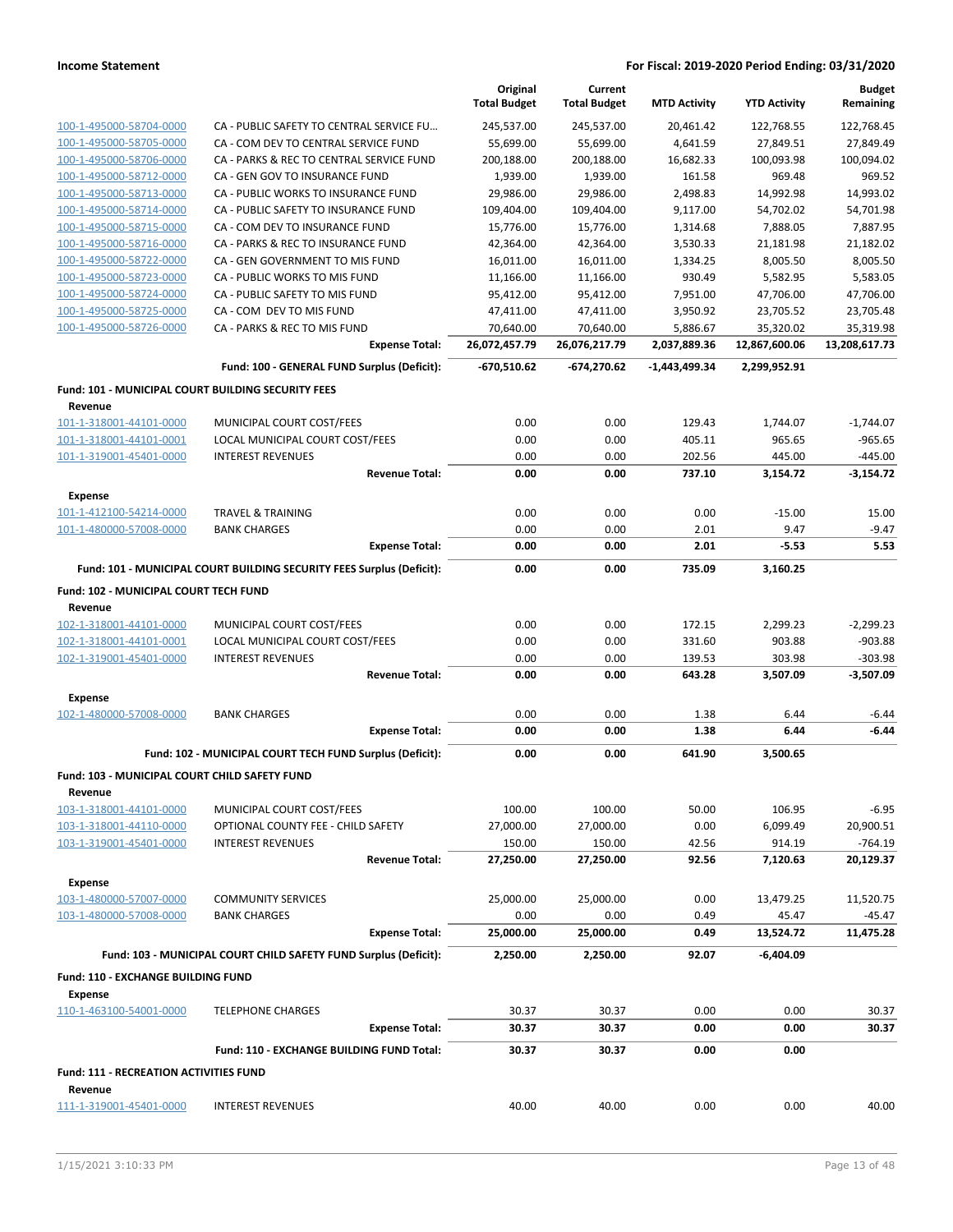|                                                         |                                                           | Original<br><b>Total Budget</b> | Current<br><b>Total Budget</b> | <b>MTD Activity</b> | <b>YTD Activity</b>  | <b>Budget</b><br>Remaining |
|---------------------------------------------------------|-----------------------------------------------------------|---------------------------------|--------------------------------|---------------------|----------------------|----------------------------|
| 111-1-319010-45306-0000                                 | PARK CONCESSIONS                                          | 22,450.00                       | 22,450.00                      | 363.13              | 3,501.58             | 18,948.42                  |
| 111-1-319011-44507-0000                                 | <b>ADULT RECREATION FEES</b>                              | 24,400.00                       | 24,400.00                      | 1,470.00            | 4,643.50             | 19,756.50                  |
| 111-1-319011-44508-0000                                 | YOUTH RECREATION FEES                                     | 93,450.00                       | 93,450.00                      | 22,181.41           | 53,134.41            | 40,315.59                  |
| 111-1-319011-44511-0000                                 | REECY DAVIS MEMBERSHIPS                                   | 42,450.00                       | 42,450.00                      | 423.00              | 437.00               | 42,013.00                  |
| 111-1-319012-44509-0000                                 | SPECIAL EVENT FUNDING                                     | 45,703.00                       | 45,703.00                      | 0.00                | 6,370.00             | 39,333.00                  |
| 111-1-319012-45504-0000                                 | RECREATION FACILTY RENTAL                                 | 39,942.50                       | 39,942.50                      | 120.00              | 120.00               | 39,822.50                  |
|                                                         | <b>Revenue Total:</b>                                     | 268,435.50                      | 268,435.50                     | 24,557.54           | 68,206.49            | 200,229.01                 |
| <b>Expense</b>                                          |                                                           |                                 |                                |                     |                      |                            |
| 111-1-451200-51001-0000                                 | REGULAR SALARIES / PART TIME TEMPORARY                    | 69,864.00                       | 69,864.00                      | 2,799.00            | 8,963.50             | 60,900.50                  |
| 111-1-451200-51201-0000                                 | <b>FICA</b>                                               | 4,331.57                        | 4,331.57                       | 173.53              | 597.01               | 3,734.56                   |
| 111-1-451200-51202-0000                                 | MEDICARE                                                  | 1,013.03                        | 1,013.03                       | 40.58               | 139.63               | 873.40                     |
| 111-1-451200-51204-0000                                 | <b>WORKERS COMPENSATION</b>                               | 534.43                          | 534.43                         | 44.99               | 269.94               | 264.49                     |
| 111-1-451200-51205-0000                                 | STATE UNEMPLOYMENT                                        | 319.18                          | 319.18                         | 27.50               | 34.33                | 284.85                     |
| 111-1-451200-51301-0000                                 | <b>TMRS</b>                                               | 5,890.72                        | 5,890.72                       | 0.00                | 0.00                 | 5,890.72                   |
| 111-1-451200-52001-0000                                 | <b>OFFICE SUPPLIES</b>                                    | 500.00                          | 500.00                         | 0.00                | 272.89               | 227.11                     |
| 111-1-451200-52101-0000                                 | <b>JANITORIAL SUPPLIES</b>                                | 750.00                          | 750.00                         | 0.00                | 0.00                 | 750.00                     |
| 111-1-451200-52401-0000                                 | YOUTH SPORT SUPPLIES                                      | 53,700.00                       | 53,700.00                      | 12,033.84           | 38,923.30            | 14,776.70                  |
| 111-1-451200-52403-0000<br>111-1-451200-52412-0000      | <b>RESALE ITEMS</b><br><b>ADULT SPORT SUPPLIES</b>        | 22,812.00                       | 22,812.00                      | 230.44<br>0.00      | 1,316.56<br>2,360.95 | 21,495.44<br>9,089.05      |
| 111-1-451200-54301-0000                                 | <b>SPECIAL EVENTS</b>                                     | 11,450.00<br>37,250.00          | 11,450.00<br>34,723.12         | 435.00              | 18,183.02            | 16,540.10                  |
| 111-1-451200-54303-0000                                 | ADULT OFFICIALS / INSTRUCTORS                             | 13,466.00                       | 13,466.00                      | 800.00              | 9,880.00             | 3,586.00                   |
| 111-1-451200-54305-0000                                 | YOUTH OFFICALS/INSTRUCTORS                                | 26,166.00                       | 26,166.00                      | 1,516.00            | 12,229.00            | 13,937.00                  |
| 111-1-480000-52003-0000                                 | <b>COPIER CHARGES</b>                                     | 2,050.00                        | 3,700.00                       | 201.82              | 1,357.16             | 2,342.84                   |
| 111-1-480000-57005-0000                                 | <b>ACCRUED VACATION SICK</b>                              | 0.00                            | 0.00                           | 0.00                | 666.00               | $-666.00$                  |
| 111-1-480000-57008-0000                                 | <b>BANK CHARGES</b>                                       | 2,200.00                        | 3,076.88                       | 806.40              | 2,291.30             | 785.58                     |
| 111-1-495000-58501-0000                                 | CA - GENERAL FUND                                         | 9,613.00                        | 9,613.00                       | 801.08              | 4,806.48             | 4,806.52                   |
| 111-1-495000-58701-0000                                 | CA - CENTRAL SERVICE FUND                                 | 562.00                          | 562.00                         | 46.83               | 280.98               | 281.02                     |
| 111-1-495000-58710-0000                                 | <b>CA - INSURANCE FUND</b>                                | 124.00                          | 124.00                         | 10.33               | 61.98                | 62.02                      |
| 111-1-495000-58720-0000                                 | CA - MIS FUN                                              | 501.00                          | 501.00                         | 41.75               | 250.50               | 250.50                     |
|                                                         | <b>Expense Total:</b>                                     | 263,096.93                      | 263,096.93                     | 20,009.09           | 102,884.53           | 160,212.40                 |
|                                                         | Fund: 111 - RECREATION ACTIVITIES FUND Surplus (Deficit): | 5,338.57                        | 5,338.57                       | 4,548.45            | $-34,678.04$         |                            |
| Fund: 112 - GUN RANGE FUND                              |                                                           |                                 |                                |                     |                      |                            |
| Revenue                                                 |                                                           |                                 |                                |                     |                      |                            |
| 112-1-319001-45401-0000                                 | <b>INTEREST REVENUES</b>                                  | 0.00                            | 0.00                           | 3.64                | 7.95                 | $-7.95$                    |
| 112-1-319001-45601-0000                                 | <b>MISCELLANEOUS REVENUES</b>                             | 1,500.00                        | 1,500.00                       | 0.00                | 730.00               | 770.00                     |
|                                                         | <b>Revenue Total:</b>                                     | 1,500.00                        | 1,500.00                       | 3.64                | 737.95               | 762.05                     |
| <b>Expense</b>                                          |                                                           |                                 |                                |                     |                      |                            |
| 112-1-421700-54501-0000                                 | <b>SPECIAL SERVICES</b>                                   | 1,000.00                        | 1,000.00                       | 0.00                | 433.00               | 567.00                     |
| 112-1-480000-57008-0000                                 | <b>BANK CHARGES</b>                                       | 0.00                            | 0.00                           | 0.04                | 0.17                 | $-0.17$                    |
|                                                         | <b>Expense Total:</b>                                     | 1,000.00                        | 1,000.00                       | 0.04                | 433.17               | 566.83                     |
|                                                         | Fund: 112 - GUN RANGE FUND Surplus (Deficit):             | 500.00                          | 500.00                         | 3.60                | 304.78               |                            |
| Fund: 113 - HOTEL / MOTEL OCCUPANCY TAX FUND<br>Revenue |                                                           |                                 |                                |                     |                      |                            |
| 113-1-313005-41402-0000                                 | HOTEL/MOTEL OCCUPANCY TAX                                 | 573,097.00                      | 573,097.00                     | 42,620.43           | 267,135.37           | 305,961.63                 |
| 113-1-319001-45401-0000                                 | <b>INTEREST REVENUES</b>                                  | 5,000.00                        | 5,000.00                       | 1,347.74            | 2,966.36             | 2,033.64                   |
|                                                         | <b>Revenue Total:</b>                                     | 578,097.00                      | 578,097.00                     | 43,968.17           | 270,101.73           | 307,995.27                 |
| <b>Expense</b>                                          |                                                           |                                 |                                |                     |                      |                            |
| 113-1-457100-54205-0000                                 | <b>BUSINESS MEALS</b>                                     | 500.00                          | 500.00                         | 0.00                | 20.00                | 480.00                     |
| 113-1-458100-51001-0000                                 | REGULAR                                                   | 42,074.39                       | 42,074.39                      | 2,036.56            | 18,239.05            | 23,835.34                  |
| 113-1-458100-51020-0000                                 | <b>OVERTIME</b>                                           | 22.50                           | 22.50                          | 0.00                | 384.61               | $-362.11$                  |
| 113-1-458100-51021-0000                                 | LONGEVITY                                                 | 360.00                          | 360.00                         | 0.00                | 246.00               | 114.00                     |
| 113-1-458100-51116-0000                                 | CAR ALLOWANCE                                             | 1,200.00                        | 1,200.00                       | 92.30               | 599.95               | 600.05                     |
| 113-1-458100-51117-0000                                 | <b>CELL PHONE ALLOWANCE</b>                               | 585.00                          | 585.00                         | 45.00               | 278.07               | 306.93                     |
| 113-1-458100-51201-0000                                 |                                                           |                                 |                                | 129.06              | 1,187.16             | 1,555.84                   |
|                                                         | <b>FICA</b>                                               | 2,743.00                        | 2,743.00                       |                     |                      |                            |
| 113-1-458100-51202-0000                                 | MEDICARE                                                  | 641.51                          | 641.51                         | 30.18               | 277.64               | 363.87                     |
| 113-1-458100-51203-0000                                 | <b>HEALTH INSURANCE</b>                                   | 10,991.00                       | 10,991.00                      | 915.92              | 5,495.52             | 5,495.48                   |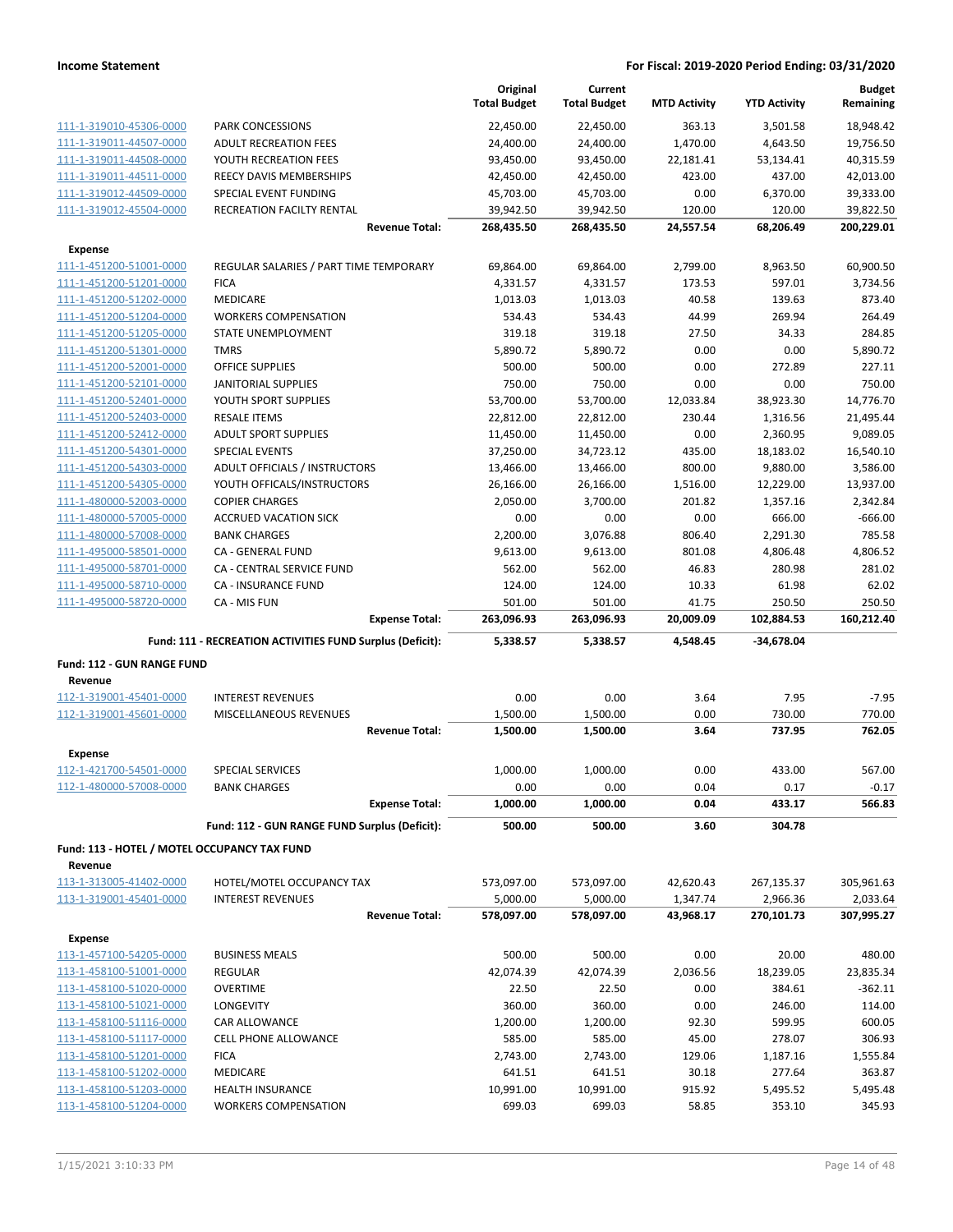|                                                     |                                                                 | Original<br><b>Total Budget</b> | Current<br><b>Total Budget</b> | <b>MTD Activity</b> | <b>YTD Activity</b> | <b>Budget</b><br>Remaining |
|-----------------------------------------------------|-----------------------------------------------------------------|---------------------------------|--------------------------------|---------------------|---------------------|----------------------------|
| 113-1-458100-51205-0000                             | <b>UNEMPLOYMENT</b>                                             | 64.35                           | 64.35                          | 0.00                | 5.70                | 58.65                      |
| 113-1-458100-51301-0000                             | <b>TMRS</b>                                                     | 4,956.20                        | 4,956.20                       | 234.18              | 2,132.54            | 2,823.66                   |
| 113-1-458100-52001-0000                             | <b>OFFICE SUPPLIES</b>                                          | 400.00                          | 400.00                         | 48.00               | 443.11              | $-43.11$                   |
| 113-1-458100-52002-0000                             | POSTAGE / FREIGHT                                               | 1,000.00                        | 1,000.00                       | 16.05               | 133.69              | 866.31                     |
| 113-1-458100-54101-0000                             | PROFESSIONAL SERVICES                                           | 20,000.00                       | 20,000.00                      | 5,100.00            | 7,100.00            | 12,900.00                  |
| 113-1-458100-54105-0000                             | <b>MARKETING</b>                                                | 10,000.00                       | 10,000.00                      | 0.00                | 170.25              | 9,829.75                   |
| 113-1-458100-54201-0000                             | MEMBERSHIPS & SUBSCRIPTIONS                                     | 1,500.00                        | 1,500.00                       | 0.00                | 540.00              | 960.00                     |
| 113-1-458100-54211-0000                             | ADVERTISING                                                     | 55,000.00                       | 55,000.00                      | 1,445.12            | 27,527.13           | 27,472.87                  |
| 113-1-458100-54212-0000                             | PRINTING                                                        | 5,000.00                        | 5,000.00                       | 0.00                | 0.00                | 5,000.00                   |
| 113-1-458100-54214-0000                             | TRAVEL/TRAINING EXPENSE                                         | 2,500.00                        | 2,500.00                       | 0.00                | 0.00                | 2,500.00                   |
| 113-1-458100-54301-0000                             | <b>SPECIAL EVENTS</b>                                           | 15,000.00                       | 15,000.00                      | 0.00                | 9,009.00            | 5,991.00                   |
| 113-1-458100-55203-0000                             | <b>FURNITURE/OFFICE EQUIP</b>                                   | 600.00                          | 600.00                         | 0.00                | 0.00                | 600.00                     |
| 113-1-480000-57008-0000                             | <b>BANK CHARGES</b>                                             | 0.00                            | 0.00                           | 13.48               | 63.32               | $-63.32$                   |
| 113-1-491000-58001-0000                             | <b>XFR - GENERAL FUND</b>                                       | 145,000.00                      | 145,000.00                     | 12,083.33           | 72,499.98           | 72,500.02                  |
| 113-1-491000-58014-0000                             | <b>XFR - VENUE MGMT FUND</b>                                    | 160,000.00                      | 160,000.00                     | 13,333.33           | 79,999.98           | 80,000.02                  |
| 113-1-491000-58040-0000                             | XFR - GENERAL CIP FUND                                          | 47,747.00                       | 47,747.00                      | 3,978.92            | 23,873.52           | 23,873.48                  |
| 113-1-491000-58101-0000                             | <b>XFR - UTILITY FUND</b>                                       | 45,000.00                       | 45,000.00                      | 3,750.00            | 22,500.00           | 22,500.00                  |
|                                                     | <b>Expense Total:</b>                                           | 573,583.98                      | 573,583.98                     | 43,310.28           | 273,079.32          | 300,504.66                 |
|                                                     | Fund: 113 - HOTEL / MOTEL OCCUPANCY TAX FUND Surplus (Deficit): | 4,513.02                        | 4,513.02                       | 657.89              | $-2,977.59$         |                            |
| <b>Fund: 114 - VENUE MANAGEMENT FUND</b><br>Revenue |                                                                 |                                 |                                |                     |                     |                            |
|                                                     | <b>CONCESSIONS</b>                                              |                                 |                                | 0.00                | 178.55              | 829.45                     |
| 114-1-319010-45306-0000<br>114-1-319030-45506-0000  | <b>AUDITORIUM RENTALS</b>                                       | 1,008.00<br>32,035.00           | 1,008.00                       | 1,462.50            | 9,012.50            | 23,022.50                  |
| 114-1-319031-45505-0000                             | <b>CIVIC CENTER RENTALS</b>                                     | 48,696.00                       | 32,035.00<br>48,696.00         | 1,190.00            | 15,598.00           | 33,098.00                  |
| 114-1-319032-44509-0000                             | SPECIAL EVENTS/SPONSORS                                         | 4,981.00                        | 4,981.00                       | 1,000.00            | 2,500.00            | 2,481.00                   |
| 114-1-319033-45307-0000                             | <b>TICKET SALES</b>                                             | 95,000.00                       | 95,000.00                      | 0.00                | 0.00                | 95,000.00                  |
| 114-1-323001-46008-0000                             | <b>XFR - TOURISM FUND</b>                                       | 160,000.00                      | 160,000.00                     | 13,333.33           | 79,999.98           | 80,000.02                  |
|                                                     | <b>Revenue Total:</b>                                           | 341,720.00                      | 341,720.00                     | 16,985.83           | 107,289.03          | 234,430.97                 |
| <b>Expense</b>                                      |                                                                 |                                 |                                |                     |                     |                            |
| 114-1-457100-51001-0000                             | <b>REGULAR SALARIES</b>                                         | 26,474.39                       | 26,474.39                      | 3,404.56            | 15,498.79           | 10,975.60                  |
| 114-1-457100-51020-0000                             | <b>OVERTIME</b>                                                 | 11,000.00                       | 11,000.00                      | 0.00                | 161.89              | 10,838.11                  |
| 114-1-457100-51021-0000                             | LONGEVITY                                                       | 318.00                          | 318.00                         | 0.00                | 159.00              | 159.00                     |
| 114-1-457100-51116-0000                             | <b>CAR ALLOWANCE</b>                                            | 1,200.00                        | 1,200.00                       | 92.32               | 600.08              | 599.92                     |
| 114-1-457100-51117-0000                             | <b>CELL PHONE ALLOWANCE</b>                                     | 585.00                          | 585.00                         | 45.00               | 278.08              | 306.92                     |
| 114-1-457100-51201-0000                             | <b>FICA</b>                                                     | 1,771.80                        | 1,771.80                       | 221.88              | 1,042.89            | 728.91                     |
| 114-1-457100-51202-0000                             | MEDICARE                                                        | 414.37                          | 414.37                         | 51.90               | 243.94              | 170.43                     |
| 114-1-457100-51203-0000                             | <b>HEALTH INSURANCE</b>                                         | 5,495.50                        | 5,495.50                       | 458.00              | 2,748.00            | 2,747.50                   |
| 114-1-457100-51204-0000                             | <b>WORKERS COMPENSATION</b>                                     | 658.42                          | 658.42                         | 55.37               | 332.22              | 326.20                     |
| 114-1-457100-51205-0000                             | STATE UNEMPLOYMENT                                              | 32.18                           | 32.18                          | 11.93               | 17.23               | 14.95                      |
| 114-1-457100-51301-0000                             | TMRS                                                            | 3,201.38                        | 3,201.38                       | 408.84              | 1,930.11            | 1,271.27                   |
| 114-1-457100-52001-0000                             | OFFICE SUPPLIES                                                 | 250.00                          | 250.00                         | 0.00                | 323.51              | $-73.51$                   |
| 114-1-457100-52002-0000                             | POSTAGE / FREIGHT                                               | 200.00                          | 200.00                         | 0.00                | 12.12               | 187.88                     |
| 114-1-457100-52201-0000                             | MINOR TOOLS & EQUIPMENT                                         | 2,500.00                        | 2,500.00                       | 0.00                | 332.16              | 2,167.84                   |
| 114-1-457100-52403-0000                             | <b>RESALE ITEMS</b>                                             | 1,500.00                        | 1,500.00                       | 0.00                | 0.00                | 1,500.00                   |
| 114-1-457100-53702-0000                             | AUDTIORIUM MAINTENANCE                                          | 10,000.00                       | 10,000.00                      | 37.14               | 71.89               | 9,928.11                   |
| 114-1-457100-53704-0000                             | <b>CIVIC CENTER</b>                                             | 6,000.00                        | 6,000.00                       | 262.27              | 1,156.37            | 4,843.63                   |
| 114-1-457100-54001-0000                             | <b>TELEPHONE CHARGES</b>                                        | 450.00                          | 450.00                         | 0.00                | 0.00                | 450.00                     |
| 114-1-457100-54005-0000                             | <b>CIVIC CENTER UTILITY CHARGES</b><br><b>MARKETING</b>         | 0.00                            | 0.00                           | 1,811.00            | 11,582.01           | $-11,582.01$<br>3,746.13   |
| 114-1-457100-54105-0000<br>114-1-457100-54201-0000  | <b>MEMBERSHIPS &amp; SUBSCRIPTIONS</b>                          | 4,500.00                        | 4,500.00<br>2,000.00           | 0.00                | 753.87<br>1,283.00  |                            |
| 114-1-457100-54205-0000                             | <b>BUSINESS MEALS</b>                                           | 2,000.00<br>250.00              | 250.00                         | 0.00<br>0.00        | 0.00                | 717.00<br>250.00           |
| 114-1-457100-54211-0000                             | ADVERTISING                                                     | 30,000.00                       | 30,000.00                      | 10,354.83           | 19,939.78           | 10,060.22                  |
| 114-1-457100-54214-0000                             | <b>TRAVEL &amp; TRAINING</b>                                    | 500.00                          | 500.00                         | 0.00                | 0.00                | 500.00                     |
| 114-1-457100-54301-0000                             | <b>SPECIAL EVENTS</b>                                           | 78,500.00                       | 78,500.00                      | 9,602.25            | 49,906.45           | 28,593.55                  |
| 114-1-480000-52003-0000                             | <b>COPIER CHARGES</b>                                           | 0.00                            | 0.00                           | 100.91              | 1,054.44            | $-1,054.44$                |
| 114-1-480000-57008-0000                             | <b>BANK CHARGES</b>                                             | 0.00                            | 0.00                           | 192.83              | 2,486.57            | $-2,486.57$                |
| 114-1-495000-58501-0000                             | CA - GENERAL FUND                                               | 3,004.00                        | 3,004.00                       | 250.33              | 1,501.98            | 1,502.02                   |
| 114-1-495000-58701-0000                             | CA - CENTRAL SERVICE FUND                                       | 258.00                          | 258.00                         | 21.50               | 129.00              | 129.00                     |
|                                                     |                                                                 |                                 |                                |                     |                     |                            |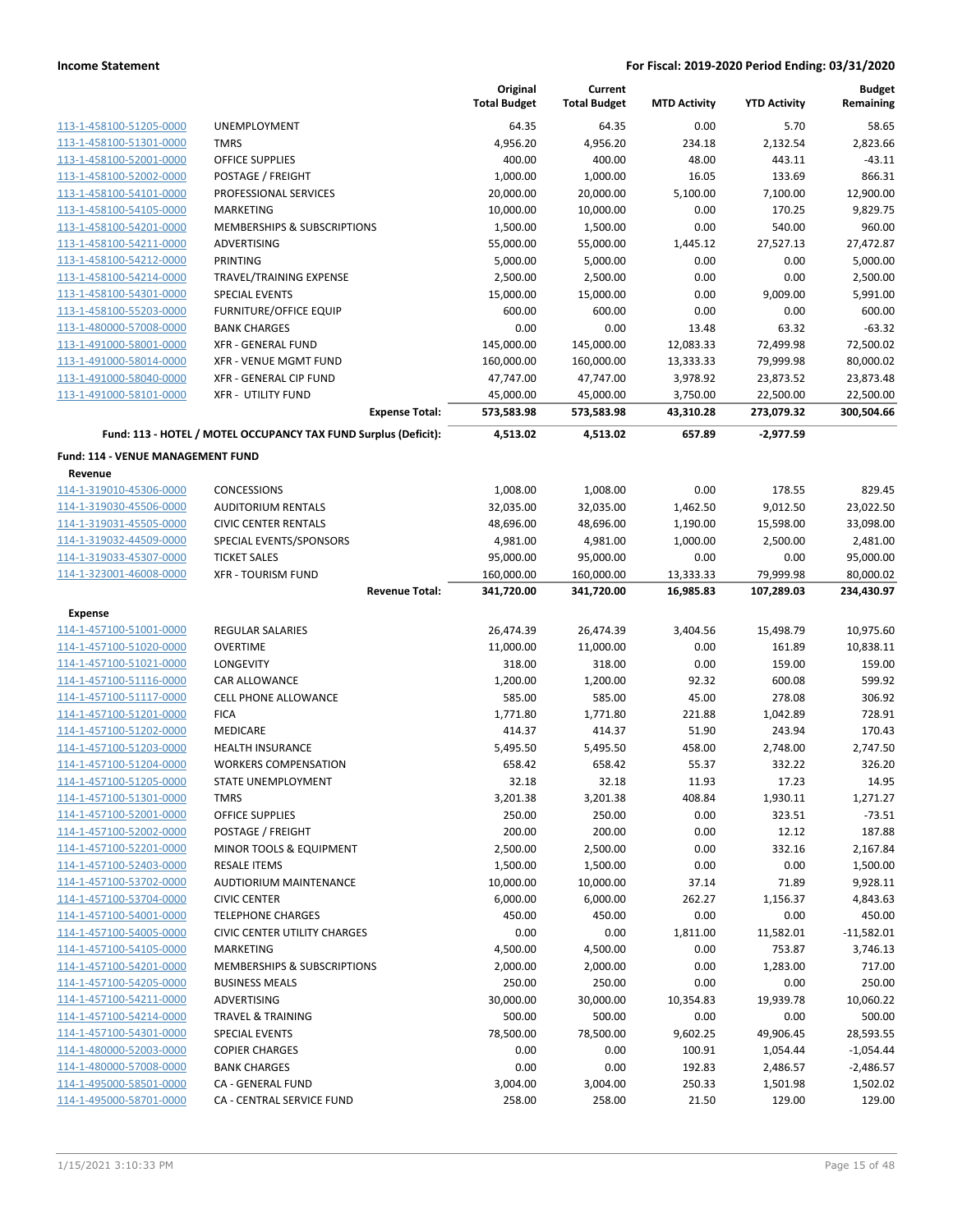|                                           |                                                                    | Original<br><b>Total Budget</b> | Current<br><b>Total Budget</b> | <b>MTD Activity</b> | <b>YTD Activity</b> | <b>Budget</b><br>Remaining |
|-------------------------------------------|--------------------------------------------------------------------|---------------------------------|--------------------------------|---------------------|---------------------|----------------------------|
| 114-1-495000-58710-0000                   | CA - INSURANCE FUND                                                | 253.00                          | 253.00                         | 21.08               | 126.48              | 126.52                     |
| 114-1-495000-58720-0000                   | CA - MIS FUN                                                       | 1,385.00                        | 1,385.00                       | 115.42              | 692.52              | 692.48                     |
|                                           | <b>Expense Total:</b>                                              | 192,701.04                      | 192,701.04                     | 27,519.36           | 114,364.38          | 78.336.66                  |
|                                           | Fund: 114 - VENUE MANAGEMENT FUND Surplus (Deficit):               | 149,018.96                      | 149,018.96                     | $-10,533.53$        | $-7,075.35$         |                            |
|                                           | Fund: 123 - PTRAIN - POLICE REIMBURSEMENT GRANTS & CONT EDUCAT     |                                 |                                |                     |                     |                            |
| Revenue                                   |                                                                    |                                 |                                |                     |                     |                            |
| 123-1-310001-43104-0000                   | <b>GRANTS / LEOSE</b>                                              | 0.00                            | 0.00                           | 0.00                | 3,681.16            | $-3,681.16$                |
| 123-1-319001-45401-0000                   | <b>INTEREST REVENUES</b><br><b>Revenue Total:</b>                  | 0.00<br>0.00                    | 0.00<br>0.00                   | 24.14<br>24.14      | 43.05<br>3,724.21   | $-43.05$<br>$-3,724.21$    |
|                                           |                                                                    |                                 |                                |                     |                     |                            |
| <b>Expense</b><br>123-1-421100-54214-0000 | <b>TRAVEL &amp; TRAINING</b>                                       | 0.00                            | 0.00                           | 30.00               | 60.00               | $-60.00$                   |
| 123-1-421210-54214-0000                   | <b>TRAVEL &amp; TRAINING</b>                                       | 0.00                            | 0.00                           | 30.00               | 180.00              | $-180.00$                  |
| 123-1-421230-54214-0000                   | <b>TRAVEL &amp; TRAINING</b>                                       | 0.00                            | 0.00                           | 905.38              | 1,203.38            | $-1,203.38$                |
| 123-1-421240-54214-0000                   | <b>TRAVEL &amp; TRAINING</b>                                       | 0.00                            | 0.00                           | 0.00                | 45.00               | $-45.00$                   |
| 123-1-480000-57008-0000                   | <b>BANK CHARGES</b>                                                | 0.00                            | 0.00                           | 0.14                | 0.69                | $-0.69$                    |
|                                           | <b>Expense Total:</b>                                              | 0.00                            | 0.00                           | 965.52              | 1,489.07            | $-1,489.07$                |
|                                           | Fund: 123 - PTRAIN - POLICE REIMBURSEMENT GRANTS & CONT EDUCAT Sur | 0.00                            | 0.00                           | -941.38             | 2,235.14            |                            |
| Fund: 124 - FIRE HAZMAT GRANT             |                                                                    |                                 |                                |                     |                     |                            |
| <b>Expense</b>                            |                                                                    |                                 |                                |                     |                     |                            |
| 124-1-480000-57008-0000                   | <b>BANK CHARGES</b>                                                | 0.00                            | 0.00                           | 0.03                | 0.11                | $-0.11$                    |
|                                           | <b>Expense Total:</b>                                              | 0.00                            | 0.00                           | 0.03                | 0.11                | $-0.11$                    |
|                                           | Fund: 124 - FIRE HAZMAT GRANT Total:                               | 0.00                            | 0.00                           | 0.03                | 0.11                |                            |
| Fund: 140 - DEBT SERVICE FUND             |                                                                    |                                 |                                |                     |                     |                            |
| Revenue<br>140-1-311001-41101-0000        | <b>REAL PROPERTY TAXES</b>                                         | 5,148,330.00                    | 5,148,330.00                   | 54,353.70           | 5,027,628.32        | 120,701.68                 |
| 140-1-311002-41102-0000                   | <b>DELINQUENT TAXES</b>                                            | 60,313.00                       | 60,313.00                      | 5,331.88            | 33,281.37           | 27,031.63                  |
| 140-1-319001-45401-0000                   | <b>INTEREST REVENUES</b>                                           | 20,084.00                       | 20,084.00                      | 1,410.82            | 7,735.29            | 12,348.71                  |
| 140-1-323001-46100-0000                   | <b>XFR - UTILITY FUND</b>                                          | 1,597,520.00                    | 1,597,520.00                   | 133,126.67          | 798,760.02          | 798,759.98                 |
|                                           | <b>Revenue Total:</b>                                              | 6,826,247.00                    | 6,826,247.00                   | 194,223.07          | 5,867,405.00        | 958,842.00                 |
| <b>Expense</b>                            |                                                                    |                                 |                                |                     |                     |                            |
| 140-1-471100-56105-0000                   | 2010 CO - PRINCIPAL                                                | 310,000.00                      | 310,000.00                     | 0.00                | 310,000.00          | 0.00                       |
| 140-1-471100-56106-0000                   | 2013 CO PRINCIPAL                                                  | 265,000.00                      | 265,000.00                     | 0.00                | 265,000.00          | 0.00                       |
| 140-1-471100-56306-0000                   | 2010 GO REFUND PRINCIPAL                                           | 715,000.00                      | 715,000.00                     | 0.00                | 715,000.00          | 0.00                       |
| 140-1-471100-56308-0000                   | 2011 GO REFUND PRINCIPAL                                           | 1,125,000.00                    | 1,125,000.00                   | 0.00                | 1,125,000.00        | 0.00                       |
| 140-1-471100-56310-0000                   | 2014 GO REFUND PRINCIPAL                                           | 186,000.00                      | 186,000.00                     | 0.00                | 209,360.00          | $-23,360.00$               |
| 140-1-471100-56311-0000                   | 2014 GENERAL OBLIGATIONS PRINCIPAL                                 | 310,000.00                      | 310,000.00                     | 0.00                | 310,000.00          | 0.00                       |
| 140-1-471100-56312-0000                   | 2015 GENERAL OBLIGATIONS PRINCIPAL                                 | 470,000.00                      | 470,000.00                     | 0.00                | 470,000.00          | 0.00                       |
| 140-1-471100-56313-0000                   | 2017 GO REFUND PRINCIPAL                                           | 1,775,000.00                    | 1,775,000.00                   | 0.00                | 1,775,000.00        | 0.00                       |
| 140-1-471200-56205-0000                   | 2010 CO - INTEREST                                                 | 167,737.50                      | 167,737.50                     | 0.00                | 6,200.00            | 161,537.50                 |
| 140-1-471200-56206-0000                   | 2013 CO INTEREST                                                   | 17,043.50                       | 17,043.50                      | 0.00                | 9,701.00            | 7,342.50                   |
| 140-1-471200-56406-0000                   | 2010 GO REFUND INTEREST                                            | 271,048.00                      | 271,048.00                     | 0.00                | 14,300.00           | 256,748.00                 |
| 140-1-471200-56408-0000                   | 2011 GO REFUND INTEREST                                            | 80,145.00                       | 80,145.00                      | 0.00                | 45,697.50           | 34,447.50                  |
| 140-1-471200-56409-0000                   | 2014 GENERAL OBLIGATIONS - INTEREST                                | 94,622.00                       | 94,622.00                      | 0.00                | 49,271.75           | 45,350.25                  |
| 140-1-471200-56410-0000                   | 2015 GO - INTEREST                                                 | 132,136.40                      | 132,136.40                     | 0.00                | 68,841.20           | 63,295.20                  |
| 140-1-471200-56411-0000                   | 2014 GO REFUND INTEREST                                            | 21,500.00                       | 21,500.00                      | 0.00                | $-11,680.00$        | 33,180.00                  |
| 140-1-471200-56413-0000                   | 2017 GO REFUND INTEREST                                            | 236,875.00                      | 236,875.00                     | 0.00                | 140,625.00          | 96,250.00                  |
| 140-1-471200-56414-0000                   | 2019 GO AND REFUNDING INTEREST                                     | 568,743.00                      | 568,743.00                     | 0.00                | 568,460.13          | 282.87                     |
| 140-1-475100-56002-0000                   | <b>AGENT FEE</b>                                                   | 1,500.00                        | 1,500.00                       | 0.00                | 1,000.00            | 500.00                     |
| 140-1-475100-56003-0000                   | <b>ISSUANCE COSTS</b>                                              | 0.00                            | 0.00                           | 0.00                | $-2,659.93$         | 2,659.93                   |
| 140-1-475100-56005-0000                   | ARBITRAGE                                                          | 6,100.00                        | 6,100.00                       | 0.00                | 3,800.00            | 2,300.00                   |
| 140-1-480000-57008-0000                   | <b>BANK CHARGES</b>                                                | 150.00                          | 150.00                         | 25.34               | 251.60              | $-101.60$                  |
| 140-1-491000-58001-0000                   | <b>XFR - GENERAL FUND</b>                                          | 464,592.00                      | 464,592.00                     | 38,716.00           | 232,296.00          | 232,296.00                 |
|                                           | <b>Expense Total:</b>                                              | 7,218,192.40                    | 7,218,192.40                   | 38,741.34           | 6,305,464.25        | 912,728.15                 |
|                                           | Fund: 140 - DEBT SERVICE FUND Surplus (Deficit):                   | $-391,945.40$                   | $-391,945.40$                  | 155,481.73          | -438,059.25         |                            |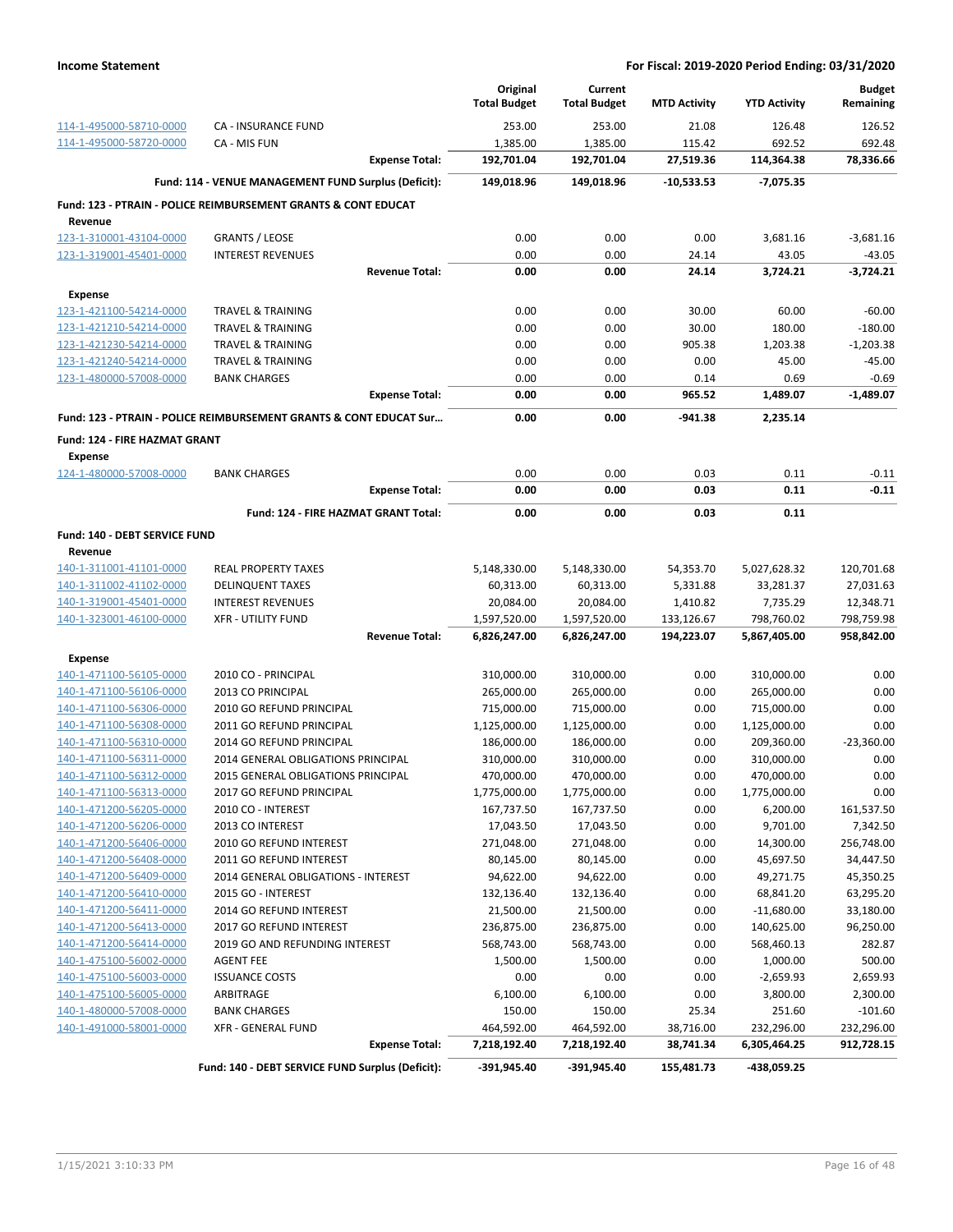|                                              |                                                                 |                                 | Original            | Current             |                     | <b>YTD Activity</b> | <b>Budget</b><br>Remaining |
|----------------------------------------------|-----------------------------------------------------------------|---------------------------------|---------------------|---------------------|---------------------|---------------------|----------------------------|
|                                              |                                                                 |                                 | <b>Total Budget</b> | <b>Total Budget</b> | <b>MTD Activity</b> |                     |                            |
| Fund: 160 - GENERAL CAPITAL IMPROVEMENT FUND |                                                                 |                                 |                     |                     |                     |                     |                            |
| Revenue<br>160-1-310002-45611-0000           | <b>DONATIONS FOR PROJECTS</b>                                   |                                 | 0.00                | 0.00                | 0.00                | 10,000.00           | $-10,000.00$               |
| 160-1-314004-41808-0000                      | FRANCHISE FEES/CABLE-SICFA                                      |                                 | 52,350.00           | 52,350.00           | 0.00                | 7,899.50            | 44,450.50                  |
| 160-1-319001-45401-0000                      | <b>INTEREST REVENUES</b>                                        |                                 | 30,368.00           | 30,368.00           | 12,035.59           | 38,736.17           | $-8,368.17$                |
| 160-1-319001-47201-0000                      | <b>GO BOND PROCEEDS</b>                                         |                                 | 15,000,000.00       | 15,000,000.00       | 0.00                | 14,907,791.88       | 92,208.12                  |
| 160-1-323001-46001-0000                      | <b>XFR - GENERAL FUND</b>                                       |                                 | 2,139,686.00        | 2,139,686.00        | 178,307.17          | 1,069,843.02        | 1,069,842.98               |
| 160-1-323001-46008-0000                      | <b>XFR - TOURISM FUND</b>                                       |                                 | 47,747.00           | 47,747.00           | 3,978.92            | 23,873.52           | 23,873.48                  |
|                                              |                                                                 | <b>Revenue Total:</b>           | 17,270,151.00       | 17,270,151.00       | 194,321.68          | 16,058,144.09       | 1,212,006.91               |
| <b>Expense</b>                               |                                                                 |                                 |                     |                     |                     |                     |                            |
| 160-1-000000-55098-0000                      | <b>GBOD INDUSTRIAL PROJECT - TRACKING ONLY</b>                  |                                 | 0.00                | 0.00                | 0.00                | 82,376.00           | $-82,376.00$               |
| 160-1-421240-55207-0000                      | RADIO COMMUNICATION EQUIP                                       |                                 | 0.00                | 0.00                | 799.48              | 5,087.26            | $-5,087.26$                |
| 160-1-431200-53304-0000                      | STREET IMPROV PROGRAM                                           |                                 | 2,000,000.00        | 2,000,000.00        | 48,023.79           | 278,341.66          | 1,721,658.34               |
| 160-1-431600-55102-0000                      | <b>STREETS</b>                                                  |                                 | 15,000,000.00       | 15,000,000.00       | 38,250.00           | 107,560.00          | 14,892,440.00              |
| 160-1-451100-55201-0000                      | <b>EQUIPMENT PURCHASES</b>                                      |                                 | 9,589.00            | 9,589.00            | 0.00                | 9,588.99            | 0.01                       |
| 160-1-455100-55003-0000                      | <b>BUILDING IMPROVEMENTS</b>                                    |                                 | 10,737.00           | 10,737.00           | 0.00                | 10,737.00           | 0.00                       |
| 160-1-456100-55204-0000                      | <b>OLD TOWN GREENVILLE</b>                                      |                                 | 7,500.00            | 7,500.00            | 0.00                | 0.00                | 7,500.00                   |
| 160-1-457100-55203-0000                      | <b>FURNITURE/OFFICE EQUIP</b>                                   |                                 | 0.00                | 0.00                | 0.00                | 10,000.00           | $-10,000.00$               |
| 160-1-458100-55002-0000                      | <b>EQUIPMENT PURCHASES</b>                                      |                                 | 12,747.00           | 12,747.00           | 0.00                | 4,090.00            | 8,657.00                   |
| 160-1-480000-54101-0000                      | PROFESSIONAL SERVICES                                           |                                 | 0.00                | 33,232.00           | 7,392.85            | 72,242.84           | $-39,010.84$               |
| 160-1-480000-55002-0000                      | <b>IMPROVEMENTS</b>                                             |                                 | 125,762.00          | 125,762.00          | 38,350.50           | 135,445.66          | $-9,683.66$                |
| 160-1-480000-55201-0000                      | <b>EQUIPMENT PURCHASES</b>                                      |                                 | 11,000.00           | 11,000.00           | 0.00                | 0.00                | 11,000.00                  |
| 160-1-480000-55203-0000                      | <b>FURNITURE/OFFICE EQUIP</b>                                   |                                 | 10,098.00           | 10,098.00           | 0.00                | 10,843.43           | $-745.43$                  |
| 160-1-480000-57008-0000                      | <b>BANK CHARGES</b>                                             |                                 | 1,000.00            | 1,000.00            | 88.76               | 499.24              | 500.76                     |
|                                              |                                                                 | <b>Expense Total:</b>           | 17,188,433.00       | 17,221,665.00       | 132,905.38          | 726,812.08          | 16,494,852.92              |
|                                              | Fund: 160 - GENERAL CAPITAL IMPROVEMENT FUND Surplus (Deficit): |                                 | 81,718.00           | 48,486.00           | 61,416.30           | 15,331,332.01       |                            |
| Fund: 161 - STREET CONSTRUCTION FUND         |                                                                 |                                 |                     |                     |                     |                     |                            |
| Revenue                                      |                                                                 |                                 |                     |                     |                     |                     |                            |
| 161-1-319001-45401-0000                      | <b>INTEREST REVENUES</b>                                        |                                 | 14,250.00           | 14,250.00           | 2,630.97            | 5,854.16            | 8,395.84                   |
|                                              |                                                                 | <b>Revenue Total:</b>           | 14,250.00           | 14,250.00           | 2,630.97            | 5,854.16            | 8,395.84                   |
| <b>Expense</b>                               |                                                                 |                                 |                     |                     |                     |                     |                            |
| 161-1-431200-55007-0000                      | ENG/ARCHITECTS/MGMT                                             |                                 | 0.00                | 50,000.00           | 0.00                | 0.00                | 50,000.00                  |
| 161-1-480000-57008-0000                      | <b>BANK CHARGES</b>                                             |                                 | 400.00              | 400.00              | 26.34               | 126.00              | 274.00                     |
|                                              |                                                                 | <b>Expense Total:</b>           | 400.00              | 50,400.00           | 26.34               | 126.00              | 50,274.00                  |
|                                              | Fund: 161 - STREET CONSTRUCTION FUND Surplus (Deficit):         |                                 | 13,850.00           | $-36,150.00$        | 2,604.63            | 5,728.16            |                            |
| Fund: 164 - 2013 CO CAPITAL FUND             |                                                                 |                                 |                     |                     |                     |                     |                            |
| Revenue                                      |                                                                 |                                 |                     |                     |                     |                     |                            |
| 164-1-319001-45401-0000                      | <b>INTEREST REVENUES</b>                                        |                                 | 450.00              | 450.00              | 100.56              | 235.92              | 214.08                     |
|                                              |                                                                 | <b>Revenue Total:</b>           | 450.00              | 450.00              | 100.56              | 235.92              | 214.08                     |
|                                              |                                                                 |                                 |                     |                     |                     |                     |                            |
| <b>Expense</b><br>164-1-480000-57008-0000    | <b>BANK CHARGES</b>                                             |                                 | 15.00               | 15.00               | 0.99                | 4.72                | 10.28                      |
|                                              |                                                                 | <b>Expense Total:</b>           | 15.00               | 15.00               | 0.99                | 4.72                | 10.28                      |
|                                              |                                                                 |                                 |                     |                     |                     |                     |                            |
|                                              | Fund: 164 - 2013 CO CAPITAL FUND Surplus (Deficit):             |                                 | 435.00              | 435.00              | 99.57               | 231.20              |                            |
| Fund: 165 - 2014 GO FUND                     |                                                                 |                                 |                     |                     |                     |                     |                            |
| Revenue                                      |                                                                 |                                 |                     |                     |                     |                     |                            |
| 165-1-319001-45401-0000                      | <b>INTEREST REVENUES</b>                                        |                                 | 15,000.00           | 15,000.00           | 816.32              | 6,495.23            | 8,504.77                   |
|                                              |                                                                 | <b>Revenue Total:</b>           | 15,000.00           | 15,000.00           | 816.32              | 6,495.23            | 8,504.77                   |
|                                              |                                                                 | Fund: 165 - 2014 GO FUND Total: | 15,000.00           | 15,000.00           | 816.32              | 6,495.23            |                            |
| Fund: 171 - MAIN STREET SPECIAL REVENUE      |                                                                 |                                 |                     |                     |                     |                     |                            |
| Revenue                                      |                                                                 |                                 |                     |                     |                     |                     |                            |
| 171-1-310001-43101-0000                      | <b>GRANT REVENUE - FEDERAL</b>                                  |                                 | 0.00                | 0.00                | 0.00                | 98,366.49           | -98,366.49                 |
| 171-1-310001-43104-0000                      | <b>GRANT REVENUE - OTHER</b>                                    |                                 | 0.00                | 0.00                | 0.00                | 25,000.00           | $-25,000.00$               |
|                                              |                                                                 | <b>Revenue Total:</b>           | 0.00                | 0.00                | 0.00                | 123,366.49          | -123,366.49                |
| <b>Expense</b>                               |                                                                 |                                 |                     |                     |                     |                     |                            |
| 171-1-456100-54111-0000                      | <b>GRANT MANAGEMENT</b>                                         |                                 | 0.00                | 0.00                | 1,800.00            | 4,000.00            | $-4,000.00$                |
|                                              |                                                                 |                                 |                     |                     |                     |                     |                            |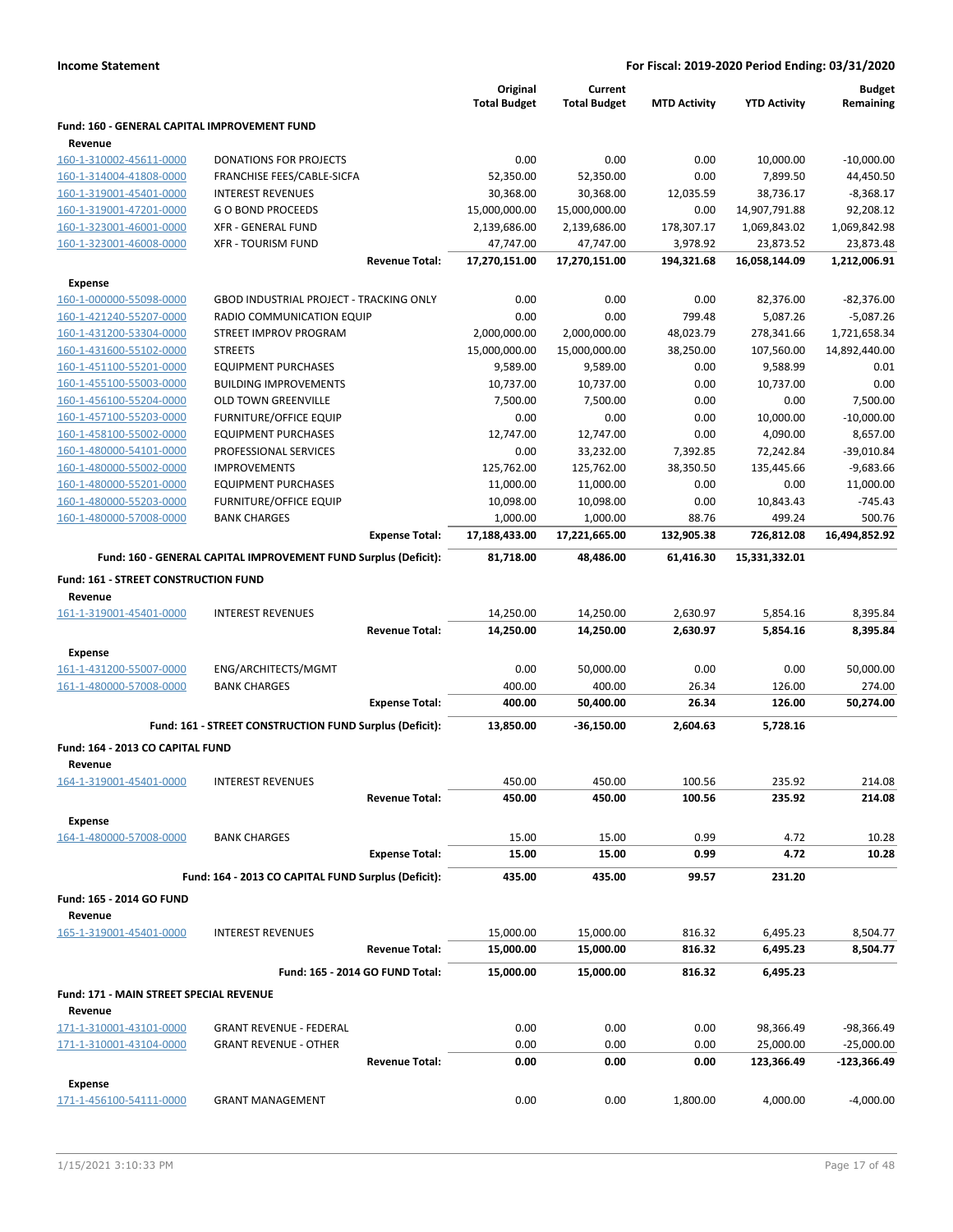|                                                    |                                                            | Original<br><b>Total Budget</b> | Current<br><b>Total Budget</b> | <b>MTD Activity</b> | <b>YTD Activity</b> | <b>Budget</b><br>Remaining |
|----------------------------------------------------|------------------------------------------------------------|---------------------------------|--------------------------------|---------------------|---------------------|----------------------------|
| 171-1-456100-55012-0000                            | <b>CONSTRUCTION</b>                                        | 0.00                            | 0.00                           | 7,281.29            | 114,577.39          | $-114,577.39$              |
|                                                    | <b>Expense Total:</b>                                      | 0.00                            | 0.00                           | 9,081.29            | 118,577.39          | $-118,577.39$              |
|                                                    | Fund: 171 - MAIN STREET SPECIAL REVENUE Surplus (Deficit): | 0.00                            | 0.00                           | -9,081.29           | 4.789.10            |                            |
| <b>Fund: 172 - MINOR GRANTS FUND</b>               |                                                            |                                 |                                |                     |                     |                            |
| Revenue                                            |                                                            |                                 |                                |                     |                     |                            |
| 172-1-310001-43108-0000                            | <b>GRANTS / LIBRARY GRANT</b>                              | 0.00                            | 0.00                           | 0.00                | 3,660.00            | $-3,660.00$                |
|                                                    | <b>Revenue Total:</b>                                      | 0.00                            | 0.00                           | 0.00                | 3,660.00            | $-3,660.00$                |
| <b>Expense</b>                                     |                                                            |                                 |                                |                     |                     |                            |
| 172-1-455100-52402-0000                            | <b>BASIC PROGRAM EXPENSE</b>                               | 0.00                            | 0.00                           | 0.00                | 1,413.87            | $-1,413.87$                |
|                                                    | <b>Expense Total:</b>                                      | 0.00                            | 0.00                           | 0.00                | 1,413.87            | $-1,413.87$                |
|                                                    | Fund: 172 - MINOR GRANTS FUND Surplus (Deficit):           | 0.00                            | 0.00                           | 0.00                | 2,246.13            |                            |
| Fund: 175 - JUSTICE ASSISTANCE GRANT - JAG         |                                                            |                                 |                                |                     |                     |                            |
| Revenue                                            |                                                            |                                 |                                |                     |                     |                            |
| 175-1-310001-43102-0000                            | <b>GRANTS / GRANT REVENUE</b>                              | 0.00                            | 0.00                           | 0.00                | 11,553.00           | $-11,553.00$               |
|                                                    | <b>Revenue Total:</b>                                      | 0.00                            | 0.00                           | 0.00                | 11,553.00           | $-11,553.00$               |
|                                                    | Fund: 175 - JUSTICE ASSISTANCE GRANT - JAG Total:          | 0.00                            | 0.00                           | 0.00                | 11,553.00           |                            |
| Fund: 200 - WATER / WASTEWATER FUND                |                                                            |                                 |                                |                     |                     |                            |
| Revenue                                            |                                                            |                                 |                                |                     |                     |                            |
| 200-2-318003-42304-0000                            | <b>BACKFLOW INSPECTION FEES</b>                            | 6,674.00                        | 6,674.00                       | 0.00                | 1,530.35            | 5,143.65                   |
| 200-2-318003-44302-0000                            | WATER REVENUES / SERVICE CHARGES                           | 105,000.00                      | 105,000.00                     | 14,123.28           | 86,368.33           | 18,631.67                  |
| 200-2-318003-44303-0000                            | <b>METER TESTING CHARGES</b>                               | 0.00                            | 0.00                           | 300.00              | 300.00              | $-300.00$                  |
| 200-2-318003-44305-0000                            | LATE CHARGES - WATER                                       | 42,000.00                       | 42,000.00                      | 2,071.21            | 22,941.97           | 19,058.03                  |
| 200-2-318003-44312-0000<br>200-2-318003-45103-0000 | <b>METER TAMPERING</b><br><b>GEUS RAW WATER CONSUMPTN</b>  | 3,075.00<br>88,000.00           | 3,075.00<br>88,000.00          | 125.00<br>0.00      | 500.00<br>0.00      | 2,575.00<br>88,000.00      |
| 200-2-318004-42303-0000                            | <b>WASTE HAULER PERMITS</b>                                | 4,523.00                        | 4,523.00                       | 300.00              | 1,350.00            | 3,173.00                   |
| 200-2-318004-44307-0000                            | <b>NEW SERVICES - SEWER</b>                                | 5,769.00                        | 5,769.00                       | 0.00                | 0.00                | 5,769.00                   |
| 200-2-318004-44309-0000                            | SEWER REVENUES / SERVICE CHARGES                           | 44,446.00                       | 44,446.00                      | 3,402.18            | 23,343.74           | 21,102.26                  |
| 200-2-318004-44310-0000                            | LATE CHARGES - SEWER                                       | 39,760.00                       | 39,760.00                      | 2,197.38            | 22,591.22           | 17,168.78                  |
| 200-2-318004-44318-0000                            | LATE CHARGES - WASTEHAULERS                                | 4,185.00                        | 4,185.00                       | 320.00              | 2,022.30            | 2,162.70                   |
| 200-2-318004-45106-0000                            | L-3 COMM COD DISCHARGE                                     | 126,360.00                      | 126,360.00                     | 10,530.00           | 63,180.00           | 63,180.00                  |
| 200-2-318004-45201-0000                            | SEWER REV/ SEWER HAULER FEES                               | 416,486.00                      | 416,486.00                     | 0.00                | 0.00                | 416,486.00                 |
| 200-2-319003-45101-0000                            | WATER REVENUES / METERED SALES                             | 7,035,000.00                    | 7,035,000.00                   | 470,980.00          | 3,298,225.88        | 3,736,774.12               |
| 200-2-319004-45104-0000                            | SEWER COLLECTION FEES                                      | 6,314,917.00                    | 6,314,917.00                   | 497,660.76          | 3,083,469.10        | 3,231,447.90               |
| 200-2-319004-45105-0000<br>200-2-320003-45305-0000 | SEWER REVENUES / EPA REVENUE<br><b>AUCTION PROCEEDS</b>    | 0.00<br>5,000.00                | 0.00<br>5,000.00               | 0.00<br>0.00        | 111.79<br>0.00      | $-111.79$<br>5,000.00      |
| 200-2-320003-45401-0000                            | <b>INTEREST REVENUES</b>                                   | 85,915.00                       | 85,915.00                      | 9,103.25            | 32,706.51           | 53,208.49                  |
| 200-2-320003-45601-0000                            | MISCELLANEOUS REVENUES                                     | 1,000.00                        | 1,000.00                       | 0.00                | 0.00                | 1,000.00                   |
| 200-2-323001-58013-0000                            | <b>XFR - TOURISM FUND</b>                                  | 45,000.00                       | 45,000.00                      | 3,750.00            | 22,500.00           | 22,500.00                  |
|                                                    | <b>Revenue Total:</b>                                      | 14,373,110.00                   | 14,373,110.00                  | 1,014,863.06        | 6,661,141.19        | 7,711,968.81               |
| <b>Expense</b>                                     |                                                            |                                 |                                |                     |                     |                            |
| 200-2-436100-51001-0000                            | REGULAR SALARIES                                           | 75,085.13                       | 75,085.13                      | 5,839.20            | 38,062.02           | 37,023.11                  |
| 200-2-436100-51020-0000                            | <b>OVERTIME</b>                                            | 301.56                          | 301.56                         | 0.00                | 999.13              | $-697.57$                  |
| 200-2-436100-51021-0000                            | LONGEVITY                                                  | 2,248.00                        | 2,248.00                       | 0.00                | 1,164.00            | 1,084.00                   |
| 200-2-436100-51101-0000                            | <b>CERTIFICATION PAY</b>                                   | 600.00                          | 600.00                         | 92.32               | 600.08              | $-0.08$                    |
| 200-2-436100-51117-0000                            | <b>CELL PHONE ALLOWANCE</b>                                | 780.00                          | 780.00                         | 60.00               | 376.61              | 403.39                     |
| 200-2-436100-51201-0000                            | <b>FICA</b>                                                | 4,898.91                        | 4,898.91                       | 369.14              | 2,531.39            | 2,367.52                   |
| 200-2-436100-51202-0000<br>200-2-436100-51203-0000 | MEDICARE<br><b>HEALTH INSURANCE</b>                        | 1,145.71<br>21,982.00           | 1,145.71<br>21,982.00          | 86.34<br>1,831.83   | 592.05<br>10,990.98 | 553.66<br>10,991.02        |
| 200-2-436100-51204-0000                            | <b>WORKERS COMPENSATION</b>                                | 1,059.93                        | 1,059.93                       | 88.40               | 530.40              | 529.53                     |
| 200-2-436100-51205-0000                            | STATE UNEMPLOYMENT                                         | 128.70                          | 128.70                         | 24.26               | 36.62               | 92.08                      |
| 200-2-436100-51301-0000                            | <b>TMRS</b>                                                | 8,989.63                        | 8,989.63                       | 674.04              | 4,591.76            | 4,397.87                   |
| 200-2-436100-52001-0000                            | <b>OFFICE SUPPLIES</b>                                     | 750.00                          | 750.00                         | 130.72              | 388.13              | 361.87                     |
| 200-2-436100-52002-0000                            | POSTAGE / FREIGHT                                          | 7,500.00                        | 7,500.00                       | 0.00                | 0.00                | 7,500.00                   |
| 200-2-436100-52201-0000                            | MINOR TOOLS & EQUIPMENT                                    | 750.00                          | 750.00                         | 0.00                | 224.16              | 525.84                     |
| 200-2-436100-52305-0000                            | PUBLIC EDUCATION                                           | 3,600.00                        | 3,600.00                       | 0.00                | 0.00                | 3,600.00                   |
| 200-2-436100-53402-0000                            | <b>BUILDING MAINTENANCE</b>                                | 1,000.00                        | 1,000.00                       | 0.00                | 1,032.04            | $-32.04$                   |
| 200-2-436100-54001-0000                            | <b>TELEPHONE CHARGES</b>                                   | 915.47                          | 915.47                         | 80.23               | 481.24              | 434.23                     |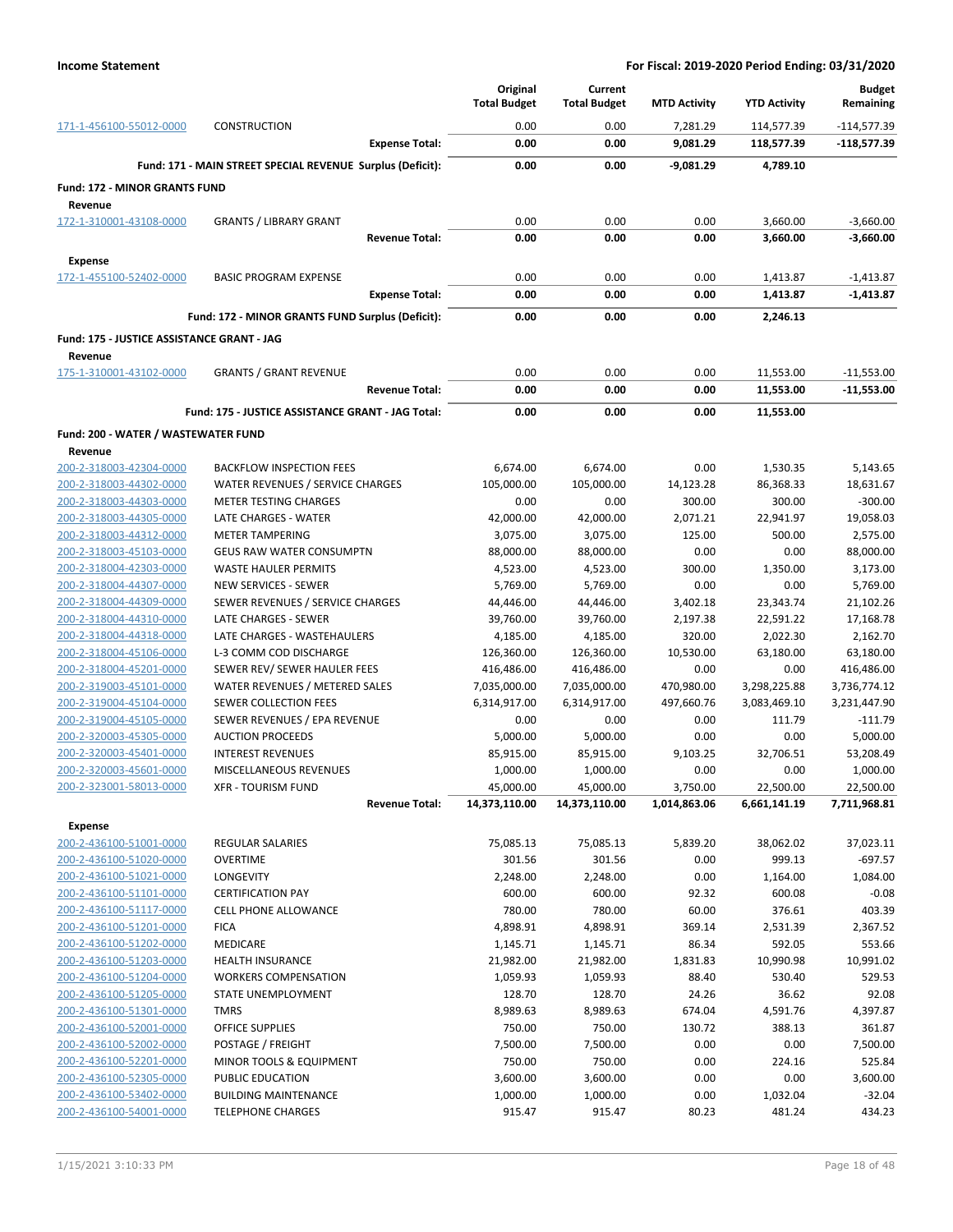|                         |                                         | Original<br><b>Total Budget</b> | Current<br><b>Total Budget</b> | <b>MTD Activity</b> | <b>YTD Activity</b> | <b>Budget</b><br>Remaining |
|-------------------------|-----------------------------------------|---------------------------------|--------------------------------|---------------------|---------------------|----------------------------|
| 200-2-436100-54002-0000 | UTILITY CHARGES                         | 33,990.56                       | 33,990.56                      | 3,567.32            | 18,608.19           | 15,382.37                  |
| 200-2-436100-54101-0000 | PROFESSIONAL SERVICES                   | 2,000.00                        | 2,000.00                       | 0.00                | 0.00                | 2,000.00                   |
| 200-2-436100-54201-0000 | MEMBERSHIPS & SUBSCRIPTIONS             | 350.00                          | 350.00                         | 0.00                | 0.00                | 350.00                     |
| 200-2-436200-51001-0000 | <b>REGULAR SALARIES</b>                 | 390,920.55                      | 390,920.55                     | 30,033.08           | 193,689.78          | 197,230.77                 |
| 200-2-436200-51020-0000 | <b>OVERTIME</b>                         | 17,493.00                       | 17,493.00                      | 929.53              | 14,033.34           | 3,459.66                   |
| 200-2-436200-51021-0000 | LONGEVITY                               | 4,398.00                        | 4,398.00                       | 153.00              | 4,143.00            | 255.00                     |
| 200-2-436200-51101-0000 | <b>CERTIFICATION PAY</b>                | 3,000.00                        | 3,000.00                       | 230.78              | 1,500.07            | 1,499.93                   |
| 200-2-436200-51115-0000 | <b>CLOTHING ALLOWANCE</b>               | 0.00                            | 0.00                           | 0.00                | 733.94              | $-733.94$                  |
| 200-2-436200-51117-0000 | <b>CELL PHONE ALLOWANCE</b>             | 780.00                          | 780.00                         | 60.00               | 376.61              | 403.39                     |
| 200-2-436200-51201-0000 | <b>FICA</b>                             | 25,828.68                       | 25,828.68                      | 3,160.59            | 13,721.04           | 12,107.64                  |
| 200-2-436200-51202-0000 | MEDICARE                                | 6,040.58                        | 6,040.58                       | 739.17              | 3,208.98            | 2,831.60                   |
| 200-2-436200-51203-0000 | <b>HEALTH INSURANCE</b>                 | 98,919.00                       | 98,919.00                      | 8,243.25            | 49,459.50           | 49,459.50                  |
| 200-2-436200-51204-0000 | <b>WORKERS COMPENSATION</b>             | 12,285.78                       | 12,285.78                      | 998.35              | 5,990.10            | 6,295.68                   |
| 200-2-436200-51205-0000 | STATE UNEMPLOYMENT                      | 643.50                          | 643.50                         | 96.16               | 160.30              | 483.20                     |
| 200-2-436200-51301-0000 | <b>TMRS</b>                             | 45,535.76                       | 45,535.76                      | 5,909.70            | 26,004.04           | 19,531.72                  |
| 200-2-436200-52001-0000 | <b>OFFICE SUPPLIES</b>                  | 541.00                          | 541.00                         | 229.12              | 526.56              | 14.44                      |
| 200-2-436200-52002-0000 | POSTAGE / FREIGHT                       | 800.00                          | 800.00                         | 10.90               | 28.95               | 771.05                     |
| 200-2-436200-52101-0000 | <b>JANITORIAL SUPPLIES</b>              | 956.00                          | 956.00                         | 22.96               | 159.14              | 796.86                     |
| 200-2-436200-52104-0000 | <b>WEARING APPAREL</b>                  | 6,500.00                        | 6,500.00                       | 555.80              | 3,495.41            | 3,004.59                   |
| 200-2-436200-52105-0000 | <b>LABORATORY</b>                       | 14,405.00                       | 14,405.00                      | 0.00                | 4,113.37            | 10,291.63                  |
| 200-2-436200-52106-0000 | <b>CHEMICAL SUPPLIES</b>                | 320,950.00                      | 320,950.00                     | 16,424.43           | 104,947.30          | 216,002.70                 |
| 200-2-436200-52201-0000 | MINOR TOOLS & EQUIPMENT                 | 1,490.00                        | 8,312.43                       | 1,202.96            | 5,176.36            | 3,136.07                   |
| 200-2-436200-52202-0000 | <b>MECHANICAL SUPPLIES</b>              | 1,552.00                        | 1,552.00                       | 57.05               | 57.05               | 1,494.95                   |
| 200-2-436200-52203-0000 | <b>MOTOR VEHICLE FUEL</b>               | 4,965.15                        | 4,965.15                       | 192.92              | 2,007.55            | 2,957.60                   |
| 200-2-436200-52301-0000 | <b>SAFETY SUPPLIES</b>                  | 0.00                            | 0.00                           | 113.99              | 24,494.77           | $-24,494.77$               |
| 200-2-436200-53201-0000 | <b>FURNITURE &amp; OFFICE EQUIPMENT</b> | 500.00                          | 500.00                         | 0.00                | 0.00                | 500.00                     |
| 200-2-436200-53202-0000 | MACHINE, TOOLS & IMPLMNTS               | 5,236.00                        | 5,236.00                       | 0.00                | 470.54              | 4,765.46                   |
| 200-2-436200-53203-0000 | <b>INSTRUMENTS &amp; APPARATUS</b>      | 6,553.00                        | 6,553.00                       | 0.00                | 0.00                | 6,553.00                   |
| 200-2-436200-53205-0000 | <b>MOTOR VEHICLES</b>                   | 1,580.00                        | 1,580.00                       | 0.00                | 32.34               | 1,547.66                   |
| 200-2-436200-53310-0000 | RESVRS/STRG TANKS/ST PIPE               | 20,020.00                       | 13,197.57                      | 0.00                | 748.91              | 12,448.66                  |
| 200-2-436200-53402-0000 | <b>BUILDING MAINTENANCE</b>             | 1,910.00                        | 1,910.00                       | 118.65              | 367.74              | 1,542.26                   |
| 200-2-436200-53403-0000 | <b>HEATING &amp; COOLING SYSTEMS</b>    | 3,381.00                        | 3,381.00                       | 0.00                | 39.98               | 3,341.02                   |
| 200-2-436200-53404-0000 | STRUCTURES / EXTERIOR STRUCTURES        | 500.00                          | 500.00                         | 0.00                | 110.81              | 389.19                     |
| 200-2-436200-53605-0000 | STRUCTURES / FILTRATION PLANT           | 37,075.00                       | 37,075.00                      | 0.00                | 21,677.57           | 15,397.43                  |
| 200-2-436200-53606-0000 | <b>MAINT - GROUNDS</b>                  | 340.00                          | 340.00                         | 0.00                | 0.00                | 340.00                     |
| 200-2-436200-54001-0000 | <b>TELEPHONE CHARGES</b>                | 15,783.78                       | 15,783.78                      | 344.52              | 4,768.46            | 11,015.32                  |
| 200-2-436200-54002-0000 | <b>UTILITY CHARGES</b>                  | 459,761.22                      | 459,761.22                     | 34,818.45           | 211,810.14          | 247,951.08                 |
| 200-2-436200-54201-0000 | MEMBERSHIPS & SUBSCRIPTIONS             | 1,201.00                        | 1,201.00                       | 525.00              | 636.00              | 565.00                     |
| 200-2-436200-54208-0000 | <b>LABORATORY WORK</b>                  | 56,875.00                       | 56,875.00                      | 2,302.50            | 11,984.65           | 44,890.35                  |
| 200-2-436200-54212-0000 | PRINTING                                | 850.00                          | 850.00                         | 0.00                | 0.00                | 850.00                     |
| 200-2-436200-54214-0000 | <b>TRAVEL &amp; TRAINING</b>            | 5,602.00                        | 5,602.00                       | 111.00              | 1,139.00            | 4,463.00                   |
| 200-2-436200-54219-0000 | SABINE RIVER AUTHORITY                  | 1,049,386.00                    | 1,049,386.00                   | 63,422.74           | 416,016.74          | 633,369.26                 |
| 200-2-436200-54410-0000 | PERMITS/FEES                            | 26,000.00                       | 26,000.00                      | 50.00               | 25,843.60           | 156.40                     |
| 200-2-436300-51001-0000 | REGULAR SALARIES                        | 560,867.24                      | 560,867.24                     | 47,226.00           | 292,732.98          | 268,134.26                 |
| 200-2-436300-51020-0000 | <b>OVERTIME</b>                         | 56,500.47                       | 56,500.47                      | 13,321.30           | 69,110.96           | $-12,610.49$               |
| 200-2-436300-51021-0000 | LONGEVITY                               | 5,360.00                        | 5,360.00                       | 0.00                | 4,346.00            | 1,014.00                   |
| 200-2-436300-51101-0000 | <b>CERTIFICATION PAY</b>                | 600.00                          | 600.00                         | 46.16               | 300.04              | 299.96                     |
| 200-2-436300-51117-0000 | <b>CELL PHONE ALLOWANCE</b>             | 2,520.00                        | 2,520.00                       | 90.00               | 564.46              | 1,955.54                   |
| 200-2-436300-51201-0000 | <b>FICA</b>                             | 38,802.74                       | 38,802.74                      | 3,505.84            | 21,561.17           | 17,241.57                  |
| 200-2-436300-51202-0000 | MEDICARE                                | 9,074.84                        | 9,074.84                       | 819.91              | 5,042.51            | 4,032.33                   |
| 200-2-436300-51203-0000 | <b>HEALTH INSURANCE</b>                 | 186,847.00                      | 186,847.00                     | 15,570.58           | 93,423.48           | 93,423.52                  |
| 200-2-436300-51204-0000 | <b>WORKERS COMPENSATION</b>             | 18,119.21                       | 18,119.21                      | 1,523.17            | 9,139.02            | 8,980.19                   |
| 200-2-436300-51205-0000 | STATE UNEMPLOYMENT                      | 1,126.13                        | 1,126.13                       | 239.45              | 371.51              | 754.62                     |
| 200-2-436300-51301-0000 | <b>TMRS</b>                             | 70,110.93                       | 70,110.93                      | 6,826.87            | 40,894.57           | 29,216.36                  |
| 200-2-436300-51401-0000 | <b>CONTRA - SALARIES</b>                | 0.00                            | 0.00                           | 2,784.60            | 803.67              | $-803.67$                  |
| 200-2-436300-52001-0000 | <b>OFFICE SUPPLIES</b>                  | 300.00                          | 300.00                         | 26.99               | 166.71              | 133.29                     |
| 200-2-436300-52002-0000 | POSTAGE / FREIGHT                       | 50.00                           | 50.00                          | 0.00                | 14.32               | 35.68                      |
| 200-2-436300-52005-0000 | PRINTED MATERIALS                       | 100.00                          | 100.00                         | 15.84               | 15.84               | 84.16                      |
| 200-2-436300-52103-0000 | <b>MEETING SUPPLIES</b>                 | 0.00                            | 0.00                           | 0.00                | 90.87               | $-90.87$                   |
|                         |                                         |                                 |                                |                     |                     |                            |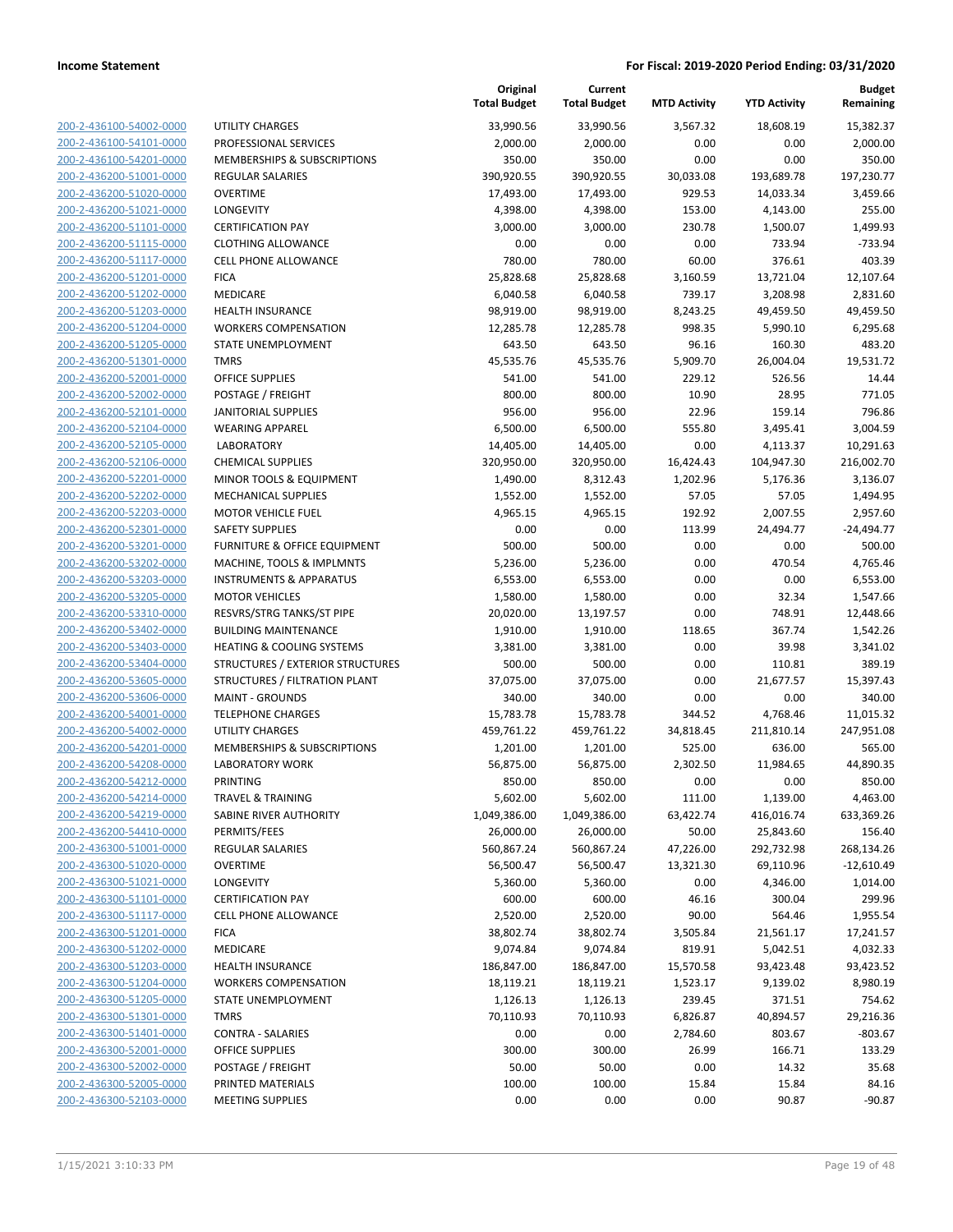| 200-2-436300-52104-0000 | WEA              |
|-------------------------|------------------|
| 200-2-436300-52106-0000 | <b>CHEI</b>      |
| 200-2-436300-52201-0000 | <b>MIN</b>       |
| 200-2-436300-52203-0000 | MO <sub>1</sub>  |
| 200-2-436300-52303-0000 | TRAI             |
|                         | <b>FURI</b>      |
| 200-2-436300-53201-0000 |                  |
| 200-2-436300-53202-0000 | <b>MAC</b>       |
| 200-2-436300-53205-0000 | M <sub>O</sub>   |
| 200-2-436300-53207-0000 | <b>RAD</b>       |
| 200-2-436300-53210-0000 | <b>FIRE</b>      |
| 200-2-436300-53211-0000 | <b>MET</b>       |
| 200-2-436300-53306-0000 | <b>WAT</b>       |
| 200-2-436300-54001-0000 | TELE             |
| 200-2-436300-54201-0000 | MEN              |
| 200-2-436300-54214-0000 | TRA'             |
| 200-2-437200-51001-0000 | <b>REG</b>       |
| 200-2-437200-51020-0000 | <b>OVE</b>       |
| 200-2-437200-51021-0000 | LON              |
| 200-2-437200-51101-0000 | CER <sub>1</sub> |
| 200-2-437200-51117-0000 | <b>CELL</b>      |
| 200-2-437200-51201-0000 | <b>FICA</b>      |
| 200-2-437200-51202-0000 | MED              |
| 200-2-437200-51203-0000 | HEA              |
| 200-2-437200-51204-0000 | wor              |
| 200-2-437200-51205-0000 | STA1             |
| 200-2-437200-51301-0000 | <b>TMR</b>       |
| 200-2-437200-52001-0000 | OFFI             |
|                         | <b>MEE</b>       |
| 200-2-437200-52103-0000 |                  |
| 200-2-437200-52104-0000 | WEA              |
| 200-2-437200-52106-0000 | <b>CHEI</b>      |
| 200-2-437200-52107-0000 | BOT.             |
| 200-2-437200-52201-0000 | <b>MIN</b>       |
| 200-2-437200-52203-0000 | MO1              |
| 200-2-437200-52303-0000 | TRAI             |
| 200-2-437200-53202-0000 | MAC              |
| 200-2-437200-53205-0000 | MO1              |
| 200-2-437200-53207-0000 | RAD              |
| 200-2-437200-53309-0000 | SAN              |
| 200-2-437200-53311-0000 | <b>LIFT</b>      |
| 200-2-437200-54001-0000 | TELE             |
| 200-2-437200-54002-0000 | UTIL             |
| 200-2-437200-54214-0000 | TRA'             |
| 200-2-437300-51001-0000 | REG              |
| 200-2-437300-51020-0000 | <b>OVE</b>       |
| 200-2-437300-51021-0000 | LON              |
| 200-2-437300-51101-0000 | CER <sub>1</sub> |
| 200-2-437300-51117-0000 | CELL             |
| 200-2-437300-51201-0000 | <b>FICA</b>      |
| 200-2-437300-51202-0000 | MED              |
| 200-2-437300-51203-0000 | HEA              |
| 200-2-437300-51204-0000 | wor              |
| 200-2-437300-51205-0000 | STA1             |
|                         |                  |
| 200-2-437300-51301-0000 | <b>TMR</b>       |
| 200-2-437300-51401-0000 | CON              |
| 200-2-437300-52001-0000 | OFFI             |
| 200-2-437300-52002-0000 | POS <sup>-</sup> |
| 200-2-437300-52005-0000 | PRIN             |
| 200-2-437300-52101-0000 | JANI             |
| 200-2-437300-52104-0000 | WEA              |
|                         |                  |

|                                                    |                                                       | Original<br><b>Total Budget</b> | Current<br><b>Total Budget</b> | <b>MTD Activity</b> | <b>YTD Activity</b> | Budget<br>Remaining |
|----------------------------------------------------|-------------------------------------------------------|---------------------------------|--------------------------------|---------------------|---------------------|---------------------|
| 200-2-436300-52104-0000                            | <b>WEARING APPAREL</b>                                | 15,000.00                       | 15,000.00                      | 423.48              | 10,014.36           | 4,985.64            |
| 200-2-436300-52106-0000                            | <b>CHEMICAL SUPPLIES</b>                              | 500.00                          | 500.00                         | 0.00                | 0.00                | 500.00              |
| 200-2-436300-52201-0000                            | MINOR TOOLS & EQUIPMENT                               | 11,926.00                       | 11,926.00                      | 4,353.44            | 7,442.08            | 4,483.92            |
| 200-2-436300-52203-0000                            | <b>MOTOR VEHICLE FUEL</b>                             | 31,020.47                       | 31,020.47                      | 3,691.67            | 20,357.77           | 10,662.70           |
| 200-2-436300-52303-0000                            | <b>TRAINING SUPPLIES</b>                              | 300.00                          | 300.00                         | 0.00                | 0.00                | 300.00              |
| 200-2-436300-53201-0000                            | FURNITURE & OFFICE EQUIPMENT                          | 96.00                           | 96.00                          | 0.00                | 0.00                | 96.00               |
| 200-2-436300-53202-0000                            | MACHINE, TOOLS & IMPLMNTS                             | 4,998.00                        | 4,998.00                       | 1,819.00            | 4,386.22            | 611.78              |
| 200-2-436300-53205-0000                            | <b>MOTOR VEHICLES</b>                                 | 18,000.00                       | 18,000.00                      | 3,504.62            | 22,739.92           | $-4,739.92$         |
| 200-2-436300-53207-0000                            | RADIO/COMMUNICATIONS                                  | 4,484.00                        | 4,484.00                       | 0.00                | 4,470.00            | 14.00               |
| 200-2-436300-53210-0000                            | <b>FIRE HYDRANTS</b>                                  | 8,000.00                        | 8,000.00                       | 0.00                | 2,149.56            | 5,850.44            |
| 200-2-436300-53211-0000                            | <b>METERS &amp; SETTINGS</b>                          | 70,000.00                       | 70,000.00                      | 0.00                | 64,131.55           | 5,868.45            |
| 200-2-436300-53306-0000                            | <b>WATER MAINS</b>                                    | 165,000.00                      | 165,000.00                     | 1,429.69            | 80,422.95           | 84,577.05           |
| 200-2-436300-54001-0000                            | <b>TELEPHONE CHARGES</b>                              | 1,740.25                        | 1,740.25                       | 112.75              | 598.53              | 1,141.72            |
| 200-2-436300-54201-0000                            | <b>MEMBERSHIPS &amp; SUBSCRIPTIONS</b>                | 0.00                            | 0.00                           | 183.00              | 0.00                | 0.00                |
| 200-2-436300-54214-0000                            | <b>TRAVEL &amp; TRAINING</b>                          | 3,985.00                        | 3,985.00                       | 111.00              | 1,264.95            | 2,720.05            |
| 200-2-437200-51001-0000                            | REGULAR SALARIES                                      | 394,347.10                      | 394,347.10                     | 27,652.26           | 191,549.04          | 202,798.06          |
| 200-2-437200-51020-0000                            | <b>OVERTIME</b>                                       | 59,012.70                       | 59,012.70                      | 3,909.28            | 35,608.04           | 23,404.66           |
| 200-2-437200-51021-0000                            | LONGEVITY                                             | 15,298.00                       | 15,298.00                      | 0.00                | 14,842.00           | 456.00              |
| 200-2-437200-51101-0000                            | <b>CERTIFICATION PAY</b>                              | 1,200.00                        | 1,200.00                       | 92.30               | 599.95              | 600.05              |
| 200-2-437200-51117-0000                            | <b>CELL PHONE ALLOWANCE</b>                           | 2,340.00                        | 2,340.00                       | 150.00              | 940.60              | 1,399.40            |
| 200-2-437200-51201-0000                            | <b>FICA</b>                                           | 29,276.26                       | 29,276.26                      | 1,858.20            | 14,518.98           | 14,757.28           |
| 200-2-437200-51202-0000                            | <b>MEDICARE</b>                                       | 6,846.87                        | 6,846.87                       | 434.58              | 3,395.58            | 3,451.29            |
| 200-2-437200-51203-0000                            | <b>HEALTH INSURANCE</b>                               | 115,405.50                      | 115,405.50                     | 9,617.13            | 57,702.78           | 57,702.72           |
| 200-2-437200-51204-0000                            | <b>WORKERS COMPENSATION</b>                           | 9,731.05                        | 9,731.05                       | 817.56              | 4,905.36            | 4,825.69            |
| 200-2-437200-51205-0000                            | STATE UNEMPLOYMENT                                    | 675.68                          | 675.68                         | 109.88              | 183.20              | 492.48              |
| 200-2-437200-51301-0000                            | <b>TMRS</b>                                           | 52,897.96                       | 52,897.96                      | 3,577.93            | 27,098.01           | 25,799.95           |
| 200-2-437200-52001-0000                            | <b>OFFICE SUPPLIES</b>                                | 0.00                            | 0.00                           | 0.00                | 176.15              | $-176.15$           |
| 200-2-437200-52103-0000                            | <b>MEETING SUPPLIES</b>                               | 300.00                          | 300.00                         | 0.00                | 0.00                | 300.00              |
| 200-2-437200-52104-0000                            | <b>WEARING APPAREL</b>                                | 15,000.00                       | 15,000.00                      | 528.86              | 8,478.60            | 6,521.40            |
| 200-2-437200-52106-0000                            | <b>CHEMICAL SUPPLIES</b>                              | 2,400.00                        | 2,400.00                       | 0.00                | 0.00                | 2,400.00            |
| 200-2-437200-52107-0000                            | <b>BOTANICAL SUPPLIES</b>                             | 390.00                          | 390.00                         | 0.00                | 0.00                | 390.00              |
| 200-2-437200-52201-0000                            | MINOR TOOLS & EQUIPMENT                               | 10,995.00                       | 10,995.00                      | 172.12              | 1,044.96            | 9,950.04            |
| 200-2-437200-52203-0000<br>200-2-437200-52303-0000 | <b>MOTOR VEHICLE FUEL</b>                             | 19,741.35<br>275.00             | 19,741.35                      | 1,441.32            | 9,015.78            | 10,725.57<br>275.00 |
| 200-2-437200-53202-0000                            | <b>TRAINING SUPPLIES</b><br>MACHINE, TOOLS & IMPLMNTS | 4,963.00                        | 275.00<br>4,963.00             | 0.00<br>48.50       | 0.00<br>608.50      | 4,354.50            |
| 200-2-437200-53205-0000                            | <b>MOTOR VEHICLES</b>                                 | 13,000.00                       | 13,000.00                      | 193.68              | 9,226.05            | 3,773.95            |
| 200-2-437200-53207-0000                            | RADIO/COMMUNICATIONS                                  | 3,000.00                        | 3,000.00                       | 0.00                | 3,000.00            | 0.00                |
| 200-2-437200-53309-0000                            | SANITARY SEWER & TCEQ SSO                             | 84,998.87                       | 84,998.87                      | 14,252.39           | 35,626.13           | 49,372.74           |
| 200-2-437200-53311-0000                            | <b>LIFT STATIONS</b>                                  | 22,490.00                       | 22,490.00                      | 0.00                | 972.44              | 21,517.56           |
| 200-2-437200-54001-0000                            | <b>TELEPHONE CHARGES</b>                              | 5,000.00                        | 5,000.00                       | 38.44               | 2,660.79            | 2,339.21            |
| 200-2-437200-54002-0000                            | UTILITY CHARGES                                       | 29,706.99                       | 29,706.99                      | 2,902.55            | 17,716.83           | 11,990.16           |
| 200-2-437200-54214-0000                            | <b>TRAVEL &amp; TRAINING</b>                          | 2,800.00                        | 2,800.00                       | 0.00                | 0.00                | 2,800.00            |
| 200-2-437300-51001-0000                            | <b>REGULAR SALARIES</b>                               | 517.77                          | 517,377.62                     | 41,044.57           | 265,223.24          | 252,154.38          |
| 200-2-437300-51020-0000                            | <b>OVERTIME</b>                                       | 41,777.41                       | 41,777.41                      | 1,742.37            | 18,825.48           | 22,951.93           |
| 200-2-437300-51021-0000                            | LONGEVITY                                             | 12,838.00                       | 12,838.00                      | 0.00                | 12,790.00           | 48.00               |
| 200-2-437300-51101-0000                            | <b>CERTIFICATION PAY</b>                              | 6,600.00                        | 6,600.00                       | 553.86              | 3,600.09            | 2,999.91            |
| 200-2-437300-51117-0000                            | <b>CELL PHONE ALLOWANCE</b>                           | 1,644.00                        | 1,644.00                       | 60.00               | 376.61              | 1,267.39            |
| 200-2-437300-51201-0000                            | <b>FICA</b>                                           | 35,974.70                       | 35,974.70                      | 2,537.97            | 17,718.93           | 18,255.77           |
| 200-2-437300-51202-0000                            | MEDICARE                                              | 8,413.44                        | 8,413.44                       | 593.56              | 4,143.95            | 4,269.49            |
| 200-2-437300-51203-0000                            | HEALTH INSURANCE                                      | 131,892.00                      | 131,892.00                     | 10,991.00           | 65,946.00           | 65,946.00           |
| 200-2-437300-51204-0000                            | <b>WORKERS COMPENSATION</b>                           | 11,898.11                       | 11,898.11                      | 1,068.69            | 6,412.14            | 5,485.97            |
| 200-2-437300-51205-0000                            | STATE UNEMPLOYMENT                                    | 772.20                          | 772.20                         | 79.02               | 168.11              | 604.09              |
| 200-2-437300-51301-0000                            | <b>TMRS</b>                                           | 65,001.05                       | 65,001.05                      | 4,882.59            | 33,525.10           | 31,475.95           |
| 200-2-437300-51401-0000                            | <b>CONTRA - SALARIES</b>                              | 0.00                            | 0.00                           | 0.00                | $-533.30$           | 533.30              |
| 200-2-437300-52001-0000                            | OFFICE SUPPLIES                                       | 600.00                          | 600.00                         | 150.04              | 497.80              | 102.20              |
| 200-2-437300-52002-0000                            | POSTAGE / FREIGHT                                     | 600.00                          | 600.00                         | 42.94               | 451.80              | 148.20              |
| 200-2-437300-52005-0000                            | PRINTED MATERIALS                                     | 1,280.00                        | 1,280.00                       | 0.00                | 0.00                | 1,280.00            |
| 200-2-437300-52101-0000                            | <b>JANITORIAL SUPPLIES</b>                            | 1,650.00                        | 1,650.00                       | 19.96               | 65.96               | 1,584.04            |
| 200-2-437300-52104-0000                            | <b>WEARING APPAREL</b>                                | 11,000.00                       | 11,000.00                      | 549.66              | 2,354.27            | 8,645.73            |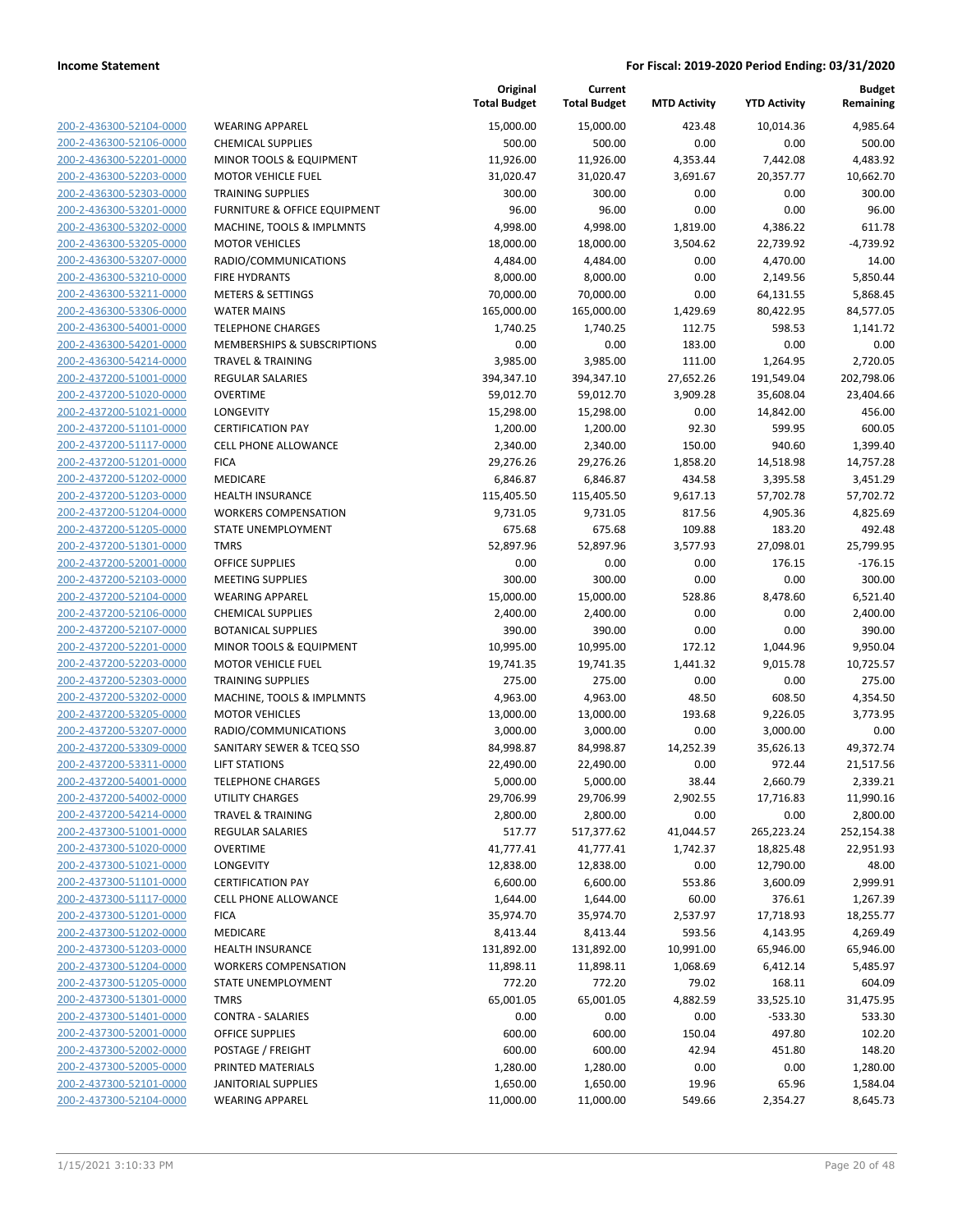|                                                    |                                                                      | Original<br><b>Total Budget</b> | Current<br><b>Total Budget</b> | <b>MTD Activity</b>     | <b>YTD Activity</b>        | <b>Budget</b><br>Remaining |
|----------------------------------------------------|----------------------------------------------------------------------|---------------------------------|--------------------------------|-------------------------|----------------------------|----------------------------|
| 200-2-437300-52105-0000                            | <b>LABORATORY</b>                                                    | 15,000.00                       | 15,000.00                      | 484.72                  | 5,828.47                   | 9,171.53                   |
| 200-2-437300-52106-0000                            | <b>CHEMICAL SUPPLIES</b>                                             | 54,660.00                       | 54,660.00                      | 4,644.00                | 18,609.66                  | 36,050.34                  |
| 200-2-437300-52107-0000                            | <b>BOTANICAL SUPPLIES</b>                                            | 900.00                          | 900.00                         | 0.00                    | 0.00                       | 900.00                     |
| 200-2-437300-52201-0000                            | <b>MINOR TOOLS &amp; EQUIPMENT</b>                                   | 6,300.00                        | 6,300.00                       | 818.90                  | 3,358.36                   | 2,941.64                   |
| 200-2-437300-52202-0000                            | <b>MECHANICAL SUPPLIES</b>                                           | 18,400.00                       | 18,400.00                      | 1,363.15                | 5,554.82                   | 12,845.18                  |
| 200-2-437300-52203-0000                            | <b>MOTOR VEHICLE FUEL</b>                                            | 5,875.01                        | 5,875.01                       | 253.73                  | 1,546.62                   | 4,328.39                   |
| 200-2-437300-52301-0000                            | <b>SAFETY SUPPLIES</b>                                               | 2,300.00                        | 2,300.00                       | 49.82                   | 69.96                      | 2,230.04                   |
| 200-2-437300-53202-0000                            | MACHINE, TOOLS & IMPLMNTS                                            | 70,000.00                       | 70,000.00                      | 5,587.84                | 14,852.89                  | 55,147.11                  |
| 200-2-437300-53203-0000                            | <b>INSTRUMENTS &amp; APPARATUS</b>                                   | 6,000.00                        | 6,000.00                       | 347.36                  | 4,763.11                   | 1,236.89                   |
| 200-2-437300-53205-0000                            | <b>MOTOR VEHICLES</b>                                                | 5,300.00                        | 5,300.00                       | 114.90                  | 1,829.85                   | 3,470.15                   |
| 200-2-437300-53402-0000                            | <b>BUILDING MAINTENANCE</b>                                          | 6,500.00                        | 6,500.00                       | 107.10                  | 766.81                     | 5,733.19                   |
| 200-2-437300-54001-0000                            | <b>TELEPHONE CHARGES</b>                                             | 5,237.33                        | 5,237.33                       | 437.42                  | 2,515.27                   | 2,722.06                   |
| 200-2-437300-54002-0000                            | <b>UTILITY CHARGES</b>                                               | 406,861.45                      | 406,861.45                     | 0.00                    | 165,628.79                 | 241,232.66                 |
| 200-2-437300-54201-0000                            | MEMBERSHIPS & SUBSCRIPTIONS                                          | 12,500.00                       | 12,500.00                      | 229.29                  | 5,175.74                   | 7,324.26                   |
| 200-2-437300-54208-0000                            | <b>LABORATORY WORK</b>                                               | 12,400.00                       | 12,400.00                      | 550.00                  | 3,960.25                   | 8,439.75                   |
| 200-2-437300-54214-0000                            | <b>TRAVEL &amp; TRAINING</b>                                         | 4,500.00                        | 4,500.00                       | 0.00                    | 217.59                     | 4,282.41                   |
| 200-2-437300-54410-0000                            | PERMITS/FEES                                                         | 74,000.00                       | 74,000.00                      | 0.00                    | 37,514.32                  | 36,485.68                  |
| 200-2-471100-56507-0000                            | 08 REV BONDS - PRINCIPAL                                             | 970,000.00                      | 970,000.00                     | 0.00                    | 969,500.03                 | 499.97                     |
| 200-2-471100-56508-0000                            | 09 TWDP REV BOND - PRINC                                             | 15,000.00                       | 15,000.00                      | 0.00                    | 15,000.00                  | 0.00                       |
| 200-2-471100-56510-0000                            | 2019 REVENUE BONDS PRINCIPAL                                         | 110,000.00                      | 110,000.00                     | 0.00                    | 110,000.00                 | 0.00                       |
| 200-2-471200-56607-0000                            | 08 REV BONDS - INTEREST                                              | 284,448.00                      | 284,448.00                     | 0.00                    | 147,558.75                 | 136,889.25                 |
| 200-2-471200-56611-0000                            | 2019 REVENUE BONDS INTEREST                                          | 988,336.25                      | 988,336.25                     | 0.00                    | 622,154.98                 | 366,181.27                 |
| 200-2-475100-56002-0000                            | MISCELLANEOUS DEBT EXP / AGENT FEE                                   | 750.00                          | 750.00                         | 0.00                    | 750.00                     | 0.00                       |
| 200-2-475100-56005-0000                            | ARBITRAGE                                                            | 1,750.00                        | 1,750.00                       | 0.00                    | 0.00                       | 1,750.00                   |
| 200-2-480000-52003-0000                            | <b>COPIER CHARGES</b>                                                | 7,500.00                        | 7,500.00                       | 530.11                  | 3,935.22                   | 3,564.78                   |
| 200-2-480000-52006-0000                            | <b>COPIER PAPER</b>                                                  | 250.00                          | 250.00                         | 0.00                    | 143.20                     | 106.80                     |
| 200-2-480000-54002-0000                            | UTILITY CHARGES                                                      | 13,804.03                       | 13,804.03                      | 1,085.23                | 6,574.93                   | 7,229.10                   |
| 200-2-480000-54226-0000                            | <b>INSURANCE EXPENSE</b>                                             | 64,000.00                       | 64,000.00                      | 0.00                    | 70,949.90                  | $-6,949.90$                |
| 200-2-480000-57002-0000                            | <b>BAD DEBT EXPENSE</b>                                              | 25,000.00                       | 25,000.00                      | 0.00                    | 0.00                       | 25,000.00                  |
| 200-2-480000-57005-0000                            | <b>ACCRUED VAC &amp; SICK PAY</b>                                    | 40,000.00                       | 40,000.00                      | 21,844.45               | 21,844.45                  | 18,155.55                  |
| 200-2-480000-57008-0000                            | <b>BANK CHARGES</b>                                                  | 30,000.00                       | 30,000.00                      | 2,717.81                | 13,234.66                  | 16,765.34                  |
| 200-2-480000-57015-0000                            | <b>CONTINGENCY EXPENSE</b>                                           | 50,000.00                       | 50,000.00                      | 0.00                    | 0.00                       | 50,000.00                  |
| 200-2-491000-58001-0000                            | <b>XFR - GENERAL FUND</b>                                            | 0.00                            | 627,424.00                     | 101,120.87              | 635,159.38                 | $-7,735.38$                |
| 200-2-491000-58037-0000                            | XFR - DEBT SERVICE FUND                                              | 1,597,520.00                    | 1,597,520.00                   | 133,126.67              | 798,760.02                 | 798,759.98                 |
| 200-2-491000-58120-0000                            | XFR - UTILITY CIP FUND<br>CA - GENERAL FUND - GENERAL GOVERNMENT     | 304,000.40                      | 304,000.40                     | 0.00                    | 0.00                       | 304,000.40                 |
| 200-2-495000-58580-0000                            |                                                                      | 408,115.00                      | 408,115.00                     | 34,009.58               | 204,057.48                 | 204,057.52                 |
| 200-2-495000-58581-0000                            | CA - GENERAL FUND - PUBLIC WORKS<br><b>CA - CENTRAL SERVICE FUND</b> | 160,063.00                      | 160,063.00<br>206,641.00       | 13,338.58               | 80,031.48                  | 80,031.52                  |
| 200-2-495000-58701-0000<br>200-2-495000-58710-0000 | <b>CA - INSURANCE FUND</b>                                           | 206,641.00<br>87,018.00         |                                | 17,220.08               | 103,320.48                 | 103,320.52                 |
| 200-2-495000-58720-0000                            | CA - MIS FUN                                                         |                                 | 87,018.00                      | 7,251.50                | 43,509.00                  | 43,509.00<br>36,854.02     |
| 200-2-495000-58900-0000                            |                                                                      | 73,708.00                       | 73,708.00                      | 6,142.33                | 36,853.98                  |                            |
|                                                    | <b>CA - ELECTRIC FUND</b><br><b>Expense Total:</b>                   | 617,107.00<br>12,100,356.36     | 617,107.00<br>13,244,640.21    | 51,425.58<br>828,439.99 | 308,553.48<br>7,326,958.32 | 308,553.52<br>5,917,681.89 |
|                                                    |                                                                      |                                 |                                |                         |                            |                            |
|                                                    | Fund: 200 - WATER / WASTEWATER FUND Surplus (Deficit):               | 2,272,753.64                    | 1,128,469.79                   | 186,423.07              | $-665,817.13$              |                            |
|                                                    | Fund: 212 - TX COMMUNITY DEV SWR SYSTEM IMPROV PROG GRANT            |                                 |                                |                         |                            |                            |
| Revenue                                            |                                                                      |                                 |                                |                         |                            |                            |
| 212-2-310001-43105-0000                            | MISCELLANEOUS / GRANTS                                               | 0.00                            | 0.00                           | 0.00                    | 168,130.00                 | $-168,130.00$              |
|                                                    | <b>Revenue Total:</b>                                                | 0.00                            | 0.00                           | 0.00                    | 168,130.00                 | $-168,130.00$              |
| <b>Expense</b>                                     |                                                                      |                                 |                                |                         |                            |                            |
| 212-2-436300-55007-0000                            | ENG/ARCHITECTS/MGMT                                                  | 0.00                            | 0.00                           | 0.00                    | 1,255.00                   | $-1,255.00$                |
|                                                    | <b>Expense Total:</b>                                                | 0.00                            | 0.00                           | 0.00                    | 1,255.00                   | $-1,255.00$                |
|                                                    |                                                                      |                                 |                                |                         |                            |                            |
|                                                    | Fund: 212 - TX COMMUNITY DEV SWR SYSTEM IMPROV PROG GRANT Surplu     | 0.00                            | 0.00                           | 0.00                    | 166,875.00                 |                            |
| Fund: 216 - UTILIITY CIP FUND<br>Revenue           |                                                                      |                                 |                                |                         |                            |                            |
| 216-2-319001-45401-0000                            | <b>INTEREST REVENUES</b>                                             | 10,621.00                       | 10,621.00                      | 14,962.31               | 133,114.70                 | $-122,493.70$              |
| 216-2-320003-45305-0000                            | <b>AUCTION/OTHER PROCEEDS</b>                                        | 0.00                            | 0.00                           | 0.00                    | 13,500,000.00              | $-13,500,000.00$           |
| 216-2-323001-46100-0000                            | <b>XFR - UTILITY FUND</b>                                            | 304,000.00                      | 304,000.00                     | 0.00                    | 0.00                       | 304,000.00                 |
|                                                    | <b>Revenue Total:</b>                                                | 314,621.00                      | 314,621.00                     | 14,962.31               | 13,633,114.70              | $-13,318,493.70$           |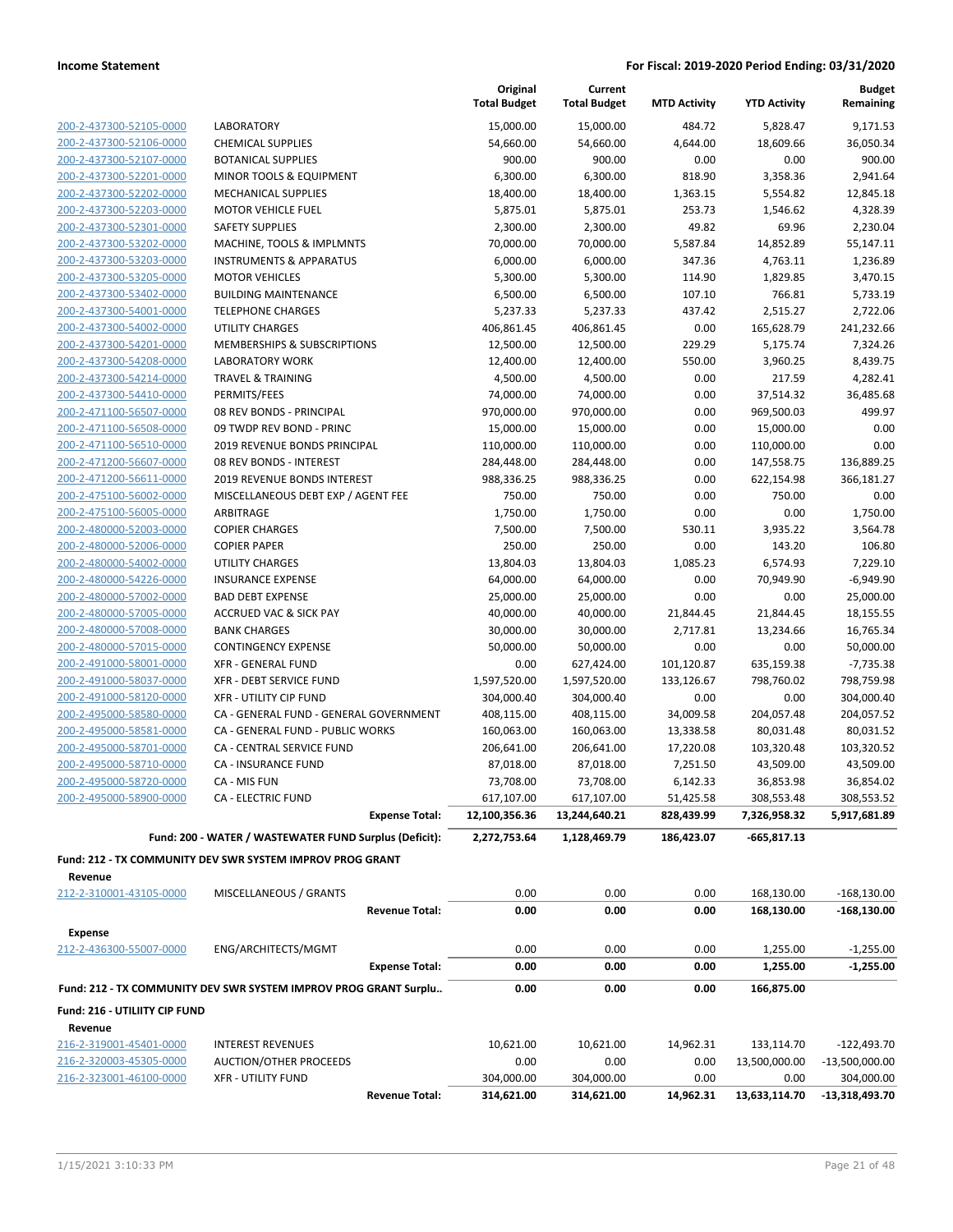|                                                |                                                   | Original<br><b>Total Budget</b> | Current<br><b>Total Budget</b> | <b>MTD Activity</b> | <b>YTD Activity</b>  | <b>Budget</b><br>Remaining |
|------------------------------------------------|---------------------------------------------------|---------------------------------|--------------------------------|---------------------|----------------------|----------------------------|
| <b>Expense</b>                                 |                                                   |                                 |                                |                     |                      |                            |
| 216-2-436200-53312-0000                        | <b>WATER LINE EASEMENTS</b>                       | 0.00                            | 0.00                           | 0.00                | 50,961.31            | -50,961.31                 |
| 216-2-436200-55002-0000                        | <b>IMPROVEMENTS</b>                               | 254,000.00                      | 254,000.00                     | 20,273.00           | 299,704.10           | $-45,704.10$               |
| 216-2-436200-55201-0000                        | <b>EQUIPMENT PURCHASES</b>                        | 0.00                            | 0.00                           | 0.00                | 31,000.00            | $-31,000.00$               |
| 216-2-436300-55105-0000                        | <b>WATER MAINS</b>                                | 0.00                            | 200,000.00                     | 3,944.97            | 2,025,656.26         | $-1,825,656.26$            |
| 216-2-437200-55002-0000                        | <b>IMPROVEMENTS</b>                               | 0.00                            | 0.00                           | 0.00                | 6,366.00             | $-6,366.00$                |
| 216-2-437300-55110-0000                        | <b>LIFT STATIONS</b>                              | 50,000.00                       | 50,000.00                      | 0.00                | $-218,054.44$        | 268,054.44                 |
| 216-2-480000-54101-0000                        | PROFESSIONAL SERVICES                             | 150,000.00                      | 150,000.00                     | 0.00                | 0.00                 | 150,000.00                 |
|                                                | <b>Expense Total:</b>                             | 454,000.00                      | 654,000.00                     | 24,217.97           | 2,195,633.23         | -1,541,633.23              |
|                                                | Fund: 216 - UTILIITY CIP FUND Surplus (Deficit):  | $-139,379.00$                   | -339,379.00                    | $-9,255.66$         | 11,437,481.47        |                            |
| <b>Fund: 217 - WASTEWATER RECLAMATION FUND</b> |                                                   |                                 |                                |                     |                      |                            |
| Revenue                                        |                                                   |                                 |                                |                     |                      |                            |
| 217-2-319001-45401-0000                        | <b>INTEREST REVENUES</b><br><b>Revenue Total:</b> | 14,000.00<br>14,000.00          | 14,000.00<br>14,000.00         | 791.82<br>791.82    | 6,301.01<br>6,301.01 | 7,698.99<br>7,698.99       |
|                                                |                                                   |                                 |                                |                     |                      |                            |
|                                                | Fund: 217 - WASTEWATER RECLAMATION FUND Total:    | 14,000.00                       | 14,000.00                      | 791.82              | 6,301.01             |                            |
| Fund: 300 - AIRPORT FUND<br>Revenue            |                                                   |                                 |                                |                     |                      |                            |
| 300-2-310001-43102-0000                        | <b>AIRPORT GRANT REVENUE</b>                      | 0.00                            | 0.00                           | $-5,093.00$         | $-5,093.00$          | 5,093.00                   |
| 300-2-319001-44315-0000                        | <b>AIRPORT FUEL FEES</b>                          | 0.00                            | 0.00                           | 0.00                | 423.92               | $-423.92$                  |
| 300-2-319001-45401-0000                        | <b>INTEREST REVENUES</b>                          | 0.00                            | 0.00                           | 9,361.53            | 16,122.85            | $-16,122.85$               |
| 300-2-321001-45507-0000                        | L-3 COMM LEASE                                    |                                 |                                | 53,268.08           | 319,608.48           |                            |
|                                                |                                                   | 639,217.00                      | 639,217.00                     |                     |                      | 319,608.52                 |
| 300-2-321001-45508-0000                        | AIR EVAC HANGAR FEES                              | 8,101.80                        | 8,101.80                       | 0.00                | 3,375.45             | 4,726.35                   |
| 300-2-321001-45509-0000                        | BLUE SKY T-HANGAR & LA ND LEASES                  | 4,768.50                        | 4,768.50                       | 0.00                | 0.00                 | 4,768.50                   |
| 300-2-321001-45510-0000                        | ARKOMA - HORIZONS AHEAD LEASE                     | 48,096.00                       | 48,096.00                      | 0.00                | 24,048.00            | 24,048.00                  |
| 300-2-321001-45513-0000                        | MAJORS FLYING CLUB LAND LEASE                     | 1,396.00                        | 1,396.00                       | 116.33              | 697.98               | 698.02                     |
| 300-2-321001-45515-0000                        | TEXSAN AVIATION LAND LEASE                        | 1,080.00                        | 1,080.00                       | 0.00                | 1,080.00             | 0.00                       |
| 300-2-321001-45516-0000                        | MFC PARTNERS LAND LEASE                           | 1,260.00                        | 1,260.00                       | 0.00                | 0.00                 | 1,260.00                   |
| 300-2-321001-45517-0000                        | INNOVATION FIRST MAINT HANGAR                     | 17,618.00                       | 17,618.00                      | 0.00                | 0.00                 | 17,618.00                  |
|                                                | <b>Revenue Total:</b>                             | 721,537.30                      | 721,537.30                     | 57,652.94           | 360,263.68           | 361,273.62                 |
| <b>Expense</b>                                 |                                                   |                                 |                                |                     |                      |                            |
| 300-2-438100-51001-0000                        | <b>REGULAR SALARIES</b>                           | 61,452.14                       | 61,452.14                      | 4,727.20            | 30,265.60            | 31,186.54                  |
| 300-2-438100-51021-0000                        | LONGEVITY                                         | 294.00                          | 294.00                         | 0.00                | 294.00               | 0.00                       |
| 300-2-438100-51117-0000                        | <b>CELL PHONE ALLOWANCE</b>                       | 1,170.00                        | 1,170.00                       | 90.00               | 556.62               | 613.38                     |
| 300-2-438100-51201-0000                        | <b>FICA</b>                                       | 3,900.80                        | 3,900.80                       | 298.82              | 1,930.13             | 1,970.67                   |
| 300-2-438100-51202-0000                        | MEDICARE                                          | 912.28                          | 912.28                         | 69.88               | 451.37               | 460.91                     |
| 300-2-438100-51203-0000                        | <b>HEALTH INSURANCE</b>                           | 10,991.00                       | 10,991.00                      | 915.92              | 5,495.52             | 5,495.48                   |
| 300-2-438100-51204-0000                        | <b>WORKERS COMPENSATION</b>                       | 1,206.78                        | 1,206.78                       | 83.77               | 502.62               | 704.16                     |
| 300-2-438100-51205-0000                        | STATE UNEMPLOYMENT                                | 128.70                          | 128.70                         | 0.00                | 9.00                 | 119.70                     |
| 300-2-438100-51301-0000                        | TMRS                                              | 7,048.18                        | 7,048.18                       | 541.94              | 3,468.92             | 3,579.26                   |
| 300-2-438100-52001-0000                        | OFFICE SUPPLIES                                   | 400.00                          | 400.00                         | 0.00                | 11.78                | 388.22                     |
| 300-2-438100-52002-0000                        | POSTAGE / FREIGHT                                 | 100.00                          | 100.00                         | 0.00                | 29.00                | 71.00                      |
| 300-2-438100-52201-0000                        | MINOR TOOLS & EQUIPMENT                           | 225.00                          | 225.00                         | 0.00                | 0.00                 | 225.00                     |
| 300-2-438100-53202-0000                        | MACHINE, TOOLS & IMPLMNTS                         | 1,500.00                        | 1,500.00                       | 0.00                | 1,493.46             | 6.54                       |
| 300-2-438100-53205-0000                        | <b>MOTOR VEHICLES</b>                             | 500.00                          | 500.00                         | 0.00                | 61.71                | 438.29                     |
| 300-2-438100-53303-0000                        | MAINT - STREET /ALLEY/APRN/RNWY                   | 2,500.00                        | 2,500.00                       | 0.00                | 0.00                 | 2,500.00                   |
| 300-2-438100-53402-0000                        | <b>BUILDING MAINTENANCE</b>                       | 12,000.00                       | 12,000.00                      | 78.07               | 1,096.91             | 10,903.09                  |
| 300-2-438100-54001-0000                        | <b>TELEPHONE CHARGES</b>                          | 1,810.85                        | 1,810.85                       | 130.06              | 856.61               | 954.24                     |
| 300-2-438100-54002-0000                        | UTILITY CHARGES                                   | 14,457.30                       | 14,457.30                      | 1,073.60            | 6,837.11             | 7,620.19                   |
| 300-2-438100-54105-0000                        | MARKETING                                         | 6,500.00                        | 6,500.00                       | 584.37              | 4,912.37             | 1,587.63                   |
| 300-2-438100-54110-0000                        | <b>AUDIT</b>                                      | 10,000.00                       | 10,000.00                      | 0.00                | 0.00                 | 10,000.00                  |
| 300-2-438100-54201-0000                        |                                                   | 515.00                          | 515.00                         | 0.00                | 275.00               | 240.00                     |
|                                                | MEMBERSHIPS & SUBSCRIPTIONS                       |                                 |                                |                     |                      |                            |
| 300-2-438100-54214-0000                        | <b>TRAVEL &amp; TRAINING</b>                      | 2,300.00                        | 2,300.00                       | 0.00                | 515.49               | 1,784.51                   |
| 300-2-438100-54408-0000                        | OTHER / INSURANCE EXPENSE                         | 0.00                            | 0.00                           | 0.00                | 9,671.27             | $-9,671.27$                |
| 300-2-438100-54410-0000                        | PERMITS/FEES                                      | 1,400.00                        | 1,400.00                       | 0.00                | 1,371.00             | 29.00                      |
| 300-2-480000-52003-0000                        | <b>COPIER CHARGES</b>                             | 0.00                            | 0.00                           | 126.47              | 689.46               | $-689.46$                  |
| 300-2-480000-52006-0000                        | <b>COPIER PAPER</b>                               | 75.00                           | 75.00                          | 0.00                | 0.00                 | 75.00                      |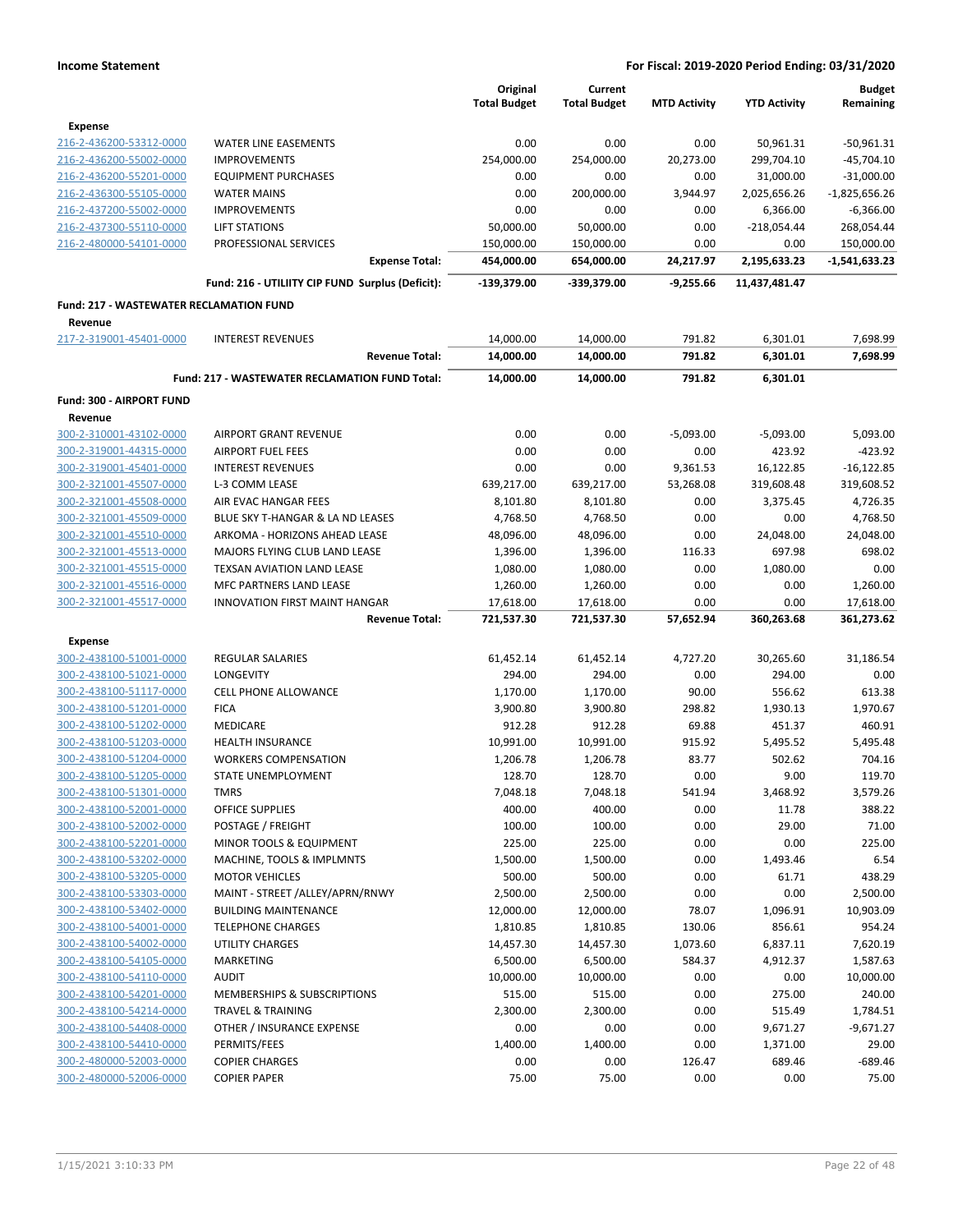|                                                    |                                                         |                       | Original<br><b>Total Budget</b> | Current<br><b>Total Budget</b> | <b>MTD Activity</b> | <b>YTD Activity</b>    | <b>Budget</b><br>Remaining   |
|----------------------------------------------------|---------------------------------------------------------|-----------------------|---------------------------------|--------------------------------|---------------------|------------------------|------------------------------|
| 300-2-480000-57008-0000                            | <b>BANK CHARGES</b>                                     |                       | 0.00                            | 0.00                           | 93.79               | 397.70                 | $-397.70$                    |
|                                                    |                                                         | <b>Expense Total:</b> | 141,387.03                      | 141,387.03                     | 8,813.89            | 71,192.65              | 70,194.38                    |
|                                                    | Fund: 300 - AIRPORT FUND Surplus (Deficit):             |                       | 580,150.27                      | 580,150.27                     | 48,839.05           | 289,071.03             |                              |
| <b>Fund: 360 - AIRPORT CAPITAL FUND</b>            |                                                         |                       |                                 |                                |                     |                        |                              |
| Revenue                                            |                                                         |                       |                                 |                                |                     |                        |                              |
| 360-2-319001-45401-0000                            | <b>INTEREST REVENUES</b>                                |                       | 68,598.00                       | 68,598.00                      | 23,691.87           | 52,898.33              | 15,699.67                    |
|                                                    |                                                         | <b>Revenue Total:</b> | 68,598.00                       | 68,598.00                      | 23,691.87           | 52,898.33              | 15,699.67                    |
| <b>Expense</b>                                     |                                                         |                       |                                 |                                |                     |                        |                              |
| 360-2-438100-55006-0000                            | AQUISITION                                              |                       | 0.00                            | 0.00                           | 0.00                | 168,338.46             | -168,338.46                  |
| 360-2-438100-55012-0000                            | CONSTRUCTION                                            |                       | 219,381.00                      | 219,381.00                     | 0.00                | 0.00                   | 219,381.00                   |
| 360-2-480000-57008-0000                            | <b>BANK CHARGES</b>                                     | <b>Expense Total:</b> | 2,000.00<br>221,381.00          | 2,000.00<br>221,381.00         | 237.14<br>237.14    | 1,140.49<br>169,478.95 | 859.51<br>51,902.05          |
|                                                    |                                                         |                       |                                 |                                |                     |                        |                              |
|                                                    | Fund: 360 - AIRPORT CAPITAL FUND Surplus (Deficit):     |                       | -152,783.00                     | $-152,783.00$                  | 23,454.73           | -116,580.62            |                              |
| <b>Fund: 362 - AIRPORT FBO FUEL</b>                |                                                         |                       |                                 |                                |                     |                        |                              |
| Revenue<br>362-2-319001-44315-0000                 | <b>AIRPORT - FUEL FEES</b>                              |                       |                                 |                                |                     | 246,231.11             |                              |
| 362-2-319001-44316-0000                            | AIRPORT - PARKING, TIE DOWNS, & RAMP FE                 |                       | 0.00<br>0.00                    | 0.00<br>0.00                   | 28,796.88<br>366.70 | 1,617.95               | $-246,231.11$<br>$-1,617.95$ |
| 362-2-319001-44320-0000                            | AIRPORT - OIL                                           |                       | 0.00                            | 0.00                           | 125.61              | 1,699.30               | $-1,699.30$                  |
| 362-2-319001-44322-0000                            | AIRPORT - PILOT SUPPLIES                                |                       | 0.00                            | 0.00                           | 0.00                | 72.45                  | $-72.45$                     |
| 362-2-319001-45401-0000                            | <b>INTEREST REVENUES</b>                                |                       | 0.00                            | 0.00                           | 747.95              | 1,628.26               | $-1,628.26$                  |
|                                                    |                                                         | <b>Revenue Total:</b> | 0.00                            | 0.00                           | 30,037.14           | 251,249.07             | -251,249.07                  |
| <b>Expense</b>                                     |                                                         |                       |                                 |                                |                     |                        |                              |
| 362-2-438100-52221-0000                            | <b>AIRPORT - FUEL FEES</b>                              |                       | 0.00                            | 0.00                           | 0.00                | 94,373.72              | $-94,373.72$                 |
| 362-2-438100-52222-0000                            | AIRPORT - OIL                                           |                       | 0.00                            | 0.00                           | 0.00                | 862.52                 | $-862.52$                    |
| 362-2-438100-52422-0000                            | AIRPORT - PILOT SUPPLIES                                |                       | 0.00                            | 0.00                           | 0.00                | 231.27                 | $-231.27$                    |
| 362-2-438100-57003-0000                            | <b>CREDIT CARD FEES</b>                                 |                       | 0.00                            | 0.00                           | 929.04              | 8,496.90               | $-8,496.90$                  |
| 362-2-480000-57008-0000                            | <b>BANK CHARGES</b>                                     |                       | 0.00                            | 0.00                           | 6.95                | 34.19                  | $-34.19$                     |
|                                                    |                                                         | <b>Expense Total:</b> | 0.00                            | 0.00                           | 935.99              | 103,998.60             | -103,998.60                  |
|                                                    | Fund: 362 - AIRPORT FBO FUEL Surplus (Deficit):         |                       | 0.00                            | 0.00                           | 29,101.15           | 147,250.47             |                              |
| Fund: 400 - GOLF FUND                              |                                                         |                       |                                 |                                |                     |                        |                              |
| Revenue                                            |                                                         |                       |                                 |                                |                     |                        |                              |
| 400-2-319001-45604-0000                            | OTHER REVENUE / OVER/SHORT                              |                       | 28.00                           | 28.00                          | 0.00                | $-57.02$               | 85.02                        |
| 400-2-319005-44510-0000                            | <b>GREENS FEES</b>                                      |                       | 98,030.00                       | 98,030.00                      | 2,560.00            | 27,002.16              | 71,027.84                    |
| 400-2-319006-45308-0000                            | PRO SHOP CONCESSIONS                                    |                       | 9,841.00                        | 9,841.00                       | 1,019.77            | 3,301.04               | 6,539.96                     |
| 400-2-319007-45309-0000                            | <b>MERCHANDISE SALES</b>                                |                       | 7,940.00                        | 7,940.00                       | 0.00                | 1,915.32               | 6,024.68                     |
| 400-2-319008-45511-0000<br>400-2-319009-45512-0000 | <b>CART RENTALS</b><br><b>GOLF LEASES / MEMBERSHIPS</b> |                       | 61,464.00<br>67,095.00          | 61,464.00<br>67,095.00         | 2,681.77<br>951.70  | 16,196.26<br>6,865.22  | 45,267.74<br>60,229.78       |
|                                                    |                                                         | <b>Revenue Total:</b> | 244,398.00                      | 244,398.00                     | 7,213.24            | 55,222.98              | 189,175.02                   |
|                                                    |                                                         |                       |                                 |                                |                     |                        |                              |
| <b>Expense</b><br>400-2-451250-51001-0000          | <b>REGULAR SALARIES</b>                                 |                       | 111,803.87                      | 111,803.87                     | 7,478.05            | 50,433.89              | 61,369.98                    |
| 400-2-451250-51020-0000                            | <b>OVERTIME</b>                                         |                       | 5,375.04                        | 5,375.04                       | 272.61              | 1,714.65               | 3,660.39                     |
| 400-2-451250-51021-0000                            | LONGEVITY                                               |                       | 6,656.00                        | 6,656.00                       | 0.00                | 6,530.00               | 126.00                       |
| 400-2-451250-51101-0000                            | <b>CERTIFICATION PAY</b>                                |                       | 600.00                          | 600.00                         | 46.16               | 300.04                 | 299.96                       |
| 400-2-451250-51117-0000                            | <b>CELL PHONE ALLOWANCE</b>                             |                       | 780.00                          | 780.00                         | 60.00               | 386.77                 | 393.23                       |
| 400-2-451250-51201-0000                            | <b>FICA</b>                                             |                       | 7,763.32                        | 7,763.32                       | 470.75              | 3,689.06               | 4,074.26                     |
| 400-2-451250-51202-0000                            | MEDICARE                                                |                       | 1,815.62                        | 1,815.62                       | 110.10              | 862.77                 | 952.85                       |
| 400-2-451250-51203-0000                            | <b>HEALTH INSURANCE</b>                                 |                       | 10,991.00                       | 10,991.00                      | 983.67              | 5,902.02               | 5,088.98                     |
| 400-2-451250-51204-0000                            | <b>WORKERS COMPENSATION</b>                             |                       | 3,231.15                        | 3,231.15                       | 271.62              | 1,629.72               | 1,601.43                     |
| 400-2-451250-51205-0000                            | STATE UNEMPLOYMENT                                      |                       | 364.01                          | 364.01                         | 22.66               | 42.28                  | 321.73                       |
| 400-2-451250-51301-0000                            | <b>TMRS</b>                                             |                       | 11,348.55                       | 11,348.55                      | 703.40              | 5,653.04               | 5,695.51                     |
| 400-2-451250-52001-0000<br>400-2-451250-52101-0000 | OFFICE SUPPLIES<br>JANITORIAL SUPPLIES                  |                       | 450.00<br>600.00                | 450.00<br>600.00               | 0.00<br>0.00        | 0.00<br>85.55          | 450.00<br>514.45             |
| 400-2-451250-52104-0000                            | <b>WEARING APPAREL</b>                                  |                       | 500.00                          | 500.00                         | 0.00                | 0.00                   | 500.00                       |
| 400-2-451250-52107-0000                            | <b>BOTANICAL SUPPLIES</b>                               |                       | 6,600.00                        | 6,600.00                       | 2,009.43            | 2,009.43               | 4,590.57                     |
| 400-2-451250-52201-0000                            | MINOR TOOLS & EQUIPMENT                                 |                       | 600.00                          | 600.00                         | 0.00                | 64.39                  | 535.61                       |
| 400-2-451250-52203-0000                            | <b>MOTOR VEHICLE FUEL</b>                               |                       | 1,632.77                        | 1,632.77                       | 62.30               | 302.19                 | 1,330.58                     |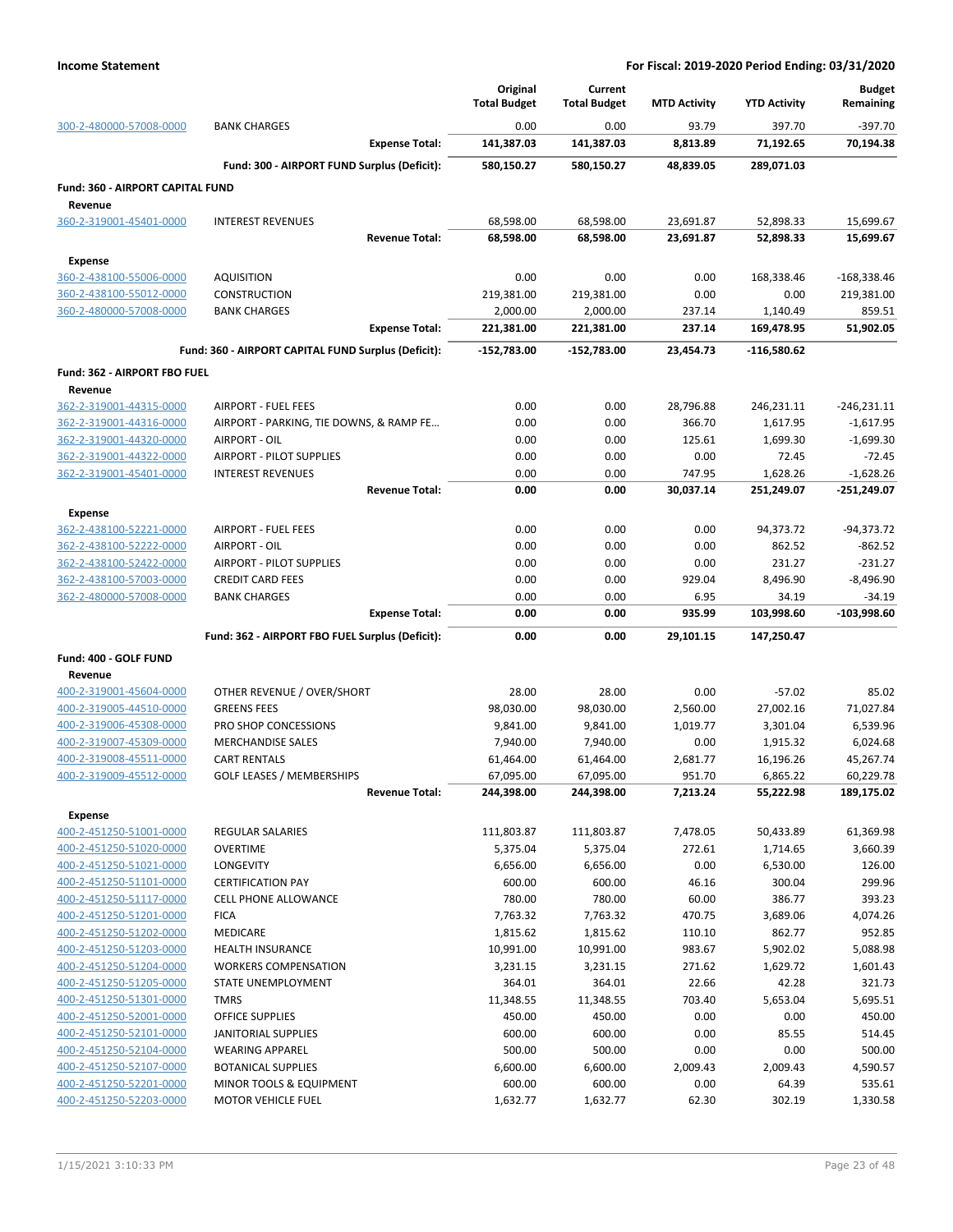|                                    |                                                | Original<br><b>Total Budget</b> | Current<br><b>Total Budget</b> | <b>MTD Activity</b> | <b>YTD Activity</b> | <b>Budget</b><br>Remaining |
|------------------------------------|------------------------------------------------|---------------------------------|--------------------------------|---------------------|---------------------|----------------------------|
| 400-2-451250-52401-0000            | RECREATIONAL SUPPLIES                          | 500.00                          | 500.00                         | 0.00                | 0.00                | 500.00                     |
| 400-2-451250-52403-0000            | <b>RESALE ITEMS</b>                            | 15,000.00                       | 15,000.00                      | 2,299.33            | 5,760.17            | 9,239.83                   |
| 400-2-451250-53202-0000            | MACHINE, TOOLS & IMPLMNTS                      | 6,000.00                        | 6,000.00                       | 0.00                | 452.27              | 5,547.73                   |
| 400-2-451250-53205-0000            | <b>MOTOR VEHICLES</b>                          | 400.00                          | 400.00                         | 0.00                | 0.00                | 400.00                     |
| 400-2-451250-53307-0000            | <b>IRRIGATION</b>                              | 1,500.00                        | 1,500.00                       | 0.00                | 398.46              | 1,101.54                   |
| 400-2-451250-53402-0000            | <b>BUILDING MAINTENANCE</b>                    | 1,450.00                        | 1,450.00                       | 0.00                | 299.00              | 1,151.00                   |
| 400-2-451250-54001-0000            | <b>TELEPHONE CHARGES</b>                       | 716.96                          | 716.96                         | 64.26               | 385.46              | 331.50                     |
| 400-2-451250-54002-0000            | <b>UTILITY CHARGES</b>                         | 10,688.09                       | 10,688.09                      | 813.34              | 5,038.74            | 5,649.35                   |
| 400-2-451250-54201-0000            | <b>MEMBERSHIPS &amp; SUBSCRIPTIONS</b>         | 785.00                          | 785.00                         | 0.00                | 158.07              | 626.93                     |
| 400-2-451250-54214-0000            | <b>TRAVEL &amp; TRAINING</b>                   | 2,100.00                        | 2,100.00                       | 0.00                | 591.00              | 1,509.00                   |
| 400-2-451250-54226-0000            | <b>INSURANCE EXPENSE</b>                       | 500.00                          | 500.00                         | 0.00                | 3,051.61            | $-2,551.61$                |
| 400-2-451250-54909-0000            | <b>GOLF CART LEASE EXPENSE</b>                 | 31,000.00                       | 31,000.00                      | 0.00                | 9,000.00            | 22,000.00                  |
| 400-2-480000-52003-0000            | <b>COPIER CHARGES</b>                          | 1,525.00                        | 1,525.00                       | 126.47              | 642.27              | 882.73                     |
| 400-2-480000-57005-0000            | <b>ACCRUED VAC &amp; SICK PAY</b>              | 0.00                            | 0.00                           | 0.00                | 1,586.58            | $-1,586.58$                |
| 400-2-480000-57008-0000            | <b>BANK CHARGES</b>                            | 4,500.00                        | 4,500.00                       | 0.00                | 868.20              | 3,631.80                   |
|                                    | <b>Expense Total:</b>                          | 247,776.38                      | 247,776.38                     | 15,794.15           | 107,837.63          | 139,938.75                 |
|                                    | Fund: 400 - GOLF FUND Surplus (Deficit):       | $-3,378.38$                     | -3,378.38                      | $-8,580.91$         | -52,614.65          |                            |
| <b>Fund: 500 - SANITATION FUND</b> |                                                |                                 |                                |                     |                     |                            |
| Revenue<br>500-2-318001-44314-0000 | <b>LATE CHARGES</b>                            | 101,636.00                      | 101,636.00                     | 8,191.69            | 63,348.83           | 38,287.17                  |
| 500-2-319001-45401-0000            | <b>INTEREST REVENUES</b>                       | 31,250.00                       | 31,250.00                      | 5,619.30            | 12,608.85           | 18,641.15                  |
| 500-2-319020-44313-0000            | <b>FUEL SURCHARGE</b>                          | 76,888.00                       | 76,888.00                      | 6,748.62            | 40,687.08           | 36,200.92                  |
| 500-2-319020-45107-0000            | <b>COLLECTION CHARGES</b>                      | 4,182,011.00                    | 4,182,011.00                   | 364,341.28          | 2,207,530.89        | 1,974,480.11               |
| 500-2-319021-45108-0000            | <b>DISPOSAL CHARGES</b>                        | 380,000.00                      | 380,000.00                     | 36,066.41           | 206,655.16          | 173,344.84                 |
| 500-2-319022-45612-0000            | REG HH HAZ WASTE COL CTR                       | 13,923.00                       | 13,923.00                      | 0.00                | 15,090.00           | $-1,167.00$                |
| 500-2-324001-46612-0000            | CA - SANITATION FD COL & FUEL                  | 183,000.00                      | 183,000.00                     | 15,462.08           | 77,305.54           | 105,694.46                 |
|                                    | <b>Revenue Total:</b>                          | 4,968,708.00                    | 4,968,708.00                   | 436,429.38          | 2,623,226.35        | 2,345,481.65               |
| <b>Expense</b>                     |                                                |                                 |                                |                     |                     |                            |
| 500-2-432300-54412-0000            | <b>COLLECTION CHARGES</b>                      | 4,559,104.00                    | 4,559,104.00                   | 359,026.17          | 1,885,745.78        | 2,673,358.22               |
| 500-2-432500-54002-0000            | <b>UTILITY CHARGES</b>                         | 2,290.34                        | 2,290.34                       | 184.41              | 1,158.76            | 1,131.58                   |
| 500-2-432500-54403-0000            | DISPOSAL CHARGES                               | 24,500.00                       | 24,500.00                      | 50.00               | 50.00               | 24,450.00                  |
| 500-2-442200-51001-0000            | REGULAR SALARIES                               | 141,214.33                      | 141,214.33                     | 9,854.61            | 64,312.42           | 76,901.91                  |
| 500-2-442200-51021-0000            | LONGEVITY                                      | 3,242.00                        | 3,242.00                       | 0.00                | 2,846.00            | 396.00                     |
| 500-2-442200-51101-0000            | <b>CERTIFICATION PAY</b>                       | 1,200.00                        | 1,200.00                       | 92.30               | 599.95              | 600.05                     |
| 500-2-442200-51201-0000            | <b>FICA</b>                                    | 9,030.69                        | 9,030.69                       | 616.26              | 4,211.42            | 4,819.27                   |
| 500-2-442200-51202-0000            | MEDICARE                                       | 2,112.02                        | 2,112.02                       | 144.12              | 984.90              | 1,127.12                   |
| 500-2-442200-51203-0000            | <b>HEALTH INSURANCE</b>                        | 10,991.00                       | 10,991.00                      | 915.92              | 5,495.52            | 5,495.48                   |
| 500-2-442200-51204-0000            | <b>WORKERS COMPENSATION</b>                    | 3,355.92                        | 3,355.92                       | 282.32              | 1,693.92            | 1,662.00                   |
| 500-2-442200-51205-0000            | STATE UNEMPLOYMENT                             | 514.80                          | 514.80                         | 52.33               | 72.38               | 442.42                     |
| 500-2-442200-51301-0000            | <b>TMRS</b>                                    | 16,317.15                       | 16,317.15                      | 1,119.00            | 7,573.96            | 8,743.19                   |
| 500-2-442200-52104-0000            | <b>WEARING APPAREL</b>                         | 3,646.00                        | 3,646.00                       | 0.00                | 1,060.40            | 2,585.60                   |
| 500-2-442200-52203-0000            | MOTOR VEHICLE FUEL                             | 2,311.41                        | 2,311.41                       | 425.42              | 2,407.73            | $-96.32$                   |
| 500-2-442200-53202-0000            | MACHINE, TOOLS & IMPLMNTS                      | 1,600.00                        | 1,600.00                       | 920.76              | 1,406.75            | 193.25                     |
| 500-2-442200-53205-0000            | <b>MOTOR VEHICLES</b>                          | 900.00                          | 900.00                         | 32.00               | 192.20              | 707.80                     |
| 500-2-480000-54413-0000            | <b>BULK WASTE PICK-UP</b>                      | 68,000.00                       | 68,000.00                      | 0.00                | 0.00                | 68,000.00                  |
| 500-2-480000-54901-0000            | <b>RENTALS / LEASES</b>                        | 53,692.13                       | 53,692.13                      | 0.00                | 51,310.68           | 2,381.45                   |
| 500-2-480000-57005-0000            | <b>ACCRUED VAC &amp; SICK PAY</b>              | 0.00                            | 0.00                           | 0.00                | 211.14              | $-211.14$                  |
| 500-2-480000-57007-0000            | <b>COMMUNITY SERVICES</b>                      | 42,400.00                       | 42,400.00                      | 0.00                | 2,950.00            | 39,450.00                  |
| 500-2-480000-57008-0000            | <b>BANK CHARGES</b>                            | 10,000.00                       | 10,000.00                      | 1,173.18            | 5,212.90            | 4,787.10                   |
| 500-2-491000-58001-0000            | <b>XFR - GENERAL FUND</b>                      | 285,000.00                      | 285,000.00                     | 46,943.12           | 258,458.30          | 26,541.70                  |
| 500-2-495000-58501-0000            | CA - GENERAL FUND                              | 33,493.00                       | 33,493.00                      | 2,791.08            | 16,746.48           | 16,746.52                  |
| 500-2-495000-58701-0000            | CA - CENTRAL SERVICE FUND                      | 2,428.00                        | 2,428.00                       | 202.33              | 1,213.98            | 1,214.02                   |
| 500-2-495000-58710-0000            | CA - INSURANCE FUND                            | 484.00                          | 484.00                         | 40.33               | 241.98              | 242.02                     |
| 500-2-495000-58720-0000            | CA - MIS FUN                                   | 5,141.00                        | 5,141.00                       | 428.42              | 2,570.52            | 2,570.48                   |
| 500-2-495000-58900-0000            | <b>CA - ELECTRIC FUND</b>                      | 109,481.00                      | 109,481.00                     | 9,123.42            | 54,740.52           | 54,740.48                  |
|                                    | <b>Expense Total:</b>                          | 5,392,448.79                    | 5,392,448.79                   | 434,417.50          | 2,373,468.59        | 3,018,980.20               |
|                                    | Fund: 500 - SANITATION FUND Surplus (Deficit): | -423,740.79                     | -423,740.79                    | 2,011.88            | 249,757.76          |                            |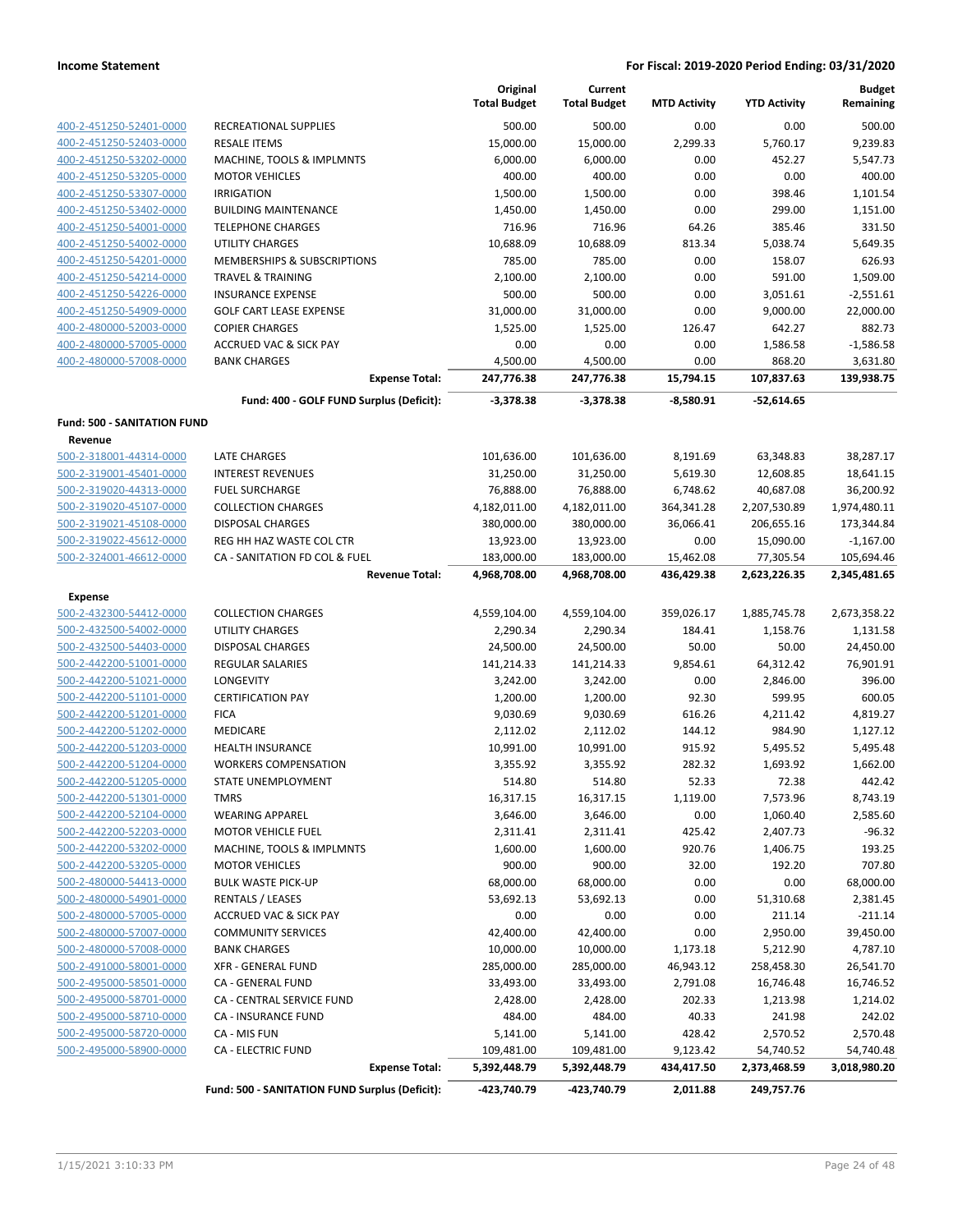|                                                    |                                              | Original              | Current             |                      |                      |                       | <b>Budget</b> |
|----------------------------------------------------|----------------------------------------------|-----------------------|---------------------|----------------------|----------------------|-----------------------|---------------|
|                                                    |                                              | <b>Total Budget</b>   | <b>Total Budget</b> | <b>MTD Activity</b>  | <b>YTD Activity</b>  | Remaining             |               |
| Fund: 601 - CENTRAL SERVICE FUND                   |                                              |                       |                     |                      |                      |                       |               |
| Revenue                                            |                                              |                       |                     |                      |                      |                       |               |
| 601-2-324001-46501-0000                            | CA - GENERAL FUND                            | 592,859.00            | 592,859.00          | 49,404.92            | 296,429.52           | 296,429.48            |               |
| 601-2-324001-46506-0000                            | <b>CA - RECREATION FUND</b>                  | 562.00                | 562.00              | 46.83                | 280.98               | 281.02                |               |
| 601-2-324001-46509-0000                            | <b>CA - VENUE MGMT FUND</b>                  | 258.00                | 258.00              | 21.50                | 129.00               | 129.00                |               |
| 601-2-324001-46611-0000                            | <b>CA - UTILITY FUND</b>                     | 206,641.00            | 206,641.00          | 17,220.08            | 103,320.48           | 103,320.52            |               |
| 601-2-324001-46614-0000                            | CA - SANITATION FUND COLLECTION              | 2,428.00              | 2,428.00            | 202.33               | 1,213.98             | 1,214.02              |               |
| 601-2-324009-46901-0000                            | CA - ELECTRIC UTILITY                        | 82,159.00             | 82,159.00           | 6,846.58             | 41,079.48            | 41,079.52             |               |
| 601-2-324009-46906-0000                            | <b>CA - CABLE UTILITY</b>                    | 12,622.00             | 12,622.00           | 1,051.83             | 6,310.98             | 6,311.02              |               |
|                                                    | <b>Revenue Total:</b>                        | 897,529.00            | 897,529.00          | 74,794.07            | 448,764.42           | 448,764.58            |               |
| Expense                                            |                                              |                       |                     |                      |                      |                       |               |
| 601-2-461100-51001-0000                            | <b>REGULAR SALARIES</b>                      | 272,623.83            | 272,623.83          | 20,607.87            | 129,504.94           | 143,118.89            |               |
| 601-2-461100-51020-0000                            | <b>OVERTIME</b>                              | 10,811.64             | 10,811.64           | 716.97               | 6,914.05             | 3,897.59              |               |
| 601-2-461100-51021-0000                            | <b>LONGEVITY</b>                             | 5,996.00              | 5,996.00            | 0.00                 | 5,648.00             | 348.00                |               |
| 601-2-461100-51101-0000                            | <b>CERTIFICATION PAY</b>                     | 1,200.00              | 1,200.00            | 92.32                | 600.08               | 599.92                |               |
| 601-2-461100-51117-0000                            | <b>CELL PHONE ALLOWANCE</b>                  | 780.00                | 780.00              | 60.00                | 376.61               | 403.39                |               |
| 601-2-461100-51201-0000                            | <b>FICA</b>                                  | 18,067.51             | 18,067.51           | 1,322.90             | 8,516.40             | 9,551.11              |               |
| 601-2-461100-51202-0000                            | <b>MEDICARE</b>                              | 4,225.47              | 4,225.47            | 309.39               | 1,991.73             | 2,233.74              |               |
| 601-2-461100-51203-0000                            | <b>HEALTH INSURANCE</b>                      | 93,423.50             | 93,423.50           | 7,785.29             | 46,711.74            | 46,711.76             |               |
| 601-2-461100-51204-0000                            | <b>WORKERS COMPENSATION</b>                  | 8,841.22              | 8,841.22            | 743.51               | 4,461.06             | 4,380.16              |               |
| 601-2-461100-51205-0000                            | <b>STATE UNEMPLOYMENT</b>                    | 611.33                | 611.33              | 164.36               | 208.78               | 402.55                |               |
| 601-2-461100-51301-0000                            | <b>TMRS</b>                                  | 31,228.07             | 31,228.07           | 2,308.63             | 15,101.05            | 16,127.02             |               |
| 601-2-461100-51401-0000                            | <b>CONTRA - SALARIES</b>                     | $-5,000.00$           | $-5,000.00$         | 0.00                 | $-2,156.65$          | $-2,843.35$           |               |
| 601-2-461100-52001-0000                            | <b>OFFICE SUPPLIES</b>                       | 160.00                | 160.00              | 0.00                 | 16.07                | 143.93                |               |
| 601-2-461100-52002-0000                            | POSTAGE / FREIGHT                            | 20.00                 | 20.00               | 12.99                | 12.99                | 7.01                  |               |
| 601-2-461100-52101-0000                            | JANITORIAL/CLEANING                          | 26,000.00             | 26,000.00           | 45.85                | 5,581.59             | 20,418.41             |               |
| 601-2-461100-52104-0000                            | <b>WEARING APPAREL</b>                       | 4,500.00              | 4,500.00            | 359.11               | 2,135.37             | 2,364.63              |               |
| 601-2-461100-52201-0000                            | MINOR TOOLS & EQUIPMENT                      | 1,500.00              | 1,500.00            | 176.70               | 1,030.18             | 469.82                |               |
| 601-2-461100-52203-0000                            | <b>MOTOR VEHICLE FUEL</b>                    | 2,899.48              | 2,899.48            | 337.12               | 1,860.64             | 1,038.84              |               |
| 601-2-461100-53201-0000                            | FURNITURE & OFFICE EQUIPMENT                 | 0.00                  | 0.00                | 0.00                 | 11.25                | $-11.25$              |               |
| 601-2-461100-53205-0000                            | <b>MOTOR VEHICLES</b>                        | 1,100.00              | 1,137.43            | 154.04               | 469.21               | 668.22                |               |
|                                                    | <b>WALKS &amp; PARKING LOTS</b>              |                       |                     | 19.46                |                      | 3,501.70              |               |
| 601-2-461100-53302-0000                            | <b>CITY HALL</b>                             | 9,100.00              | 9,100.00            |                      | 5,598.30             |                       |               |
| 601-2-461100-53406-0000<br>601-2-461100-53407-0000 | <b>ANIMAL SHELTER</b>                        | 33,000.00<br>5,000.00 | 33,000.00           | $-1,097.51$<br>34.95 | 16,104.55            | 16,895.45<br>3,362.63 |               |
| 601-2-461100-53408-0000                            | FLEET MAINTENANCE                            |                       | 5,000.00            | 0.00                 | 1,637.37<br>1,014.78 | 985.22                |               |
| 601-2-461100-53501-0000                            | POLICE & COURTS BLDG                         | 2,000.00<br>30,000.00 | 2,000.00            |                      |                      | 9,883.38              |               |
|                                                    |                                              |                       | 30,000.00           | 2,245.15             | 20,116.62            |                       |               |
| 601-2-461100-53503-0000                            | FIRE ADMINISTRATION<br><b>FIRE STATION 1</b> | 750.00                | 750.00              | 34.95                | 415.79               | 334.21<br>$-2,768.10$ |               |
| 601-2-461100-53504-0000                            |                                              | 1,350.00              | 1,350.00            | 84.51                | 4,118.10             | 18,762.78             |               |
| 601-2-461100-53505-0000                            | <b>FIRE STATION 2</b>                        | 19,500.00             | 19,500.00           | 55.80                | 737.22               |                       |               |
| 601-2-461100-53506-0000                            | FIRE STATION 3                               | 19,800.00             | 19,800.00           | 43.75                | 4,428.94             | 15,371.06             |               |
| 601-2-461100-53507-0000                            | <b>FIRE STATION 4</b>                        | 19,500.00             | 19,500.00           | 731.78               | 1,249.87             | 18,250.13             |               |
| 601-2-461100-53601-0000                            | ANNEX                                        | 2,000.00              | 2,000.00            | 34.95                | 4,538.30             | $-2,538.30$           |               |
| 601-2-461100-53602-0000                            | SERVICE CENTER                               | 6,000.00              | 6,000.00            | 791.81               | 4,838.09             | 1,161.91              |               |
| 601-2-461100-53603-0000                            | WATER TREATMENT BLDG                         | 400.00                | 400.00              | 0.00                 | 0.00                 | 400.00                |               |
| 601-2-461100-53604-0000                            | WASTEWATER TRTMNT BLDG                       | 300.00                | 300.00              | 0.00                 | 0.00                 | 300.00                |               |
| 601-2-461100-53701-0000                            | LIBRARY                                      | 17,000.00             | 17,000.00           | 2,150.53             | 6,514.44             | 10,485.56             |               |
| 601-2-461100-53703-0000                            | REECY DAVIS REC CENTER                       | 12,000.00             | 12,000.00           | 270.75               | 15,372.49            | $-3,372.49$           |               |
| 601-2-461100-53704-0000                            | <b>CIVIC CENTER</b>                          | 7,500.00              | 7,500.00            | 0.00                 | 0.00                 | 7,500.00              |               |
| 601-2-461100-53706-0000                            | SPORTSPARK                                   | 28,000.00             | 28,000.00           | 2,100.10             | 4,012.43             | 23,987.57             |               |
| 601-2-461100-54001-0000                            | <b>TELEPHONE CHARGES</b>                     | 4,606.48              | 4,606.48            | 202.70               | 1,877.46             | 2,729.02              |               |
| 601-2-461100-54002-0000                            | <b>UTILITY CHARGES</b>                       | 107,250.16            | 107,250.16          | 9,135.67             | 58,376.47            | 48,873.69             |               |
| 601-2-461100-54112-0000                            | <b>ALARM MONITOR SERVICE</b>                 | 300.00                | 300.00              | 0.00                 | 0.00                 | 300.00                |               |
| 601-2-461200-51001-0000                            | REGULAR SALARIES                             | 154,376.10            | 154,376.10          | 11,875.20            | 77,211.89            | 77,164.21             |               |
| 601-2-461200-51020-0000                            | <b>OVERTIME</b>                              | 6,548.76              | 6,548.76            | 283.28               | 3,287.77             | 3,260.99              |               |
| 601-2-461200-51021-0000                            | <b>LONGEVITY</b>                             | 2,824.00              | 2,824.00            | 0.00                 | 2,824.00             | 0.00                  |               |
| 601-2-461200-51101-0000                            | <b>CERTIFICATION PAY</b>                     | 1,800.00              | 1,800.00            | 138.48               | 900.12               | 899.88                |               |
| 601-2-461200-51117-0000                            | <b>CELL PHONE ALLOWANCE</b>                  | 2,520.00              | 2,520.00            | 193.84               | 1,239.19             | 1,280.81              |               |
| 601-2-461200-51201-0000                            | <b>FICA</b>                                  | 10,420.27             | 10,420.27           | 715.36               | 4,956.08             | 5,464.19              |               |
| 601-2-461200-51202-0000                            | MEDICARE                                     | 2,437.00              | 2,437.00            | 167.31               | 1,159.08             | 1,277.92              |               |
|                                                    |                                              |                       |                     |                      |                      |                       |               |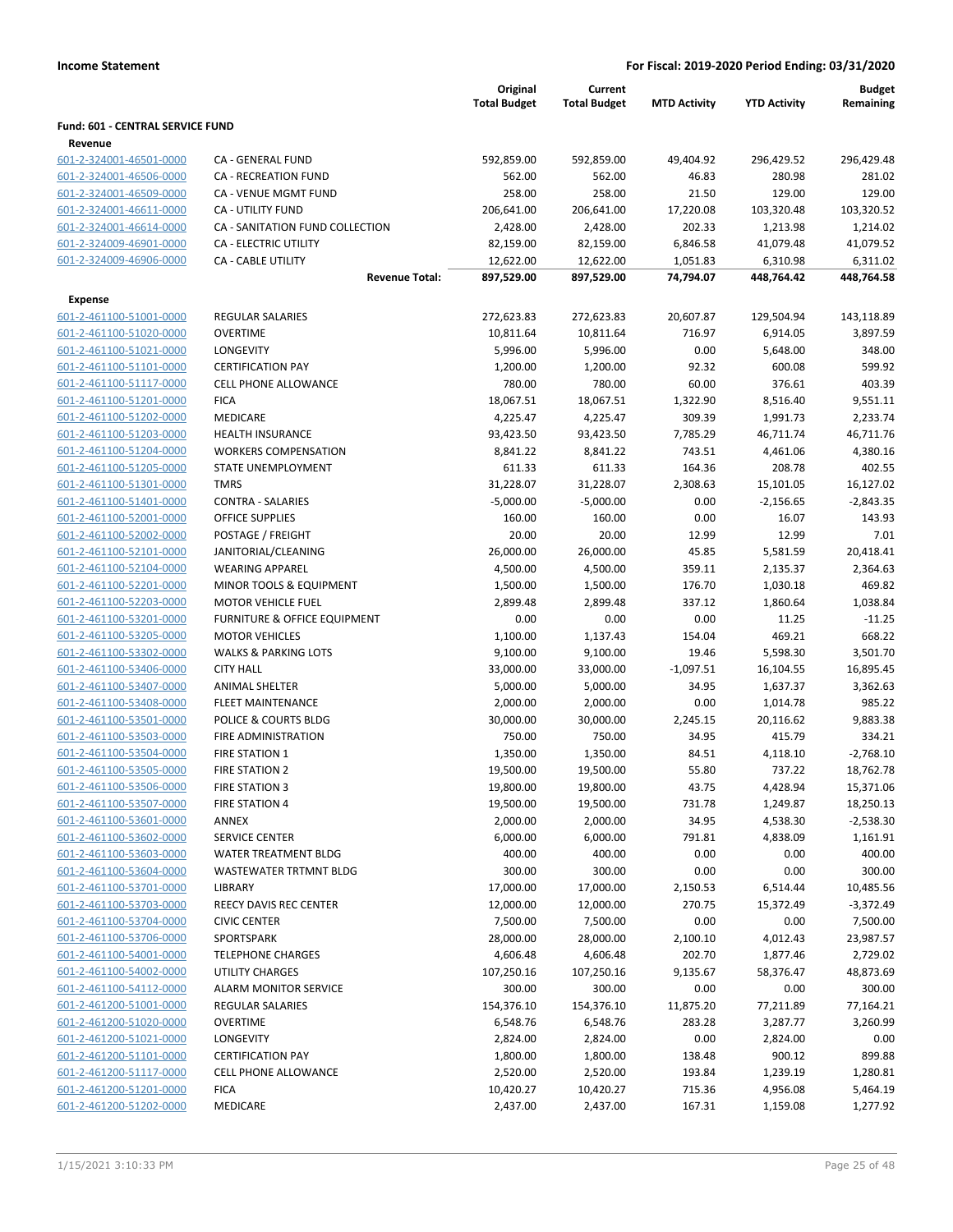|                                                    |                                                             | Original<br><b>Total Budget</b> | Current<br><b>Total Budget</b> | <b>MTD Activity</b> | <b>YTD Activity</b>  | <b>Budget</b><br>Remaining |
|----------------------------------------------------|-------------------------------------------------------------|---------------------------------|--------------------------------|---------------------|----------------------|----------------------------|
| 601-2-461200-51203-0000                            | HEALTH INSURANCE                                            | 43,964.00                       | 43,964.00                      | 3,663.67            | 21,982.02            | 21,981.98                  |
| 601-2-461200-51204-0000                            | <b>WORKERS COMPENSATION</b>                                 | 7,657.49                        | 7,657.49                       | 643.87              | 3,863.22             | 3,794.27                   |
| 601-2-461200-51205-0000                            | STATE UNEMPLOYMENT                                          | 257.40                          | 257.40                         | 73.23               | 98.09                | 159.31                     |
| 601-2-461200-51301-0000                            | <b>TMRS</b>                                                 | 18,827.91                       | 18,827.91                      | 1,405.22            | 9,523.17             | 9,304.74                   |
| 601-2-461200-52001-0000                            | OFFICE SUPPLIES                                             | 100.00                          | 100.00                         | 0.00                | 0.00                 | 100.00                     |
| 601-2-461200-52002-0000                            | POSTAGE / FREIGHT                                           | 50.00                           | 50.00                          | 0.00                | 10.95                | 39.05                      |
| 601-2-461200-52104-0000                            | <b>WEARING APPAREL</b>                                      | 4,200.00                        | 4,200.00                       | 160.00              | 1,984.32             | 2,215.68                   |
| 601-2-461200-52106-0000                            | <b>CHEMICAL SUPPLIES</b>                                    | 250.00                          | 250.00                         | 0.00                | 0.00                 | 250.00                     |
| 601-2-461200-52201-0000                            | MINOR TOOLS & EQUIPMENT                                     | 3,000.00                        | 3,000.00                       | 329.90              | 1,023.47             | 1,976.53                   |
| 601-2-461200-52202-0000                            | <b>MECHANICAL SUPPLIES</b>                                  | 12,000.00                       | 12,000.00                      | 1,123.28            | 4,709.43             | 7,290.57                   |
| 601-2-461200-52203-0000                            | MOTOR VEHICLE FUEL                                          | 4,249.31                        | 4,249.31                       | 249.52              | 2,843.30             | 1,406.01                   |
| 601-2-461200-53202-0000                            | MACHINE, TOOLS & IMPLMNTS                                   | 2,000.00                        | 2,000.00                       | 0.00                | 0.00                 | 2,000.00                   |
| 601-2-461200-53205-0000                            | <b>MOTOR VEHICLES</b>                                       | 800.00                          | 800.00                         | 86.43               | 89.57                | 710.43                     |
| 601-2-461200-53402-0000<br>601-2-461200-54001-0000 | <b>BUILDING MAINTENANCE</b><br><b>TELEPHONE CHARGES</b>     | 250.00<br>1,483.43              | 250.00<br>1,483.43             | 0.00<br>92.29       | 117.96<br>704.62     | 132.04<br>778.81           |
| 601-2-461200-54002-0000                            | UTILITY CHARGES                                             | 11,601.12                       | 11,601.12                      | 658.18              | 5,840.83             | 5,760.29                   |
| 601-2-461200-54201-0000                            | MEMBERSHIPS & SUBSCRIPTIONS                                 | 1,500.00                        | 1,500.00                       | 0.00                | 0.00                 | 1,500.00                   |
| 601-2-461200-54214-0000                            | <b>TRAVEL &amp; TRAINING</b>                                | 2,000.00                        | 2,000.00                       | 390.69              | 713.58               | 1,286.42                   |
| 601-2-480000-57004-0000                            | <b>INVENTORY LOSS/GAIN</b>                                  | 0.00                            | 0.00                           | $-107.90$           | $-1,058.58$          | 1,058.58                   |
| 601-2-480000-57005-0000                            | <b>ACCRD VAC/SICK PAY EXP</b>                               | 0.00                            | 0.00                           | 954.40              | 954.40               | $-954.40$                  |
|                                                    | <b>Expense Total:</b>                                       | 1,099,461.48                    | 1,099,498.91                   | 75,132.65           | 524,924.79           | 574,574.12                 |
|                                                    | Fund: 601 - CENTRAL SERVICE FUND Surplus (Deficit):         | -201,932.48                     | $-201,969.91$                  | $-338.58$           | $-76,160.37$         |                            |
| Fund: 602 - INSURANCE FUND                         |                                                             |                                 |                                |                     |                      |                            |
| Revenue                                            |                                                             |                                 |                                |                     |                      |                            |
| 602-2-319001-43211-0000                            | PRIOR YEAR INS REIMB                                        | 4,560.00                        | 4,560.00                       | 0.00                | 0.00                 | 4,560.00                   |
| 602-2-319001-45401-0000                            | <b>INTEREST REVENUES</b>                                    | 2,410.00                        | 2,410.00                       | 1,038.84            | 3,059.91             | $-649.91$                  |
| 602-2-322001-43201-0000                            | <b>EMPLOYEE PORTION</b>                                     | 656,109.00                      | 656,109.00                     | 43,907.99           | 274,773.27           | 381,335.73                 |
| 602-2-322001-43202-0000                            | <b>CITY PORTION-HEALTH</b>                                  | 2,946,401.50                    | 2,946,401.50                   | 247,494.52          | 1,484,602.74         | 1,461,798.76               |
| 602-2-322001-43203-0000                            | <b>CITY PORTION-WORK COMP</b>                               | 367,317.38                      | 367,317.38                     | 30,678.00           | 184,068.00           | 183,249.38                 |
| 602-2-322001-43204-0000                            | <b>CITY PORTION-TWC FUTA</b>                                | 231.00                          | 231.00                         | 19.26               | 115.56               | 115.44                     |
| 602-2-322001-43205-0000                            | <b>GEUS EMPLOYEE PORTION</b>                                | 302,563.00                      | 302,563.00                     | 21,901.36           | 132,556.18           | 170,006.82                 |
| 602-2-322001-43206-0000                            | <b>GEUS PORTION-HEALTH</b>                                  | 1,396,823.00                    | 1,396,823.00                   | 116,401.92          | 698,411.52           | 698,411.48                 |
| 602-2-322001-43207-0000                            | <b>GEUS PORTION-WORK COMP</b>                               | 150,442.00                      | 150,442.00                     | 12,536.83           | 75,220.98            | 75,221.02                  |
| 602-2-322001-48610-0000                            | OTHER REV / CITY EMPL-DEPENDENT CARE                        | 26,199.00                       | 26,199.00                      | 2,659.40            | 14,339.28            | 11,859.72                  |
| 602-2-324001-46501-0000                            | CA - GENERAL FUND                                           | 199,469.00                      | 199,469.00                     | 16,622.42           | 99,734.52            | 99,734.48                  |
| 602-2-324001-46506-0000                            | CA - RECREATION FUND                                        | 124.00                          | 124.00                         | 10.33               | 61.98                | 62.02                      |
| 602-2-324001-46509-0000                            | CA - VENUE MGMT FUND                                        | 253.00                          | 253.00                         | 21.08               | 126.48               | 126.52                     |
| 602-2-324001-46611-0000<br>602-2-324001-46614-0000 | <b>CA - UTILITY FUND</b><br>CA - SANITATION FUND COLLECTION | 87,018.00                       | 87,018.00                      | 7,251.50            | 43,509.00            | 43,509.00                  |
| 602-2-324009-46612-0000                            | CA - ELECTRIC UTILITY                                       | 484.00<br>19,890.00             | 484.00<br>19,890.00            | 40.33               | 241.98               | 242.02                     |
| 602-2-324009-46613-0000                            | <b>CA - CABLE UTILITY</b>                                   | 2,993.00                        | 2,993.00                       | 1,657.50<br>249.42  | 9,945.00<br>1,496.52 | 9,945.00<br>1,496.48       |
|                                                    | <b>Revenue Total:</b>                                       | 6,163,286.88                    | 6,163,286.88                   | 502,490.70          | 3,022,262.92         | 3,141,023.96               |
| Expense                                            |                                                             |                                 |                                |                     |                      |                            |
| 602-2-462100-54101-0000                            | PROFESSIONAL SERVICES                                       | 29,000.00                       | 29,000.00                      | 1,176.00            | 11,205.32            | 17,794.68                  |
| 602-2-462100-54801-0000                            | <b>WELLNESS PROGRAM</b>                                     | 10,000.00                       | 10,000.00                      | 0.00                | 2,725.00             | 7,275.00                   |
| 602-2-462100-54809-0000                            | HEALTH AND DENTAL / PREMIUMS                                | 5,703,297.00                    | 5,703,297.00                   | 432,675.90          | 2,754,033.35         | 2,949,263.65               |
| 602-2-462100-54810-0000                            | RETIREE INSURANCE PREMIUM                                   | 100,000.00                      | 100,000.00                     | 2,798.60            | 23,581.93            | 76,418.07                  |
| 602-2-462100-54812-0000                            | LONG TERM DISABILITY                                        | 53,500.00                       | 53,500.00                      | 4,324.26            | 28,678.62            | 24,821.38                  |
| 602-2-462100-54813-0000                            | LIFE / AD & D INSURANCE                                     | 28,000.00                       | 28,000.00                      | 508.68              | 11,098.68            | 16,901.32                  |
| 602-2-462100-54820-0000                            | AIR EVAC PREMIUMS                                           | 21,000.00                       | 21,000.00                      | 79.00               | 19,993.00            | 1,007.00                   |
| 602-2-462100-54821-0000                            | <b>WORKERS' COMPENSATION</b>                                | 470,850.00                      | 470,850.00                     | 0.00                | 368,135.04           | 102,714.96                 |
| 602-2-462100-54822-0000                            | STATE UNEMPLOYMENT INS.                                     | 0.00                            | 0.00                           | $-0.03$             | $-0.38$              | 0.38                       |
| 602-2-462100-54823-0000                            | HEALTH CARE-125 FLEX PLAN & HSA                             | 16,000.00                       | 16,000.00                      | 1,500.00            | $-21,307.79$         | 37,307.79                  |
| 602-2-480000-54101-0000                            | PROFESSIONAL SERVICES                                       | 129,711.00                      | 129,711.00                     | 47,568.25           | 84,090.21            | 45,620.79                  |
| 602-2-480000-54226-0000                            | PROP INSURANCE EXP                                          | 285,000.00                      | 285,000.00                     | 833.00              | 348,423.03           | $-63,423.03$               |
| 602-2-480000-57008-0000                            | <b>BANK CHARGES</b>                                         | 175.00                          | 175.00                         | 12.58               | 77.48                | 97.52                      |
|                                                    | <b>Expense Total:</b>                                       | 6,846,533.00                    | 6,846,533.00                   | 491,476.24          | 3,630,733.49         | 3,215,799.51               |
|                                                    | Fund: 602 - INSURANCE FUND Surplus (Deficit):               | $-683,246.12$                   | $-683,246.12$                  | 11,014.46           | $-608,470.57$        |                            |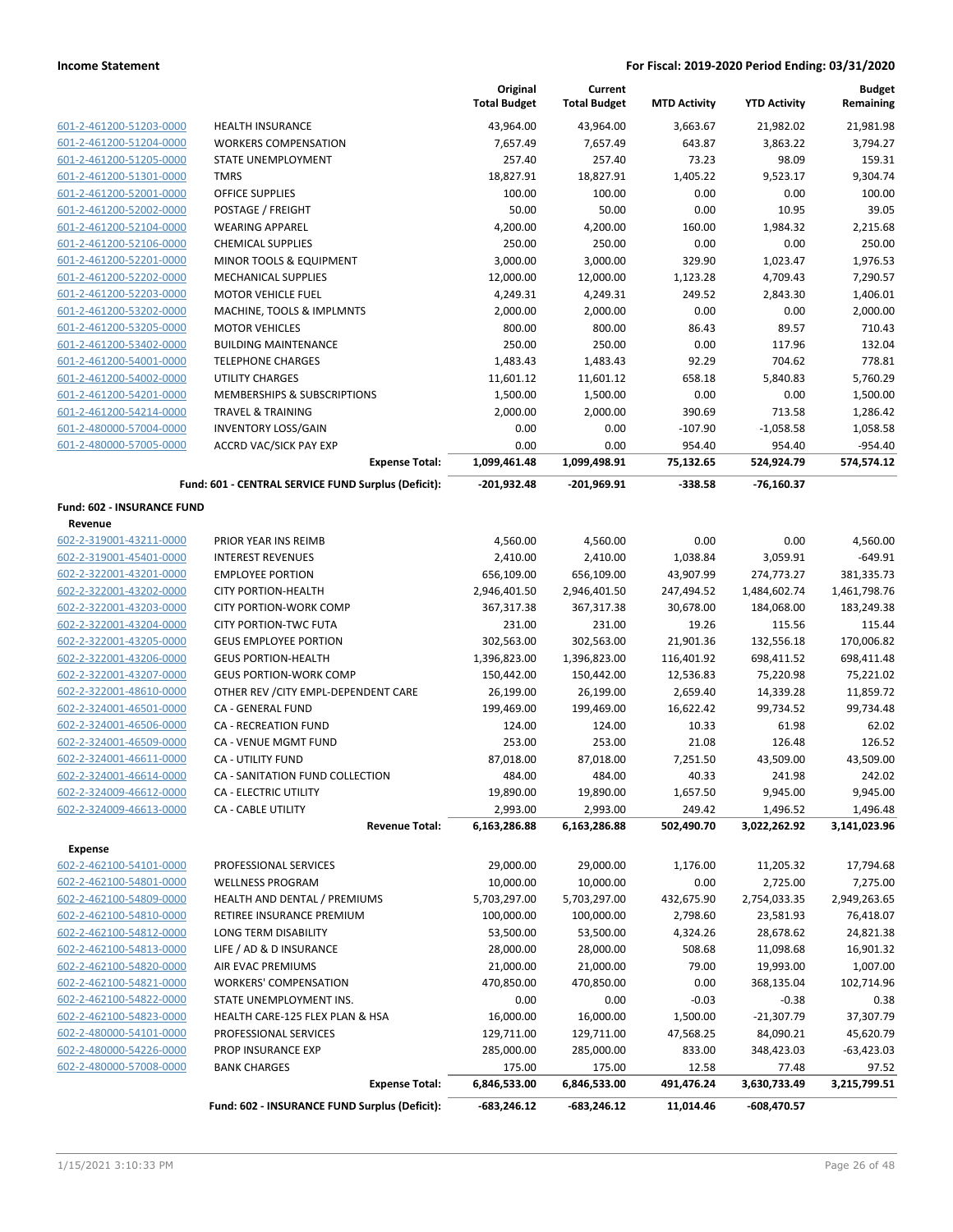|                                                    |                                                     | Original<br><b>Total Budget</b> | Current<br><b>Total Budget</b> | <b>MTD Activity</b> | <b>YTD Activity</b>   | <b>Budget</b><br>Remaining |
|----------------------------------------------------|-----------------------------------------------------|---------------------------------|--------------------------------|---------------------|-----------------------|----------------------------|
| Fund: 604 - MIS FUND                               |                                                     |                                 |                                |                     |                       |                            |
| Revenue                                            |                                                     |                                 |                                |                     |                       |                            |
| 604-2-323001-46401-0000                            | <b>XFR - ELECTRIC FUND</b>                          | 105,000.00                      | 105,000.00                     | 8,750.00            | 52,500.00             | 52,500.00                  |
| 604-2-324001-46501-0000                            | CA - GENERAL FUND                                   | 240,640.00                      | 240,640.00                     | 20,053.33           | 120,319.98            | 120,320.02                 |
| 604-2-324001-46506-0000                            | CA - RECREATION FUND                                | 501.00                          | 501.00                         | 41.75               | 250.50                | 250.50                     |
| 604-2-324001-46509-0000                            | CA - VENUE MGMT FUND                                | 1,385.00                        | 1,385.00                       | 115.42              | 692.52                | 692.48                     |
| 604-2-324001-46611-0000                            | <b>CA - UTILITY FUND</b>                            | 73,708.00                       | 73,708.00                      | 6,142.33            | 36,853.98             | 36,854.02                  |
| 604-2-324001-46614-0000                            | CA - SANITATION FUND COLLECTION                     | 5,141.00                        | 5,141.00                       | 428.42              | 2,570.52              | 2,570.48                   |
| 604-2-324009-46901-0000                            | <b>CA - ELECTRIC UTILITY</b>                        | 65,953.00                       | 65,953.00                      | 5,496.08            | 32,976.48             | 32,976.52                  |
| 604-2-324009-46906-0000                            | <b>CA - CABLE UTILITY</b>                           | 9,986.00                        | 9,986.00                       | 832.17              | 4,993.02              | 4,992.98                   |
|                                                    | <b>Revenue Total:</b>                               | 502,314.00                      | 502,314.00                     | 41,859.50           | 251,157.00            | 251,157.00                 |
| Expense                                            |                                                     |                                 |                                |                     |                       |                            |
| 604-2-441400-54001-0000                            | <b>TELEPHONE CHARGES</b>                            | 362.77                          | 362.77                         | 36.25               | 217.43                | 145.34                     |
| 604-2-441400-54002-0000                            | <b>UTILITY CHARGES</b>                              | 843.15                          | 843.15                         | 0.00                | 421.79                | 421.36                     |
| 604-2-465100-51001-0000                            | <b>REGULAR SALARIES</b>                             | 236,042.88                      | 236,042.88                     | 16,374.68           | 107,297.51            | 128,745.37                 |
| 604-2-465100-51020-0000                            | <b>OVERTIME</b>                                     | 5,739.09                        | 5,739.09                       | 2,065.72            | 8,404.23              | $-2,665.14$                |
| 604-2-465100-51021-0000                            | <b>LONGEVITY</b>                                    | 4,582.00                        | 4,582.00                       | 0.00                | 4,510.00              | 72.00                      |
| 604-2-465100-51116-0000                            | <b>CAR ALLOWANCE</b><br><b>CELL PHONE ALLOWANCE</b> | 1,800.00                        | 1,800.00                       | 276.92              | 1,799.98              | 0.02                       |
| 604-2-465100-51117-0000<br>604-2-465100-51201-0000 | <b>FICA</b>                                         | 1,440.00                        | 1,440.00<br>15,475.45          | 221.52              | 1,439.88<br>7,181.29  | 0.12                       |
| 604-2-465100-51202-0000                            | <b>MEDICARE</b>                                     | 15,475.45<br>3,619.26           | 3,619.26                       | 1,096.84<br>256.52  |                       | 8,294.16<br>1,939.75       |
| 604-2-465100-51203-0000                            | <b>HEALTH INSURANCE</b>                             | 32,973.00                       | 32,973.00                      | 2,747.75            | 1,679.51<br>16,486.50 | 16,486.50                  |
| 604-2-465100-51204-0000                            | <b>WORKERS COMPENSATION</b>                         | 646.97                          | 646.97                         | 54.38               | 326.28                | 320.69                     |
| 604-2-465100-51205-0000                            | STATE UNEMPLOYMENT                                  | 96.53                           | 96.53                          | 0.00                | 27.00                 | 69.53                      |
| 604-2-465100-51301-0000                            | <b>TMRS</b>                                         | 27,961.88                       | 27,961.88                      | 2,130.62            | 13,758.02             | 14,203.86                  |
| 604-2-465100-52001-0000                            | <b>OFFICE SUPPLIES</b>                              | 150.00                          | 4,150.00                       | 30.99               | 89.94                 | 4,060.06                   |
| 604-2-465100-52002-0000                            | POSTAGE / FREIGHT                                   | 25.00                           | 25.00                          | 0.00                | 0.00                  | 25.00                      |
| 604-2-465100-52004-0000                            | <b>COMPUTER SUPPLIES</b>                            | 1,000.00                        | 1,000.00                       | 0.00                | 0.00                  | 1,000.00                   |
| 604-2-465100-52201-0000                            | MINOR TOOLS & EQUIPMENT                             | 250.00                          | 250.00                         | 0.00                | 22.97                 | 227.03                     |
| 604-2-465100-52203-0000                            | <b>MOTOR VEHICLE FUEL</b>                           | 291.78                          | 291.78                         | 0.00                | 75.57                 | 216.21                     |
| 604-2-465100-53205-0000                            | <b>MOTOR VEHICLES</b>                               | 800.00                          | 800.00                         | 0.00                | 8.02                  | 791.98                     |
| 604-2-465100-53209-0000                            | HARDWARE/SOFTWARE                                   | 704,703.00                      | 700,943.00                     | 21,374.93           | 346,232.74            | 354,710.26                 |
| 604-2-465100-54001-0000                            | <b>TELEPHONE CHARGES</b>                            | 10,797.30                       | 10,797.30                      | 983.41              | 5,149.74              | 5,647.56                   |
| 604-2-465100-54101-0000                            | PROFESSIONAL SERVICES                               | 5,000.00                        | 5,000.00                       | 0.00                | 285.00                | 4,715.00                   |
| 604-2-465100-54214-0000                            | <b>TRAVEL &amp; TRAINING</b>                        | 5,000.00                        | 5,000.00                       | 0.00                | 5,518.13              | $-518.13$                  |
| 604-2-465100-54901-0000                            | <b>RENTALS / LEASES</b>                             | 25,000.00                       | 25,000.00                      | 1,783.93            | 10,731.48             | 14,268.52                  |
| 604-2-465100-54908-0000                            | LEASE PURCHASE PAYMENTS                             | 25,000.00                       | 25,000.00                      | 0.00                | 23,938.14             | 1,061.86                   |
| 604-2-465100-55205-0000                            | COMPUTER EQUIPMENT / SOFTWARE                       | 8,250.00                        | 8,250.00                       | 1,165.44            | 1,165.44              | 7,084.56                   |
| 604-2-480000-55205-0000                            | <b>COMPUTER EQUIPMENT</b>                           | 50,000.00                       | 50,000.00                      | 0.00                | 23,295.94             | 26,704.06                  |
|                                                    | <b>Expense Total:</b>                               | 1,167,850.06                    | 1,168,090.06                   | 50,599.90           | 580,062.53            | 588,027.53                 |
|                                                    | Fund: 604 - MIS FUND Surplus (Deficit):             | -665,536.06                     | -665,776.06                    | $-8,740.40$         | -328,905.53           |                            |
| Fund: 660 - VEHICLE REPLACEMENT FUND               |                                                     |                                 |                                |                     |                       |                            |
| Revenue                                            |                                                     |                                 |                                |                     |                       |                            |
| 660-2-319001-45401-0000                            | <b>INTEREST REVENUES</b>                            | 17,000.00                       | 17,000.00                      | 921.42              | 8,098.06              | 8,901.94                   |
| 660-2-323001-46001-0000                            | <b>XFR - GENERAL FUND</b>                           | 210,000.00                      | 210,000.00                     | 38,333.33           | 229,999.98            | $-19,999.98$               |
|                                                    | <b>Revenue Total:</b>                               | 227,000.00                      | 227,000.00                     | 39,254.75           | 238,098.04            | $-11,098.04$               |
| <b>Expense</b>                                     |                                                     |                                 |                                |                     |                       |                            |
| 660-2-421210-55202-0000                            | <b>VEHICLES</b>                                     | 3,500.00                        | 3,500.00                       | 501.16              | 1,283.21              | 2,216.79                   |
| 660-2-421230-55202-0000                            | <b>VEHICLES</b>                                     | 75,800.00                       | 75,800.00                      | 0.00                | 0.00                  | 75,800.00                  |
| 660-2-422200-55202-0000                            | <b>VEHICLES</b>                                     | 250,000.00                      | 250,000.00                     | 0.00                | 728,896.15            | -478,896.15                |
| 660-2-431200-55201-0000                            | <b>EQUIPMENT PURCHASES</b>                          | 0.00                            | 0.00                           | 783.49              | 3,601.82              | $-3,601.82$                |
| 660-2-431200-55202-0000                            | <b>VEHICLES</b>                                     | 19,500.00                       | 19,500.00                      | 0.00                | 0.00                  | 19,500.00                  |
| 660-2-431600-55202-0000                            | <b>VEHICLES</b>                                     | 40,000.00                       | 40,000.00                      | 0.00                | 6,826.70              | 33,173.30                  |
| 660-2-431700-55202-0000                            | <b>VEHICLES</b>                                     | 15,500.00                       | 15,500.00                      | 0.00                | 0.00                  | 15,500.00                  |
| 660-2-441300-55201-0000                            | <b>EQUIPMENT PURCHASES</b>                          | 11,200.00                       | 11,200.00                      | 0.00                | 0.00                  | 11,200.00                  |
| 660-2-441300-55202-0000                            | <b>VEHICLES</b>                                     | 0.00                            | 0.00                           | 0.00                | 0.00                  | 0.00                       |
| 660-2-443200-55202-0000                            | <b>VEHICLES</b>                                     | 8,500.00                        | 8,500.00                       | 0.00                | 0.00                  | 8,500.00                   |
| 660-2-451100-55202-0000                            | <b>VEHICLES</b>                                     | 22,000.00                       | 22,000.00                      | 0.00                | 0.00                  | 22,000.00                  |
|                                                    |                                                     |                                 |                                |                     |                       |                            |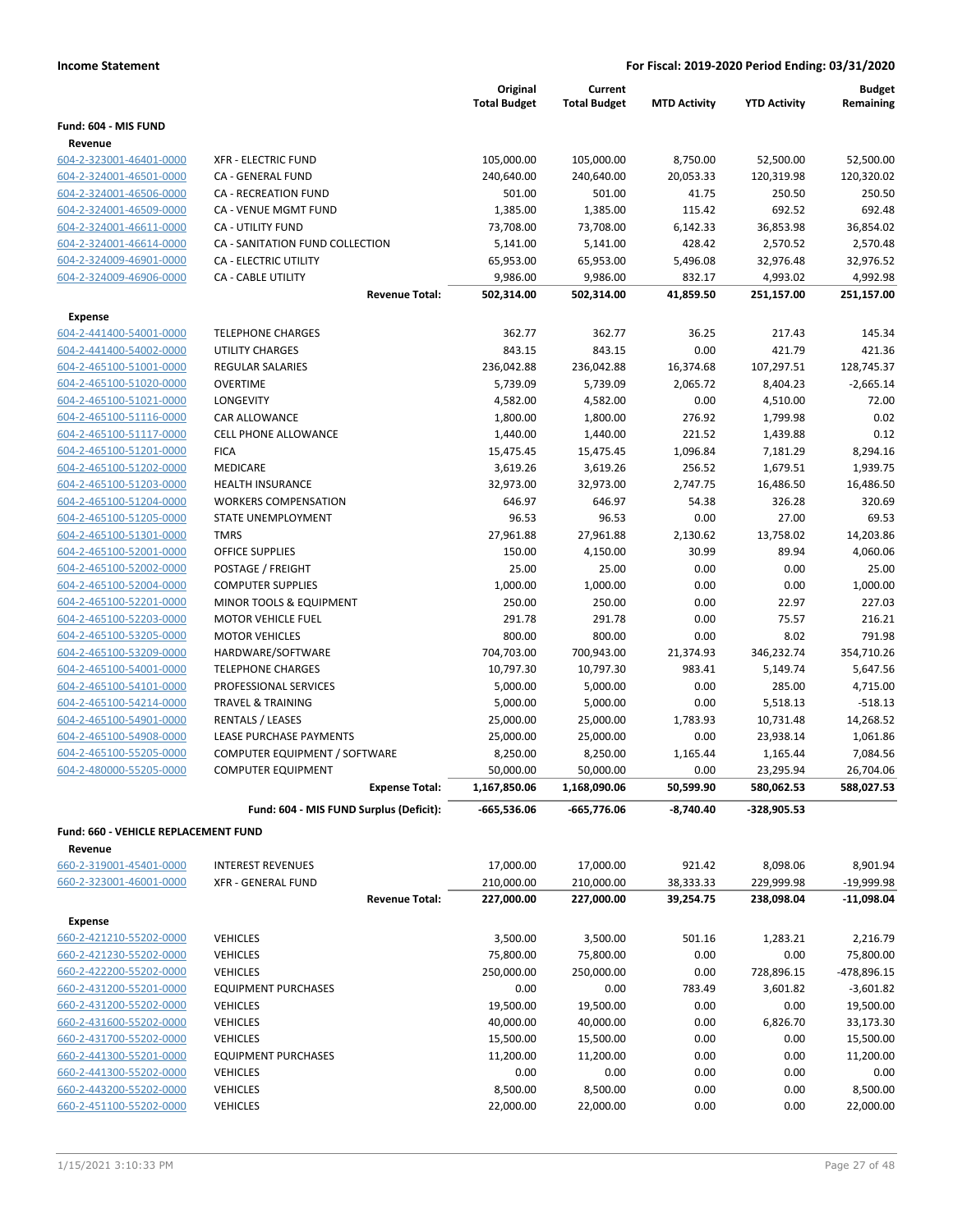|                                                    |                                                            | Original<br><b>Total Budget</b> | Current<br><b>Total Budget</b> | <b>MTD Activity</b> | <b>YTD Activity</b> | <b>Budget</b><br>Remaining |
|----------------------------------------------------|------------------------------------------------------------|---------------------------------|--------------------------------|---------------------|---------------------|----------------------------|
| 660-2-461100-55201-0000                            | <b>EQUIPMENT PURCHASES</b>                                 | 14,000.00                       | 13,962.57                      | 671.86              | 8,488.16            | 5.474.41                   |
| 660-2-461200-55201-0000                            | <b>EQUIPMENT PURCHASES</b>                                 | 0.00                            | 0.00                           | 0.00                | 0.00                | 0.00                       |
| 660-2-480000-57008-0000                            | <b>BANK CHARGES</b>                                        | 0.00                            | 0.00                           | 0.00                | 38.69               | $-38.69$                   |
|                                                    | <b>Expense Total:</b>                                      | 460,000.00                      | 459,962.57                     | 1,956.51            | 749,134.73          | -289,172.16                |
|                                                    | Fund: 660 - VEHICLE REPLACEMENT FUND Surplus (Deficit):    | $-233,000.00$                   | -232,962.57                    | 37,298.24           | $-511,036.69$       |                            |
| Fund: 800 - SPENCE FUND                            |                                                            |                                 |                                |                     |                     |                            |
| Revenue                                            |                                                            |                                 |                                |                     |                     |                            |
| 800-3-319001-45401-0000                            | <b>INTEREST REVENUES</b>                                   | 10,210.00                       | 10,210.00                      | 613.00              | 4,877.47            | 5,332.53                   |
|                                                    | <b>Revenue Total:</b>                                      | 10,210.00                       | 10,210.00                      | 613.00              | 4,877.47            | 5,332.53                   |
| <b>Expense</b>                                     |                                                            |                                 |                                |                     |                     |                            |
| 800-3-495000-58501-0000                            | CA - GENERAL FUND                                          | 600.00                          | 600.00                         | 50.00               | 300.00              | 300.00                     |
|                                                    | <b>Expense Total:</b>                                      | 600.00                          | 600.00                         | 50.00               | 300.00              | 300.00                     |
|                                                    | Fund: 800 - SPENCE FUND Surplus (Deficit):                 | 9,610.00                        | 9,610.00                       | 563.00              | 4,577.47            |                            |
| Fund: 801 - JONES LIBRARY TRUST                    |                                                            |                                 |                                |                     |                     |                            |
| Revenue                                            |                                                            |                                 |                                |                     |                     |                            |
| 801-3-319001-45401-0000                            | <b>INTEREST REVENUES</b>                                   | 0.00                            | 0.00                           | 47.96               | 106.71              | $-106.71$                  |
|                                                    | <b>Revenue Total:</b>                                      | 0.00                            | 0.00                           | 47.96               | 106.71              | $-106.71$                  |
| <b>Expense</b>                                     |                                                            |                                 |                                |                     |                     |                            |
| 801-3-480000-57008-0000                            | <b>BANK CHARGES</b>                                        | 0.00                            | 0.00                           | 0.48                | 2.29                | $-2.29$                    |
|                                                    | <b>Expense Total:</b>                                      | 0.00                            | 0.00                           | 0.48                | 2.29                | $-2.29$                    |
|                                                    | Fund: 801 - JONES LIBRARY TRUST Surplus (Deficit):         | 0.00                            | 0.00                           | 47.48               | 104.42              |                            |
| Fund: 809 - GREENVILLE IDC (L-3)                   |                                                            |                                 |                                |                     |                     |                            |
| Revenue                                            |                                                            |                                 |                                |                     |                     |                            |
| 809-3-319001-45609-0000                            | INTERGOVERNMENTAL / IDC GREENVILLE                         | 0.00                            | 0.00                           | 0.00                | 1,053,669.29        | $-1,053,669.29$            |
|                                                    | <b>Revenue Total:</b>                                      | 0.00                            | 0.00                           | 0.00                | 1,053,669.29        | $-1,053,669.29$            |
| <b>Expense</b>                                     |                                                            |                                 |                                |                     |                     |                            |
| 809-3-438100-55320-0000                            | <b>CONSTRUCTION PROJECTS</b>                               | 0.00                            | 0.00                           | 0.00                | 173,054.24          | $-173,054.24$              |
|                                                    | <b>Expense Total:</b>                                      | 0.00                            | 0.00                           | 0.00                | 173,054.24          | $-173,054.24$              |
|                                                    | Fund: 809 - GREENVILLE IDC (L-3) Surplus (Deficit):        | 0.00                            | 0.00                           | 0.00                | 880,615.05          |                            |
| Fund: 810 - SEIZURE FUNDS - STATE RULES            |                                                            |                                 |                                |                     |                     |                            |
| Revenue                                            |                                                            |                                 |                                |                     |                     |                            |
| 810-3-319001-45401-0000                            | <b>INTEREST REVENUES</b>                                   | 3,000.00                        | 3,000.00                       | 775.93              | 1,785.89            | 1,214.11                   |
| 810-3-322001-46802-0000                            | HB65 SEIZURES-CONTRIBUTNS                                  | 0.00                            | 0.00                           | 0.00                | $-7,700.00$         | 7,700.00                   |
|                                                    | <b>Revenue Total:</b>                                      | 3,000.00                        | 3,000.00                       | 775.93              | $-5,914.11$         | 8,914.11                   |
| Expense                                            |                                                            |                                 |                                |                     |                     |                            |
| 810-3-421210-54214-0000                            | TRAVEL & TRAINING                                          | 0.00                            | 0.00                           | 0.00                | 150.00              | $-150.00$                  |
| 810-3-421230-55201-0000                            | <b>EQUIPMENT PURCHASES</b>                                 | 0.00                            | 0.00                           | 0.00                | 18,050.00           | $-18,050.00$               |
| 810-3-480000-57008-0000                            | <b>BANK CHARGES</b><br><b>Expense Total:</b>               | 220.00<br>220.00                | 220.00<br>220.00               | 7.77<br>7.77        | 39.49<br>18,239.49  | 180.51<br>$-18,019.49$     |
|                                                    |                                                            |                                 |                                |                     |                     |                            |
|                                                    | Fund: 810 - SEIZURE FUNDS - STATE RULES Surplus (Deficit): | 2,780.00                        | 2,780.00                       | 768.16              | $-24,153.60$        |                            |
| Fund: 811 - SEIZURE FUNDS - FED RULES              |                                                            |                                 |                                |                     |                     |                            |
| Revenue                                            |                                                            |                                 |                                |                     |                     |                            |
| 811-3-319001-45401-0000<br>811-3-322001-46803-0000 | <b>INTEREST REVENUES</b><br>FED SEIZURES-CONTRIBUTION      | 3,900.00<br>0.00                | 3,900.00<br>0.00               | 665.87<br>0.00      | 1,528.49<br>773.27  | 2,371.51<br>$-773.27$      |
|                                                    | <b>Revenue Total:</b>                                      | 3,900.00                        | 3,900.00                       | 665.87              | 2,301.76            | 1,598.24                   |
|                                                    |                                                            |                                 |                                |                     |                     |                            |
| <b>Expense</b>                                     |                                                            |                                 |                                |                     |                     | $-29,750.00$               |
| 811-3-421230-55201-0000<br>811-3-480000-57008-0000 | <b>EQUIPMENT PURCHASES</b><br><b>BANK CHARGES</b>          | 0.00<br>125.00                  | 0.00<br>125.00                 | 0.00<br>6.67        | 29,750.00<br>33.66  | 91.34                      |
|                                                    | <b>Expense Total:</b>                                      | 125.00                          | 125.00                         | 6.67                | 29,783.66           | -29,658.66                 |
|                                                    | Fund: 811 - SEIZURE FUNDS - FED RULES Surplus (Deficit):   | 3,775.00                        | 3,775.00                       | 659.20              | $-27,481.90$        |                            |
|                                                    |                                                            |                                 |                                |                     |                     |                            |
|                                                    | Fund: 820 - TIRZ FUND (Tax Increment Reinvestment Zone)    |                                 |                                |                     |                     |                            |
| Revenue<br>820-3-311001-41101-0000                 | REAL PROPERTY TAXES - CITY                                 | 479,286.82                      | 479,286.82                     | 3,657.36            | 419,713.10          | 59,573.72                  |
| 820-3-311001-41111-0000                            | REAL PROPERTY TAXES - COUNTY                               | 191,031.58                      | 191,031.58                     | 0.00                | 28,593.18           | 162,438.40                 |
|                                                    |                                                            |                                 |                                |                     |                     |                            |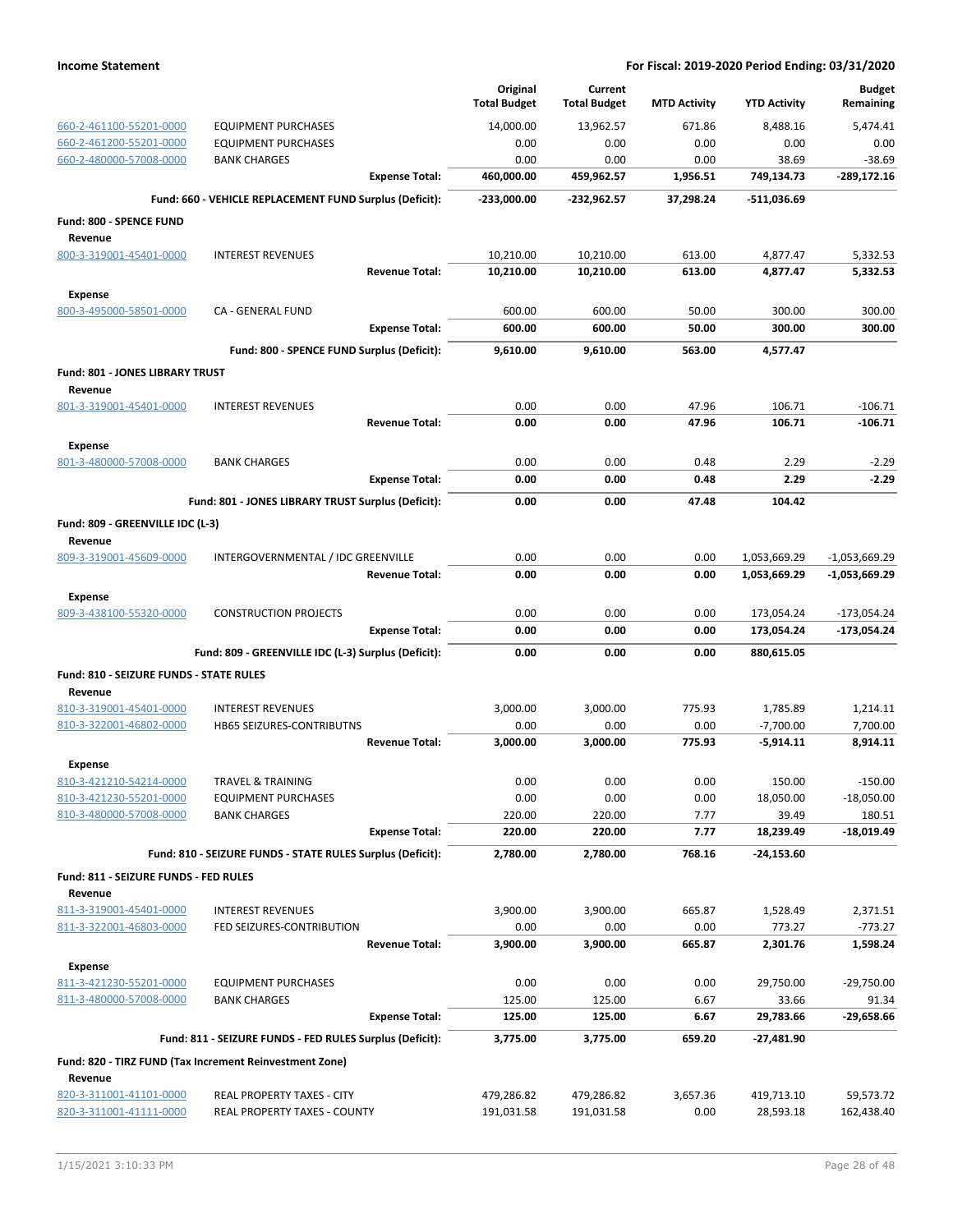|                                            |                                                                            | Original<br><b>Total Budget</b> | Current<br><b>Total Budget</b> | <b>MTD Activity</b> | <b>YTD Activity</b> | <b>Budget</b><br>Remaining |
|--------------------------------------------|----------------------------------------------------------------------------|---------------------------------|--------------------------------|---------------------|---------------------|----------------------------|
| 820-3-311001-41112-0000                    | REAL PROPERTY TAXES - HOSPITAL                                             | 87,910.52                       | 87,910.52                      | 0.00                | 0.00                | 87,910.52                  |
| 820-3-311002-41102-0000                    | <b>DELINQUENT TAXES</b>                                                    | 8,000.00                        | 8,000.00                       | 149.87              | 315.60              | 7,684.40                   |
| 820-3-319001-45401-0000                    | <b>INTEREST REVENUES</b>                                                   | 8,000.00                        | 8,000.00                       | 7,981.53            | 16,682.32           | $-8,682.32$                |
|                                            | <b>Revenue Total:</b>                                                      | 774,228.92                      | 774,228.92                     | 11,788.76           | 465,304.20          | 308,924.72                 |
| <b>Expense</b>                             |                                                                            |                                 |                                |                     |                     |                            |
| 820-3-416100-54101-0000                    | PROFESSIONAL SERVICES                                                      | 8,500.00                        | 8,500.00                       | 0.00                | 12,954.50           | $-4,454.50$                |
| 820-3-416100-55002-0000                    | <b>IMPROVEMENTS</b>                                                        | 135,000.00                      | 135,000.00                     | 0.00                | 0.00                | 135,000.00                 |
| 820-3-480000-57008-0000                    | <b>BANK CHARGES</b>                                                        | 725.00                          | 725.00                         | 77.20               | 341.17              | 383.83                     |
|                                            | <b>Expense Total:</b>                                                      | 144,225.00                      | 144,225.00                     | 77.20               | 13,295.67           | 130,929.33                 |
|                                            | Fund: 820 - TIRZ FUND (Tax Increment Reinvestment Zone) Surplus (Deficit): | 630,003.92                      | 630,003.92                     | 11.711.56           | 452,008.53          |                            |
| Fund: 899 - POOLED CASH                    |                                                                            |                                 |                                |                     |                     |                            |
| Revenue<br>899-8-319001-45401-0000         | <b>INTEREST REVENUES</b>                                                   | 0.00                            | 0.00                           | 0.05                | 0.08                | $-0.08$                    |
|                                            | <b>Revenue Total:</b>                                                      | 0.00                            | 0.00                           | 0.05                | 0.08                | $-0.08$                    |
|                                            | Fund: 899 - POOLED CASH Total:                                             | 0.00                            | 0.00                           | 0.05                | 0.08                |                            |
| <b>Fund: 910 - ELECTRIC OPERATING FUND</b> |                                                                            |                                 |                                |                     |                     |                            |
| Revenue                                    |                                                                            |                                 |                                |                     |                     |                            |
| 910-9-000000-49001-4400                    | METERED SALES - RESIDENTIAL                                                | 12,663,696.00                   | 12,663,696.00                  | 912,431.16          | 5,906,327.15        | 6,757,368.85               |
| 910-9-000000-49010-4421                    | METERED SALES - GS-NO DEMAND                                               | 797,380.00                      | 797,380.00                     | 61,980.98           | 383,565.61          | 413,814.39                 |
| 910-9-000000-49020-4422                    | METERED SALES - GS-DEMAND                                                  | 18,252,573.00                   | 18,252,573.00                  | 1,112,857.83        | 8,260,582.88        | 9,991,990.12               |
| 910-9-000000-49030-4424                    | METERED SALES - GS-PRIMARY                                                 | 375,005.00                      | 375,005.00                     | 24,090.47           | 156,696.83          | 218,308.17                 |
| 910-9-000000-49040-4440                    | METERED SALES - STREET LIGHTS                                              | 228,307.00                      | 228,307.00                     | 19,536.36           | 115,245.93          | 113,061.07                 |
| 910-9-000000-49050-4400                    | <b>FUEL ADJUSTMENT</b>                                                     | 19,781,707.00                   | 19,781,707.00                  | 1,205,203.29        | 8,028,422.15        | 11,753,284.85              |
| 910-9-000000-49057-4490                    | POWER COST RECOVERY                                                        | $-756.00$                       | $-756.00$                      | 0.00                | $-365.50$           | $-390.50$                  |
| 910-9-000000-49058-4400                    | <b>REGULATORY CHARGE</b>                                                   | 3,242,423.00                    | 3,242,423.00                   | 51,396.70           | 364,854.13          | 2,877,568.87               |
| 910-9-000000-49140-4490                    | <b>VAPOR LIGHT REVENUES</b>                                                | 156,609.00                      | 156,609.00                     | 13,130.87           | 78,542.91           | 78,066.09                  |
| 910-9-000000-49201-4510                    | <b>LATE CHARGES</b>                                                        | 236,013.00                      | 236,013.00                     | 9,440.83            | 178,208.26          | 57,804.74                  |
| 910-9-000000-49209-4511                    | SERVICE CHARGES - CLEARING                                                 | 988.00                          | 988.00                         | 0.00                | 60.00               | 928.00                     |
| 910-9-000000-49210-4511                    | <b>ELECTRIC SERVICE CHARGES</b>                                            | 81,068.00                       | 81,068.00                      | 5,299.48            | 36,958.48           | 44,109.52                  |
| 910-9-000000-49211-4511                    | <b>VAPOR LIGHT SERVICE CHARGES</b>                                         | 421.00                          | 421.00                         | 200.00              | 400.00              | 21.00                      |
| 910-9-000000-49212-4511                    | SAW POLES SERVICE CHARGES                                                  | 1,369.00                        | 1,369.00                       | 180.00              | 1,140.00            | 229.00                     |
| 910-9-000000-49213-4511                    | AMPY SERVICE CHARGES                                                       | 40,394.00                       | 40,394.00                      | 601.00              | 2,697.02            | 37,696.98                  |
| 910-9-000000-49220-4512                    | <b>RE-READ CHARGES</b>                                                     | 51.00                           | 51.00                          | 0.00                | 10.00               | 41.00                      |
| 910-9-000000-49301-4490                    | METERED SALES - 5% XFER to GENERAL FUND                                    | 2,833,866.00                    | 2,833,866.00                   | 169,999.24          | 1,164,478.74        | 1,669,387.26               |
| 910-9-000000-49307-4490                    | METERED SALES - 1% XFER to GBOD                                            | 566,773.00                      | 566,773.00                     | 34,003.10           | 232,911.18          | 333,861.82                 |
| 910-9-000000-49410-4564                    | <b>CUSTOMER AID TO CONSTRUCTION</b>                                        | 129,203.00                      | 129,203.00                     | 7,345.98            | 8,295.98            | 120,907.02                 |
| 910-9-000000-49420-4564                    | UNDERGROUND SERVICE                                                        | 23,870.00                       | 23,870.00                      | 3,525.50            | 46,096.34           | $-22,226.34$               |
| 910-9-000000-49430-4564                    | RELOCATION OF SERVICE                                                      | 7,429.00                        | 7,429.00                       | 0.00                | 0.00                | 7,429.00                   |
| 910-9-000000-49450-4564                    | <b>ACCIDENTS</b>                                                           | 12,427.00                       | 12,427.00                      | 0.00                | 17,427.91           | $-5,000.91$                |
| 910-9-000000-49455-4564                    | <b>INSURANCE REIMBURSEMENTS</b>                                            | 235,136.00                      | 235,136.00                     | 0.00                | 0.00                | 235,136.00                 |
| 910-9-000000-49460-4564                    | <b>METER DAMAGE</b>                                                        | 195.00                          | 195.00                         | 0.00                | 0.00                | 195.00                     |
| 910-9-000000-49470-4564                    | OTHER REIMBURSEMENTS                                                       | 8,407.00                        | 8,407.00                       | 0.00                | 7,456.60            | 950.40                     |
| 910-9-000000-49480-4564                    | <b>METER BASES</b>                                                         | 4,189.00                        | 4,189.00                       | 553.07              | 1,439.92            | 2,749.08                   |
| 910-9-000000-49490-4564                    | <b>MATERIAL SALES</b>                                                      | 15,108.00                       | 15,108.00                      | 0.00                | 4,110.07            | 10,997.93                  |
| 910-9-000000-49520-4470                    | <b>ENERGY SALES</b>                                                        | 5,689,160.00                    | 5,689,160.00                   | 381,110.34          | 3,155,948.54        | 2,533,211.46               |
| 910-9-000000-49521-4470                    | <b>RUC REVENUES</b>                                                        | 715.00                          | 715.00                         | 26.18               | 1,366.22            | $-651.22$                  |
| 910-9-000000-49523-4470                    | RENEWABLE ENERGY CREDITS                                                   | 42,360.00                       | 42,360.00                      | 0.00                | 25,597.64           | 16,762.36                  |
| 910-9-000000-49530-4572                    | TCR AUCTION PROCEEDS                                                       | 675,831.00                      | 675,831.00                     | 64,526.85           | 400,569.91          | 275,261.09                 |
| 910-9-000000-49540-4572                    | <b>BLACK START REVENUES</b>                                                | 128,308.00                      | 128,308.00                     | $-759.81$           | 127,195.49          | 1,112.51                   |
| 910-9-000000-49560-4571                    | <b>TCOS REVENUES</b>                                                       | 176,482.00                      | 176,482.00                     | 16,390.28           | 89,568.05           | 86,913.95                  |
| 910-9-000000-49601-4540                    | POLE USE REVENUES                                                          | 49,879.00                       | 49,879.00                      | 0.00                | 355.00              | 49,524.00                  |
| 910-9-000000-49602-4118                    | EPA ALLOWANCE SALES                                                        | 1.00                            | 1.00                           | 0.00                | 0.00                | 1.00                       |
| 910-9-000000-49699-4116                    | OTHER GAINS/LOSSES                                                         | 19,259.00                       | 19,259.00                      | 0.00                | 0.00                | 19,259.00                  |
| 910-9-000000-49701-4567                    | XFER FROM COG - GEN FUND                                                   | 726,588.00                      | 726,588.00                     | 60,549.00           |                     | 363,294.00                 |
| 910-9-000000-49754-4994                    | XFER FROM 950 - BILLING                                                    | 61,828.00                       | 61,828.00                      |                     | 363,294.00          | 30,914.02                  |
|                                            |                                                                            |                                 |                                | 5,152.33            | 30,913.98           |                            |
| 910-9-000000-49755-4995                    | XFER FROM 950 - CASHIERS                                                   | 78,306.00                       | 78,306.00                      | 6,525.50            | 39,153.00           | 39,153.00                  |
| 910-9-000000-49759-4545                    | XFER FROM 950 FOR POLE USE                                                 | 30,000.00                       | 30,000.00                      | 0.00                | 30,000.00           | 0.00                       |
| 910-9-000000-49801-4190                    | <b>INTEREST INCOME</b>                                                     | 69,489.00                       | 69,489.00                      | 82,592.37           | 275,183.97          | $-205,694.97$              |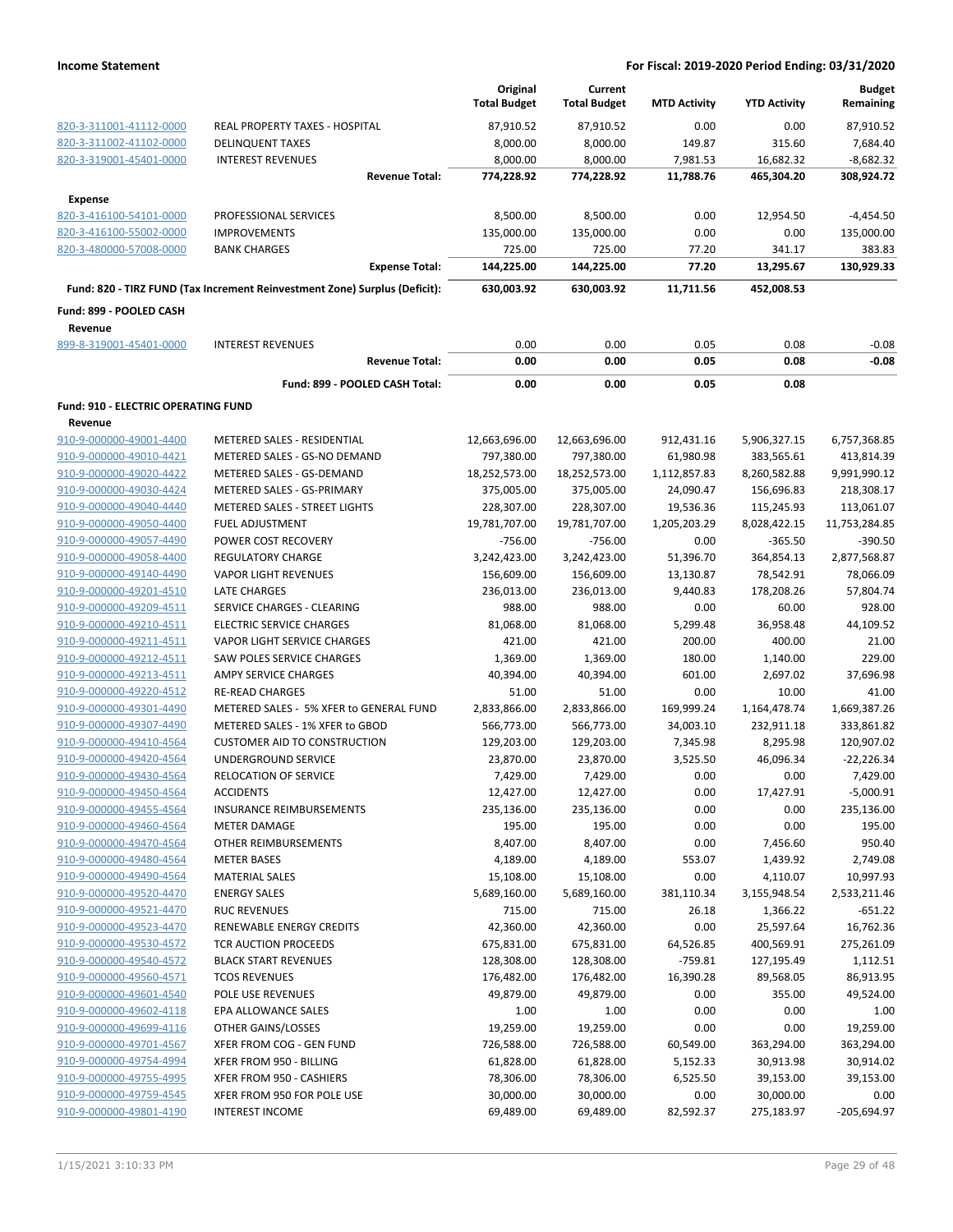|                         |                                            | Original<br><b>Total Budget</b> | Current<br><b>Total Budget</b> | <b>MTD Activity</b> | <b>YTD Activity</b> | Budget<br>Remaining |
|-------------------------|--------------------------------------------|---------------------------------|--------------------------------|---------------------|---------------------|---------------------|
| 910-9-000000-49809-4190 | <b>INTEREST ON ERCOT COLLATERAL</b>        | 61.00                           | 61.00                          | 0.00                | 2,295.78            | $-2,234.78$         |
|                         | <b>Revenue Total:</b>                      | 67,442,118.00                   | 67,442,118.00                  | 4,247,888.90        | 29,537,004.17       | 37,905,113.83       |
| <b>Expense</b>          |                                            |                                 |                                |                     |                     |                     |
| 910-9-901000-51001-5000 | <b>REGULAR SALARIES</b>                    | 455,441.00                      | 455,441.00                     | 31,678.54           | 219,286.13          | 236,154.87          |
| 910-9-901000-51020-5000 | <b>OVERTIME</b>                            | 61,296.00                       | 61,296.00                      | 3,165.62            | 33,318.97           | 27,977.03           |
| 910-9-901000-51115-5000 | <b>CLOTHING ALLOWANCE</b>                  | 2,052.00                        | 2,052.00                       | 0.00                | 0.00                | 2,052.00            |
| 910-9-901000-51116-5000 | <b>CAR ALLOWANCE</b>                       | 975.00                          | 975.00                         | 150.00              | 975.00              | 0.00                |
| 910-9-901000-51117-5000 | <b>CELL PHONE ALLOWANCE</b>                | 623.00                          | 623.00                         | 47.92               | 311.48              | 311.52              |
| 910-9-901000-51201-5000 | <b>FICA</b>                                | 32,137.00                       | 32,137.00                      | 1,845.11            | 14,814.33           | 17,322.67           |
| 910-9-901000-51202-5000 | <b>MEDICARE</b>                            | 7,516.00                        | 7,516.00                       | 431.52              | 3,464.64            | 4,051.36            |
| 910-9-901000-51203-5000 | <b>HEALTH INSURANCE</b>                    | 70,428.00                       | 70,428.00                      | 5,869.00            | 35,214.00           | 35,214.00           |
| 910-9-901000-51204-5000 | <b>WORKERS COMPENSATION</b>                | 9,121.00                        | 9,121.00                       | 760.08              | 4,560.48            | 4,560.52            |
| 910-9-901000-51205-5000 | UNEMPLOYMENT                               | 1,080.00                        | 1,080.00                       | 7.39                | 67.67               | 1,012.33            |
| 910-9-901000-51301-5000 | <b>TMRS</b>                                | 58,066.00                       | 58,066.00                      | 3,942.23            | 30,127.84           | 27,938.16           |
| 910-9-901001-59020-5010 | <b>NATURAL GAS</b>                         | 347,981.00                      | 347,981.00                     | 4,071.86            | 47,907.05           | 300,073.95          |
| 910-9-901008-59110-5080 | <b>GEUS OPERATIONS</b>                     | 23,450.00                       | 23,450.00                      | 1,982.79            | 10,094.20           | 13,355.80           |
| 910-9-901008-59112-5080 | SAFETY                                     | 10,250.00                       | 10,250.00                      | 137.79              | 1,201.93            | 9,048.07            |
| 910-9-901008-59121-5080 | <b>MECHANICAL SUPPLIES</b>                 | 10,250.00                       | 15,250.00                      | 1,410.36            | 11,161.58           | 4,088.42            |
| 910-9-901008-59122-5080 | <b>ELECTRICAL SUPPLIES</b>                 | 10,250.00                       | 10,250.00                      | 144.01              | 1,298.35            | 8,951.65            |
| 910-9-901008-59125-5080 | <b>CHEMICAL &amp; LABORATORY SUPPLIES</b>  | 45,500.00                       | 45,500.00                      | 1,285.56            | 6,963.17            | 38,536.83           |
| 910-9-901008-59141-5080 | <b>UTILITY BILLS</b>                       | 250,000.00                      | 250,000.00                     | 83,126.89           | 133,276.94          | 116,723.06          |
| 910-9-901008-59144-5080 | MISCELLANEOUS SERVICES                     | 60,250.00                       | 60,250.00                      | 990.00              | 29,468.80           | 30,781.20           |
| 910-9-901008-59145-5080 | <b>ENVIRONMENTAL SERVICES</b>              | 159,400.00                      | 159,400.00                     | 5,544.00            | 44,594.22           | 114,805.78          |
| 910-9-901008-59146-5080 | TRAINING AND/OR TRAVEL                     | 26,000.00                       | 26,000.00                      | 26.23               | 526.23              | 25,473.77           |
| 910-9-901008-59148-5080 | <b>FUEL</b>                                | 2,000.00                        | 2,000.00                       | 39.66               | 247.34              | 1,752.66            |
| 910-9-901015-51001-5150 | <b>REGULAR SALARIES</b>                    | 248,778.00                      | 248,778.00                     | 20,680.04           | 125,171.57          | 123,606.43          |
| 910-9-901015-51011-5150 | PART TIME TEMPORARY                        | 0.00                            | 0.00                           | 330.20              | 330.20              | $-330.20$           |
| 910-9-901015-51020-5150 | <b>OVERTIME</b>                            | 30,339.00                       | 30,339.00                      | 1,520.35            | 7,933.26            | 22,405.74           |
| 910-9-901015-51115-5150 | <b>CLOTHING ALLOWANCE</b>                  | 2,269.00                        | 2,269.00                       | 0.00                | 0.00                | 2,269.00            |
| 910-9-901015-51116-5150 | <b>CAR ALLOWANCE</b>                       | 975.00                          | 975.00                         | 0.00                | 375.00              | 600.00              |
| 910-9-901015-51117-5150 | <b>CELL PHONE ALLOWANCE</b>                | 216.00                          | 216.00                         | 0.00                | 41.55               | 174.45              |
| 910-9-901015-51201-5150 | <b>FICA</b>                                | 17,379.00                       | 17,379.00                      | 1,141.11            | 8,359.78            | 9,019.22            |
| 910-9-901015-51202-5150 | <b>MEDICARE</b>                            | 4,064.00                        | 4,064.00                       | 266.88              | 1,955.13            | 2,108.87            |
| 910-9-901015-51203-5150 | <b>HEALTH INSURANCE</b>                    | 41,083.00                       | 41,083.00                      | 3,423.58            | 20,541.48           | 20,541.52           |
| 910-9-901015-51204-5150 | <b>WORKERS COMPENSATION</b>                | 5,215.00                        | 5,215.00                       | 434.58              | 2,607.48            | 2,607.52            |
| 910-9-901015-51205-5150 | UNEMPLOYMENT                               | 630.00                          | 630.00                         | 0.00                | 36.09               | 593.91              |
| 910-9-901015-51301-5150 | <b>TMRS</b>                                | 31,402.00                       | 31,402.00                      | 2,071.20            | 15,462.77           | 15,939.23           |
| 910-9-901015-59201-5150 | <b>BUILDING MAINTENANCE</b>                | 20,000.00                       | 20,000.00                      | 1,067.09            | 7,987.52            | 12,012.48           |
| 910-9-901015-59205-5150 | <b>EQUIPMENT MAINTENANCE</b>               | 7,100.00                        | 7,100.00                       | 0.00                | 372.49              | 6,727.51            |
| 910-9-901015-59290-5150 | <b>GENERAL PLANT EQUIPMENT MAINTENANCE</b> | 27,500.00                       | 27,500.00                      | 0.00                | 2,274.94            | 25,225.06           |
| 910-9-901015-59291-5150 | UNIT 1 MAINTENANCE                         | 17,300.00                       | 17,300.00                      | 27,152.21           | 38,920.64           | $-21,620.64$        |
| 910-9-901015-59292-5150 | UNIT 2 MAINTENANCE                         | 207,100.00                      | 202,100.00                     | 45,764.34           | 68,274.78           | 133,825.22          |
| 910-9-901015-59293-5150 | UNIT 3 MAINTENANCE                         | 251,100.00                      | 251,100.00                     | 12,848.75           | 70,858.70           | 180,241.30          |
| 910-9-901090-59312-9900 | <b>BOILER PLANT EQUIPMENT</b>              | 0.00                            | 1,380,454.58                   | 320,968.45          | 641,936.90          | 738,517.68          |
| 910-9-901090-59315-9900 | ACCESSORY ELECTRIC EQUIPMENT               | 240,000.00                      | 240,000.00                     | 0.00                | 0.00                | 240,000.00          |
| 910-9-901146-51001-5460 | <b>REGULAR SALARIES</b>                    | 455,441.00                      | 455,441.00                     | 31,678.54           | 219,086.08          | 236,354.92          |
| 910-9-901146-51020-5460 | <b>OVERTIME</b>                            | 61,296.00                       | 61,296.00                      | 3,165.62            | 33,318.94           | 27,977.06           |
| 910-9-901146-51115-5460 | <b>CLOTHING ALLOWANCE</b>                  | 2,056.00                        | 2,056.00                       | 0.00                | 0.00                | 2,056.00            |
| 910-9-901146-51116-5460 | <b>CAR ALLOWANCE</b>                       | 975.00                          | 975.00                         | 0.00                | 0.00                | 975.00              |
| 910-9-901146-51117-5460 | <b>CELL PHONE ALLOWANCE</b>                | 623.00                          | 623.00                         | 47.88               | 311.22              | 311.78              |
| 910-9-901146-51201-5460 | <b>FICA</b>                                | 32,137.00                       | 32,137.00                      | 2,163.30            | 15,668.39           | 16,468.61           |
| 910-9-901146-51202-5460 | MEDICARE                                   | 7,516.00                        | 7,516.00                       | 505.93              | 3,664.39            | 3,851.61            |
| 910-9-901146-51203-5460 | HEALTH INSURANCE                           | 70,428.00                       | 70,428.00                      | 5,869.00            | 35,214.00           | 35,214.00           |
| 910-9-901146-51204-5460 | <b>WORKERS COMPENSATION</b>                | 9,121.00                        | 9,121.00                       | 760.08              | 4,560.48            | 4,560.52            |
| 910-9-901146-51205-5460 | <b>UNEMPLOYMENT</b>                        | 1,080.00                        | 1,080.00                       | 0.86                | 51.14               | 1,028.86            |
| 910-9-901146-51301-5460 | <b>TMRS</b>                                | 58,066.00                       | 58,066.00                      | 3,925.35            | 28,171.27           | 29,894.73           |
| 910-9-901147-59020-5470 | <b>NATURAL GAS</b>                         | 773,944.00                      | 773,944.00                     | 74,532.98           | 233,553.69          | 540,390.31          |
| 910-9-901151-59110-5501 | <b>GEUS OPERATIONS</b>                     | 4,500.00                        | 4,500.00                       | 144.23              | 861.25              | 3,638.75            |
| 910-9-901151-59112-5501 | SAFETY PROGRAM                             | 2,350.00                        | 2,350.00                       | 0.00                | 856.33              | 1,493.67            |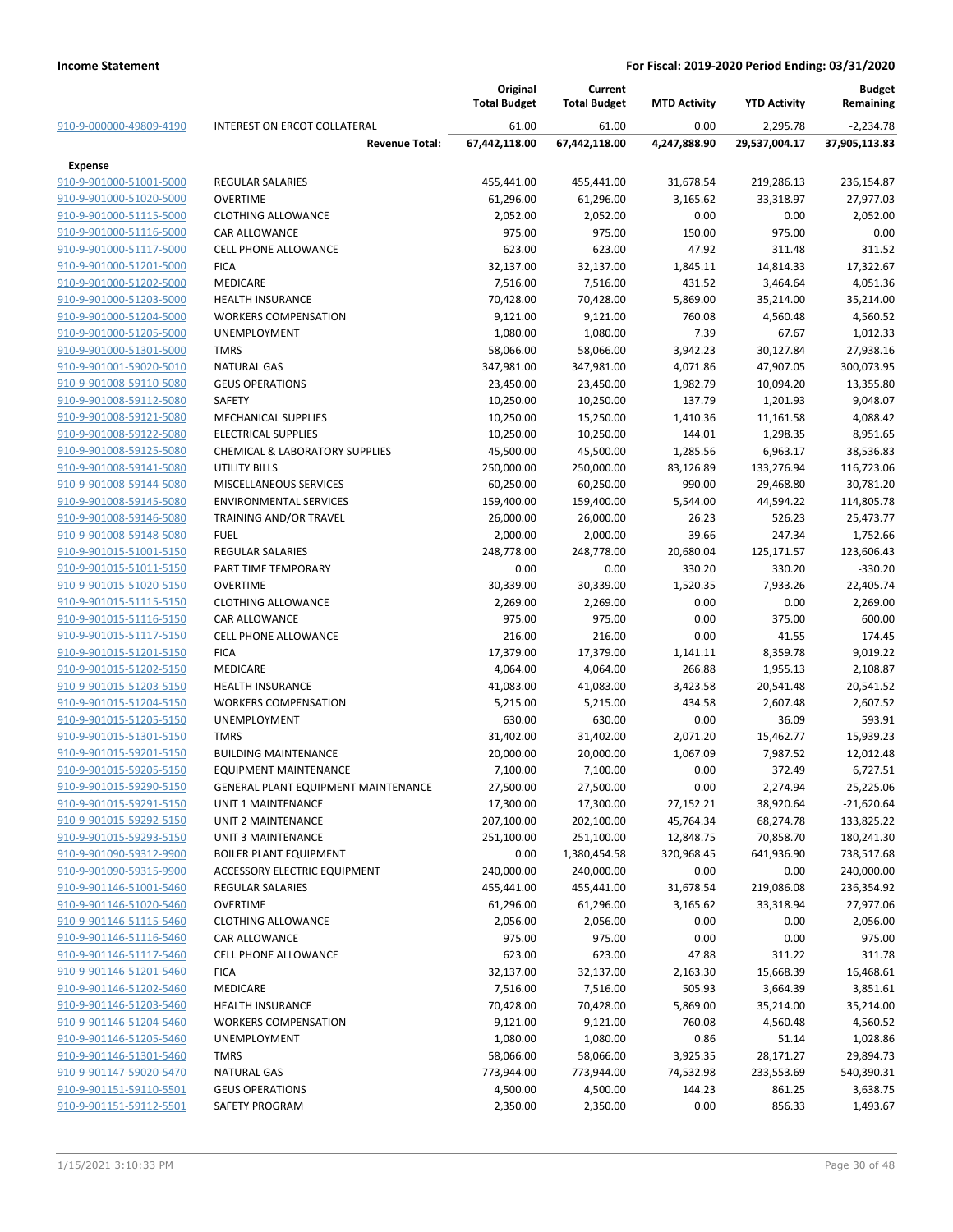|                         |                                     | Original<br><b>Total Budget</b> | Current<br><b>Total Budget</b> | <b>MTD Activity</b> | <b>YTD Activity</b> | <b>Budget</b><br>Remaining |
|-------------------------|-------------------------------------|---------------------------------|--------------------------------|---------------------|---------------------|----------------------------|
| 910-9-901151-59121-5501 | <b>MECHANICAL SUPPLIES</b>          | 7,500.00                        | 7,500.00                       | 280.80              | 5,548.16            | 1,951.84                   |
| 910-9-901151-59122-5501 | <b>ELECTRICAL SUPPLIES</b>          | 3,000.00                        | 3,000.00                       | 47.52               | 232.16              | 2,767.84                   |
| 910-9-901151-59125-5501 | <b>CHEMICAL &amp; LABORATORY</b>    | 17,500.00                       | 17,500.00                      | 0.00                | 0.00                | 17,500.00                  |
| 910-9-901151-59141-5501 | <b>UTILITY BILLS</b>                | 200.00                          | 200.00                         | 9.07                | 45.41               | 154.59                     |
| 910-9-901151-59144-5501 | MISCELLANEOUS SERVICES              | 6,750.00                        | 6,750.00                       | 0.00                | 225.00              | 6,525.00                   |
| 910-9-901151-59145-5501 | <b>ENVIRONMENTAL SERVICES</b>       | 29,500.00                       | 29,500.00                      | 4,750.00            | 6,980.00            | 22,520.00                  |
| 910-9-901151-59146-5501 | TRAINING AND/OR TRAVEL              | 26,000.00                       | 26,000.00                      | 0.00                | 0.00                | 26,000.00                  |
| 910-9-901154-51001-5541 | <b>REGULAR SALARIES</b>             | 248,778.00                      | 248,778.00                     | 20,680.04           | 124,773.49          | 124,004.51                 |
| 910-9-901154-51011-5541 | PART TIME TEMPORARY                 | 0.00                            | 0.00                           | 330.20              | 528.32              | $-528.32$                  |
| 910-9-901154-51020-5541 | <b>OVERTIME</b>                     | 30,339.00                       | 30,339.00                      | 1,519.78            | 7,932.65            | 22,406.35                  |
| 910-9-901154-51115-5541 | <b>CLOTHING ALLOWANCE</b>           | 2,266.00                        | 2,266.00                       | 0.00                | 0.00                | 2,266.00                   |
| 910-9-901154-51116-5541 | CAR ALLOWANCE                       | 975.00                          | 975.00                         | 0.00                | 0.00                | 975.00                     |
| 910-9-901154-51117-5541 | <b>CELL PHONE ALLOWANCE</b>         | 216.00                          | 216.00                         | 0.00                | 41.50               | 174.50                     |
| 910-9-901154-51201-5541 | <b>FICA</b>                         | 17,379.00                       | 17,379.00                      | 1,298.59            | 7,940.28            | 9,438.72                   |
| 910-9-901154-51202-5541 | MEDICARE                            | 4,064.00                        | 4,064.00                       | 303.71              | 1,857.02            | 2,206.98                   |
| 910-9-901154-51203-5541 | <b>HEALTH INSURANCE</b>             | 41,083.00                       | 41,083.00                      | 3,423.58            | 20,541.48           | 20,541.52                  |
| 910-9-901154-51204-5541 | <b>WORKERS COMPENSATION</b>         | 5,215.00                        | 5,215.00                       | 434.58              | 2,607.48            | 2,607.52                   |
| 910-9-901154-51205-5541 | <b>UNEMPLOYMENT</b>                 | 630.00                          | 630.00                         | 0.00                | 31.62               | 598.38                     |
| 910-9-901154-51301-5541 | <b>TMRS</b>                         | 31,402.00                       | 31,402.00                      | 2,071.14            | 13,271.22           | 18,130.78                  |
| 910-9-901154-59201-5541 | <b>BUILDINGS MAINTENANCE</b>        | 33,100.00                       | 33,100.00                      | 0.00                | 573.99              | 32,526.01                  |
| 910-9-901154-59205-5541 | <b>EQUIPMENT MAINTENANCE</b>        | 14,500.00                       | 14,500.00                      | 0.00                | 3,084.29            | 11,415.71                  |
| 910-9-901154-59206-5541 | <b>GENERATOR MAINTENANCE</b>        | 2,500.00                        | 2,500.00                       | 0.00                | 0.00                | 2,500.00                   |
| 910-9-901154-59290-5541 | GENERAL PLANT EQUIPMENT MAINTENANCE | 68,000.00                       | 68,000.00                      | 0.00                | 2,186.19            | 65,813.81                  |
| 910-9-901154-59291-5541 | <b>UNIT 1 MAINTENANCE</b>           | 105,500.00                      | 105,500.00                     | 3,015.56            | 12,359.42           | 93,140.58                  |
| 910-9-901154-59292-5541 | <b>UNIT 2 MAINTENANCE</b>           | 105,500.00                      | 105,500.00                     | 4,590.19            | 12,995.29           | 92,504.71                  |
| 910-9-901154-59293-5541 | <b>UNIT 3 MAINTENANCE</b>           | 105,500.00                      | 105,500.00                     | 3,630.19            | 12,922.70           | 92,577.30                  |
| 910-9-901190-59344-9900 | <b>ENGINE PLANT GENERATORS</b>      | 760,000.00                      | 7,690.00                       | 0.00                | 0.00                | 7,690.00                   |
| 910-9-901190-59345-9900 | EP ACCESSORY ELEC EQUIPMENT         | 0.00                            | 0.00                           | 108,817.80          | 253,908.20          | $-253,908.20$              |
| 910-9-901500-59040-5550 | TMPA FIXED COST                     | 1,611,541.00                    | 1,611,541.00                   | 137,259.19          | 803,898.54          | 807,642.46                 |
| 910-9-901500-59050-5550 | DUKE WIND ENERGY                    | 3,129,447.00                    | 3,129,447.00                   | 279,319.19          | 1,536,899.34        | 1,592,547.66               |
| 910-9-901500-59051-5550 | SOLAR ENERGY                        | 1,321,375.00                    | 1,321,375.00                   | $-1,112.22$         | 434,233.70          | 887,141.30                 |
| 910-9-901500-59052-5550 | OFF-SYSTEM NET PURCHASES            | 12,224,851.00                   | 11,590,396.42                  | 885,089.00          | 5,476,786.40        | 6,113,610.02               |
| 910-9-901500-59053-5550 | <b>ERCOT BALANCING ENERGY</b>       | 6,567,679.00                    | 6,567,679.00                   | 334,648.20          | 2,765,009.52        | 3,802,669.48               |
| 910-9-901500-59054-5550 | <b>ANCILLARY SERVICES</b>           | 489,578.00                      | 489,578.00                     | 62,967.65           | 115,331.55          | 374,246.45                 |
| 910-9-901500-59055-5550 | <b>CONTROL CENTER COSTS</b>         | 237,000.00                      | 237,000.00                     | 19,750.00           | 118,500.00          | 118,500.00                 |
| 910-9-901500-59057-5550 | <b>ERCOT UPLIFT</b>                 | 421,580.00                      | 421,580.00                     | 51,161.08           | 205,160.59          | 216,419.41                 |
| 910-9-901500-59059-5550 | <b>EILS</b>                         | 80,000.00                       | 80,000.00                      | 0.00                | $-0.45$             | 80,000.45                  |
| 910-9-901500-59063-5550 | <b>ERCOT CONGESTION RIGHTS</b>      | $-30,329.00$                    | $-30,329.00$                   | $-365.37$           | $-11,517.16$        | $-18,811.84$               |
| 910-9-901500-59099-5550 | <b>GARLAND CLEARING ACCOUNT</b>     | 0.00                            | 0.00                           | $-174,762.62$       | 112,142.53          | $-112,142.53$              |
| 910-9-901600-51001-5750 | <b>REGULAR SALARIES</b>             | 198,058.00                      | 198,058.00                     | 15,235.20           | 115,299.40          | 82,758.60                  |
| 910-9-901600-51020-5750 | <b>OVERTIME</b>                     | 0.00                            | 0.00                           | 0.00                | 43.81               | $-43.81$                   |
| 910-9-901600-51116-5750 | CAR ALLOWANCE                       | 1,950.00                        | 1,950.00                       | 150.00              | 975.00              | 975.00                     |
| 910-9-901600-51117-5750 | <b>CELL PHONE ALLOWANCE</b>         | 1,272.00                        | 1,272.00                       | 97.84               | 727.77              | 544.23                     |
| 910-9-901600-51201-5750 | <b>FICA</b>                         | 11,728.00                       | 11,728.00                      | 957.86              | 6,747.60            | 4,980.40                   |
| 910-9-901600-51202-5750 | MEDICARE                            | 2,919.00                        | 2,919.00                       | 224.02              | 1,633.04            | 1,285.96                   |
| 910-9-901600-51203-5750 | <b>HEALTH INSURANCE</b>             | 23,476.00                       | 23,476.00                      | 1,956.33            | 11,737.98           | 11,738.02                  |
| 910-9-901600-51204-5750 | <b>WORKERS COMPENSATION</b>         | 3,745.00                        | 3,745.00                       | 312.08              | 1,872.48            | 1,872.52                   |
| 910-9-901600-51205-5750 | UNEMPLOYMENT                        | 540.00                          | 540.00                         | 0.00                | 27.01               | 512.99                     |
| 910-9-901600-51301-5750 | <b>TMRS</b>                         | 22,548.00                       | 22,548.00                      | 1,741.84            | 12,838.46           | 9,709.54                   |
| 910-9-901600-59110-5750 | <b>GEUS OPERATIONS</b>              | 53,100.00                       | 67,100.00                      | 20,366.03           | 22,781.03           | 44,318.97                  |
| 910-9-901600-59146-5750 | TRAINING AND/OR TRAVEL              | 3,000.00                        | 3,000.00                       | 0.00                | 2,699.60            | 300.40                     |
| 910-9-901690-59303-9900 | <b>MISC INTANGIBLE</b>              | 125,000.00                      | 125,000.00                     | 0.00                | 0.00                | 125,000.00                 |
| 910-9-910120-51001-9200 | <b>REGULAR SALARIES</b>             | 269,909.00                      | 269,909.00                     | 18,497.84           | 121,835.94          | 148,073.06                 |
| 910-9-910120-51020-9200 | <b>OVERTIME</b>                     | 0.00                            | 0.00                           | 0.00                | 292.51              | $-292.51$                  |
| 910-9-910120-51115-9200 | <b>CLOTHING ALLOWANCE</b>           | 256.00                          | 256.00                         | 0.00                | 0.00                | 256.00                     |
| 910-9-910120-51116-9200 | CAR ALLOWANCE                       | 5,600.00                        | 5,600.00                       | 538.46              | 3,499.99            | 2,100.01                   |
| 910-9-910120-51117-9200 | <b>CELL PHONE ALLOWANCE</b>         | 1,208.00                        | 1,208.00                       | 80.72               | 524.68              | 683.32                     |
| 910-9-910120-51201-9200 | <b>FICA</b>                         | 13,855.00                       | 13,855.00                      | 1,112.44            | 5,097.05            | 8,757.95                   |
| 910-9-910120-51202-9200 | MEDICARE                            | 4,012.00                        | 4,012.00                       | 260.16              | 1,787.68            | 2,224.32                   |
|                         |                                     |                                 |                                |                     |                     |                            |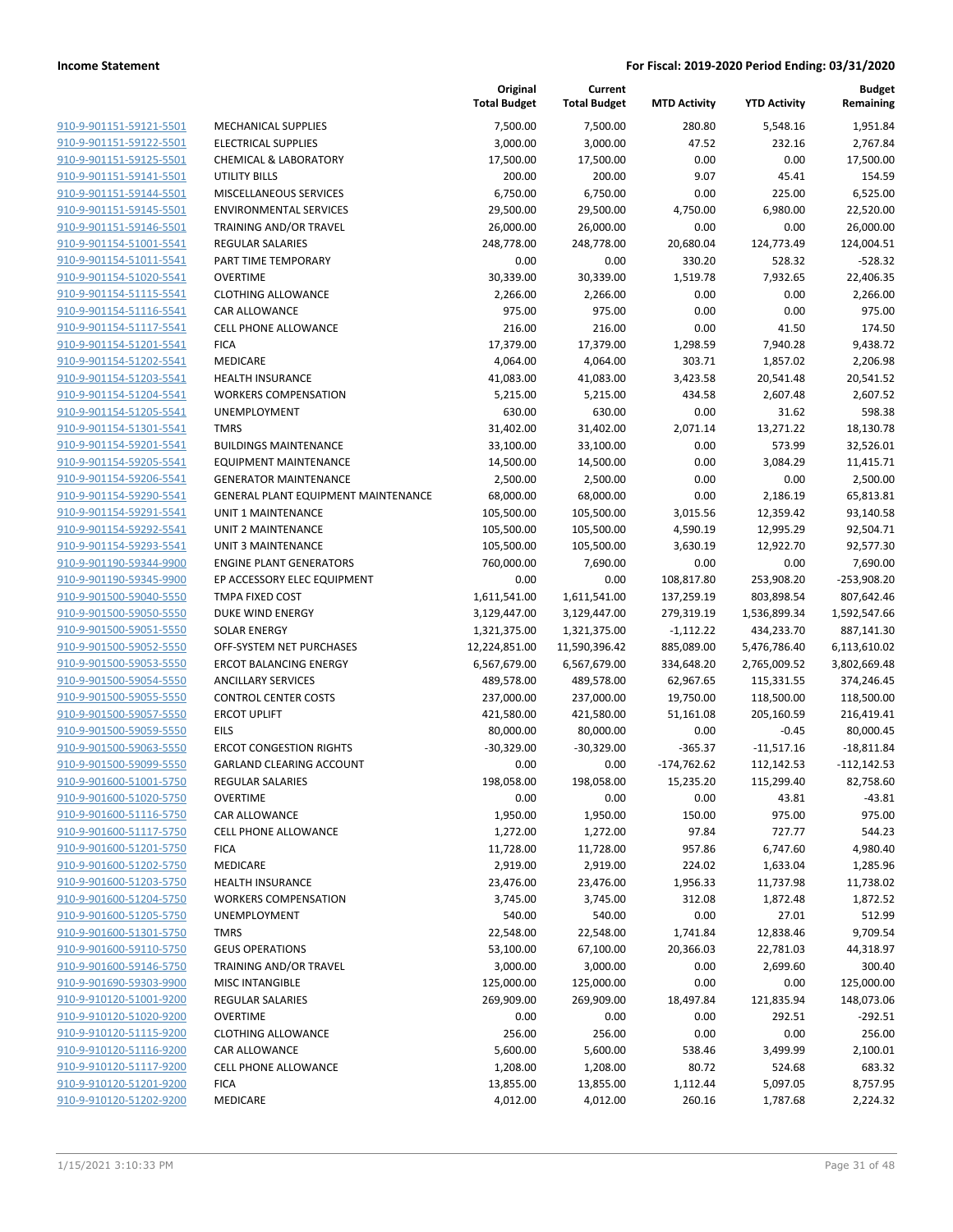**Budget**

|                                                    |                                      | Original<br><b>Total Budget</b> | Current<br><b>Total Budget</b> | <b>MTD Activity</b> | <b>YTD Activity</b> | <b>Budget</b><br>Remaining |
|----------------------------------------------------|--------------------------------------|---------------------------------|--------------------------------|---------------------|---------------------|----------------------------|
| 910-9-910120-51203-9200                            | <b>HEALTH INSURANCE</b>              | 35,214.00                       | 35,214.00                      | 2,934.50            | 17,607.00           | 17,607.00                  |
| 910-9-910120-51204-9200                            | <b>WORKERS COMPENSATION</b>          | 5,543.00                        | 5,543.00                       | 461.92              | 2,667.69            | 2,875.31                   |
| 910-9-910120-51205-9200                            | <b>UNEMPLOYMENT</b>                  | 540.00                          | 540.00                         | 17.68               | 38.17               | 501.83                     |
| 910-9-910120-51301-9200                            | <b>TMRS</b>                          | 30,999.00                       | 30,999.00                      | 2,150.66            | 14,397.43           | 16,601.57                  |
| 910-9-910121-59110-9210                            | <b>GEUS OPERATIONS</b>               | 6,700.00                        | 6,700.00                       | 244.92              | 2,663.04            | 4,036.96                   |
| 910-9-910121-59116-9210                            | <b>BUILDING OPERATIONS</b>           | 4,000.00                        | 4,000.00                       | 1,107.48            | 3,120.30            | 879.70                     |
| 910-9-910121-59141-9210                            | UTILITY BILLS                        | 81,000.00                       | 81,000.00                      | 5,850.52            | 38,615.17           | 42,384.83                  |
| 910-9-910121-59143-9210                            | PROFESSIONAL SERVICES                | 186,000.00                      | 186,000.00                     | 26,260.91           | 57,495.50           | 128,504.50                 |
| 910-9-910121-59144-9210                            | MISCELLANEOUS SERVICES               | 16,000.00                       | 16,000.00                      | 1,486.99            | 9,658.61            | 6,341.39                   |
| 910-9-910121-59148-9210                            | <b>FUEL</b>                          | 500.00                          | 500.00                         | 19.35               | 118.33              | 381.67                     |
| 910-9-910121-59193-9210                            | <b>GEUS INTERNET SERVICE</b>         | 38,000.00                       | 38,000.00                      | 0.00                | 38,000.00           | 0.00                       |
| 910-9-910121-59198-9210                            | <b>COLOCATION CHARGES</b>            | 10,189.00                       | 10,189.00                      | 0.00                | 10,189.00           | 0.00                       |
| 910-9-910132-59110-9302                            | <b>GEUS OPERATIONS</b>               | 10,000.00                       | 10,000.00                      | 283.57              | 2,994.82            | 7,005.18                   |
| 910-9-910132-59142-9302                            | <b>MEMBERSHIP FEES</b>               | 59,850.00                       | 59,850.00                      | 0.00                | 2,000.00            | 57,850.00                  |
| 910-9-910132-59146-9302                            | TRAINING AND/OR TRAVEL               | 6,000.00                        | 6,000.00                       | 180.00              | 249.02              | 5,750.98                   |
| 910-9-910135-59200-9350                            | LANDSCAPING MAINTENANCE              | 18,500.00                       | 18,500.00                      | 1,600.00            | 4,800.00            | 13,700.00                  |
| 910-9-910135-59201-9350                            | <b>BUILDING MAINTENANCE</b>          | 33,500.00                       | 33,500.00                      | 5,581.07            | 9,131.89            | 24,368.11                  |
| 910-9-910135-59205-9350                            | EQUIPMENT MAINTENANCE                | 500.00                          | 500.00                         | 0.00                | 2.66                | 497.34                     |
| 910-9-910190-59390-9900                            | <b>STRUCTURES &amp; IMPROVEMENTS</b> | 85,000.00                       | 85,000.00                      | 417.43              | 117,041.43          | $-32,041.43$               |
| 910-9-911120-51001-9201                            | <b>REGULAR SALARIES</b>              | 394,108.00                      | 394,108.00                     | 30,263.17           | 195,402.98          | 198,705.02                 |
| 910-9-911120-51020-9201                            | <b>OVERTIME</b>                      | 518.00                          | 518.00                         | 0.00                | 0.00                | 518.00                     |
| 910-9-911120-51102-9201                            | <b>BILINGUAL PAY</b>                 | 1,872.00                        | 1,872.00                       | 46.16               | 300.04              | 1,571.96                   |
| 910-9-911120-51115-9201                            | <b>CLOTHING ALLOWANCE</b>            | 410.00                          | 410.00                         | 0.00                | 3.93                | 406.07                     |
| 910-9-911120-51116-9201                            | CAR ALLOWANCE                        | 0.00                            | 0.00                           | 150.00              | 900.00              | $-900.00$                  |
| 910-9-911120-51117-9201                            | <b>CELL PHONE ALLOWANCE</b>          | 1,435.00                        | 1,435.00                       | 110.38              | 717.47              | 717.53                     |
| 910-9-911120-51201-9201                            | <b>FICA</b>                          | 23,988.00                       | 23,988.00                      | 1,811.03            | 11,742.78           | 12,245.22                  |
| 910-9-911120-51202-9201                            | MEDICARE                             | 5,770.00                        | 5,770.00                       | 423.54              | 2,746.29            | 3,023.71                   |
| 910-9-911120-51203-9201                            | HEALTH INSURANCE                     | 82,166.00                       | 82,166.00                      | 6,847.17            | 41,083.02           | 41,082.98                  |
| 910-9-911120-51204-9201                            | <b>WORKERS COMPENSATION</b>          | 8,029.00                        | 8,029.00                       | 669.08              | 4,014.48            | 4,014.52                   |
| 910-9-911120-51205-9201                            | UNEMPLOYMENT                         | 1,260.00                        | 1,260.00                       | 41.64               | 88.79               | 1,171.21                   |
| 910-9-911120-51301-9201                            | <b>TMRS</b>                          | 44,578.00                       | 44,578.00                      | 3,439.10            | 21,998.39           | 22,579.61                  |
| 910-9-911121-59110-9211                            | <b>GEUS OPERATIONS</b>               | 28,200.00                       | 28,200.00                      | 4,444.52            | 21,523.22           | 6,676.78                   |
| 910-9-911121-59142-9211                            | <b>MEMBERSHIP FEES</b>               | 4,260.00                        | 4,260.00                       | 80.00               | 1,223.00            | 3,037.00                   |
| 910-9-911121-59146-9211                            | TRAINING AND/OR TRAVEL               | 8,500.00                        | 8,500.00                       | 2,021.72            | 5,362.04            | 3,137.96                   |
| 910-9-911121-59148-9211                            | <b>FUEL</b>                          | 500.00                          | 500.00                         | 35.62               | 141.47              | 358.53                     |
| 910-9-911135-59205-9351                            | <b>EQUIPMENT MAINTENANCE</b>         | 6,000.00                        | 6,000.00                       | 0.00                | 399.28              | 5,600.72                   |
| 910-9-911190-59393-9900                            | <b>WAREHOUSE EQUIPMENT</b>           | 5,000.00                        | 5,000.00                       | 0.00                | 0.00                | 5,000.00                   |
| 910-9-913101-51001-9301                            | REGULAR SALARIES                     | 212,118.00                      | 212,118.00                     | 16,633.62           | 107,945.22          | 104,172.78                 |
| 910-9-913101-51020-9301                            | <b>OVERTIME</b>                      | 0.00                            | 0.00                           | 21.26               | 63.79               | $-63.79$                   |
| 910-9-913101-51115-9301                            | <b>CLOTHING ALLOWANCE</b>            | 318.00                          | 318.00                         | 0.00                | 0.00                | 318.00                     |
| 910-9-913101-51117-9301                            | <b>CELL PHONE ALLOWANCE</b>          | 1,068.00                        | 1,068.00                       | 97.84               | 660.42              | 407.58                     |
| 910-9-913101-51201-9301                            | <b>FICA</b>                          | 13,218.00                       | 13,218.00                      | 1,014.00            | 6,482.43            | 6,735.57                   |
| 910-9-913101-51202-9301                            | MEDICARE                             | 3,091.00                        | 3,091.00                       | 237.15              | 1,516.04            | 1,574.96                   |
| 910-9-913101-51203-9301                            | <b>HEALTH INSURANCE</b>              | 41,083.00                       | 41,083.00                      | 3,423.58            | 20,541.48           | 20,541.52                  |
| 910-9-913101-51204-9301                            | <b>WORKERS COMPENSATION</b>          | 5,030.00                        | 5,030.00                       | 419.17              | 2,515.02            | 2,514.98                   |
| 910-9-913101-51205-9301                            | <b>UNEMPLOYMENT</b>                  | 630.00                          | 630.00                         | 24.44               | 48.50               | 581.50                     |
| 910-9-913101-51301-9301                            | <b>TMRS</b>                          | 23,882.00                       | 23,882.00                      | 1,884.67            | 12,111.54           | 11,770.46                  |
| 910-9-913101-59110-9301                            | <b>GEUS OPERATIONS</b>               | 13,980.00                       | 13,980.00                      | 856.13              | 7,242.53            | 6,737.47                   |
| 910-9-913101-59112-9301                            | SAFETY                               | 3,175.00                        | 3,175.00                       | 0.00                | 216.00              | 2,959.00                   |
| 910-9-913101-59131-9301                            | NON-BAD DEBT WRITE OFFS              | 3,000.00                        | 3,000.00                       | 0.00                | 15.01               | 2,984.99                   |
| 910-9-913101-59146-9301                            | <b>TRAINING AND/OR TRAVEL</b>        | 2,000.00                        | 2,000.00                       | 0.00                | 266.20              | 1,733.80                   |
| 910-9-913101-59160-9301                            | <b>ADVERTISING</b>                   | 49,800.00                       | 49,800.00                      | 2,012.94            | 18,042.33           | 31,757.67                  |
| 910-9-913101-59164-9301                            | <b>CONSUMER INFORMATION</b>          | 0.00                            | 0.00                           | 0.00                | 1,713.96            | $-1,713.96$                |
| 910-9-913101-59167-9301                            | <b>ENERGY EFFICIENCY OPERATIONS</b>  | 10,000.00                       | 10,000.00                      | 594.00              | 1,281.88            | 8,718.12                   |
| 910-9-913101-59195-9301                            | PUBLIC SERVICE BY GEUS C/I           | 15,000.00                       | 15,000.00                      | 0.00                | 15,000.00           | 0.00                       |
| 910-9-913102-51001-9020                            | REGULAR SALARIES                     | 309,333.00                      | 309,333.00                     | 17,605.11           | 131,598.44          | 177,734.56                 |
| 910-9-913102-51020-9020                            | <b>OVERTIME</b>                      | 21,384.00                       | 21,384.00                      | 2,314.27            | 11,983.42           | 9,400.58                   |
| 910-9-913102-51115-9020<br>910-9-913102-51117-9020 | <b>CLOTHING ALLOWANCE</b>            | 3,255.00                        | 3,255.00                       | 0.00                | 0.00                | 3,255.00                   |
|                                                    | <b>CELL PHONE ALLOWANCE</b>          | 1,296.00                        | 1,296.00                       | 66.44               | 597.96              | 698.04                     |

**Original**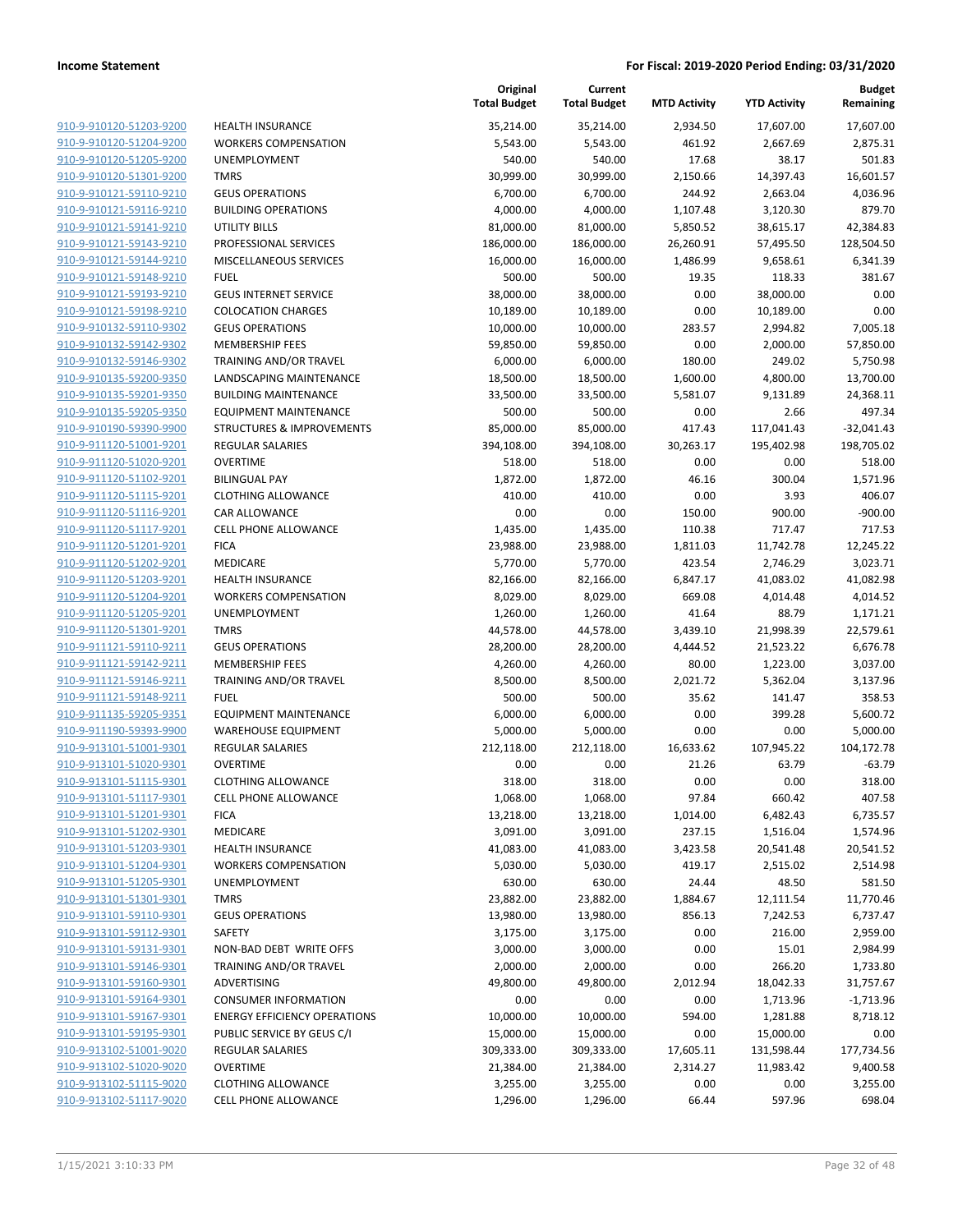|                         |                                  | Original<br><b>Total Budget</b> | Current<br><b>Total Budget</b> | <b>MTD Activity</b> | <b>YTD Activity</b> | Budget<br>Remaining |
|-------------------------|----------------------------------|---------------------------------|--------------------------------|---------------------|---------------------|---------------------|
| 910-9-913102-51201-9020 | <b>FICA</b>                      | 20,585.00                       | 20,585.00                      | 1,100.88            | 8,006.68            | 12,578.32           |
| 910-9-913102-51202-9020 | MEDICARE                         | 4,814.00                        | 4,814.00                       | 257.46              | 1,872.52            | 2,941.48            |
| 910-9-913102-51203-9020 | <b>HEALTH INSURANCE</b>          | 93,904.00                       | 93,904.00                      | 7,825.34            | 46,952.03           | 46,951.97           |
| 910-9-913102-51204-9020 | <b>WORKERS COMPENSATION</b>      | 5,939.00                        | 5,939.00                       | 494.92              | 2,969.52            | 2,969.48            |
| 910-9-913102-51205-9020 | UNEMPLOYMENT                     | 1,440.00                        | 1,440.00                       | 57.68               | 102.70              | 1,337.30            |
| 910-9-913102-51301-9020 | <b>TMRS</b>                      | 37,194.00                       | 37,194.00                      | 2,248.40            | 16,129.64           | 21,064.36           |
| 910-9-913102-59110-9020 | <b>GEUS OPERATIONS</b>           | 38,000.00                       | 38,000.00                      | 1,502.06            | 6,826.51            | 31,173.49           |
| 910-9-913102-59148-9020 | <b>FUEL</b>                      | 16,000.00                       | 16,000.00                      | 595.51              | 3,885.70            | 12,114.30           |
| 910-9-913102-59169-9020 | PRE PAID METER COSTS             | 5,100.00                        | 5,100.00                       | 0.00                | 1,566.28            | 3,533.72            |
| 910-9-913130-51001-9030 | <b>REGULAR SALARIES</b>          | 298,704.00                      | 298,704.00                     | 20,737.52           | 143,280.27          | 155,423.73          |
| 910-9-913130-51010-9030 | PART TIME REGULAR                | 57,741.00                       | 57,741.00                      | 0.00                | 0.00                | 57,741.00           |
| 910-9-913130-51020-9030 | <b>OVERTIME</b>                  | 3,975.00                        | 3,975.00                       | 341.38              | 1,051.18            | 2,923.82            |
| 910-9-913130-51102-9030 | <b>BILINGUAL PAY</b>             | 3,000.00                        | 3,000.00                       | 184.64              | 1,315.56            | 1,684.44            |
| 910-9-913130-51201-9030 | <b>FICA</b>                      | 22,532.00                       | 22,532.00                      | 1,256.70            | 8,565.70            | 13,966.30           |
| 910-9-913130-51202-9030 | MEDICARE                         | 5,270.00                        | 5,270.00                       | 293.90              | 2,003.26            | 3,266.74            |
| 910-9-913130-51203-9030 | <b>HEALTH INSURANCE</b>          | 93,904.00                       | 93,904.00                      | 7,825.33            | 46,952.02           | 46,951.98           |
| 910-9-913130-51204-9030 | <b>WORKERS COMPENSATION</b>      | 7,023.00                        | 7,023.00                       | 585.25              | 3,511.50            | 3,511.50            |
| 910-9-913130-51205-9030 | UNEMPLOYMENT                     | 1,800.00                        | 1,800.00                       | 115.72              | 160.01              | 1,639.99            |
| 910-9-913130-51301-9030 | <b>TMRS</b>                      | 40,712.00                       | 40,712.00                      | 2,417.24            | 16,220.02           | 24,491.98           |
| 910-9-913130-59110-9030 | <b>GEUS OPERATIONS</b>           | 15,800.00                       | 15,800.00                      | 884.96              | 7,542.60            | 8,257.40            |
| 910-9-913130-59146-9030 | TRAINING AND/OR TRAVEL           | 3,000.00                        | 3,000.00                       | 691.57              | 2,033.32            | 966.68              |
| 910-9-913130-59166-9030 | LOW INCOME ASSISTANCE            | 15,000.00                       | 15,000.00                      | 1,375.00            | 6,775.00            | 8,225.00            |
| 910-9-913131-51001-9031 | <b>REGULAR SALARIES</b>          | 47,133.00                       | 47,133.00                      | 3,625.61            | 23,563.61           | 23,569.39           |
| 910-9-913131-51020-9031 | <b>OVERTIME</b>                  | 102.00                          | 102.00                         | 0.00                | 0.00                | 102.00              |
| 910-9-913131-51102-9031 | <b>BILINGUAL PAY</b>             | 600.00                          | 600.00                         | 46.16               | 300.04              | 299.96              |
| 910-9-913131-51201-9031 | <b>FICA</b>                      | 2,966.00                        | 2,966.00                       | 218.35              | 1,429.63            | 1,536.37            |
| 910-9-913131-51202-9031 | MEDICARE                         | 694.00                          | 694.00                         | 51.06               | 334.32              | 359.68              |
| 910-9-913131-51203-9031 | <b>HEALTH INSURANCE</b>          | 11,738.00                       | 11,738.00                      | 978.17              | 5,869.02            | 5,868.98            |
| 910-9-913131-51204-9031 | <b>WORKERS COMPENSATION</b>      | 890.00                          | 890.00                         | 74.17               | 445.02              | 444.98              |
| 910-9-913131-51205-9031 | UNEMPLOYMENT                     | 180.00                          | 180.00                         | 1.66                | 9.02                | 170.98              |
| 910-9-913131-51301-9031 | <b>TMRS</b>                      | 5,359.00                        | 5,359.00                       | 413.08              | 2,660.28            | 2,698.72            |
| 910-9-913131-59110-9031 | <b>GEUS OPERATIONS</b>           | 15,700.00                       | 15,700.00                      | 2,262.89            | 7,746.12            | 7,953.88            |
| 910-9-913131-59146-9031 | TRAINING AND/OR TRAVEL           | 750.00                          | 750.00                         | 0.00                | 0.00                | 750.00              |
| 910-9-913134-51001-9034 | <b>REGULAR SALARIES</b>          | 146,582.00                      | 146,582.00                     | 8,765.12            | 56,790.39           | 89,791.61           |
| 910-9-913134-51020-9034 | <b>OVERTIME</b>                  | 1,386.00                        | 1,386.00                       | 0.00                | 77.32               | 1,308.68            |
| 910-9-913134-51201-9034 | <b>FICA</b>                      | 9,174.00                        | 9,174.00                       | 484.40              | 3,327.13            | 5,846.87            |
| 910-9-913134-51202-9034 | MEDICARE                         | 2,146.00                        | 2,146.00                       | 113.28              | 778.13              | 1,367.87            |
| 910-9-913134-51203-9034 | <b>HEALTH INSURANCE</b>          | 41,083.00                       | 41,083.00                      | 3,423.58            | 20,541.48           | 20,541.52           |
| 910-9-913134-51204-9034 | <b>WORKERS COMPENSATION</b>      | 2,991.00                        | 2,991.00                       | 249.25              | 1,495.50            | 1,495.50            |
| 910-9-913134-51205-9034 | UNEMPLOYMENT                     | 630.00                          | 630.00                         | 41.00               | 58.66               | 571.34              |
| 910-9-913134-51301-9034 | <b>TMRS</b>                      | 16,576.00                       | 16,576.00                      | 986.08              | 6,391.14            | 10,184.86           |
| 910-9-913134-59110-9034 | <b>GEUS OPERATIONS</b>           | 106,048.68                      | 106,048.68                     | 16,359.87           | 47,932.50           | 58,116.18           |
| 910-9-913134-59146-9034 | <b>TRAINING AND/OR TRAVEL</b>    | 3,500.00                        | 3,500.00                       | 691.93              | 691.93              | 2,808.07            |
| 910-9-913135-51001-9035 | <b>REGULAR SALARIES</b>          | 162,282.00                      | 162,282.00                     | 11,804.32           | 75,274.13           | 87,007.87           |
| 910-9-913135-51020-9035 | <b>OVERTIME</b>                  | 4,588.00                        | 4,588.00                       | 1,033.03            | 3,218.61            | 1,369.39            |
| 910-9-913135-51102-9035 | <b>BILINGUAL PAY</b>             | 600.00                          | 600.00                         | 46.16               | 300.04              | 299.96              |
| 910-9-913135-51201-9035 | <b>FICA</b>                      | 10,383.00                       | 10,383.00                      | 741.92              | 4,716.56            | 5,666.44            |
| 910-9-913135-51202-9035 | MEDICARE                         | 2,428.00                        | 2,428.00                       | 173.51              | 1,103.06            | 1,324.94            |
| 910-9-913135-51203-9035 | <b>HEALTH INSURANCE</b>          | 46,952.00                       | 46,952.00                      | 3,912.67            | 23,476.02           | 23,475.98           |
| 910-9-913135-51204-9035 | <b>WORKERS COMPENSATION</b>      | 3,116.00                        | 3,116.00                       | 259.67              | 1,558.02            | 1,557.98            |
| 910-9-913135-51205-9035 | <b>UNEMPLOYMENT</b>              | 720.00                          | 720.00                         | 67.00               | 91.28               | 628.72              |
| 910-9-913135-51301-9035 | <b>TMRS</b>                      | 18,761.00                       | 18,761.00                      | 1,207.89            | 8,508.45            | 10,252.55           |
| 910-9-913135-59146-9035 | TRAINING AND/OR TRAVEL           | 1,500.00                        | 1,500.00                       | 465.66              | 995.66              | 504.34              |
| 910-9-913135-59170-9035 | <b>CREDIT CARD FEES</b>          | 90,000.00                       | 90,000.00                      | 8,589.05            | 44,773.19           | 45,226.81           |
| 910-9-913135-59172-9035 | LOCKBOX OVER/SHORT               | 500.00                          | 500.00                         | 0.00                | 0.00                | 500.00              |
| 910-9-913135-59173-9035 | <b>ONLINE PAYMENT OVER/SHORT</b> | 500.00                          | 500.00                         | 0.00                | 0.00                | 500.00              |
| 910-9-913135-59174-9035 | <b>BANK RECS OVER/SHORT</b>      | 100.00                          | 100.00                         | 0.00                | 0.00                | 100.00              |
| 910-9-913135-59175-9035 | <b>CASHIERS OVER/SHORT</b>       | 100.00                          | 100.00                         | 102.64              | 195.30              | $-95.30$            |
| 910-9-913136-51001-9036 | REGULAR SALARIES                 | 31,866.00                       | 31,866.00                      | 2,451.20            | 15,920.80           | 15,945.20           |
|                         |                                  |                                 |                                |                     |                     |                     |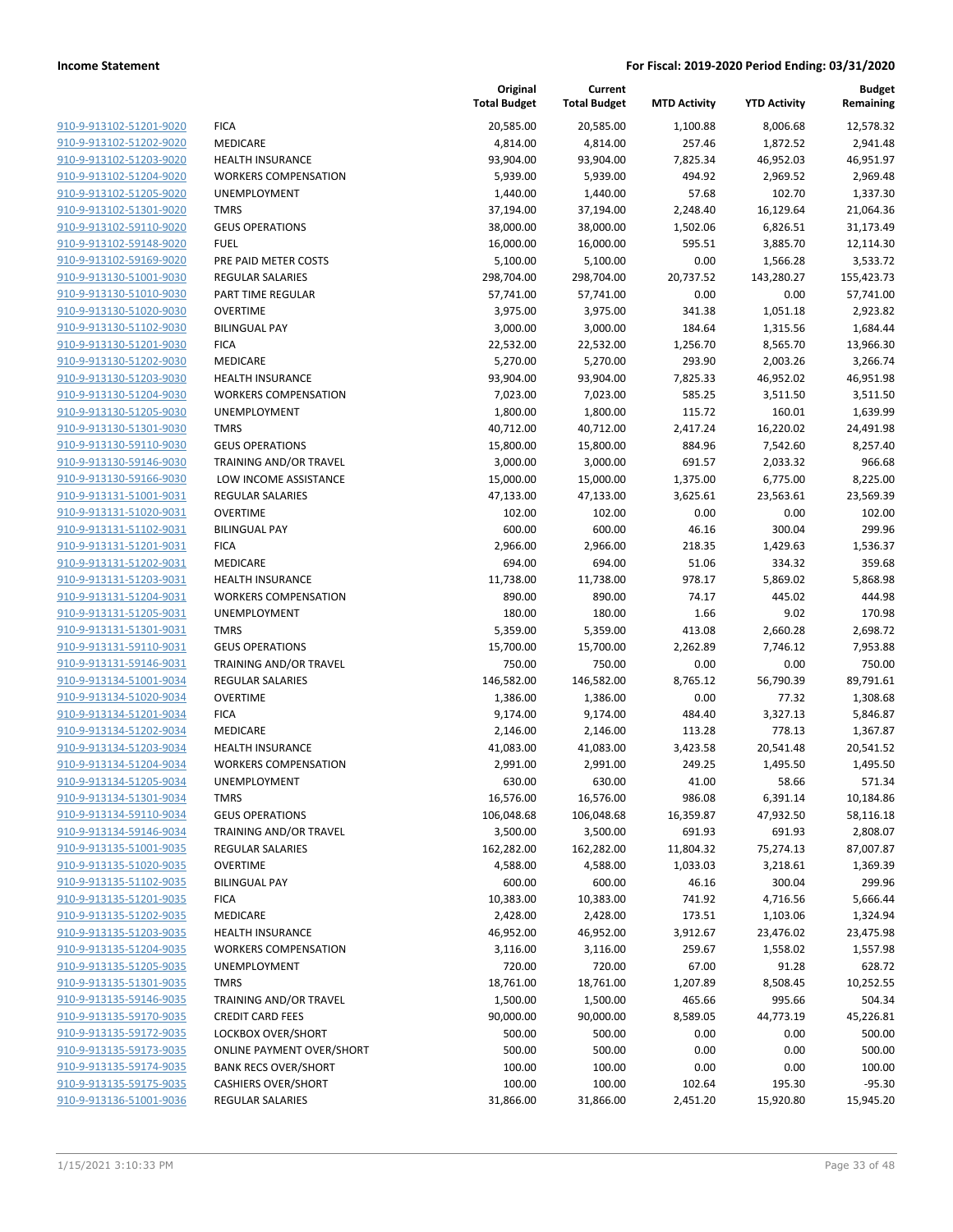| 910-9-913136-51020-9036        |
|--------------------------------|
| 910-9-913136-51115-9036        |
| 910-9-913136-51201-9036        |
| <u>910-9-913136-51202-9036</u> |
| 910-9-913136-51203-9036        |
| 910-9-913136-51204-9036        |
| 910-9-913136-51205-9036        |
| 910-9-913136-51301-9036        |
| <u>910-9-913136-59110-9036</u> |
| 910-9-913136-59141-9036        |
| 910-9-913139-59780-9240        |
| 910-9-913139-59781-9250        |
| 910-9-913139-59902-9301        |
| 910-9-913139-59926-9301        |
|                                |
| 910-9-913139-59927-9301        |
| 910-9-913139-59928-9301        |
| 910-9-913159-59200-9353        |
| 910-9-913159-59201-9353        |
| 910-9-913159-59205-9353        |
| 910-9-913190-59390-9900        |
| 910-9-913190-59391-9900        |
| 910-9-930000-59060-5650        |
| 910-9-930000-59110-5600        |
| <u>910-9-930161-51001-5610</u> |
| 910-9-930161-51020-5610        |
| 910-9-930161-51116-5610        |
| 910-9-930161-51117-5610        |
| 910-9-930161-51201-5610        |
| <u>910-9-930161-51202-5610</u> |
| <u>910-9-930161-51203-5610</u> |
| 910-9-930161-51204-5610        |
| 910-9-930161-51205-5610        |
| 910-9-930161-51301-5610        |
| <u>910-9-930161-59110-5610</u> |
|                                |
| <u>910-9-930161-59146-5610</u> |
| 910-9-930181-51001-5810        |
| 910-9-930181-51020-5810        |
| 910-9-930181-51201-5810        |
| <u>910-9-930181-51202-5810</u> |
| 910-9-930181-51203-5810        |
| 910-9-930181-51204-5810        |
| 910-9-930181-51205-5810        |
| <u>910-9-930181-51301-5810</u> |
| 910-9-930181-59110-5810        |
| <u>910-9-930190-59391-9900</u> |
| 910-9-931080-51001-5800        |
| 910-9-931080-51010-5800        |
| 910-9-931080-51020-5800        |
| <u>910-9-931080-51115-5800</u> |
| <u>910-9-931080-51116-5800</u> |
| 910-9-931080-51117-5800        |
| 910-9-931080-51201-5800        |
| 910-9-931080-51202-5800        |
|                                |
| <u>910-9-931080-51203-5800</u> |
| <u>910-9-931080-51204-5800</u> |
| <u>910-9-931080-51205-5800</u> |
| 910-9-931080-51301-5800        |
| 910-9-931080-59110-5800        |
| <u>910-9-931080-59146-5800</u> |
|                                |

|                         |                                      | Original<br><b>Total Budget</b> | Current<br><b>Total Budget</b> | <b>MTD Activity</b> | <b>YTD Activity</b> | <b>Budget</b><br>Remaining |
|-------------------------|--------------------------------------|---------------------------------|--------------------------------|---------------------|---------------------|----------------------------|
| 910-9-913136-51020-9036 | <b>OVERTIME</b>                      | 115.00                          | 115.00                         | 0.00                | 0.00                | 115.00                     |
| 910-9-913136-51115-9036 | <b>CLOTHING ALLOWANCE</b>            | 256.00                          | 256.00                         | 0.00                | 0.00                | 256.00                     |
| 910-9-913136-51201-9036 | <b>FICA</b>                          | 1,983.00                        | 1,983.00                       | 119.02              | 791.42              | 1,191.58                   |
| 910-9-913136-51202-9036 | MEDICARE                             | 464.00                          | 464.00                         | 27.84               | 185.09              | 278.91                     |
| 910-9-913136-51203-9036 | <b>HEALTH INSURANCE</b>              | 11,738.00                       | 11,738.00                      | 978.17              | 5,869.02            | 5,868.98                   |
| 910-9-913136-51204-9036 | <b>WORKERS COMPENSATION</b>          | 595.00                          | 595.00                         | 49.58               | 297.48              | 297.52                     |
| 910-9-913136-51205-9036 | UNEMPLOYMENT                         | 180.00                          | 180.00                         | 20.84               | 25.76               | 154.24                     |
| 910-9-913136-51301-9036 | <b>TMRS</b>                          | 3,583.00                        | 3,583.00                       | 275.76              | 1,774.80            | 1,808.20                   |
| 910-9-913136-59110-9036 | <b>GEUS OPERATIONS</b>               | 21,755.00                       | 21,755.00                      | 968.37              | 7,250.20            | 14,504.80                  |
| 910-9-913136-59141-9036 | <b>UTILITY BILLS</b>                 | 51,000.00                       | 51,000.00                      | 3,981.13            | 24,235.08           | 26,764.92                  |
| 910-9-913139-59780-9240 | PROPERTY INSURANCE                   | 9,466.00                        | 9,466.00                       | 0.00                | 7,565.54            | 1,900.46                   |
| 910-9-913139-59781-9250 | <b>LIABILITY INSURANCE</b>           | 4,559.00                        | 4,559.00                       | 0.00                | 7,842.69            | $-3,283.69$                |
| 910-9-913139-59902-9301 | XFER to COG - ADMIN EXPENSES         | 84,001.00                       | 84,001.00                      | 7,000.08            | 42,000.48           | 42,000.52                  |
| 910-9-913139-59926-9301 | XFER to COG - GARAGE                 | 19,276.00                       | 19,276.00                      | 1,606.33            | 9,637.98            | 9,638.02                   |
| 910-9-913139-59927-9301 | XFER to COG - INSURANCE              | 4,667.00                        | 4,667.00                       | 388.92              | 2,333.52            | 2,333.48                   |
| 910-9-913139-59928-9301 | XFER to COG - IT                     | 15,474.00                       | 15,474.00                      | 7,134.50            | 42,807.00           | $-27,333.00$               |
| 910-9-913159-59200-9353 | LANDSCAPING MAINTENANCE              | 2,500.00                        | 2,500.00                       | 384.00              | 1,152.00            | 1,348.00                   |
| 910-9-913159-59201-9353 | <b>BUILDINGS MAINTENANCE</b>         | 19,500.00                       | 19,500.00                      | 60.00               | 11,239.46           | 8,260.54                   |
| 910-9-913159-59205-9353 | <b>EQUIPMENT MAINTENANCE</b>         | 4,000.00                        | 4,000.00                       | 97.95               | 953.10              | 3,046.90                   |
| 910-9-913190-59390-9900 | <b>STRUCTURES &amp; IMPROVEMENTS</b> | 43,500.00                       | 35,810.00                      | 0.00                | 0.00                | 35,810.00                  |
| 910-9-913190-59391-9900 | FURNITURE & OFFICE EQUIPMENT         | 7,000.00                        | 7,000.00                       | 0.00                | 1,600.00            | 5,400.00                   |
| 910-9-930000-59060-5650 | <b>TRANSMISSION COSTS</b>            | 3,418,905.00                    | 3,418,905.00                   | 241,317.15          | 1,733,574.94        | 1,685,330.06               |
| 910-9-930000-59110-5600 | <b>GEUS OPERATIONS</b>               | 100,800.00                      | 100,800.00                     | 4,207.36            | 18,645.21           | 82,154.79                  |
| 910-9-930161-51001-5610 | <b>REGULAR SALARIES</b>              | 257,306.00                      | 257,306.00                     | 19,421.04           | 127,040.70          | 130,265.30                 |
| 910-9-930161-51020-5610 | <b>OVERTIME</b>                      | 18,768.00                       | 18,768.00                      | 1,720.29            | 18,706.22           | 61.78                      |
| 910-9-930161-51116-5610 | CAR ALLOWANCE                        | 1,950.00                        | 1,950.00                       | 150.00              | 975.00              | 975.00                     |
| 910-9-930161-51117-5610 | CELL PHONE ALLOWANCE                 | 432.00                          | 432.00                         | 33.22               | 215.93              | 216.07                     |
| 910-9-930161-51201-5610 | <b>FICA</b>                          | 17,264.00                       | 17,264.00                      | 1,214.39            | 8,468.03            | 8,795.97                   |
| 910-9-930161-51202-5610 | MEDICARE                             | 4,038.00                        | 4,038.00                       | 284.01              | 1,980.44            | 2,057.56                   |
| 910-9-930161-51203-5610 | <b>HEALTH INSURANCE</b>              | 39,616.00                       | 39,616.00                      | 3,301.33            | 19,807.98           | 19,808.02                  |
| 910-9-930161-51204-5610 | <b>WORKERS COMPENSATION</b>          | 5,181.00                        | 5,181.00                       | 431.75              | 2,590.50            | 2,590.50                   |
| 910-9-930161-51205-5610 | UNEMPLOYMENT                         | 608.00                          | 608.00                         | 0.00                | 32.64               | 575.36                     |
| 910-9-930161-51301-5610 | <b>TMRS</b>                          | 31,194.00                       | 31,194.00                      | 2,399.01            | 16,382.47           | 14,811.53                  |
| 910-9-930161-59110-5610 | <b>GEUS OPERATIONS</b>               | 16,900.00                       | 16,900.00                      | 180.11              | 1,712.93            | 15,187.07                  |
| 910-9-930161-59146-5610 | TRAINING AND/OR TRAVEL               | 44,000.00                       | 44,000.00                      | 2,758.00            | 18,396.14           | 25,603.86                  |
| 910-9-930181-51001-5810 | <b>REGULAR SALARIES</b>              | 153,347.00                      | 153,347.00                     | 11,424.94           | 75,066.01           | 78,280.99                  |
| 910-9-930181-51020-5810 | <b>OVERTIME</b>                      | 18,768.00                       | 18,768.00                      | 1,720.29            | 18,706.18           | 61.82                      |
| 910-9-930181-51201-5810 | <b>FICA</b>                          | 10,671.00                       | 10,671.00                      | 815.01              | 5,813.90            | 4,857.10                   |
| 910-9-930181-51202-5810 | MEDICARE                             | 2,496.00                        | 2,496.00                       | 190.61              | 1,359.70            | 1,136.30                   |
| 910-9-930181-51203-5810 | HEALTH INSURANCE                     | 27,878.00                       | 27,878.00                      | 2,323.17            | 13,939.02           | 13,938.98                  |
| 910-9-930181-51204-5810 | <b>WORKERS COMPENSATION</b>          | 3,202.00                        | 3,202.00                       | 266.83              | 1,600.98            | 1,601.02                   |
| 910-9-930181-51205-5810 | UNEMPLOYMENT                         | 428.00                          | 428.00                         | 0.00                | 19.43               | 408.57                     |
| 910-9-930181-51301-5810 | <b>TMRS</b>                          | 19,281.00                       | 19,281.00                      | 1,478.83            | 10,455.69           | 8,825.31                   |
| 910-9-930181-59110-5810 | <b>GEUS OPERATIONS</b>               | 12,500.00                       | 12,500.00                      | 330.15              | 843.22              | 11,656.78                  |
| 910-9-930190-59391-9900 | FURNITURE & OFFICE EQUIPMENT         | 100,000.00                      | 100,000.00                     | 0.00                | 0.00                | 100,000.00                 |
| 910-9-931080-51001-5800 | REGULAR SALARIES                     | 681,691.00                      | 681,691.00                     | 57,362.90           | 330,574.47          | 351,116.53                 |
| 910-9-931080-51010-5800 | PART TIME REGULAR                    | 75,490.00                       | 75,490.00                      | 0.00                | 0.00                | 75,490.00                  |
| 910-9-931080-51020-5800 | <b>OVERTIME</b>                      | 1,980.00                        | 1,980.00                       | 0.00                | 0.00                | 1,980.00                   |
| 910-9-931080-51115-5800 | <b>CLOTHING ALLOWANCE</b>            | 513.00                          | 513.00                         | 0.00                | 0.00                | 513.00                     |
| 910-9-931080-51116-5800 | CAR ALLOWANCE                        | 3,900.00                        | 3,900.00                       | 300.00              | 1,950.00            | 1,950.00                   |
| 910-9-931080-51117-5800 | <b>CELL PHONE ALLOWANCE</b>          | 4,070.00                        | 4,070.00                       | 313.08              | 1,863.80            | 2,206.20                   |
| 910-9-931080-51201-5800 | <b>FICA</b>                          | 44,660.00                       | 44,660.00                      | 3,435.20            | 19,293.10           | 25,366.90                  |
| 910-9-931080-51202-5800 | MEDICARE                             | 11,123.00                       | 11,123.00                      | 803.40              | 4,643.42            | 6,479.58                   |
| 910-9-931080-51203-5800 | <b>HEALTH INSURANCE</b>              | 93,904.00                       | 93,904.00                      | 7,825.34            | 46,952.01           | 46,951.99                  |
| 910-9-931080-51204-5800 | <b>WORKERS COMPENSATION</b>          | 15,317.00                       | 15,317.00                      | 1,276.42            | 7,658.52            | 7,658.48                   |
| 910-9-931080-51205-5800 | UNEMPLOYMENT                         | 1,800.00                        | 1,800.00                       | 34.53               | 102.67              | 1,697.33                   |
| 910-9-931080-51301-5800 | <b>TMRS</b>                          | 85,938.00                       | 85,938.00                      | 5,905.88            | 34,382.78           | 51,555.22                  |
| 910-9-931080-59110-5800 | <b>GEUS OPERATIONS</b>               | 8,780.00                        | 8,780.00                       | 391.55              | 6,683.52            | 2,096.48                   |
| 910-9-931080-59146-5800 | TRAINING AND/OR TRAVEL               | 14,600.00                       | 14,600.00                      | 40.00               | 699.80              | 13,900.20                  |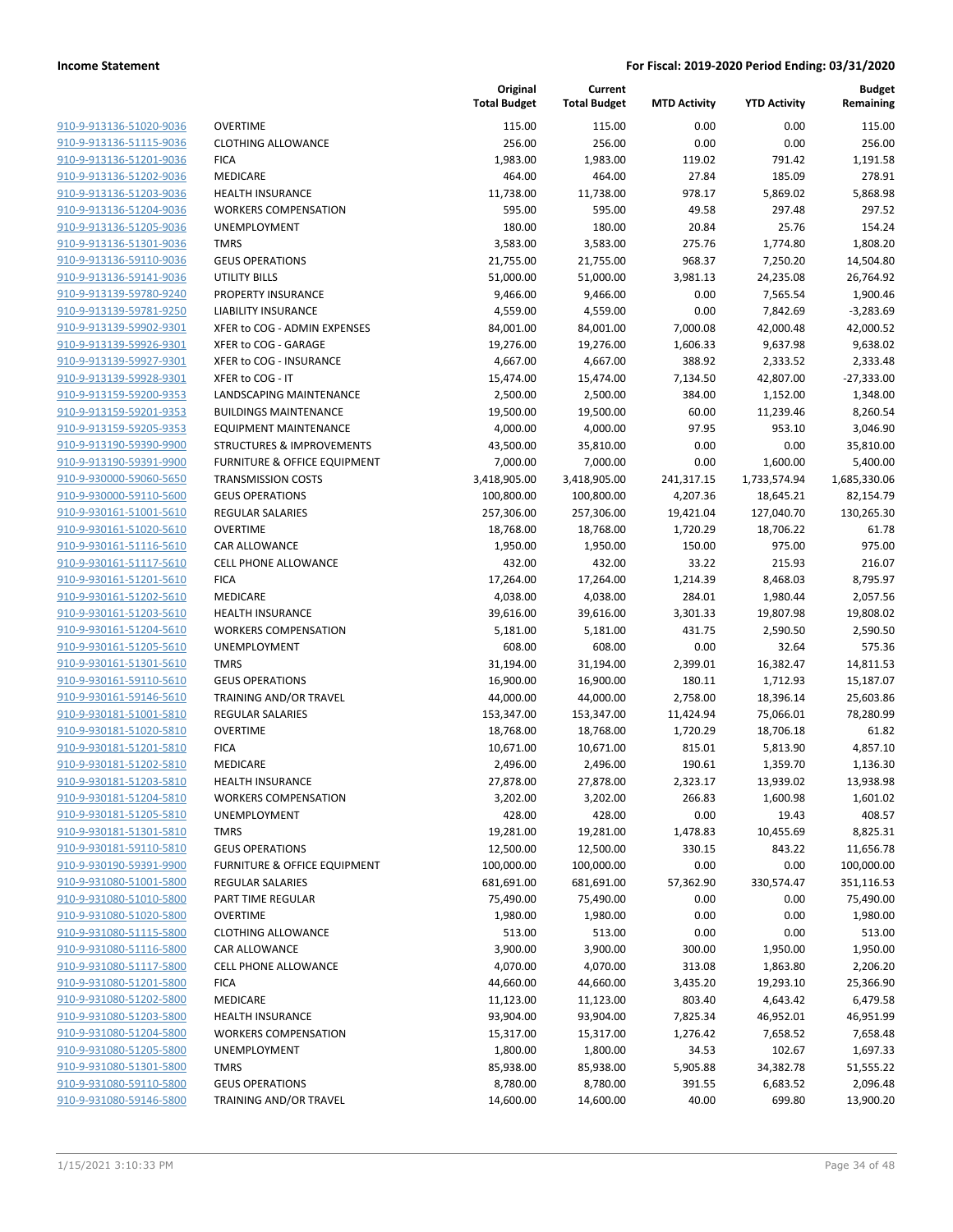|                         |                                 | Original<br><b>Total Budget</b> | Current<br><b>Total Budget</b> | <b>MTD Activity</b> | <b>YTD Activity</b> | <b>Budget</b><br>Remaining |
|-------------------------|---------------------------------|---------------------------------|--------------------------------|---------------------|---------------------|----------------------------|
| 910-9-931080-59148-5800 | <b>FUEL</b>                     | 4,000.00                        | 4,000.00                       | 380.79              | 1,868.76            | 2,131.24                   |
| 910-9-931080-59205-5800 | <b>EQUIPMENT MAINTENANCE</b>    | 3,550.00                        | 3,550.00                       | 0.00                | 198.34              | 3,351.66                   |
| 910-9-931088-51001-5880 | <b>REGULAR SALARIES</b>         | 43,846.00                       | 43,846.00                      | 6,822.40            | 44,259.32           | $-413.32$                  |
| 910-9-931088-51117-5880 | <b>CELL PHONE ALLOWANCE</b>     | 0.00                            | 0.00                           | 73.84               | 184.60              | $-184.60$                  |
| 910-9-931088-51201-5880 | <b>FICA</b>                     | 2,718.00                        | 2,718.00                       | 382.24              | 2,470.44            | 247.56                     |
| 910-9-931088-51202-5880 | MEDICARE                        | 636.00                          | 636.00                         | 89.40               | 577.78              | 58.22                      |
| 910-9-931088-51203-5880 | <b>HEALTH INSURANCE</b>         | 11,738.00                       | 11,738.00                      | 978.17              | 5,869.02            | 5,868.98                   |
| 910-9-931088-51204-5880 | <b>WORKERS COMPENSATION</b>     | 816.00                          | 816.00                         | 68.00               | 408.00              | 408.00                     |
| 910-9-931088-51205-5880 | <b>UNEMPLOYMENT</b>             | 180.00                          | 180.00                         | 15.26               | 29.08               | 150.92                     |
| 910-9-931088-51301-5880 | <b>TMRS</b>                     | 4,912.00                        | 4,912.00                       | 775.82              | 4,954.85            | $-42.85$                   |
| 910-9-931088-59110-5880 | <b>GEUS OPERATIONS</b>          | 3,850.00                        | 3,850.00                       | 26.09               | 1,843.91            | 2,006.09                   |
| 910-9-931088-59146-5880 | <b>TRAINING AND/OR TRAVEL</b>   | 3,000.00                        | 3,000.00                       | 0.00                | 0.00                | 3,000.00                   |
| 910-9-931092-51001-9202 | <b>REGULAR SALARIES</b>         | 191,878.00                      | 191,878.00                     | 9,835.66            | 63,940.38           | 127,937.62                 |
| 910-9-931092-51020-9202 | <b>OVERTIME</b>                 | 0.00                            | 0.00                           | 139.44              | 139.44              | $-139.44$                  |
| 910-9-931092-51117-9202 | <b>CELL PHONE ALLOWANCE</b>     | 2,064.00                        | 2,064.00                       | 125.54              | 816.01              | 1,247.99                   |
| 910-9-931092-51201-9202 | <b>FICA</b>                     | 12,024.00                       | 12,024.00                      | 600.85              | 3,839.65            | 8,184.35                   |
| 910-9-931092-51202-9202 | MEDICARE                        | 2,812.00                        | 2,812.00                       | 140.52              | 897.96              | 1,914.04                   |
| 910-9-931092-51203-9202 | <b>HEALTH INSURANCE</b>         | 35,214.00                       | 35,214.00                      | 2,934.50            | 17,607.00           | 17,607.00                  |
| 910-9-931092-51204-9202 | <b>WORKERS COMPENSATION</b>     | 4,002.00                        | 4,002.00                       | 333.50              | 2,001.00            | 2,001.00                   |
| 910-9-931092-51205-9202 | <b>UNEMPLOYMENT</b>             | 540.00                          | 540.00                         | 0.00                | 15.74               | 524.26                     |
| 910-9-931092-51301-9202 | <b>TMRS</b>                     | 21,726.00                       | 21,726.00                      | 1,136.33            | 7,234.76            | 14,491.24                  |
| 910-9-931092-59110-9212 | <b>GEUS OPERATIONS</b>          | 15,200.00                       | 15,200.00                      | 1,745.71            | 7,746.59            | 7,453.41                   |
| 910-9-931092-59130-9212 | PHONE MANAGEMENT SERVICE        | 66,900.00                       | 66,900.00                      | 6,672.00            | 30,024.00           | 36,876.00                  |
| 910-9-931092-59133-9212 | OFFICE 365                      | 10,920.00                       | 10,920.00                      | 0.00                | 4,442.50            | 6,477.50                   |
| 910-9-931092-59146-9212 | TRAINING AND/OR TRAVEL          | 5,000.00                        | 5,000.00                       | 450.00              | 4,063.35            | 936.65                     |
| 910-9-931093-59205-9352 | EQUIPMENT MAINTENANCE - IT      | 22,500.00                       | 22,500.00                      | 7,011.90            | 15,034.64           | 7,465.36                   |
| 910-9-931099-59391-9900 | FURNITURE & OFFICE EQUIPMENT    | 394,400.00                      | 394,400.00                     | 24,691.67           | 95,836.15           | 298,563.85                 |
| 910-9-931099-59392-9900 | <b>TRANSPORTATION EQUIPMENT</b> | 33,000.00                       | 33,000.00                      | 0.00                | 0.00                | 33,000.00                  |
| 910-9-931462-51001-5620 | <b>REGULAR SALARIES</b>         | 63,483.00                       | 63,483.00                      | 3,963.93            | 31,162.46           | 32,320.54                  |
| 910-9-931462-51115-5620 | <b>CLOTHING ALLOWANCE</b>       | 154.00                          | 154.00                         | 0.00                | 0.00                | 154.00                     |
| 910-9-931462-51117-5620 | <b>CELL PHONE ALLOWANCE</b>     | 480.00                          | 480.00                         | 20.55               | 213.46              | 266.54                     |
| 910-9-931462-51201-5620 | <b>FICA</b>                     | 3,924.00                        | 3,924.00                       | 208.46              | 3,982.71            | $-58.71$                   |
| 910-9-931462-51202-5620 | MEDICARE                        | 927.00                          | 927.00                         | 48.76               | 931.45              | $-4.45$                    |
| 910-9-931462-51203-5620 | <b>HEALTH INSURANCE</b>         | 5,869.00                        | 5,869.00                       | 489.08              | 2,934.48            | 2,934.52                   |
| 910-9-931462-51204-5620 | <b>WORKERS COMPENSATION</b>     | 1,207.00                        | 1,207.00                       | 100.58              | 603.48              | 603.52                     |
| 910-9-931462-51205-5620 | UNEMPLOYMENT                    | 89.00                           | 89.00                          | 0.00                | 5.04                | 83.96                      |
| 910-9-931462-51301-5620 | <b>TMRS</b>                     | 7,165.00                        | 7,165.00                       | 448.26              | 7,702.56            | $-537.56$                  |
| 910-9-931462-59110-5620 | <b>GEUS OPERATIONS</b>          | 11,551.00                       | 11,551.00                      | 298.77              | 2,959.02            | 8,591.98                   |
| 910-9-931462-59146-5620 | TRAINING AND/OR TRAVEL          | 3,470.00                        | 3,470.00                       | 175.00              | 438.92              | 3,031.08                   |
| 910-9-931462-59148-5620 | FUEL                            | 1,000.00                        | 1,000.00                       | 224.33              | 1,203.26            | $-203.26$                  |
| 910-9-931462-59198-5620 | <b>COLOCATION CHARGES</b>       | 10,189.00                       | 10,189.00                      | 0.00                | 10,189.00           | 0.00                       |
| 910-9-931462-59199-5620 | LEASE OF DARK FIBER             | 210,857.00                      | 210,857.00                     | 0.00                | 210,857.00          | 0.00                       |
| 910-9-931470-51001-5700 | REGULAR SALARIES                | 110,993.00                      | 110,993.00                     | 5,145.90            | 42,375.80           | 68,617.20                  |
| 910-9-931470-51020-5700 | <b>OVERTIME</b>                 | 3,247.00                        | 3,247.00                       | 290.22              | 2,074.35            | 1,172.65                   |
| 910-9-931470-51115-5700 | <b>CLOTHING ALLOWANCE</b>       | 525.00                          | 525.00                         | 0.00                | 0.00                | 525.00                     |
| 910-9-931470-51117-5700 | <b>CELL PHONE ALLOWANCE</b>     | 648.00                          | 648.00                         | 33.24               | 240.99              | 407.01                     |
| 910-9-931470-51201-5700 | <b>FICA</b>                     | 7,120.00                        | 7,120.00                       | 281.46              | 2,320.18            | 4,799.82                   |
| 910-9-931470-51202-5700 | MEDICARE                        | 1,665.00                        | 1,665.00                       | 65.83               | 542.62              | 1,122.38                   |
| 910-9-931470-51203-5700 | <b>HEALTH INSURANCE</b>         | 17,607.00                       | 17,607.00                      | 1,467.25            | 8,803.50            | 8,803.50                   |
| 910-9-931470-51204-5700 | <b>WORKERS COMPENSATION</b>     | 2,167.00                        | 2,167.00                       | 180.58              | 1,083.48            | 1,083.52                   |
| 910-9-931470-51205-5700 | <b>UNEMPLOYMENT</b>             | 266.00                          | 266.00                         | 0.00                | 15.32               | 250.68                     |
| 910-9-931470-51301-5700 | <b>TMRS</b>                     | 12,864.00                       | 12,864.00                      | 615.30              | 4,984.17            | 7,879.83                   |
| 910-9-931470-59205-5700 | <b>EQUIPMENT MAINTENANCE</b>    | 4,650.00                        | 4,650.00                       | 0.00                | 92.88               | 4,557.12                   |
| 910-9-931470-59253-5700 | TRANSMISSION SUBSTATION MAINT   | 23,278.00                       | 23,278.00                      | 1,222.41            | 3,709.47            | 19,568.53                  |
| 910-9-931490-59353-9900 | <b>TRANSMISSION SUBSTATIONS</b> | 694,000.00                      | 694,000.00                     | 20,909.72           | 44,134.83           | 649,865.17                 |
| 910-9-931491-51001-9911 | REGULAR SALARIES                | 2,510.00                        | 2,510.00                       | 0.00                | 1,116.36            | 1,393.64                   |
| 910-9-931491-51201-9911 | <b>FICA</b>                     | 159.00                          | 159.00                         | 0.00                | 69.21               | 89.79                      |
| 910-9-931491-51202-9911 | MEDICARE                        | 37.00                           | 37.00                          | 0.00                | 16.19               | 20.81                      |
| 910-9-931491-51205-9911 | UNEMPLOYMENT                    | 5.00                            | 5.00                           | 0.00                | 0.00                | 5.00                       |
|                         |                                 |                                 |                                |                     |                     |                            |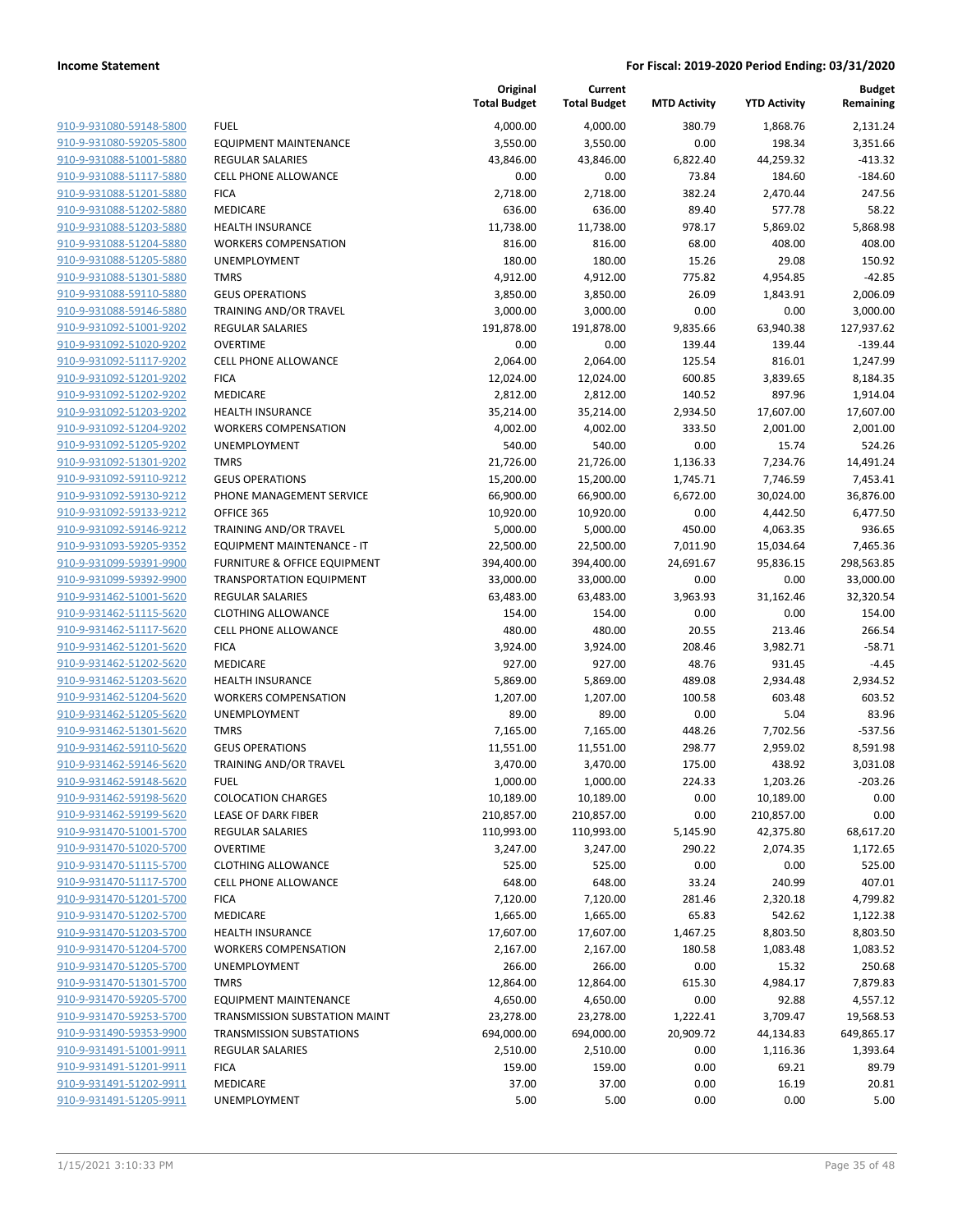|                         |                                     | Original<br><b>Total Budget</b> | Current<br><b>Total Budget</b> | <b>MTD Activity</b> | <b>YTD Activity</b> | <b>Budget</b><br>Remaining |
|-------------------------|-------------------------------------|---------------------------------|--------------------------------|---------------------|---------------------|----------------------------|
| 910-9-931491-51301-9911 | <b>TMRS</b>                         | 288.00                          | 288.00                         | 0.00                | 123.46              | 164.54                     |
| 910-9-931528-51001-5820 | <b>REGULAR SALARIES</b>             | 63,636.00                       | 63,636.00                      | 3,963.92            | 30,962.44           | 32,673.56                  |
| 910-9-931528-51115-5820 | <b>CLOTHING ALLOWANCE</b>           | 154.00                          | 154.00                         | 0.00                | 0.00                | 154.00                     |
| 910-9-931528-51117-5820 | <b>CELL PHONE ALLOWANCE</b>         | 480.00                          | 480.00                         | 20.52               | 213.42              | 266.58                     |
| 910-9-931528-51201-5820 | <b>FICA</b>                         | 3,933.00                        | 3,933.00                       | 247.04              | 1,932.96            | 2,000.04                   |
|                         |                                     |                                 |                                |                     |                     |                            |
| 910-9-931528-51202-5820 | MEDICARE                            | 930.00                          | 930.00                         | 57.78               | 452.07              | 477.93                     |
| 910-9-931528-51203-5820 | <b>HEALTH INSURANCE</b>             | 5,869.00                        | 5,869.00                       | 489.08              | 2,934.48            | 2,934.52                   |
| 910-9-931528-51204-5820 | <b>WORKERS COMPENSATION</b>         | 1,207.00                        | 1,207.00                       | 100.58              | 603.48              | 603.52                     |
| 910-9-931528-51205-5820 | <b>UNEMPLOYMENT</b>                 | 89.00                           | 89.00                          | 0.00                | 3.96                | 85.04                      |
| 910-9-931528-51301-5820 | <b>TMRS</b>                         | 7,182.00                        | 7,182.00                       | 448.24              | 3,473.73            | 3,708.27                   |
| 910-9-931528-59110-5820 | <b>GEUS OPERATIONS</b>              | 10,081.00                       | 10,081.00                      | 47.91               | 1,689.44            | 8,391.56                   |
| 910-9-931528-59146-5820 | TRAINING AND/OR TRAVEL              | 5,970.00                        | 5,970.00                       | 175.00              | 438.92              | 5,531.08                   |
| 910-9-931528-59148-5820 | <b>FUEL</b>                         | 3,000.00                        | 3,000.00                       | 126.48              | 1,078.97            | 1,921.03                   |
| 910-9-931529-51001-5920 | <b>REGULAR SALARIES</b>             | 111,260.00                      | 111,260.00                     | 5,145.88            | 42,375.68           | 68,884.32                  |
| 910-9-931529-51020-5920 | <b>OVERTIME</b>                     | 3,247.00                        | 3,247.00                       | 290.23              | 2,074.37            | 1,172.63                   |
| 910-9-931529-51115-5920 | <b>CLOTHING ALLOWANCE</b>           | 525.00                          | 525.00                         | 0.00                | 0.00                | 525.00                     |
| 910-9-931529-51117-5920 | <b>CELL PHONE ALLOWANCE</b>         | 648.00                          | 648.00                         | 33.20               | 240.70              | 407.30                     |
| 910-9-931529-51201-5920 | <b>FICA</b>                         | 7,137.00                        | 7,137.00                       | 339.10              | 2,770.84            | 4,366.16                   |
| 910-9-931529-51202-5920 | MEDICARE                            | 1,669.00                        | 1,669.00                       | 79.31               | 648.01              | 1,020.99                   |
| 910-9-931529-51203-5920 | <b>HEALTH INSURANCE</b>             | 17,607.00                       | 17,607.00                      | 1,467.25            | 8,803.50            | 8,803.50                   |
| 910-9-931529-51204-5920 | <b>WORKERS COMPENSATION</b>         | 2,167.00                        | 2,167.00                       | 180.58              | 1,083.48            | 1,083.52                   |
| 910-9-931529-51205-5920 | UNEMPLOYMENT                        | 267.00                          | 267.00                         | 0.00                | 11.67               | 255.33                     |
| 910-9-931529-51301-5920 | <b>TMRS</b>                         | 12,895.00                       | 12,895.00                      | 615.29              | 4,984.12            | 7,910.88                   |
| 910-9-931529-59205-5920 | <b>EQUIPMENT MAINTENANCE</b>        | 6,050.00                        | 6,050.00                       | 383.74              | 393.71              | 5,656.29                   |
| 910-9-931529-59262-5920 | DISTRIBUTION SUBSTATION MAINTENANCE | 27,278.00                       | 27,278.00                      | 1,783.68            | 11,707.56           | 15,570.44                  |
| 910-9-931590-59362-9900 | <b>DISTRIBUTION SUBSTATIONS</b>     | 1,494,000.00                    | 1,494,000.00                   | 25,686.44           | 106,522.19          | 1,387,477.81               |
| 910-9-931591-51001-9912 | <b>REGULAR SALARIES</b>             | 2,092.00                        | 2,092.00                       | 0.00                | 0.00                | 2,092.00                   |
| 910-9-931591-51201-9912 | <b>FICA</b>                         | 132.00                          | 132.00                         | 0.00                | 0.00                | 132.00                     |
| 910-9-931591-51202-9912 | MEDICARE                            | 31.00                           | 31.00                          | 0.00                | 0.00                | 31.00                      |
| 910-9-931591-51205-9912 | <b>UNEMPLOYMENT</b>                 | 4.00                            | 4.00                           | 0.00                | 0.00                | 4.00                       |
| 910-9-931591-51301-9912 | <b>TMRS</b>                         | 240.00                          | 240.00                         | 0.00                | 0.00                | 240.00                     |
| 910-9-932467-51001-5671 | REGULAR SALARIES                    | 62,555.00                       | 62,555.00                      | 5,794.87            | 46,413.76           | 16,141.24                  |
| 910-9-932467-51010-5671 | PART TIME REGULAR                   | 31,736.00                       | 31,736.00                      | 0.00                | 0.00                | 31,736.00                  |
| 910-9-932467-51020-5671 | <b>OVERTIME</b>                     | 8,105.00                        | 8,105.00                       | 108.06              | 2,715.24            | 5,389.76                   |
| 910-9-932467-51115-5671 | <b>CLOTHING ALLOWANCE</b>           | 578.00                          | 578.00                         | 0.00                | 0.00                | 578.00                     |
| 910-9-932467-51201-5671 | <b>FICA</b>                         | 6,266.00                        | 6,266.00                       | 415.89              | 2,931.52            | 3,334.48                   |
| 910-9-932467-51202-5671 | MEDICARE                            | 1,465.00                        | 1,465.00                       | 97.26               | 685.60              | 779.40                     |
| 910-9-932467-51203-5671 | <b>HEALTH INSURANCE</b>             | 11,738.00                       | 11,738.00                      | 978.17              | 5,869.02            | 5,868.98                   |
| 910-9-932467-51204-5671 | <b>WORKERS COMPENSATION</b>         | 2,252.00                        | 2,252.00                       | 187.67              | 1,126.02            | 1,125.98                   |
| 910-9-932467-51205-5671 | UNEMPLOYMENT                        | 301.00                          | 301.00                         | 6.02                | 21.38               | 279.62                     |
| 910-9-932467-51301-5671 | <b>TMRS</b>                         | 11,321.00                       | 11,321.00                      | 318.10              | 3,042.35            | 8,278.65                   |
| 910-9-932467-59110-5671 | <b>GEUS OPERATIONS</b>              | 3,500.00                        | 3,500.00                       | 15.39               | 758.30              | 2,741.70                   |
| 910-9-932467-59146-5671 | TRAINING AND/OR TRAVEL              | 1,000.00                        | 1,000.00                       | 0.00                | 0.00                | 1,000.00                   |
| 910-9-932467-59148-5671 | <b>FUEL</b>                         | 8,500.00                        | 8,500.00                       | 491.11              | 2,325.75            | 6,174.25                   |
| 910-9-932474-51001-5740 | <b>REGULAR SALARIES</b>             | 56,563.00                       | 56,563.00                      | 1,804.00            | 18,756.02           | 37,806.98                  |
| 910-9-932474-51020-5740 | <b>OVERTIME</b>                     | 6,840.00                        | 6,840.00                       | 393.60              | 885.60              | 5,954.40                   |
| 910-9-932474-51115-5740 | <b>CLOTHING ALLOWANCE</b>           | 578.00                          | 578.00                         | 0.00                | 0.00                | 578.00                     |
| 910-9-932474-51201-5740 | <b>FICA</b>                         | 3,861.00                        | 3,861.00                       | 114.32              | 1,092.53            | 2,768.47                   |
| 910-9-932474-51202-5740 | <b>MEDICARE</b>                     | 903.00                          | 903.00                         | 26.73               | 255.52              | 647.48                     |
| 910-9-932474-51203-5740 | <b>HEALTH INSURANCE</b>             | 11,738.00                       | 11,738.00                      | 978.17              | 5,869.02            | 5,868.98                   |
| 910-9-932474-51204-5740 | <b>WORKERS COMPENSATION</b>         | 1,388.00                        | 1,388.00                       | 115.67              | 694.02              | 693.98                     |
| 910-9-932474-51205-5740 | UNEMPLOYMENT                        | 150.00                          | 150.00                         | 0.00                | 6.39                | 143.61                     |
| 910-9-932474-51301-5740 | <b>TMRS</b>                         | 6,976.00                        | 6,976.00                       | 247.23              | 2,190.39            | 4,785.61                   |
| 910-9-932474-59205-5740 | <b>EQUIPMENT MAINTENANCE</b>        | 3.00                            | 3.00                           | 0.00                | 0.00                | 3.00                       |
| 910-9-932474-59257-5740 | TRANSMISSION LINE MAINTENANCE       | 49,280.00                       | 49,280.00                      | 6,351.75            | 16,413.27           | 32,866.73                  |
| 910-9-932490-59356-9900 | <b>GEUS TRANSMISSION LINES</b>      | 100,000.00                      | 100,000.00                     | 0.00                | 49,228.98           | 50,771.02                  |
| 910-9-932490-59392-9900 | <b>TRANSPORTATION EQUIPMENT</b>     | 0.00                            | 0.00                           | 0.00                | 25,113.11           | $-25,113.11$               |
| 910-9-932491-51001-9913 | <b>REGULAR SALARIES</b>             | 23,549.00                       | 23,549.00                      | 0.00                | 21,461.42           | 2,087.58                   |
| 910-9-932491-51011-9913 | PART TIME TEMPORARY                 | 6,274.00                        | 6,274.00                       | 0.00                | 0.00                | 6,274.00                   |
|                         |                                     |                                 |                                |                     |                     |                            |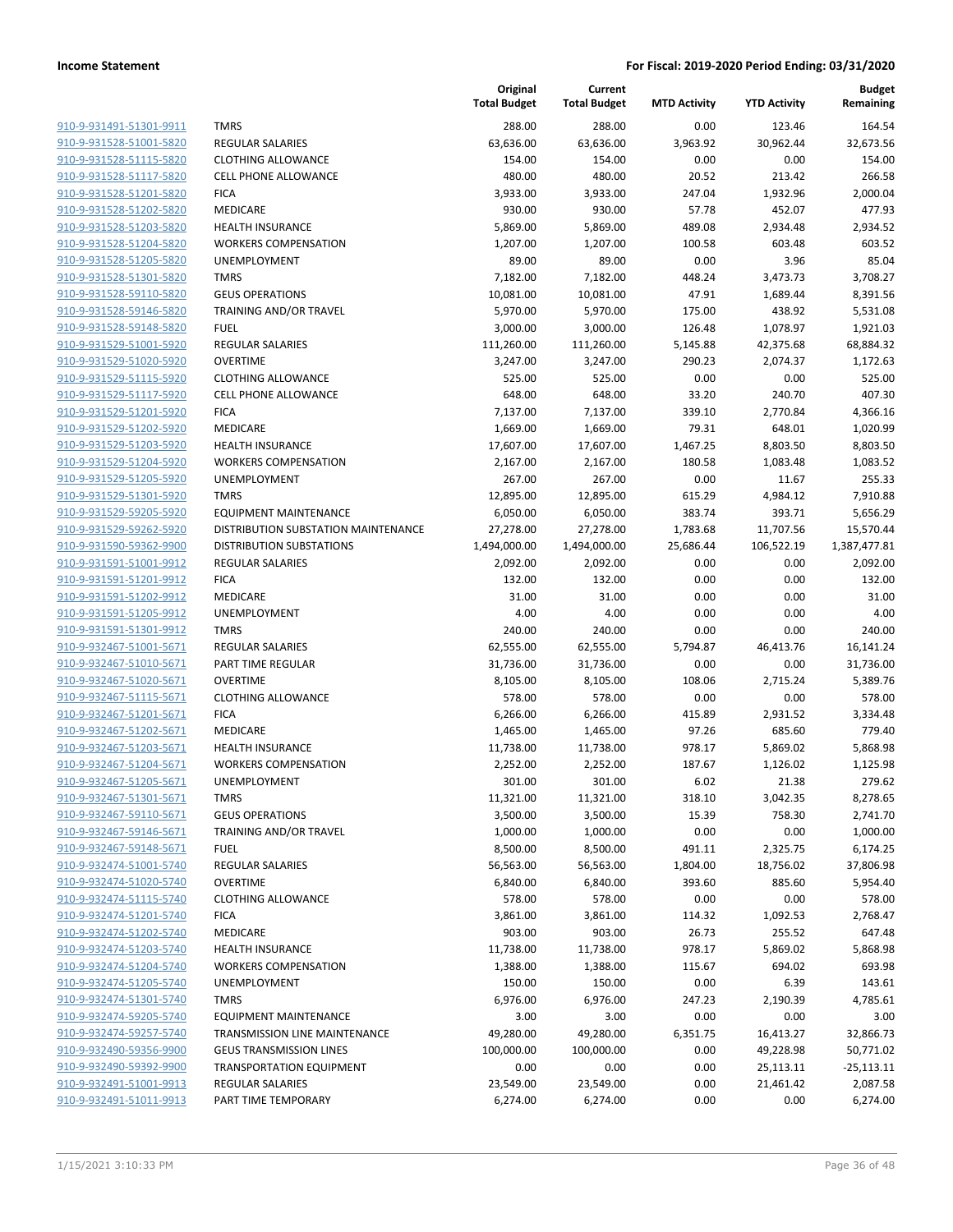| 910-9-932491-51201-9913        | <b>FICA</b>                 |
|--------------------------------|-----------------------------|
| 910-9-932491-51202-9913        | MEDICARE                    |
| <u>910-9-932491-51205-9913</u> | UNEMPLOYMENT                |
| 910-9-932491-51301-9913        | <b>TMRS</b>                 |
| 910-9-932500-51001-5801        | <b>REGULAR SALARIES</b>     |
| 910-9-932500-51115-5801        | <b>CLOTHING ALLOWANCE</b>   |
| 910-9-932500-51117-5801        | <b>CELL PHONE ALLOWANCE</b> |
| 910-9-932500-51201-5801        | <b>FICA</b>                 |
| 910-9-932500-51202-5801        | <b>MEDICARE</b>             |
| 910-9-932500-51203-5801        | <b>HEALTH INSURANCE</b>     |
| 910-9-932500-51204-5801        | <b>WORKERS COMPENSATION</b> |
| 910-9-932500-51205-5801        | <b>UNEMPLOYMENT</b>         |
| 910-9-932500-51301-5801        | <b>TMRS</b>                 |
| 910-9-932500-59110-5801        | <b>GEUS OPERATIONS</b>      |
| 910-9-932500-59112-5801        | SAFETY                      |
| 910-9-932500-59146-5801        | TRAINING AND/OR TRAVEL      |
| 910-9-932500-59148-5801        | <b>FUEL</b>                 |
| 910-9-932503-51001-5830        | <b>REGULAR SALARIES</b>     |
| 910-9-932503-51020-5830        | <b>OVERTIME</b>             |
| 910-9-932503-51115-5830        | <b>CLOTHING ALLOWANCE</b>   |
| 910-9-932503-51117-5830        | <b>CELL PHONE ALLOWANCE</b> |
| 910-9-932503-51201-5830        | <b>FICA</b>                 |
| 910-9-932503-51202-5830        | <b>MEDICARE</b>             |
| 910-9-932503-51203-5830        | <b>HEALTH INSURANCE</b>     |
| 910-9-932503-51204-5830        | <b>WORKERS COMPENSATION</b> |
| 910-9-932503-51205-5830        | <b>UNEMPLOYMENT</b>         |
| 910-9-932503-51301-5830        | <b>TMRS</b>                 |
| 910-9-932503-59110-5830        | <b>GEUS OPERATIONS</b>      |
| 910-9-932503-59148-5830        | <b>FUEL</b>                 |
| 910-9-932504-51001-5840        | <b>REGULAR SALARIES</b>     |
| 910-9-932504-51020-5840        | <b>OVERTIME</b>             |
| 910-9-932504-51115-5840        | <b>CLOTHING ALLOWANCE</b>   |
| 910-9-932504-51117-5840        | <b>CELL PHONE ALLOWANCE</b> |
| 910-9-932504-51201-5840        | <b>FICA</b>                 |
| 910-9-932504-51202-5840        | MEDICARE                    |
| 910-9-932504-51203-5840        | <b>HEALTH INSURANCE</b>     |
| 910-9-932504-51204-5840        | <b>WORKERS COMPENSATION</b> |
| 910-9-932504-51205-5840        | <b>UNEMPLOYMENT</b>         |
| 910-9-932504-51301-5840        | <b>TMRS</b>                 |
| 910-9-932504-59110-5840        | <b>GEUS OPERATIONS</b>      |
| 910-9-932504-59148-5840        | FUEL                        |
| 910-9-932505-51001-5850        | REGULAR SALARIES            |
| 910-9-932505-51020-5850        | OVERTIME                    |
| 910-9-932505-51201-5850        | <b>FICA</b>                 |
| 910-9-932505-51202-5850        | <b>MEDICARE</b>             |
| 910-9-932505-51301-5850        | <b>TMRS</b>                 |
| 910-9-932506-51001-5860        | <b>REGULAR SALARIES</b>     |
| 910-9-932506-51020-5860        | <b>OVERTIME</b>             |
| 910-9-932506-51115-5860        | <b>CLOTHING ALLOWANCE</b>   |
| 910-9-932506-51117-5860        | <b>CELL PHONE ALLOWANCE</b> |
| 910-9-932506-51201-5860        | <b>FICA</b>                 |
| 910-9-932506-51202-5860        | <b>MEDICARE</b>             |
| 910-9-932506-51203-5860        | <b>HEALTH INSURANCE</b>     |
| 910-9-932506-51204-5860        | <b>WORKERS COMPENSATION</b> |
| 910-9-932506-51205-5860        | UNEMPLOYMENT                |
| 910-9-932506-51301-5860        | TMRS                        |
| 910-9-932506-59110-5860        | <b>GEUS OPERATIONS</b>      |
| 910-9-932506-59148-5860        | FUEL                        |
| 910-9-932507-51001-5870        | REGULAR SALARIES            |

|                         |                             | Original<br><b>Total Budget</b> | Current<br><b>Total Budget</b> | <b>MTD Activity</b> | <b>YTD Activity</b> | <b>Budget</b><br>Remaining |
|-------------------------|-----------------------------|---------------------------------|--------------------------------|---------------------|---------------------|----------------------------|
| 910-9-932491-51201-9913 | <b>FICA</b>                 | 2,002.00                        | 2,002.00                       | 0.00                | 1,433.97            | 568.03                     |
| 910-9-932491-51202-9913 | MEDICARE                    | 468.00                          | 468.00                         | 0.00                | 335.37              | 132.63                     |
| 910-9-932491-51205-9913 | UNEMPLOYMENT                | 89.00                           | 89.00                          | 0.00                | 3.97                | 85.03                      |
| 910-9-932491-51301-9913 | <b>TMRS</b>                 | 3,617.00                        | 3,617.00                       | 0.00                | 2,705.78            | 911.22                     |
| 910-9-932500-51001-5801 | REGULAR SALARIES            | 130,125.00                      | 130,125.00                     | 10,009.94           | 64,918.84           | 65,206.16                  |
| 910-9-932500-51115-5801 | <b>CLOTHING ALLOWANCE</b>   | 256.00                          | 256.00                         | 0.00                | 0.00                | 256.00                     |
| 910-9-932500-51117-5801 | <b>CELL PHONE ALLOWANCE</b> | 636.00                          | 636.00                         | 48.92               | 317.98              | 318.02                     |
| 910-9-932500-51201-5801 | <b>FICA</b>                 | 7,961.00                        | 7,961.00                       | 586.68              | 3,828.83            | 4,132.17                   |
| 910-9-932500-51202-5801 | <b>MEDICARE</b>             | 1,896.00                        | 1,896.00                       | 137.20              | 895.43              | 1,000.57                   |
| 910-9-932500-51203-5801 | <b>HEALTH INSURANCE</b>     | 11,738.00                       | 11,738.00                      | 978.17              | 5,869.02            | 5,868.98                   |
| 910-9-932500-51204-5801 | <b>WORKERS COMPENSATION</b> | 2,433.00                        | 2,433.00                       | 202.75              | 1,216.50            | 1,216.50                   |
| 910-9-932500-51205-5801 | UNEMPLOYMENT                | 180.00                          | 180.00                         | 0.00                | 9.00                | 171.00                     |
| 910-9-932500-51301-5801 | <b>TMRS</b>                 | 14,648.00                       | 14,648.00                      | 1,131.62            | 7,272.49            | 7,375.51                   |
| 910-9-932500-59110-5801 | <b>GEUS OPERATIONS</b>      | 4,760.00                        | 4,760.00                       | 99.98               | 1,371.54            | 3,388.46                   |
| 910-9-932500-59112-5801 | SAFETY                      | 48,970.00                       | 48,970.00                      | 71.12               | 24,377.60           | 24,592.40                  |
| 910-9-932500-59146-5801 | TRAINING AND/OR TRAVEL      | 16,200.00                       | 16,200.00                      | 1,001.77            | 6,984.87            | 9,215.13                   |
| 910-9-932500-59148-5801 | <b>FUEL</b>                 | 1,800.00                        | 1,800.00                       | 380.76              | 2,344.61            | $-544.61$                  |
| 910-9-932503-51001-5830 | <b>REGULAR SALARIES</b>     | 121,230.00                      | 121,230.00                     | 6,577.37            | 57,986.71           | 63,243.29                  |
| 910-9-932503-51020-5830 | <b>OVERTIME</b>             | 10,481.00                       | 10,481.00                      | 292.68              | 3,144.61            | 7,336.39                   |
| 910-9-932503-51115-5830 | <b>CLOTHING ALLOWANCE</b>   | 1,257.00                        | 1,257.00                       | 0.00                | 0.00                | 1,257.00                   |
| 910-9-932503-51117-5830 | <b>CELL PHONE ALLOWANCE</b> | 318.00                          | 318.00                         | 24.46               | 158.99              | 159.01                     |
| 910-9-932503-51201-5830 | <b>FICA</b>                 | 8,186.00                        | 8,186.00                       | 333.53              | 3,280.01            | 4,905.99                   |
| 910-9-932503-51202-5830 | <b>MEDICARE</b>             | 1,914.00                        | 1,914.00                       | 78.00               | 767.09              | 1,146.91                   |
| 910-9-932503-51203-5830 | <b>HEALTH INSURANCE</b>     | 23,476.00                       | 23,476.00                      | 1,956.33            | 11,737.98           | 11,738.02                  |
| 910-9-932503-51204-5830 | <b>WORKERS COMPENSATION</b> | 3,350.00                        | 3,350.00                       | 279.17              | 1,675.02            | 1,674.98                   |
| 910-9-932503-51205-5830 | UNEMPLOYMENT                | 360.00                          | 360.00                         | 0.00                | 15.79               | 344.21                     |
| 910-9-932503-51301-5830 | <b>TMRS</b>                 | 14,790.00                       | 14,790.00                      | 775.63              | 6,832.73            | 7,957.27                   |
| 910-9-932503-59110-5830 | <b>GEUS OPERATIONS</b>      | 40,000.00                       | 40,000.00                      | 956.07              | 8,965.37            | 31,034.63                  |
| 910-9-932503-59148-5830 | <b>FUEL</b>                 | 40,000.00                       | 40,000.00                      | 1,688.14            | 10,442.77           | 29,557.23                  |
| 910-9-932504-51001-5840 | REGULAR SALARIES            | 122,699.00                      | 122,699.00                     | 6,577.31            | 57,986.43           | 64,712.57                  |
| 910-9-932504-51020-5840 | <b>OVERTIME</b>             | 10,481.00                       | 10,481.00                      | 292.67              | 3,144.61            | 7,336.39                   |
| 910-9-932504-51115-5840 | <b>CLOTHING ALLOWANCE</b>   | 1,257.00                        | 1,257.00                       | 0.00                | 0.00                | 1,257.00                   |
| 910-9-932504-51117-5840 | <b>CELL PHONE ALLOWANCE</b> | 318.00                          | 318.00                         | 24.46               | 158.99              | 159.01                     |
| 910-9-932504-51201-5840 | <b>FICA</b>                 | 8,276.00                        | 8,276.00                       | 427.45              | 3,799.99            | 4,476.01                   |
| 910-9-932504-51202-5840 | MEDICARE                    | 1,935.00                        | 1,935.00                       | 99.97               | 888.72              | 1,046.28                   |
| 910-9-932504-51203-5840 | <b>HEALTH INSURANCE</b>     | 23,476.00                       | 23,476.00                      | 1,956.33            | 11,737.98           | 11,738.02                  |
| 910-9-932504-51204-5840 | <b>WORKERS COMPENSATION</b> | 3,350.00                        | 3,350.00                       | 279.17              | 1,675.02            | 1,674.98                   |
| 910-9-932504-51205-5840 | UNEMPLOYMENT                | 360.00                          | 360.00                         | 0.00                | 13.58               | 346.42                     |
| 910-9-932504-51301-5840 | <b>TMRS</b>                 | 14,956.00                       | 14,956.00                      | 775.63              | 6,832.71            | 8,123.29                   |
| 910-9-932504-59110-5840 | <b>GEUS OPERATIONS</b>      | 48,000.00                       | 48,000.00                      | 2,327.96            | 17,370.49           | 30,629.51                  |
| 910-9-932504-59148-5840 | <b>FUEL</b>                 | 20,000.00                       | 20,000.00                      | 1,573.56            | 8,979.07            | 11,020.93                  |
| 910-9-932505-51001-5850 | <b>REGULAR SALARIES</b>     | 817.00                          | 817.00                         | 0.00                | 0.00                | 817.00                     |
| 910-9-932505-51020-5850 | <b>OVERTIME</b>             | 104.00                          | 104.00                         | 0.00                | 0.00                | 104.00                     |
| 910-9-932505-51201-5850 | <b>FICA</b>                 | 56.00                           | 56.00                          | 0.00                | 0.00                | 56.00                      |
| 910-9-932505-51202-5850 | MEDICARE                    | 14.00                           | 14.00                          | 0.00                | 0.00                | 14.00                      |
| 910-9-932505-51301-5850 | <b>TMRS</b>                 | 103.00                          | 103.00                         | 0.00                | 0.00                | 103.00                     |
| 910-9-932506-51001-5860 | <b>REGULAR SALARIES</b>     | 117,219.00                      | 117,219.00                     | 6,561.61            | 42,586.41           | 74,632.59                  |
| 910-9-932506-51020-5860 | <b>OVERTIME</b>             | 1,243.00                        | 1,243.00                       | 0.00                | 0.00                | 1,243.00                   |
| 910-9-932506-51115-5860 | <b>CLOTHING ALLOWANCE</b>   | 525.00                          | 525.00                         | 0.00                | 0.00                | 525.00                     |
| 910-9-932506-51117-5860 | CELL PHONE ALLOWANCE        | 432.00                          | 432.00                         | 33.22               | 215.93              | 216.07                     |
| 910-9-932506-51201-5860 | <b>FICA</b>                 | 7,371.00                        | 7,371.00                       | 408.32              | 2,642.81            | 4,728.19                   |
| 910-9-932506-51202-5860 | MEDICARE                    | 1,724.00                        | 1,724.00                       | 95.50               | 618.08              | 1,105.92                   |
| 910-9-932506-51203-5860 | <b>HEALTH INSURANCE</b>     | 17,607.00                       | 17,607.00                      | 1,467.25            | 8,803.50            | 8,803.50                   |
| 910-9-932506-51204-5860 | <b>WORKERS COMPENSATION</b> | 2,233.00                        | 2,233.00                       | 186.08              | 1,116.48            | 1,116.52                   |
| 910-9-932506-51205-5860 | UNEMPLOYMENT                | 270.00                          | 270.00                         | 0.00                | 9.01                | 260.99                     |
| 910-9-932506-51301-5860 | <b>TMRS</b>                 | 13,319.00                       | 13,319.00                      | 741.92              | 4,771.52            | 8,547.48                   |
| 910-9-932506-59110-5860 | <b>GEUS OPERATIONS</b>      | 123,150.00                      | 123,150.00                     | 456.96              | 2,624.09            | 120,525.91                 |
| 910-9-932506-59148-5860 | <b>FUEL</b>                 | 4,000.00                        | 4,000.00                       | 205.43              | 1,174.85            | 2,825.15                   |
| 910-9-932507-51001-5870 | <b>REGULAR SALARIES</b>     | 798.00                          | 798.00                         | 0.00                | 0.00                | 798.00                     |
|                         |                             |                                 |                                |                     |                     |                            |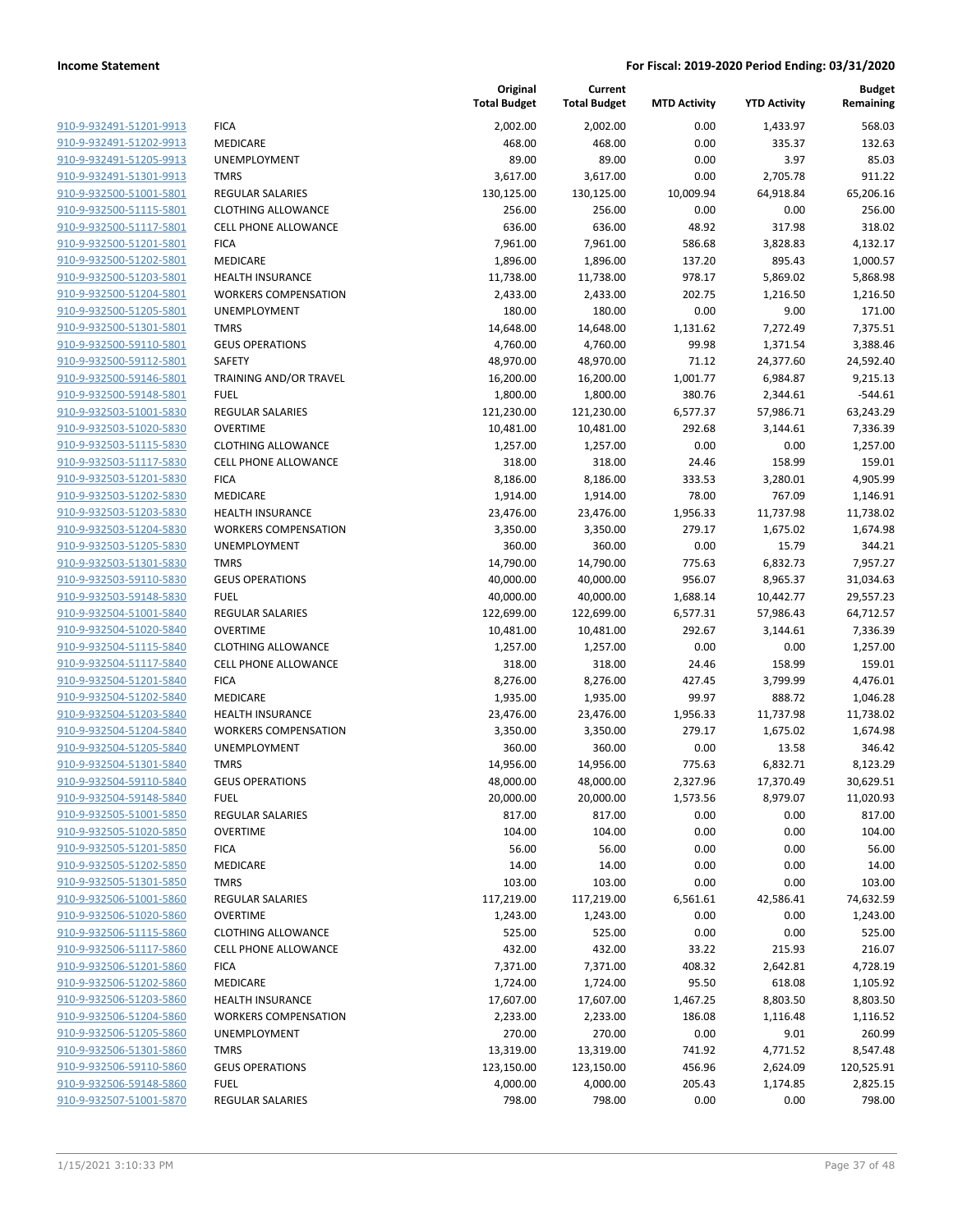910-9-932507-51020-5870 910-9-932507-51102-5870 910-9-932507-51201-5870 910-9-932507-51202-5870 910-9-932507-51301-5870 910-9-932507-59110-5870 910-9-932509-59147-5890 910-9-932510-51001-5900 910-9-932510-51020-5900 910-9-932510-51102-5900 910-9-932510-51115-5900 910-9-932510-51201-5900 910-9-932510-51202-5900 910-9-932510-51203-5900 910-9-932510-51204-5900 910-9-932510-51205-5900 910-9-932510-51301-5900 910-9-932510-59205-5900 910-9-932514-51001-5941 910-9-932514-51020-5941 910-9-932514-51102-5941 910-9-932514-51115-5941 910-9-932514-51201-5941 910-9-932514-51202-5941 910-9-932514-51203-5941 910-9-932514-51204-5941 910-9-932514-51205-5941 910-9-932514-51301-5941 910-9-932514-51401-5941 910-9-932514-59275-5941 910-9-932515-51001-5950 910-9-932515-51020-5950 910-9-932515-51102-5870 910-9-932515-51201-5950 910-9-932515-51202-5950 910-9-932515-51301-5950 910-9-932515-59282-5950 910-9-932516-51001-5960 910-9-932516-51020-5960 910-9-932516-51201-5960 910-9-932516-51202-5960 910-9-932516-51205-5960 910-9-932516-51301-5960 910-9-932516-59284-5960 910-9-932517-51001-5970 910-9-932517-51020-5970 910-9-932517-51115-5970 910-9-932517-51201-5970 910-9-932517-51202-5970 910-9-932517-51203-5970 910-9-932517-51204-5970 910-9-932517-51205-5970 910-9-932517-51301-5970 910-9-932517-59270-5970 910-9-932518-51001-5980 910-9-932518-51020-5980 910-9-932518-51201-5980 910-9-932518-51202-5980 910-9-932518-51205-5980

|                                      | Original<br><b>Total Budget</b> | Current<br><b>Total Budget</b> | <b>MTD Activity</b> | <b>YTD Activity</b> | <b>Budget</b><br>Remaining |
|--------------------------------------|---------------------------------|--------------------------------|---------------------|---------------------|----------------------------|
| <b>OVERTIME</b>                      | 95.00                           | 95.00                          | 0.00                | 0.00                | 95.00                      |
| <b>BILINGUAL PAY</b>                 | 9.00                            | 9.00                           | 0.00                | 0.00                | 9.00                       |
| <b>FICA</b>                          | 56.00                           | 56.00                          | 0.00                | 0.00                | 56.00                      |
| MEDICARE                             | 13.00                           | 13.00                          | 0.00                | 0.00                | 13.00                      |
| <b>TMRS</b>                          | 100.00                          | 100.00                         | 0.00                | 0.00                | 100.00                     |
| <b>GEUS OPERATIONS</b>               | 50.00                           | 50.00                          | 0.00                | 0.00                | 50.00                      |
| <b>RENT</b>                          | 161.00                          | 161.00                         | 0.00                | 0.00                | 161.00                     |
| <b>REGULAR SALARIES</b>              | 66,602.00                       | 66,602.00                      | 5,099.20            | 33,070.40           | 33,531.60                  |
| <b>OVERTIME</b>                      | 10,807.00                       | 10,807.00                      | 0.00                | 96.43               | 10,710.57                  |
| <b>BILINGUAL PAY</b>                 | 600.00                          | 600.00                         | 46.16               | 300.04              | 299.96                     |
| <b>CLOTHING ALLOWANCE</b>            | 525.00                          | 525.00                         | 0.00                | 0.00                | 525.00                     |
| <b>FICA</b>                          | 4,837.00                        | 4,837.00                       | 268.92              | 1,771.81            | 3,065.19                   |
| MEDICARE                             | 1,131.00                        | 1,131.00                       | 62.90               | 414.41              | 716.59                     |
| <b>HEALTH INSURANCE</b>              | 11,738.00                       | 11,738.00                      | 978.17              | 5,869.02            | 5,868.98                   |
| <b>WORKERS COMPENSATION</b>          | 1,451.00                        | 1,451.00                       | 120.92              | 725.52              | 725.48                     |
| UNEMPLOYMENT                         | 180.00                          | 180.00                         | 0.00                | 8.99                | 171.01                     |
| <b>TMRS</b>                          | 8,739.00                        | 8,739.00                       | 578.86              | 3,730.79            | 5,008.21                   |
| <b>EQUIPMENT MAINTENANCE</b>         | 67,000.00                       | 67,000.00                      | 1,038.82            | 22,570.21           | 44,429.79                  |
| <b>REGULAR SALARIES</b>              | 517,625.00                      | 517,625.00                     | 19,813.31           | 179,078.83          | 338,546.17                 |
| <b>OVERTIME</b>                      | 54,479.00                       | 54,479.00                      | 1,785.42            | 13,325.51           | 41,153.49                  |
| <b>BILINGUAL PAY</b>                 | 1,185.00                        | 1,185.00                       | 92.32               | 577.00              | 608.00                     |
| <b>CLOTHING ALLOWANCE</b>            | 5,775.00                        | 5,775.00                       | 0.00                | 0.00                | 5,775.00                   |
| <b>FICA</b>                          | 35,542.00                       | 35,542.00                      | 1,183.81            | 11,050.02           | 24,491.98                  |
| MEDICARE                             | 8,312.00                        | 8,312.00                       | 276.86              | 2,584.28            | 5,727.72                   |
| <b>HEALTH INSURANCE</b>              | 129,118.00                      | 129,118.00                     | 10,759.84           | 64,559.04           | 64,558.96                  |
| <b>WORKERS COMPENSATION</b>          | 11,087.00                       | 11,087.00                      | 923.92              | 5,543.52            | 5,543.48                   |
| UNEMPLOYMENT                         | 1,980.00                        | 1,980.00                       | 59.20               | 121.83              | 1,858.17                   |
| <b>TMRS</b>                          | 64,222.00                       | 64,222.00                      | 2,440.28            | 21,495.49           | 42,726.51                  |
| <b>CONTRA - SALARIES</b>             | 0.00                            | 0.00                           | 0.00                | $-2,054.42$         | 2,054.42                   |
| POLES, OH, UG & SERVICES MAINTENANCE | 266,140.00                      | 266,140.00                     | 30,535.13           | 97,880.11           | 168,259.89                 |
| <b>REGULAR SALARIES</b>              | 579.00                          | 579.00                         | 0.00                | 0.00                | 579.00                     |
| <b>OVERTIME</b>                      | 63.00                           | 63.00                          | 0.00                | 0.00                | 63.00                      |
| <b>BILINGUAL PAY</b>                 | 6.00                            | 6.00                           | 0.00                | 0.00                | 6.00                       |
| <b>FICA</b>                          | 40.00                           | 40.00                          | 0.00                | 0.00                | 40.00                      |
| MEDICARE                             | 9.00                            | 9.00                           | 0.00                | 0.00                | 9.00                       |
| <b>TMRS</b>                          | 73.00                           | 73.00                          | 0.00                | 0.00                | 73.00                      |
| <b>TRANSFORMERS MAINTENANCE</b>      | 15,000.00                       | 15,000.00                      | 0.00                | 0.00                | 15,000.00                  |
| <b>REGULAR SALARIES</b>              | 14,010.00                       | 14,010.00                      | 2,234.84            | 6,738.34            | 7,271.66                   |
| <b>OVERTIME</b>                      | 1,532.00                        | 1,532.00                       | 83.94               | 799.74              | 732.26                     |
| <b>FICA</b>                          | 963.00                          | 963.00                         | 142.22              | 465.82              | 497.18                     |
| MEDICARE                             | 226.00                          | 226.00                         | 33.26               | 108.94              | 117.06                     |
| UNEMPLOYMENT                         | 0.00                            | 0.00                           | 2.22                | 2.95                | $-2.95$                    |
| <b>TMRS</b>                          | 1,741.00                        | 1,741.00                       | 260.86              | 840.32              | 900.68                     |
| ST LIGHTING & SIGNALS MAINTENANCE    | 8,000.00                        | 8,000.00                       | 4,040.55            | 8,519.28            | $-519.28$                  |
| REGULAR SALARIES                     | 35,680.00                       | 35,680.00                      | 2,899.20            | 18,528.66           | 17,151.34                  |
| <b>OVERTIME</b>                      | 133.00                          | 133.00                         | 54.36               | 133.92              | $-0.92$                    |
| <b>CLOTHING ALLOWANCE</b>            | 525.00                          | 525.00                         | 0.00                | 0.00                | 525.00                     |
| <b>FICA</b>                          | 2,219.00                        | 2,219.00                       | 150.77              | 985.05              | 1,233.95                   |
| MEDICARE                             | 518.00                          | 518.00                         | 35.26               | 230.39              | 287.61                     |
| <b>HEALTH INSURANCE</b>              | 11,738.00                       | 11,738.00                      | 978.17              | 5,869.02            | 5,868.98                   |
| <b>WORKERS COMPENSATION</b>          | 701.00                          | 701.00                         | 58.42               | 350.52              | 350.48                     |
| UNEMPLOYMENT                         | 180.00                          | 180.00                         | 25.51               | 31.32               | 148.68                     |
| <b>TMRS</b>                          | 4,012.00                        | 4,012.00                       | 332.28              | 2,080.71            | 1,931.29                   |
| <b>METERS MAINTENANCE</b>            | 900.00                          | 900.00                         | 0.00                | 253.99              | 646.01                     |
| REGULAR SALARIES                     | 1,951.00                        | 1,951.00                       | 0.00                | 728.39              | 1,222.61                   |
| <b>OVERTIME</b>                      | 220.00                          | 220.00                         | 167.88              | 392.06              | $-172.06$                  |
| <b>FICA</b>                          | 134.00                          | 134.00                         | 10.41               | 69.47               | 64.53                      |
| MEDICARE                             | 31.00                           | 31.00                          | 2.43                | 16.23               | 14.77                      |
| UNEMPLOYMENT                         | 0.00                            | 0.00                           | 0.00                | 0.18                | $-0.18$                    |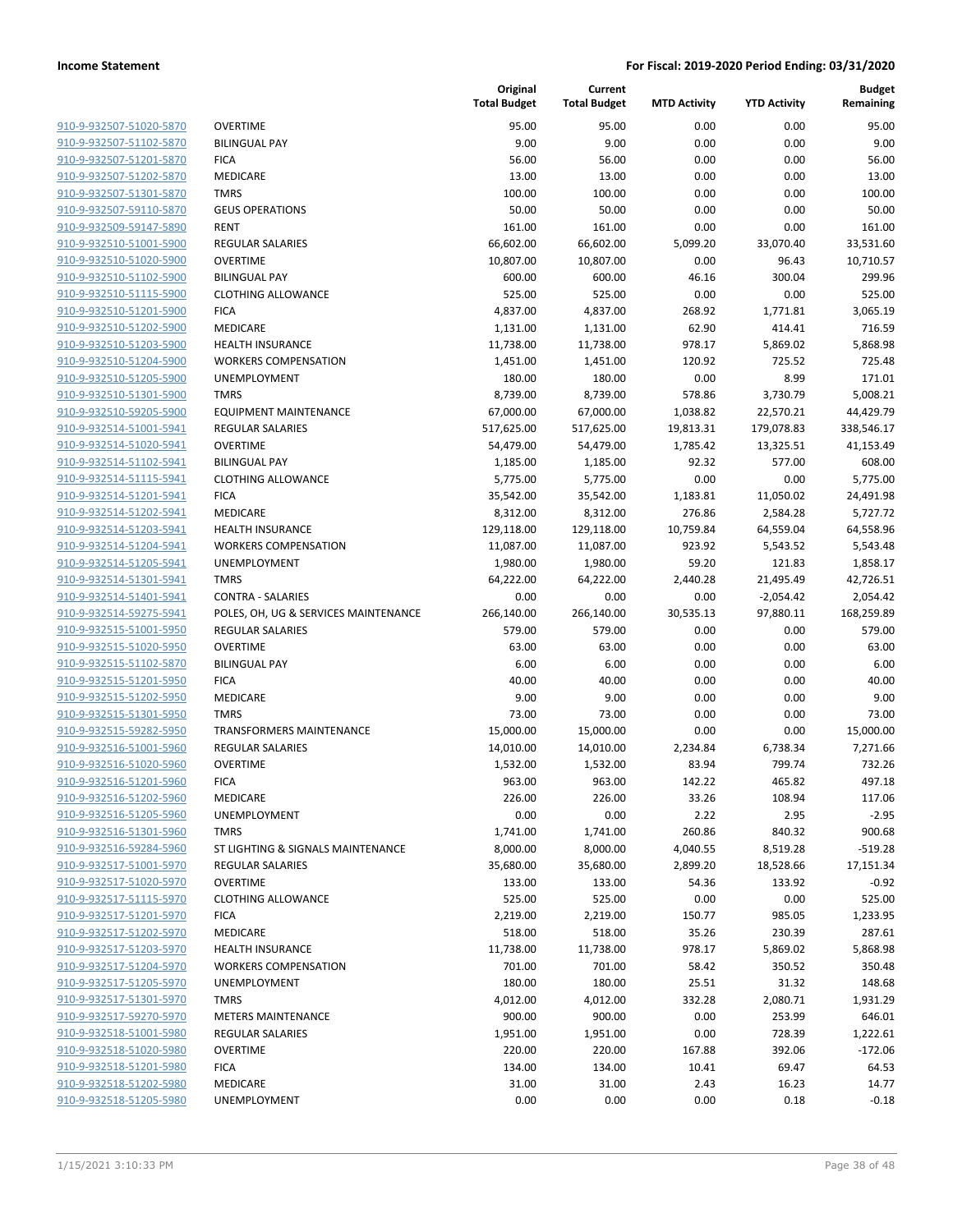|                         |                                      | Original<br><b>Total Budget</b> | Current<br><b>Total Budget</b> | <b>MTD Activity</b> | <b>YTD Activity</b> | <b>Budget</b><br>Remaining |
|-------------------------|--------------------------------------|---------------------------------|--------------------------------|---------------------|---------------------|----------------------------|
| 910-9-932518-51301-5980 | <b>TMRS</b>                          | 242.00                          | 242.00                         | 18.89               | 124.74              | 117.26                     |
| 910-9-932518-59288-5980 | <b>VAPOR LIGHTS MAINTENANCE</b>      | 700.00                          | 700.00                         | 266.42              | 432.28              | 267.72                     |
| 910-9-932519-51001-5990 | <b>REGULAR SALARIES</b>              | 751.00                          | 751.00                         | 0.00                | 0.00                | 751.00                     |
| 910-9-932519-51201-5990 | <b>FICA</b>                          | 47.00                           | 47.00                          | 0.00                | 0.00                | 47.00                      |
| 910-9-932519-51202-5990 | MEDICARE                             | 11.00                           | 11.00                          | 0.00                | 0.00                | 11.00                      |
| 910-9-932519-51301-5990 | <b>TMRS</b>                          | 84.00                           | 84.00                          | 0.00                | 0.00                | 84.00                      |
| 910-9-932590-59364-9900 | <b>POLES</b>                         | 160,000.00                      | 160,000.00                     | 14,365.80           | 65,670.93           | 94,329.07                  |
| 910-9-932590-59365-9900 | OH CONDUCTOR & DEVICES               | 70,000.00                       | 70,000.00                      | 2,106.66            | 61,786.13           | 8,213.87                   |
| 910-9-932590-59366-9900 | <b>UG CONDUIT</b>                    | 120,000.00                      | 120,000.00                     | 30,677.04           | 76,681.05           | 43,318.95                  |
| 910-9-932590-59367-9900 | <b>UG CONDUCTOR &amp; DEVICES</b>    | 89,000.00                       | 89,000.00                      | 41,367.57           | 71,045.79           | 17,954.21                  |
| 910-9-932590-59368-9900 | <b>TRANSFORMERS &amp; CAPACITORS</b> | 170,000.00                      | 170,000.00                     | 25,986.45           | 119,127.15          | 50,872.85                  |
| 910-9-932590-59369-9900 | <b>SERVICE CONNECTIONS</b>           | 1,000.00                        | 1,000.00                       | 0.00                | 0.00                | 1,000.00                   |
| 910-9-932590-59370-9900 | <b>METERS</b>                        | 1,314,895.00                    | 1,314,895.00                   | 14,989.86           | 144,117.66          | 1,170,777.34               |
| 910-9-932590-59371-9900 | <b>VAPOR LIGHTS</b>                  | 10,000.00                       | 10,000.00                      | 39.66               | 1,335.56            | 8,664.44                   |
| 910-9-932590-59375-9900 | <b>STREET LIGHTING &amp; SIGNALS</b> | 10,000.00                       | 10,000.00                      | 1,076.98            | 4,042.49            | 5,957.51                   |
| 910-9-932590-59392-9900 | <b>TRANSPORTATION EQUIPMENT</b>      | 365,000.00                      | 365,000.00                     | 0.00                | 25,113.11           | 339,886.89                 |
| 910-9-932591-51001-9914 | <b>REGULAR SALARIES</b>              | 21,289.00                       | 21,289.00                      | 4,231.84            | 30,673.21           | $-9,384.21$                |
| 910-9-932591-51020-9914 | <b>OVERTIME</b>                      | 0.00                            | 0.00                           | 0.00                | 2,340.45            | $-2,340.45$                |
| 910-9-932591-51201-9914 | <b>FICA</b>                          | 1,320.00                        | 1,320.00                       | 262.38              | 2,048.53            | $-728.53$                  |
| 910-9-932591-51202-9914 | MEDICARE                             | 309.00                          | 309.00                         | 61.36               | 479.10              | $-170.10$                  |
| 910-9-932591-51205-9914 | UNEMPLOYMENT                         | 0.00                            | 0.00                           | 0.00                | 5.52                | $-5.52$                    |
| 910-9-932591-51301-9914 | <b>TMRS</b>                          | 2,385.00                        | 2,385.00                       | 476.09              | 3,465.20            | $-1,080.20$                |
| 910-9-932592-51001-9915 | <b>REGULAR SALARIES</b>              | 26,741.00                       | 26,741.00                      | 11,590.89           | 54,393.13           | $-27,652.13$               |
| 910-9-932592-51020-9915 | <b>OVERTIME</b>                      | 0.00                            | 0.00                           | 1,824.37            | 9,222.07            | $-9,222.07$                |
| 910-9-932592-51201-9915 | <b>FICA</b>                          | 1,658.00                        | 1,658.00                       | 831.74              | 3,944.14            | $-2,286.14$                |
| 910-9-932592-51202-9915 | MEDICARE                             | 388.00                          | 388.00                         | 194.53              | 922.43              | $-534.43$                  |
| 910-9-932592-51205-9915 | UNEMPLOYMENT                         | 0.00                            | 0.00                           | 0.00                | 14.27               | $-14.27$                   |
| 910-9-932592-51301-9915 | <b>TMRS</b>                          | 2,996.00                        | 2,996.00                       | 1,509.22            | 6,899.65            | $-3,903.65$                |
| 910-9-932593-51001-9916 | <b>REGULAR SALARIES</b>              | 32,052.00                       | 32,052.00                      | 23,046.34           | 55,695.64           | $-23,643.64$               |
| 910-9-932593-51020-9916 | <b>OVERTIME</b>                      | 0.00                            | 0.00                           | 3,336.19            | 8,058.94            | $-8,058.94$                |
| 910-9-932593-51201-9916 | <b>FICA</b>                          | 1,988.00                        | 1,988.00                       | 1,635.71            | 3,953.38            | $-1,965.38$                |
| 910-9-932593-51202-9916 | MEDICARE                             | 465.00                          | 465.00                         | 382.54              | 924.57              | $-459.57$                  |
| 910-9-932593-51205-9916 | <b>UNEMPLOYMENT</b>                  | 0.00                            | 0.00                           | 9.35                | 12.63               | $-12.63$                   |
| 910-9-932593-51301-9916 | <b>TMRS</b>                          | 3,590.00                        | 3,590.00                       | 2,968.05            | 7,123.66            | $-3,533.66$                |
| 910-9-932594-51001-9917 | <b>REGULAR SALARIES</b>              | 14,509.00                       | 14,509.00                      | 3,504.76            | 14,919.87           | $-410.87$                  |
| 910-9-932594-51020-9917 | <b>OVERTIME</b>                      | 0.00                            | 0.00                           | 595.47              | 2,230.27            | $-2,230.27$                |
| 910-9-932594-51201-9917 | <b>FICA</b>                          | 900.00                          | 900.00                         | 254.21              | 1,064.72            | $-164.72$                  |
| 910-9-932594-51202-9917 | MEDICARE                             | 211.00                          | 211.00                         | 59.45               | 248.99              | $-37.99$                   |
| 910-9-932594-51205-9917 | <b>UNEMPLOYMENT</b>                  | 0.00                            | 0.00                           | 0.00                | 1.40                | $-1.40$                    |
| 910-9-932594-51301-9917 | <b>TMRS</b>                          | 1,625.00                        | 1,625.00                       | 461.28              | 1,912.85            | $-287.85$                  |
| 910-9-932595-51001-9918 | <b>REGULAR SALARIES</b>              | 1,336.00                        | 1,336.00                       | 56.02               | 1,592.05            | $-256.05$                  |
| 910-9-932595-51020-9918 | <b>OVERTIME</b>                      | 0.00                            | 0.00                           | 99.16               | 260.53              | $-260.53$                  |
| 910-9-932595-51201-9918 | <b>FICA</b>                          | 83.00                           | 83.00                          | 9.62                | 117.73              | $-34.73$                   |
| 910-9-932595-51202-9918 | MEDICARE                             | 20.00                           | 20.00                          | 2.25                | 27.51               | $-7.51$                    |
| 910-9-932595-51205-9918 | UNEMPLOYMENT                         | 0.00                            | 0.00                           | 0.00                | 0.57                | $-0.57$                    |
| 910-9-932595-51301-9918 | <b>TMRS</b>                          | 151.00                          | 151.00                         | 17.46               | 211.78              | $-60.78$                   |
| 910-9-932596-51001-9919 | <b>REGULAR SALARIES</b>              | 671.00                          | 671.00                         | 1,312.92            | 7,072.42            | $-6,401.42$                |
| 910-9-932596-51020-9919 | <b>OVERTIME</b>                      | 0.00                            | 0.00                           | 278.34              | 1,064.79            | $-1,064.79$                |
| 910-9-932596-51201-9919 | <b>FICA</b>                          | 43.00                           | 43.00                          | 100.18              | 513.61              | $-470.61$                  |
| 910-9-932596-51202-9919 | MEDICARE                             | 10.00                           | 10.00                          | 23.43               | 120.12              | $-110.12$                  |
| 910-9-932596-51205-9919 | UNEMPLOYMENT                         | 0.00                            | 0.00                           | 0.18                | 1.55                | $-1.55$                    |
| 910-9-932596-51301-9919 | <b>TMRS</b>                          | 75.00                           | 75.00                          | 181.76              | 923.80              | $-848.80$                  |
| 910-9-932597-51001-9920 | REGULAR SALARIES                     | 2,225.00                        | 2,225.00                       | 450.60              | 4,511.98            | $-2,286.98$                |
| 910-9-932597-51020-9920 | <b>OVERTIME</b>                      | 0.00                            | 0.00                           | 53.04               | 475.99              | $-475.99$                  |
| 910-9-932597-51201-9920 | <b>FICA</b>                          | 139.00                          | 139.00                         | 31.23               | 309.25              | $-170.25$                  |
| 910-9-932597-51202-9920 | MEDICARE                             | 33.00                           | 33.00                          | 7.31                | 72.33               | $-39.33$                   |
| 910-9-932597-51205-9920 | <b>UNEMPLOYMENT</b>                  | 0.00                            | 0.00                           | 0.07                | 1.63                | $-1.63$                    |
| 910-9-932597-51301-9920 | <b>TMRS</b>                          | 250.00                          | 250.00                         | 56.67               | 557.17              | $-307.17$                  |
| 910-9-932598-51001-9921 | REGULAR SALARIES                     | 158.00                          | 158.00                         | 0.00                | 55.96               | 102.04                     |
|                         |                                      |                                 |                                |                     |                     |                            |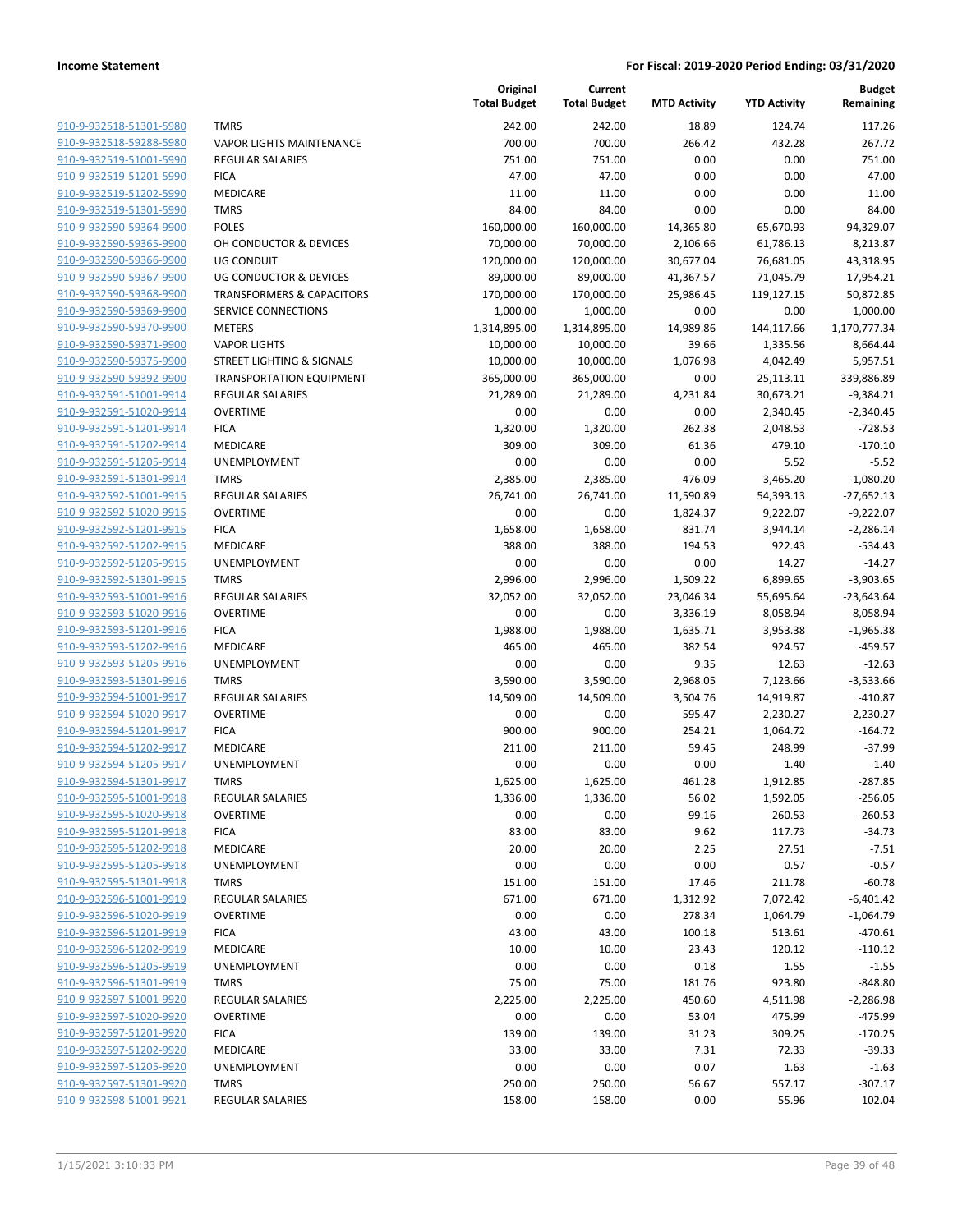|                                                    |                                                                        | Original<br><b>Total Budget</b> | Current<br><b>Total Budget</b> | <b>MTD Activity</b> | <b>YTD Activity</b> | <b>Budget</b><br>Remaining |
|----------------------------------------------------|------------------------------------------------------------------------|---------------------------------|--------------------------------|---------------------|---------------------|----------------------------|
| 910-9-932598-51201-9921                            | <b>FICA</b>                                                            | 10.00                           | 10.00                          | 0.00                | 3.47                | 6.53                       |
| 910-9-932598-51202-9921                            | <b>MEDICARE</b>                                                        | 3.00                            | 3.00                           | 0.00                | 0.81                | 2.19                       |
| 910-9-932598-51301-9921                            | <b>TMRS</b>                                                            | 19.00                           | 19.00                          | 0.00                | 6.19                | 12.81                      |
| 910-9-932599-51001-9922                            | <b>REGULAR SALARIES</b>                                                | 295.00                          | 295.00                         | 0.00                | 167.88              | 127.12                     |
| 910-9-932599-51201-9922                            | <b>FICA</b>                                                            | 19.00                           | 19.00                          | 0.00                | 10.41               | 8.59                       |
| 910-9-932599-51202-9922                            | <b>MEDICARE</b>                                                        | 4.00                            | 4.00                           | 0.00                | 2.43                | 1.57                       |
| 910-9-932599-51205-9922                            | <b>UNEMPLOYMENT</b>                                                    | 0.00                            | 0.00                           | 0.00                | 0.06                | $-0.06$                    |
| 910-9-932599-51301-9922                            | <b>TMRS</b>                                                            | 34.00                           | 34.00                          | 0.00                | 18.68               | 15.32                      |
| 910-9-970000-59111-9211                            | MISCELLANEOUS OFFICE EXPENSES                                          | 0.00                            | 0.00                           | 0.00                | 1,700.29            | $-1,700.29$                |
| 910-9-970000-59187-9211                            | <b>EMPLOYEE RELATIONS</b>                                              | 25,000.00                       | 25,000.00                      | 497.92              | 15,140.28           | 9,859.72                   |
| 910-9-970000-59701-9040                            | <b>BAD DEBT</b>                                                        | 10,000.00                       | 10,000.00                      | 0.00                | 0.00                | 10,000.00                  |
| 910-9-970000-59720-9705                            | <b>BANK FEES</b>                                                       | 15,000.00                       | 15,000.00                      | 756.28              | 3,640.77            | 11,359.23                  |
| 910-9-970000-59730-9250                            | <b>INVENTORY LOSS/GAIN</b>                                             | 1,000.00                        | 1,000.00                       | $-813.03$           | $-12,669.86$        | 13,669.86                  |
| 910-9-970000-59731-9250                            | <b>GASOLINE LOSSES/GAINS</b>                                           | 500.00                          | 500.00                         | 0.00                | 100.28              | 399.72                     |
| 910-9-970000-59732-9250                            | FUEL OIL LOSSES/GAINS                                                  | 500.00                          | 500.00                         | 0.00                | 0.00                | 500.00                     |
| 910-9-970000-59734-4210                            | ASSET DISPOSAL LOSSES/GAINS                                            | 1,000.00                        | 1,000.00                       | 0.00                | 0.00                | 1,000.00                   |
| 910-9-970000-59750-9260                            | <b>ACCRUED PTO PAY</b>                                                 | 125,000.00                      | 125,000.00                     | 1,564.38            | 80,786.59           | 44,213.41                  |
| 910-9-970000-59770-9997                            | <b>CONTINGENCY</b>                                                     | 350,000.00                      | 350,000.00                     | 1,329.99            | 1,170.49            | 348,829.51                 |
| 910-9-970000-59771-9997                            | PAYROLL CONTINGENCY                                                    | 125,000.00                      | 125,000.00                     | 0.00                | 0.00                | 125,000.00                 |
| 910-9-970000-59780-9240                            | PROPERTY INSURANCE                                                     | 186,210.00                      | 186,210.00                     | 0.00                | 192,041.01          | $-5,831.01$                |
| 910-9-970000-59781-9250                            | <b>LIABILITY INSURANCE</b>                                             | 81,728.00                       | 81,728.00                      | 0.00                | 97,923.98           | $-16, 195.98$              |
| 910-9-990000-59901-9270                            | XFER to COG - FRANCHISE FEES                                           | 2,891,383.00                    | 2,891,383.00                   | 504,215.25          | 1,137,444.85        | 1,753,938.15               |
| 910-9-990000-59902-9200                            | XFER to COG- ADMIN EXPENSES                                            | 274,025.00                      | 274,025.00                     | 22,835.42           | 137,012.52          | 137,012.48                 |
| 910-9-990000-59903-4082                            | XFER to COG - PILOT                                                    | 336,332.00                      | 336,332.00                     | $-0.28$             | 336,332.00          | 0.00                       |
| 910-9-990000-59912-9999                            | XFER TO 912 - DEBT SERVICE                                             | 7,843,475.00                    | 7,843,475.00                   | 653,622.92          | 3,921,737.52        | 3,921,737.48               |
| 910-9-990000-59926-9330                            | XFER to COG - GARAGE                                                   | 62,883.00                       | 62,883.00                      | 5,240.25            | 31,441.50           | 31,441.50                  |
| 910-9-990000-59927-9200                            | XFER to COG - INSURANCE                                                | 15,223.00                       | 15,223.00                      | 1,268.58            | 7,611.48            | 7,611.52                   |
| 910-9-990000-59928-9200<br>910-9-990000-59930-9270 | XFER to COG - IT                                                       | 50,479.00                       | 50,479.00                      | 6,709.08            | 40,254.48           | 10,224.52                  |
|                                                    | XFER to GBOD<br><b>Expense Total:</b>                                  | 578,277.00<br>64,092,352.68     | 578,277.00                     | 116,910.40          | 320,337.32          | 257,939.68                 |
|                                                    |                                                                        |                                 | 64,092,352.68                  | 4,987,542.38        | 28,120,849.84       | 35,971,502.84              |
|                                                    | Fund: 910 - ELECTRIC OPERATING FUND Surplus (Deficit):                 | 3,349,765.32                    | 3,349,765.32                   | -739,653.48         | 1,416,154.33        |                            |
| <b>Fund: 911 - ELECTRIC DEBT REDUCTION</b>         |                                                                        |                                 |                                |                     |                     |                            |
| Revenue                                            |                                                                        |                                 |                                |                     |                     |                            |
| 911-9-000000-49801-4190                            | <b>INTEREST INCOME</b>                                                 | 0.00                            | 0.00                           | 25.97               | 57.09               | $-57.09$                   |
|                                                    | <b>Revenue Total:</b>                                                  | 0.00                            | 0.00                           | 25.97               | 57.09               | $-57.09$                   |
|                                                    | Fund: 911 - ELECTRIC DEBT REDUCTION Total:                             | 0.00                            | 0.00                           | 25.97               | 57.09               |                            |
| <b>Fund: 912 - ELECTRIC DEBT SERVICE</b>           |                                                                        |                                 |                                |                     |                     |                            |
| Revenue                                            |                                                                        |                                 |                                |                     |                     |                            |
| 912-9-000000-49710-4999                            | TRANFSER FROM GEUS 910 - ELECTRIC OP                                   | 7,843,475.00                    | 7,843,475.00                   | 653,622.92          | 3,921,737.52        | 3,921,737.48               |
|                                                    | <b>Revenue Total:</b>                                                  | 7,843,475.00                    | 7,843,475.00                   | 653,622.92          | 3,921,737.52        | 3,921,737.48               |
| <b>Expense</b>                                     |                                                                        |                                 |                                |                     |                     |                            |
| 912-9-980000-59801-9800                            | PAYING AGENT FEES                                                      | 900.00                          | 900.00                         | 0.00                | 2,060.00            | $-1,160.00$                |
| 912-9-980000-59810-9800                            | ARBITRAGE                                                              | 4,900.00                        | 4,900.00                       | 0.00                | 0.00                | 4,900.00                   |
| 912-9-980000-59811-9800                            | <b>CONTINUING DISCLOSURE</b>                                           | 1,000.00                        | 1,000.00                       | 0.00                | 0.00                | 1,000.00                   |
| 912-9-980000-59820-9800                            | <b>SURETY BOND</b>                                                     | 800.00                          | 800.00                         | 0.00                | 0.00                | 800.00                     |
| 912-9-980000-59862-9800                            | PRINCIPAL 2019A ISSUE                                                  | 1,935,000.00                    | 1,935,000.00                   | 0.00                | 1,934,590.16        | 409.84                     |
| 912-9-980000-59863-4270                            | INTEREST 2019A ISSUE                                                   | 2,032,125.00                    | 2,032,125.00                   | 0.00                | 1,040,250.00        | 991,875.00                 |
| 912-9-980000-59864-9800                            | PRINCIPAL 2019B ISSUE                                                  | 3,525,000.00                    | 3,525,000.00                   | 0.00                | $-1,250.00$         | 3,526,250.00               |
| 912-9-980000-59865-4270                            | INTEREST 2019B ISSUE                                                   | 343,750.00                      | 343,750.00                     | 0.00                | 127,875.00          | 215,875.00                 |
|                                                    | <b>Expense Total:</b>                                                  | 7,843,475.00                    | 7,843,475.00                   | 0.00                | 3,103,525.16        | 4,739,949.84               |
|                                                    | Fund: 912 - ELECTRIC DEBT SERVICE Surplus (Deficit):                   | 0.00                            | 0.00                           | 653,622.92          | 818,212.36          |                            |
| <b>Fund: 913 - ELECTRIC CONSTRUCTION FUND</b>      |                                                                        |                                 |                                |                     |                     |                            |
| Revenue                                            |                                                                        |                                 |                                |                     |                     |                            |
| 913-9-000000-49801-4190                            | <b>INTEREST INCOME</b>                                                 | 0.00                            | 0.00                           | 311.04              | 684.03              | $-684.03$                  |
|                                                    | <b>Revenue Total:</b><br>Fund: 913 - ELECTRIC CONSTRUCTION FUND Total: | 0.00<br>0.00                    | 0.00<br>0.00                   | 311.04<br>311.04    | 684.03<br>684.03    | $-684.03$                  |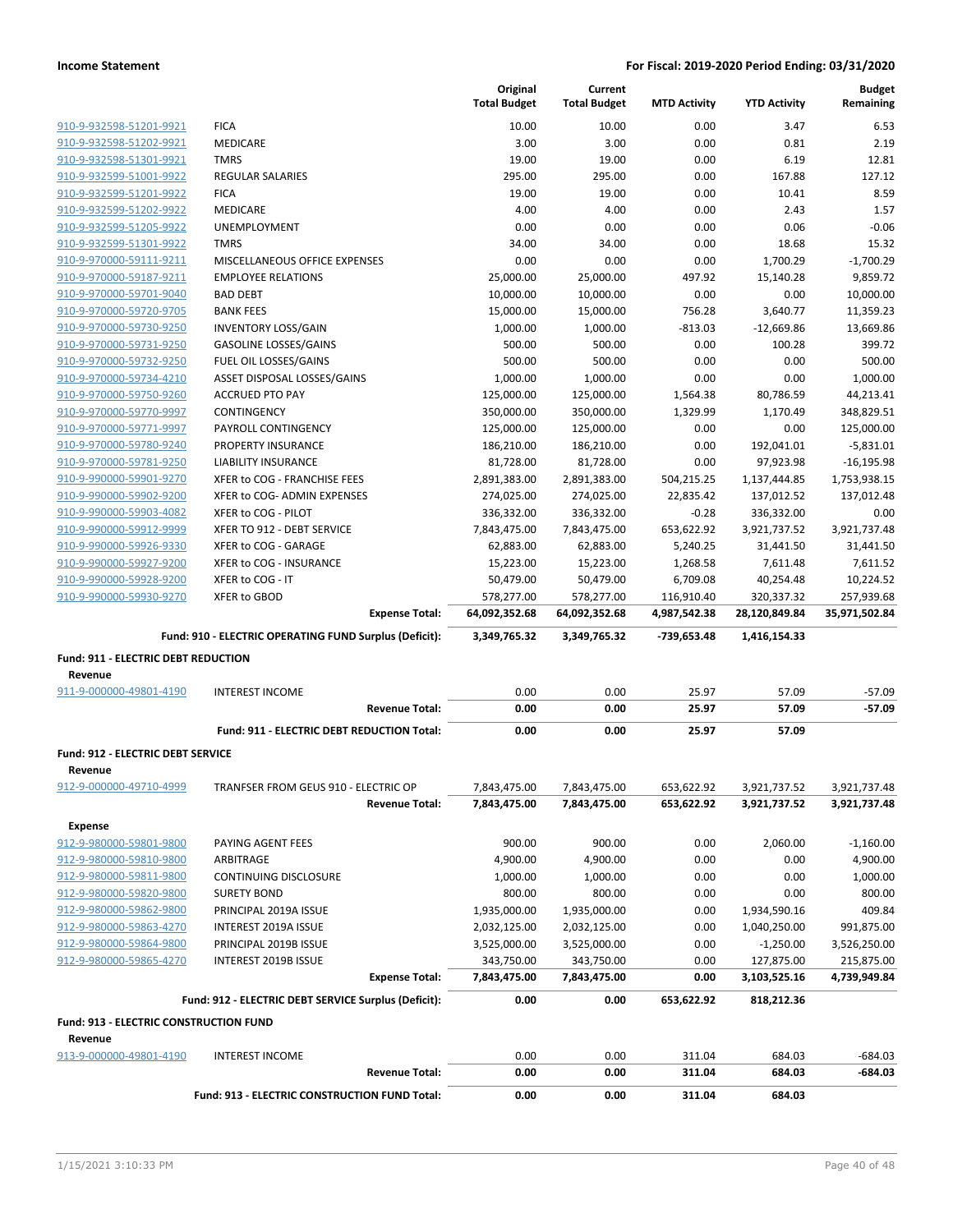|                                                    |                                                        | Original<br><b>Total Budget</b> | Current<br><b>Total Budget</b> | <b>MTD Activity</b>  | <b>YTD Activity</b>   | <b>Budget</b><br>Remaining |
|----------------------------------------------------|--------------------------------------------------------|---------------------------------|--------------------------------|----------------------|-----------------------|----------------------------|
| Fund: 950 - CABLE / INTERNET                       |                                                        |                                 |                                |                      |                       |                            |
| Revenue                                            |                                                        |                                 |                                |                      |                       |                            |
| 950-9-000000-48001-3950                            | <b>CABLE REVENUES</b>                                  | 2,555,687.00                    | 2,555,687.00                   | 231,119.44           | 1,352,880.82          | 1,202,806.18               |
| 950-9-000000-48003-3950                            | <b>SET-TOP</b>                                         | 150,000.00                      | 150,000.00                     | 11,395.23            | 69,873.59             | 80,126.41                  |
| 950-9-000000-48030-3950                            | <b>CONTRACT CHANNELS</b>                               | 9,600.00                        | 9,600.00                       | 0.00                 | $-9.21$               | 9,609.21                   |
| 950-9-000000-48040-3950                            | <b>BROADCASTS</b>                                      | 1,000.00                        | 1,000.00                       | 100.00               | 600.00                | 400.00                     |
| 950-9-000000-48101-3950                            | <b>INTERNET REVENUES</b>                               | 2,714,637.00                    | 2,714,637.00                   | 232,139.28           | 1,262,118.55          | 1,452,518.45               |
| 950-9-000000-48201-3950                            | LATE CHARGES                                           | 60,000.00                       | 60,000.00                      | 3,089.92             | 29,683.88             | 30,316.12                  |
| 950-9-000000-48202-3950                            | <b>SERVICE CHARGES</b>                                 | 40,000.00                       | 40,000.00                      | 3,671.42             | 28,123.50             | 11,876.50                  |
| 950-9-000000-48203-3950                            | LOST/DAMAGED EQUIPMENT                                 | 30,000.00                       | 30,000.00                      | 2,770.00             | 16,550.00             | 13,450.00                  |
| 950-9-000000-48301-3950                            | <b>TRANSFER TO COG</b>                                 | 278,046.00                      | 278,046.00                     | 21,860.26            | 128,791.20            | 149,254.80                 |
| 950-9-000000-48307-3950                            | <b>TRANSFER TO GBOD</b>                                | 55,609.00                       | 55,609.00                      | 4,379.39             | 25,772.13             | 29,836.87                  |
| 950-9-000000-48434-3950                            | <b>CHANNEL 34</b>                                      | 1,500.00                        | 1,500.00                       | 100.00               | 600.00                | 900.00                     |
| 950-9-000000-48488-3950                            | AD INSERTIONS                                          | 45,000.00                       | 45,000.00                      | 6,959.51             | 15,057.46             | 29,942.54                  |
| 950-9-000000-48498-3950                            | PRODUCTION REVENUES                                    | 75.00                           | 75.00                          | 0.00                 | 0.00                  | 75.00                      |
| 950-9-000000-48501-3950                            | <b>CUSTOMER AID TO CONSTRUCTION</b>                    | 1,000.00                        | 1,000.00                       | 0.00                 | 0.00                  | 1,000.00                   |
| 950-9-000000-48502-3950                            | OTHER REIMBURSEMENTS                                   | 500.00                          | 500.00                         | 0.00                 | 0.00                  | 500.00                     |
| 950-9-000000-48503-3950                            | <b>FIBER MAINTENANCE FEES</b>                          | 2,772.00                        | 2,772.00                       | 0.00                 | 0.00                  | 2,772.00                   |
| 950-9-000000-48801-4190                            | <b>INTEREST INCOME</b>                                 | 16,000.00                       | 16,000.00                      | 3,310.53             | 6,863.82              | 9,136.18                   |
| 950-9-000000-48991-3950                            | <b>GEUS ELECTRIC PAYMENT FOR INTERNET</b>              | 38,000.00                       | 38,000.00                      | 0.00                 | 38,000.00             | 0.00                       |
| 950-9-000000-48993-3950                            | GEUS ELECTRIC PAYMENT FOR PUBLIC SVC                   | 15,000.00                       | 15,000.00                      | 0.00                 | 15,000.00             | 0.00                       |
| 950-9-000000-48994-3950                            | <b>LEASE OF DARK FIBER</b>                             | 210,857.00                      | 210,857.00                     | 0.00                 | 210,857.00            | 0.00                       |
| 950-9-000000-48995-3950                            | <b>COLOCATION FOR SCADA &amp; PHONE SYSTEM</b>         | 20,378.00                       | 20,378.00                      | 0.00                 | 20,378.00             | 0.00                       |
|                                                    | <b>Revenue Total:</b>                                  | 6,245,661.00                    | 6,245,661.00                   | 520,894.98           | 3,221,140.74          | 3,024,520.26               |
| Expense                                            |                                                        |                                 |                                |                      |                       |                            |
| 950-9-951050-51001-8500                            | <b>REGULAR SALARIES</b>                                | 78,283.00                       | 78,283.00                      | 5,106.24             | 33,110.24             | 45,172.76                  |
| 950-9-951050-51115-8500                            | <b>CLOTHING ALLOWANCE</b>                              | 123.00                          | 123.00                         | 0.00                 | 0.00                  | 123.00                     |
| 950-9-951050-51116-8500                            | CAR ALLOWANCE                                          | 975.00                          | 975.00                         | 150.00               | 975.00                | 0.00                       |
| 950-9-951050-51117-8500                            | <b>CELL PHONE ALLOWANCE</b>                            | 504.00                          | 504.00                         | 24.00                | 156.00                | 348.00                     |
| 950-9-951050-51201-8500                            | <b>FICA</b>                                            | 4,945.00                        | 4,945.00                       | 259.18               | 1,746.19              | 3,198.81                   |
| 950-9-951050-51202-8500                            | <b>MEDICARE</b>                                        | 1,157.00                        | 1,157.00                       | 60.62                | 408.41                | 748.59                     |
| 950-9-951050-51203-8500                            | <b>HEALTH INSURANCE</b><br><b>WORKERS COMPENSATION</b> | 5,869.00                        | 5,869.00                       | 489.08<br>90.83      | 2,934.48              | 2,934.52<br>545.02         |
| 950-9-951050-51204-8500                            |                                                        | 1,090.00                        | 1,090.00                       | 0.00                 | 544.98                | 84.72                      |
| 950-9-951050-51205-8500<br>950-9-951050-51301-8500 | UNEMPLOYMENT<br><b>TMRS</b>                            | 90.00                           | 90.00                          |                      | 5.28<br>3,817.18      |                            |
| 950-9-951050-59110-8500                            | <b>GEUS OPERATIONS</b>                                 | 8,935.00<br>81,900.00           | 8,935.00                       | 594.04               |                       | 5,117.82                   |
| 950-9-951050-59141-8500                            |                                                        | 69,600.00                       | 81,900.00                      | 3,696.13<br>6,768.69 | 28,097.35             | 53,802.65                  |
| 950-9-951050-59148-8500                            | UTILITY BILLS<br><b>FUEL</b>                           | 10,000.00                       | 69,600.00<br>10,000.00         | 627.77               | 42,637.83<br>3,745.59 | 26,962.17<br>6,254.41      |
| 950-9-951050-59191-8500                            | POLE USE                                               | 30,000.00                       | 30,000.00                      | 0.00                 | 30,000.00             | 0.00                       |
|                                                    |                                                        | 66,914.00                       | 66,914.00                      |                      |                       |                            |
| 950-9-951051-51001-8510                            | REGULAR SALARIES<br><b>OVERTIME</b>                    |                                 |                                | 5,247.59<br>80.75    | 34,291.01<br>668.95   | 32,622.99<br>4,157.05      |
| 950-9-951051-51020-8510<br>950-9-951051-51102-8510 |                                                        | 4,826.00                        | 4,826.00                       |                      |                       | $-276.96$                  |
| 950-9-951051-51117-8510                            | <b>BILINGUAL PAY</b><br><b>CELL PHONE ALLOWANCE</b>    | 0.00<br>432.00                  | 0.00<br>432.00                 | 46.16<br>33.22       | 276.96<br>215.93      | 216.07                     |
| 950-9-951051-51201-8510                            |                                                        | 4,475.00                        | 4,475.00                       | 329.96               |                       | 2,311.46                   |
| 950-9-951051-51202-8510                            | <b>FICA</b><br><b>MEDICARE</b>                         | 1,046.00                        | 1,046.00                       | 77.16                | 2,163.54<br>505.98    | 540.02                     |
| 950-9-951051-51203-8510                            | <b>HEALTH INSURANCE</b>                                | 23,476.00                       | 23,476.00                      | 1,956.33             | 11,737.98             | 11,738.02                  |
| 950-9-951051-51204-8510                            | <b>WORKERS COMPENSATION</b>                            | 1,343.00                        | 1,343.00                       | 111.92               | 671.52                | 671.48                     |
| 950-9-951051-51205-8510                            | UNEMPLOYMENT                                           | 360.00                          | 360.00                         | 46.20                | 62.52                 | 297.48                     |
|                                                    |                                                        | 8,085.00                        |                                |                      |                       |                            |
| 950-9-951051-51301-8510<br>950-9-951051-59110-8510 | <b>TMRS</b>                                            |                                 | 8,085.00                       | 608.37<br>45.07      | 3,952.24              | 4,132.76                   |
|                                                    | <b>GEUS OPERATIONS</b>                                 | 10,100.00                       | 9,900.00                       |                      | 1,938.67              | 7,961.33                   |
| 950-9-951051-59146-8510                            | TRAINING AND/OR TRAVEL                                 | 500.00                          | 500.00                         | 0.00                 | 0.00                  | 500.00                     |
| 950-9-951051-59148-8510                            | <b>FUEL</b>                                            | 0.00                            | 200.00                         | 14.03                | 43.21                 | 156.79                     |
| 950-9-951051-59151-8510                            | <b>BASIC PROGRAM EXPENSE</b>                           | 2,711,543.00                    | 2,711,543.00                   | 222,272.26           | 1,013,956.68          | 1,697,586.32               |
| 950-9-951051-59152-8510                            | PREMIUM PROGRAM EXPENSE                                | 66,000.00                       | 66,000.00                      | 4,184.49             | 28,677.67             | 37,322.33                  |
| 950-9-951051-59154-8510                            | TIVO Fees                                              | 29,365.00                       | 29,365.00                      | 2,447.85             | 13,628.65             | 15,736.35                  |
| 950-9-951051-59155-8510                            | OTHER PROGRAM EXPENSE                                  | 7,500.00                        | 7,500.00                       | 0.00                 | 1,215.61              | 6,284.39                   |
| 950-9-951052-51001-8520                            | REGULAR SALARIES<br><b>OVERTIME</b>                    | 57,398.00                       | 57,398.00                      | 5,319.28             | 34,565.76             | 22,832.24                  |
| 950-9-951052-51020-8520<br>950-9-951052-51115-8520 |                                                        | 0.00                            | 0.00                           | 34.86                | 34.86                 | $-34.86$                   |
|                                                    | <b>CLOTHING ALLOWANCE</b>                              | 123.00                          | 123.00                         | 0.00                 | 0.00                  | 123.00                     |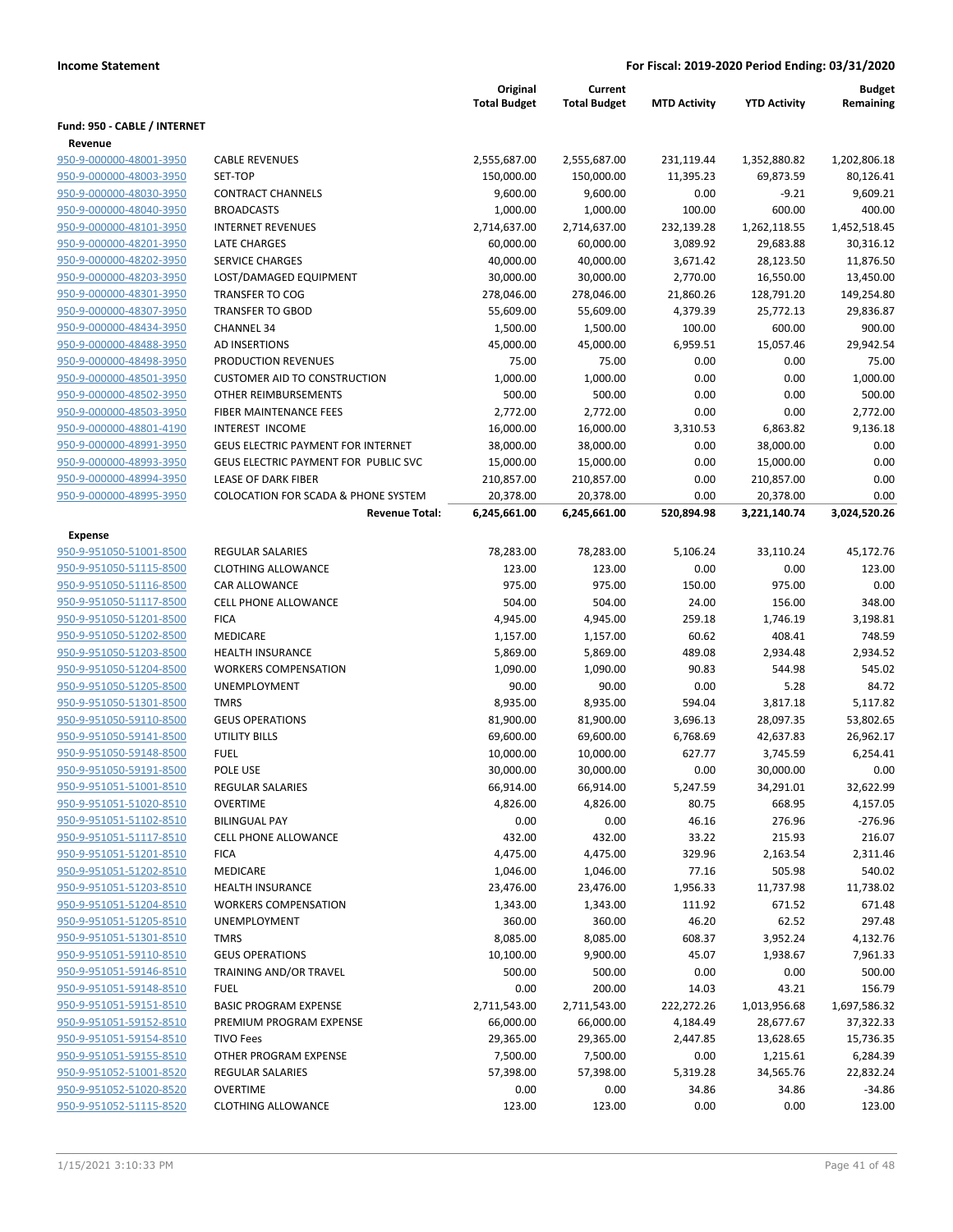| 950-9-951052-51116-8520        |
|--------------------------------|
| 950-9-951052-51117-8520        |
| 950-9-951052-51201-8520        |
| <u>950-9-951052-51202-8520</u> |
| <u>950-9-951052-51203-8520</u> |
| 950-9-951052-51204-8520        |
| 950-9-951052-51205-8520        |
| 950-9-951052-51301-8520        |
| 950-9-951052-59110-8520        |
| <u>950-9-951052-59148-8520</u> |
| 950-9-951052-59150-8520        |
| 950-9-951053-51001-8530        |
| 950-9-951053-51020-8530        |
| <u>950-9-951053-51117-8530</u> |
| <u>950-9-951053-51201-8530</u> |
| 950-9-951053-51202-8530        |
| 950-9-951053-51203-8530        |
| 950-9-951053-51204-8530        |
| 950-9-951053-51205-8530        |
| 950-9-951053-51301-8530        |
| 950-9-951053-59110-8530        |
| 950-9-951053-59146-8530        |
| 950-9-951053-59160-8530        |
| <u>950-9-951053-59164-8530</u> |
| <u>950-9-951054-51001-8540</u> |
| 950-9-951054-51020-8540        |
| 950-9-951054-51117-8540        |
| 950-9-951054-51201-8540        |
| 950-9-951054-51202-8540        |
| 950-9-951054-51203-8540        |
| 950-9-951054-51204-8540        |
| 950-9-951054-51205-8540        |
| 950-9-951054-51301-8540        |
| 950-9-951054-59110-8540        |
| <u>950-9-951055-51001-8550</u> |
| 950-9-951055-51020-8550        |
| 950-9-951055-51115-8550        |
| 950-9-951055-51116-8550        |
| 950-9-951055-51117-8550        |
| 950-9-951055-51201-8550        |
| 950-9-951055-51202-8550        |
| 950-9-951055-51203-8550        |
| 950-9-951055-51204-8550        |
| 950-9-951055-51205-8550        |
| 950-9-951055-51301-8550        |
| 950-9-951055-59110-8550        |
| 950-9-951055-59112-8550        |
|                                |
| 950-9-951055-59158-8550        |
| 950-9-951060-51001-8600        |
| 950-9-951060-51010-8600        |
| 950-9-951060-51020-8600        |
| 950-9-951060-51115-8600        |
| 950-9-951060-51116-8600        |
| 950-9-951060-51117-8600        |
| 950-9-951060-51201-8600        |
| 950-9-951060-51202-8600        |
| 950-9-951060-51203-8600        |
| 950-9-951060-51204-8600        |
| 950-9-951060-51205-8600        |
|                                |

|                         |                             | Original<br><b>Total Budget</b> | Current<br><b>Total Budget</b> | <b>MTD Activity</b> | <b>YTD Activity</b> | <b>Budget</b><br>Remaining |
|-------------------------|-----------------------------|---------------------------------|--------------------------------|---------------------|---------------------|----------------------------|
| 950-9-951052-51116-8520 | <b>CAR ALLOWANCE</b>        | 975.00                          | 975.00                         | 0.00                | 0.00                | 975.00                     |
| 950-9-951052-51117-8520 | <b>CELL PHONE ALLOWANCE</b> | 216.00                          | 216.00                         | 31.36               | 203.84              | 12.16                      |
| 950-9-951052-51201-8520 | <b>FICA</b>                 | 3,632.00                        | 3,632.00                       | 333.90              | 2,157.83            | 1,474.17                   |
| 950-9-951052-51202-8520 | MEDICARE                    | 850.00                          | 850.00                         | 78.09               | 504.71              | 345.29                     |
| 950-9-951052-51203-8520 | <b>HEALTH INSURANCE</b>     | 5,869.00                        | 5,869.00                       | 489.08              | 2,934.48            | 2,934.52                   |
| 950-9-951052-51204-8520 | <b>WORKERS COMPENSATION</b> | 1,090.00                        | 1,090.00                       | 90.83               | 544.98              | 545.02                     |
| 950-9-951052-51205-8520 | UNEMPLOYMENT                | 90.00                           | 90.00                          | 0.00                | 5.98                | 84.02                      |
| 950-9-951052-51301-8520 | <b>TMRS</b>                 | 6,563.00                        | 6,563.00                       | 605.87              | 3,879.98            | 2,683.02                   |
| 950-9-951052-59110-8520 | <b>GEUS OPERATIONS</b>      | 105,760.00                      | 98,760.00                      | 4,568.55            | 44,343.74           | 54,416.26                  |
| 950-9-951052-59148-8520 | <b>FUEL</b>                 | 0.00                            | 7,000.00                       | 627.76              | 3,745.58            | 3,254.42                   |
| 950-9-951052-59150-8520 | <b>ISP SERVICE EXPENSE</b>  | 732,640.00                      | 732,640.00                     | 26,860.85           | 337,190.75          | 395,449.25                 |
| 950-9-951053-51001-8530 | <b>REGULAR SALARIES</b>     | 111,608.00                      | 111,608.00                     | 3,954.01            | 25,594.05           | 86,013.95                  |
| 950-9-951053-51020-8530 | <b>OVERTIME</b>             | 3,719.00                        | 3,719.00                       | 18.75               | 337.38              | 3,381.62                   |
| 950-9-951053-51117-8530 | <b>CELL PHONE ALLOWANCE</b> | 909.00                          | 909.00                         | 33.22               | 215.93              | 693.07                     |
| 950-9-951053-51201-8530 | <b>FICA</b>                 | 7,207.00                        | 7,207.00                       | 244.83              | 1,609.21            | 5,597.79                   |
| 950-9-951053-51202-8530 | MEDICARE                    | 1,685.00                        | 1,685.00                       | 57.26               | 376.33              | 1,308.67                   |
| 950-9-951053-51203-8530 | <b>HEALTH INSURANCE</b>     | 17,607.00                       | 17,607.00                      | 1,467.25            | 8,803.50            | 8,803.50                   |
| 950-9-951053-51204-8530 | <b>WORKERS COMPENSATION</b> | 1,631.00                        | 1,631.00                       | 135.92              | 815.52              | 815.48                     |
| 950-9-951053-51205-8530 | UNEMPLOYMENT                | 270.00                          | 270.00                         | 0.93                | 9.00                | 261.00                     |
| 950-9-951053-51301-8530 | <b>TMRS</b>                 | 13,021.00                       | 13,021.00                      | 450.67              | 2,914.82            | 10,106.18                  |
| 950-9-951053-59110-8530 | <b>GEUS OPERATIONS</b>      | 6,840.00                        | 6,840.00                       | 0.00                | 1,225.10            | 5,614.90                   |
| 950-9-951053-59146-8530 | TRAINING AND/OR TRAVEL      | 3,500.00                        | 3,500.00                       | 0.00                | 0.00                | 3,500.00                   |
| 950-9-951053-59160-8530 | ADVERTISING                 | 26,300.00                       | 26,300.00                      | 640.00              | 4,256.58            | 22,043.42                  |
| 950-9-951053-59164-8530 | <b>CONSUMER INFORMATION</b> | 3,500.00                        | 3,500.00                       | 0.00                | 0.00                | 3,500.00                   |
| 950-9-951054-51001-8540 | <b>REGULAR SALARIES</b>     | 83,788.00                       | 83,788.00                      | 9,295.60            | 63,490.86           | 20,297.14                  |
| 950-9-951054-51020-8540 | <b>OVERTIME</b>             | 6,042.00                        | 6,042.00                       | 152.39              | 1,012.01            | 5,029.99                   |
| 950-9-951054-51117-8540 | <b>CELL PHONE ALLOWANCE</b> | 216.00                          | 216.00                         | 24.46               | 163.38              | 52.62                      |
| 950-9-951054-51201-8540 | <b>FICA</b>                 | 5,569.00                        | 5,569.00                       | 550.87              | 3,725.36            | 1,843.64                   |
| 950-9-951054-51202-8540 | MEDICARE                    | 1,303.00                        | 1,303.00                       | 128.83              | 871.25              | 431.75                     |
| 950-9-951054-51203-8540 | <b>HEALTH INSURANCE</b>     | 35,214.00                       | 35,214.00                      | 2,934.50            | 17,607.00           | 17,607.00                  |
| 950-9-951054-51204-8540 | <b>WORKERS COMPENSATION</b> | 1,409.00                        | 1,409.00                       | 117.42              | 704.52              | 704.48                     |
| 950-9-951054-51205-8540 | UNEMPLOYMENT                | 540.00                          | 540.00                         | 44.87               | 62.12               | 477.88                     |
| 950-9-951054-51301-8540 | <b>TMRS</b>                 | 10,063.00                       | 10,063.00                      | 1,065.65            | 7,205.97            | 2,857.03                   |
| 950-9-951054-59110-8540 | <b>GEUS OPERATIONS</b>      | 8,000.00                        | 8,000.00                       | 565.51              | 3,295.36            | 4,704.64                   |
| 950-9-951055-51001-8550 | <b>REGULAR SALARIES</b>     | 97,789.00                       | 97,789.00                      | 13,289.76           | 79,801.70           | 17,987.30                  |
| 950-9-951055-51020-8550 | <b>OVERTIME</b>             | 2,067.00                        | 2,067.00                       | 181.08              | 2,098.41            | $-31.41$                   |
| 950-9-951055-51115-8550 | <b>CLOTHING ALLOWANCE</b>   | 42.00                           | 42.00                          | 0.00                | 0.69                | 41.31                      |
| 950-9-951055-51116-8550 | CAR ALLOWANCE               | 1,400.00                        | 1,400.00                       | 0.00                | 0.00                | 1,400.00                   |
| 950-9-951055-51117-8550 | <b>CELL PHONE ALLOWANCE</b> | 287.00                          | 287.00                         | 46.56               | 282.55              | 4.45                       |
| 950-9-951055-51201-8550 | <b>FICA</b>                 | 5,470.00                        | 5,470.00                       | 838.08              | 4,460.05            | 1,009.95                   |
| 950-9-951055-51202-8550 | MEDICARE                    | 1,472.00                        | 1,472.00                       | 196.01              | 1,191.65            | 280.35                     |
| 950-9-951055-51203-8550 | <b>HEALTH INSURANCE</b>     | 2,935.00                        | 2,935.00                       | 244.58              | 1,467.48            | 1,467.52                   |
| 950-9-951055-51204-8550 | <b>WORKERS COMPENSATION</b> | 337.00                          | 337.00                         | 28.08               | 168.48              | 168.52                     |
| 950-9-951055-51205-8550 | UNEMPLOYMENT                | 45.00                           | 45.00                          | 24.83               | 43.68               | 1.32                       |
| 950-9-951055-51301-8550 | <b>TMRS</b>                 | 11,375.00                       | 11,375.00                      | 1,520.70            | 9,167.39            | 2,207.61                   |
| 950-9-951055-59110-8550 | <b>GEUS OPERATIONS</b>      | 6,100.00                        | 6,100.00                       | 223.62              | 8,916.91            | $-2,816.91$                |
| 950-9-951055-59112-8550 | SAFETY                      | 2,480.00                        | 2,480.00                       | 0.00                | 2,396.20            | 83.80                      |
| 950-9-951055-59158-8550 | C/I BILLING                 | 44,500.00                       | 44,500.00                      | 0.00                | 42,700.41           | 1,799.59                   |
| 950-9-951060-51001-8600 | REGULAR SALARIES            | 189,697.00                      | 189,697.00                     | 15,645.04           | 100,534.89          | 89,162.11                  |
| 950-9-951060-51010-8600 | PART TIME REGULAR           | 16,110.00                       | 16,110.00                      | 0.00                | 0.00                | 16,110.00                  |
| 950-9-951060-51020-8600 | <b>OVERTIME</b>             | 11,275.00                       | 11,275.00                      | 810.04              | 4,882.41            | 6,392.59                   |
| 950-9-951060-51115-8600 | <b>CLOTHING ALLOWANCE</b>   | 2,079.00                        | 2,079.00                       | 0.00                | 0.00                | 2,079.00                   |
| 950-9-951060-51116-8600 | CAR ALLOWANCE               | 1,950.00                        | 1,950.00                       | 300.00              | 1,950.00            | 0.00                       |
| 950-9-951060-51117-8600 | <b>CELL PHONE ALLOWANCE</b> | 1,512.00                        | 1,512.00                       | 116.30              | 755.95              | 756.05                     |
| 950-9-951060-51201-8600 | <b>FICA</b>                 | 13,666.00                       | 13,666.00                      | 902.72              | 5,872.50            | 7,793.50                   |
| 950-9-951060-51202-8600 | MEDICARE                    | 3,196.00                        | 3,196.00                       | 211.12              | 1,373.41            | 1,822.59                   |
| 950-9-951060-51203-8600 | <b>HEALTH INSURANCE</b>     | 41,083.00                       | 41,083.00                      | 3,423.58            | 20,541.48           | 20,541.52                  |
| 950-9-951060-51204-8600 | <b>WORKERS COMPENSATION</b> | 3,420.00                        | 3,420.00                       | 285.00              | 1,710.00            | 1,710.00                   |
| 950-9-951060-51205-8600 | UNEMPLOYMENT                | 810.00                          | 810.00                         | 6.42                | 36.50               | 773.50                     |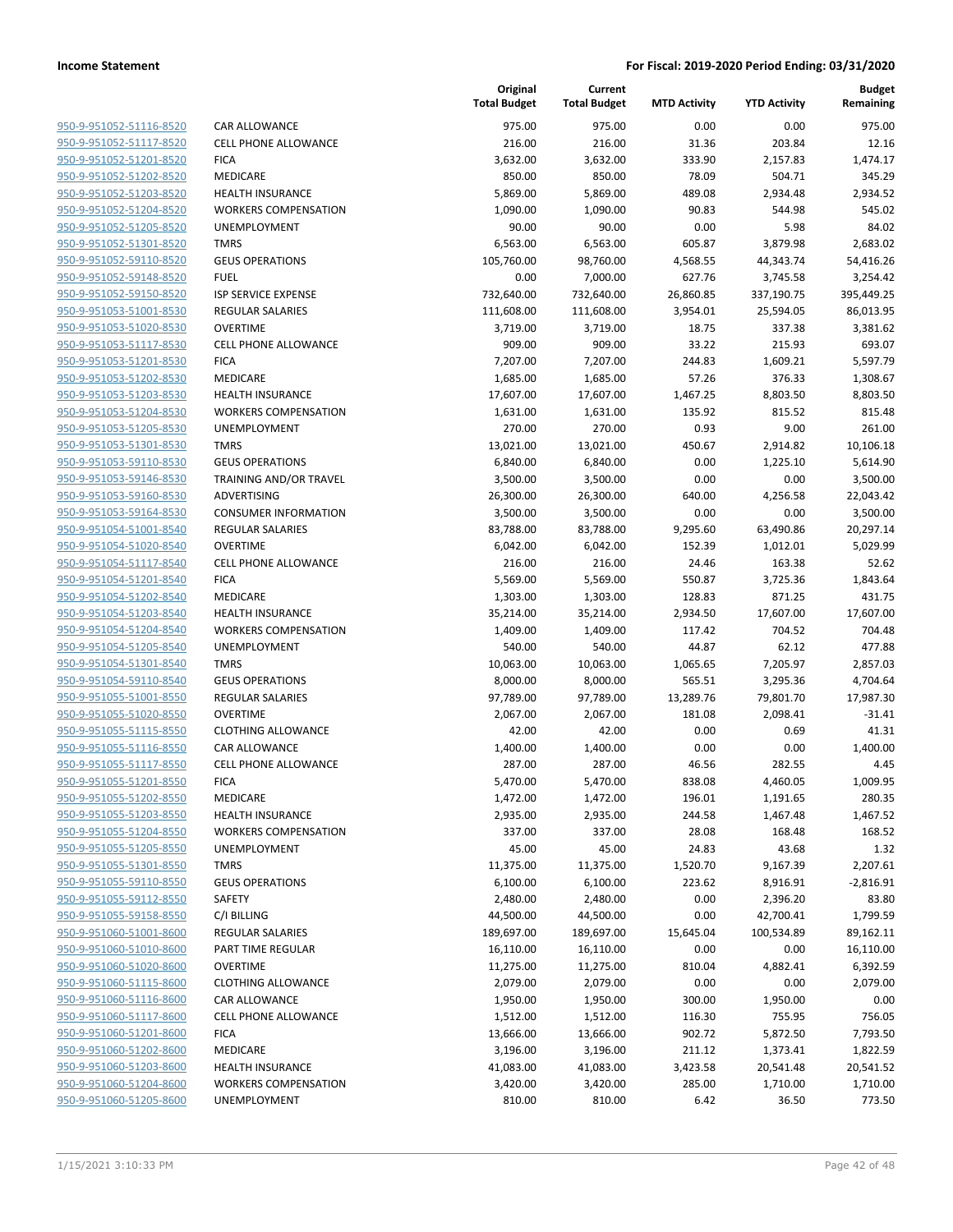| 950-9-951060-51301-8600        |
|--------------------------------|
| 950-9-951060-59201-8600        |
| <u>950-9-951060-59205-8600</u> |
| 950-9-951060-59231-8600        |
| 950-9-951060-59235-8600        |
| 950-9-951061-51001-8610        |
| 950-9-951061-51020-8610        |
| <u>950-9-951061-51115-8610</u> |
| 950-9-951061-51116-8610        |
| 950-9-951061-51117-8610        |
| 950-9-951061-51201-8610        |
| 950-9-951061-51202-8610        |
| 950-9-951061-51203-8610        |
| 950-9-951061-51204-8610        |
| 950-9-951061-51205-8610        |
| 950-9-951061-51301-8610        |
| 950-9-951061-59205-8610        |
| 950-9-951061-59233-8610        |
| <u>950-9-951090-59510-9900</u> |
| 950-9-951090-59511-9900        |
| 950-9-951090-59512-9900        |
| 950-9-951090-59591-9900        |
| 950-9-951091-51001-9958        |
| 950-9-951091-51020-9958        |
| 950-9-951091-51201-9958        |
| 950-9-951091-51202-9958        |
| 950-9-951091-51205-9958        |
| 950-9-951091-51301-9958        |
| 950-9-970000-59720-9705        |
| 950-9-970000-59730-9250        |
| 950-9-970000-59734-4210        |
| 950-9-970000-59750-9260        |
| 950-9-970000-59770-9970        |
| 950-9-970000-59771-9970        |
| <u>950-9-970000-59780-9240</u> |
| 950-9-970000-59781-9250        |
| <u>950-9-990000-59901-9270</u> |
| 950-9-990000-59902-9200        |
| 950-9-990000-59903-4082        |
| 950-9-990000-59926-9330        |
| 950-9-990000-59927-9200        |
| 950-9-990000-59928-9200        |
| 950-9-990000-59930-9270        |
| 950-9-990000-59954-8559        |
| 950-9-990000-59955-8559        |
|                                |

|                         |                                                 | Original<br><b>Total Budget</b> | Current<br><b>Total Budget</b> | <b>MTD Activity</b> | <b>YTD Activity</b> | <b>Budget</b><br>Remaining |
|-------------------------|-------------------------------------------------|---------------------------------|--------------------------------|---------------------|---------------------|----------------------------|
| 950-9-951060-51301-8600 | <b>TMRS</b>                                     | 24,692.00                       | 24,692.00                      | 1,837.18            | 11,663.88           | 13,028.12                  |
| 950-9-951060-59201-8600 | <b>BUILDINGS MAINTENANCE</b>                    | 23,550.00                       | 23,550.00                      | 0.00                | 13,362.75           | 10,187.25                  |
| 950-9-951060-59205-8600 | <b>EQUIPMENT MAINTENANCE</b>                    | 20,000.00                       | 20,000.00                      | 65.66               | 6,724.30            | 13,275.70                  |
| 950-9-951060-59231-8600 | <b>CABLE PLANT MAINTENANCE</b>                  | 22,500.00                       | 22,500.00                      | 679.20              | 2,184.63            | 20,315.37                  |
| 950-9-951060-59235-8600 | FIBER OPTICS PLANT MAINTENANCE                  | 20,000.00                       | 20,000.00                      | 209.00              | 8,700.30            | 11,299.70                  |
| 950-9-951061-51001-8610 | <b>REGULAR SALARIES</b>                         | 189,697.00                      | 189,697.00                     | 15,645.05           | 100,534.93          | 89,162.07                  |
| 950-9-951061-51020-8610 | <b>OVERTIME</b>                                 | 11,275.00                       | 11,275.00                      | 809.26              | 4,879.28            | 6,395.72                   |
| 950-9-951061-51115-8610 | <b>CLOTHING ALLOWANCE</b>                       | 2,079.00                        | 2,079.00                       | 0.00                | 0.00                | 2,079.00                   |
| 950-9-951061-51116-8610 | CAR ALLOWANCE                                   | 1,950.00                        | 1,950.00                       | 0.00                | 0.00                | 1,950.00                   |
| 950-9-951061-51117-8610 | CELL PHONE ALLOWANCE                            | 1,512.00                        | 1,512.00                       | 116.24              | 755.56              | 756.44                     |
| 950-9-951061-51201-8610 | <b>FICA</b>                                     | 12,667.00                       | 12,667.00                      | 990.68              | 6,404.89            | 6,262.11                   |
| 950-9-951061-51202-8610 | MEDICARE                                        | 2,962.00                        | 2,962.00                       | 231.69              | 1,497.89            | 1,464.11                   |
| 950-9-951061-51203-8610 | <b>HEALTH INSURANCE</b>                         | 52,821.00                       | 52,821.00                      | 4,401.75            | 26,410.50           | 26,410.50                  |
| 950-9-951061-51204-8610 | <b>WORKERS COMPENSATION</b>                     | 5,038.00                        | 5,038.00                       | 419.83              | 2,518.98            | 2,519.02                   |
| 950-9-951061-51205-8610 | UNEMPLOYMENT                                    | 810.00                          | 810.00                         | 6.86                | 33.06               | 776.94                     |
| 950-9-951061-51301-8610 | <b>TMRS</b>                                     | 22,887.00                       | 22,887.00                      | 1,803.34            | 11,446.08           | 11,440.92                  |
| 950-9-951061-59205-8610 | <b>EQUIPMENT MAINTENANCE</b>                    | 100.00                          | 100.00                         | 0.00                | 0.00                | 100.00                     |
| 950-9-951061-59233-8610 | <b>INTERNET PLANT MAINTENANCE</b>               | 6,000.00                        | 6,000.00                       | 0.00                | 0.00                | 6,000.00                   |
| 950-9-951090-59510-9900 | HEADEND, TRUNK & DISTRIBUTION SYSTEM            | 100,000.00                      | 100,000.00                     | 741.16              | 19,181.51           | 80,818.49                  |
| 950-9-951090-59511-9900 | <b>HEADEND EQUIPMENT</b>                        | 95,000.00                       | 95,000.00                      | 0.00                | 38,353.65           | 56,646.35                  |
| 950-9-951090-59512-9900 | <b>DROPS</b>                                    | 100,000.00                      | 100,000.00                     | 15,978.89           | 58,125.79           | 41,874.21                  |
| 950-9-951090-59591-9900 | <b>FURNITURE &amp; OFFICE EQUIPMENT</b>         | 5,900.00                        | 5,900.00                       | 0.00                | 4,714.11            | 1,185.89                   |
| 950-9-951091-51001-9958 | <b>REGULAR SALARIES</b>                         | 25,665.00                       | 25,665.00                      | 2,156.99            | 13,675.50           | 11,989.50                  |
| 950-9-951091-51020-9958 | <b>OVERTIME</b>                                 | 3,979.00                        | 3,979.00                       | 238.86              | 1,309.91            | 2,669.09                   |
| 950-9-951091-51201-9958 | <b>FICA</b>                                     | 1,864.00                        | 1,864.00                       | 149.78              | 937.13              | 926.87                     |
| 950-9-951091-51202-9958 | MEDICARE                                        | 434.00                          | 434.00                         | 35.03               | 219.17              | 214.83                     |
| 950-9-951091-51205-9958 | <b>UNEMPLOYMENT</b>                             | 0.00                            | 0.00                           | 0.24                | 4.88                | $-4.88$                    |
| 950-9-951091-51301-9958 | <b>TMRS</b>                                     | 3,350.00                        | 3,350.00                       | 271.77              | 1,685.41            | 1,664.59                   |
| 950-9-970000-59720-9705 | <b>CREDIT CARD &amp; BANK FEES</b>              | 15,000.00                       | 15,000.00                      | 1,359.89            | 5,538.32            | 9,461.68                   |
| 950-9-970000-59730-9250 | <b>INVENTORY LOSS/GAIN</b>                      | 1,000.00                        | 1,000.00                       | 0.00                | 0.00                | 1,000.00                   |
| 950-9-970000-59734-4210 | ASSET DISPOSAL LOSSES/GAINS                     | 1,000.00                        | 1,000.00                       | 0.00                | 0.00                | 1,000.00                   |
| 950-9-970000-59750-9260 | <b>ACCRUED PTO PAY</b>                          | 5,000.00                        | 5,000.00                       | 0.00                | 0.00                | 5,000.00                   |
| 950-9-970000-59770-9970 | CONTINGENCY                                     | 50,000.00                       | 50,000.00                      | 0.00                | 0.00                | 50,000.00                  |
| 950-9-970000-59771-9970 | PAYROLL CONTINGENCY                             | 11,800.00                       | 11,800.00                      | 0.00                | 0.00                | 11,800.00                  |
| 950-9-970000-59780-9240 | PROPERTY INSURANCE                              | 15,201.00                       | 15,201.00                      | 0.00                | 16,183.71           | $-982.71$                  |
| 950-9-970000-59781-9250 | <b>LIABILITY INSURANCE</b>                      | 13,142.00                       | 13,142.00                      | 0.00                | 14,319.76           | $-1,177.76$                |
| 950-9-990000-59901-9270 | TRANSFER to COG - FRANCHISE FEES                | 280,375.00                      | 280,375.00                     | 75,190.20           | 138,682.16          | 141,692.84                 |
| 950-9-990000-59902-9200 | TRANSFER to COG - ADMIN EXPENSES                | 52,638.00                       | 52,638.00                      | 4,386.50            | 26,319.00           | 26,319.00                  |
| 950-9-990000-59903-4082 | TRANSFER to COG - PILOT                         | 40,937.00                       | 40,937.00                      | 0.11                | 40,937.00           | 0.00                       |
| 950-9-990000-59926-9330 | TRANSFER to COG - GARAGE                        | 12,622.00                       | 12,622.00                      | 1,051.83            | 6,310.98            | 6,311.02                   |
| 950-9-990000-59927-9200 | TRANSFER to COG - INSURANCE                     | 2,993.00                        | 2,993.00                       | 249.42              | 1,496.52            | 1,496.48                   |
| 950-9-990000-59928-9200 | XFER to COG - IT                                | 9,986.00                        | 9,986.00                       | 1,234.67            | 7,408.02            | 2,577.98                   |
| 950-9-990000-59930-9270 | TRANSFER to GBOD                                | 56,075.00                       | 56,075.00                      | 15,038.04           | 27,736.43           | 28,338.57                  |
| 950-9-990000-59954-8559 | TRANSFER TO 910 - BILLING                       | 61,828.00                       | 61,828.00                      | 5,152.33            | 30,913.98           | 30,914.02                  |
| 950-9-990000-59955-8559 | TRANSFER TO 910 - CASHIERING                    | 78,306.00                       | 78,306.00                      | 6,525.50            | 39,153.00           | 39,153.00                  |
|                         | <b>Expense Total:</b>                           | 6,420,315.00                    | 6,420,315.00                   | 511,561.78          | 2,817,269.10        | 3,603,045.90               |
|                         | Fund: 950 - CABLE / INTERNET Surplus (Deficit): | $-174,654.00$                   | $-174,654.00$                  | 9,333.20            | 403,871.64          |                            |

**Total Surplus (Deficit): 3,395,325.48 1,963,809.63 -987,550.07 31,044,134.81**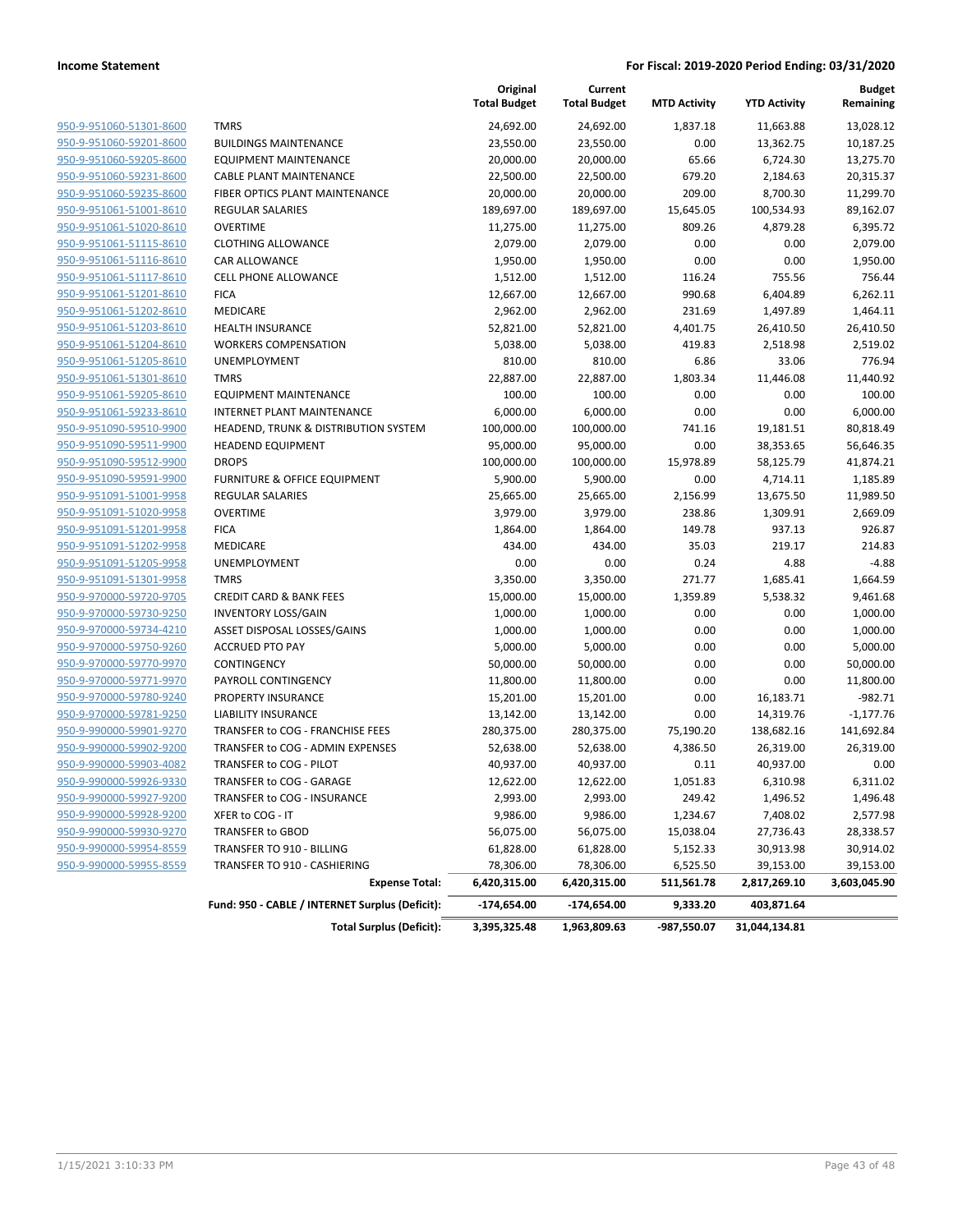# **Group Summary**

|                                                                           | Original            | Current             |                     |                     | <b>Budget</b>          |
|---------------------------------------------------------------------------|---------------------|---------------------|---------------------|---------------------|------------------------|
| <b>Account Type</b>                                                       | <b>Total Budget</b> | <b>Total Budget</b> | <b>MTD Activity</b> | <b>YTD Activity</b> | Remaining              |
| Fund: 100 - GENERAL FUND                                                  |                     |                     |                     |                     |                        |
| Revenue                                                                   | 25,401,947.17       | 25,401,947.17       | 594,390.02          | 15,167,552.97       | 10,234,394.20          |
| Expense                                                                   | 26,072,457.79       | 26,076,217.79       | 2,037,889.36        | 12,867,600.06       | 13,208,617.73          |
| Fund: 100 - GENERAL FUND Surplus (Deficit):                               | -670,510.62         | -674,270.62         | -1,443,499.34       | 2,299,952.91        | -2,974,223.53          |
| <b>Fund: 101 - MUNICIPAL COURT BUILDING SECURITY FEES</b>                 |                     |                     |                     |                     |                        |
| Revenue                                                                   | 0.00                | 0.00                | 737.10              | 3,154.72            | $-3,154.72$            |
| Expense                                                                   | 0.00                | 0.00                | 2.01                | $-5.53$             | 5.53                   |
| Fund: 101 - MUNICIPAL COURT BUILDING SECURITY FEES Surplus (Deficit):     | 0.00                | 0.00                | 735.09              | 3,160.25            | $-3,160.25$            |
| Fund: 102 - MUNICIPAL COURT TECH FUND                                     |                     |                     |                     |                     |                        |
| Revenue                                                                   | 0.00                | 0.00                | 643.28              | 3,507.09            | $-3.507.09$            |
| Expense                                                                   | 0.00<br>0.00        | 0.00<br>0.00        | 1.38<br>641.90      | 6.44<br>3,500.65    | $-6.44$<br>$-3,500.65$ |
| Fund: 102 - MUNICIPAL COURT TECH FUND Surplus (Deficit):                  |                     |                     |                     |                     |                        |
| Fund: 103 - MUNICIPAL COURT CHILD SAFETY FUND                             |                     |                     |                     |                     |                        |
| Revenue                                                                   | 27,250.00           | 27,250.00           | 92.56               | 7,120.63            | 20,129.37              |
| Expense                                                                   | 25,000.00           | 25,000.00           | 0.49                | 13,524.72           | 11,475.28              |
| Fund: 103 - MUNICIPAL COURT CHILD SAFETY FUND Surplus (Deficit):          | 2,250.00            | 2,250.00            | 92.07               | $-6,404.09$         | 8,654.09               |
| <b>Fund: 110 - EXCHANGE BUILDING FUND</b>                                 |                     |                     |                     |                     |                        |
| Expense                                                                   | 30.37               | 30.37               | 0.00                | 0.00                | 30.37                  |
| Fund: 110 - EXCHANGE BUILDING FUND Total:                                 | 30.37               | 30.37               | 0.00                | 0.00                | 30.37                  |
| <b>Fund: 111 - RECREATION ACTIVITIES FUND</b>                             |                     |                     |                     |                     |                        |
| Revenue                                                                   | 268,435.50          | 268,435.50          | 24,557.54           | 68,206.49           | 200,229.01             |
| Expense                                                                   | 263,096.93          | 263,096.93          | 20,009.09           | 102,884.53          | 160,212.40             |
| Fund: 111 - RECREATION ACTIVITIES FUND Surplus (Deficit):                 | 5,338.57            | 5,338.57            | 4,548.45            | $-34,678.04$        | 40,016.61              |
| Fund: 112 - GUN RANGE FUND                                                |                     |                     |                     |                     |                        |
| Revenue                                                                   | 1,500.00            | 1,500.00            | 3.64                | 737.95              | 762.05                 |
| Expense                                                                   | 1,000.00            | 1,000.00            | 0.04                | 433.17              | 566.83                 |
| Fund: 112 - GUN RANGE FUND Surplus (Deficit):                             | 500.00              | 500.00              | 3.60                | 304.78              | 195.22                 |
| Fund: 113 - HOTEL / MOTEL OCCUPANCY TAX FUND                              |                     |                     |                     |                     |                        |
| Revenue                                                                   | 578,097.00          | 578,097.00          | 43,968.17           | 270,101.73          | 307,995.27             |
| Expense                                                                   | 573,583.98          | 573,583.98          | 43,310.28           | 273,079.32          | 300,504.66             |
| Fund: 113 - HOTEL / MOTEL OCCUPANCY TAX FUND Surplus (Deficit):           | 4,513.02            | 4,513.02            | 657.89              | -2,977.59           | 7,490.61               |
| <b>Fund: 114 - VENUE MANAGEMENT FUND</b>                                  |                     |                     |                     |                     |                        |
| Revenue                                                                   | 341,720.00          | 341,720.00          | 16,985.83           | 107,289.03          | 234,430.97             |
| Expense                                                                   | 192,701.04          | 192,701.04          | 27,519.36           | 114,364.38          | 78,336.66              |
| Fund: 114 - VENUE MANAGEMENT FUND Surplus (Deficit):                      | 149,018.96          | 149,018.96          | $-10,533.53$        | -7,075.35           | 156,094.31             |
| <b>Fund: 123 - PTRAIN - POLICE REIMBURSEMENT GRANTS &amp; CONT EDUCAT</b> |                     |                     |                     |                     |                        |
| Revenue                                                                   | 0.00                | 0.00                | 24.14               | 3,724.21            | $-3,724.21$            |
| Expense                                                                   | 0.00                | 0.00                | 965.52              | 1,489.07            | $-1,489.07$            |
| Fund: 123 - PTRAIN - POLICE REIMBURSEMENT GRANTS & CONT EDUCAT Surp       | 0.00                | 0.00                | $-941.38$           | 2,235.14            | $-2,235.14$            |
| <b>Fund: 124 - FIRE HAZMAT GRANT</b>                                      |                     |                     |                     |                     |                        |
| Expense                                                                   | 0.00                | 0.00                | 0.03                | 0.11                | $-0.11$                |
| Fund: 124 - FIRE HAZMAT GRANT Total:                                      | 0.00                | 0.00                | 0.03                | 0.11                | $-0.11$                |
| Fund: 140 - DEBT SERVICE FUND                                             |                     |                     |                     |                     |                        |
| Revenue                                                                   | 6,826,247.00        | 6,826,247.00        | 194,223.07          | 5,867,405.00        | 958,842.00             |
| Expense                                                                   | 7,218,192.40        | 7,218,192.40        | 38,741.34           | 6,305,464.25        | 912,728.15             |
| Fund: 140 - DEBT SERVICE FUND Surplus (Deficit):                          | -391,945.40         | $-391,945.40$       | 155,481.73          | -438,059.25         | 46,113.85              |
| Fund: 160 - GENERAL CAPITAL IMPROVEMENT FUND                              |                     |                     |                     |                     |                        |
| Revenue                                                                   | 17,270,151.00       | 17,270,151.00       | 194,321.68          | 16,058,144.09       | 1,212,006.91           |
| Expense                                                                   | 17,188,433.00       | 17,221,665.00       | 132,905.38          | 726,812.08          | 16,494,852.92          |
| Fund: 160 - GENERAL CAPITAL IMPROVEMENT FUND Surplus (Deficit):           | 81,718.00           | 48,486.00           | 61,416.30           | 15,331,332.01       | -15,282,846.01         |
| Fund: 161 - STREET CONSTRUCTION FUND                                      |                     |                     |                     |                     |                        |
| Revenue                                                                   | 14,250.00           | 14,250.00           | 2,630.97            | 5,854.16            | 8,395.84               |
| Expense                                                                   | 400.00              | 50,400.00           | 26.34               | 126.00              | 50,274.00              |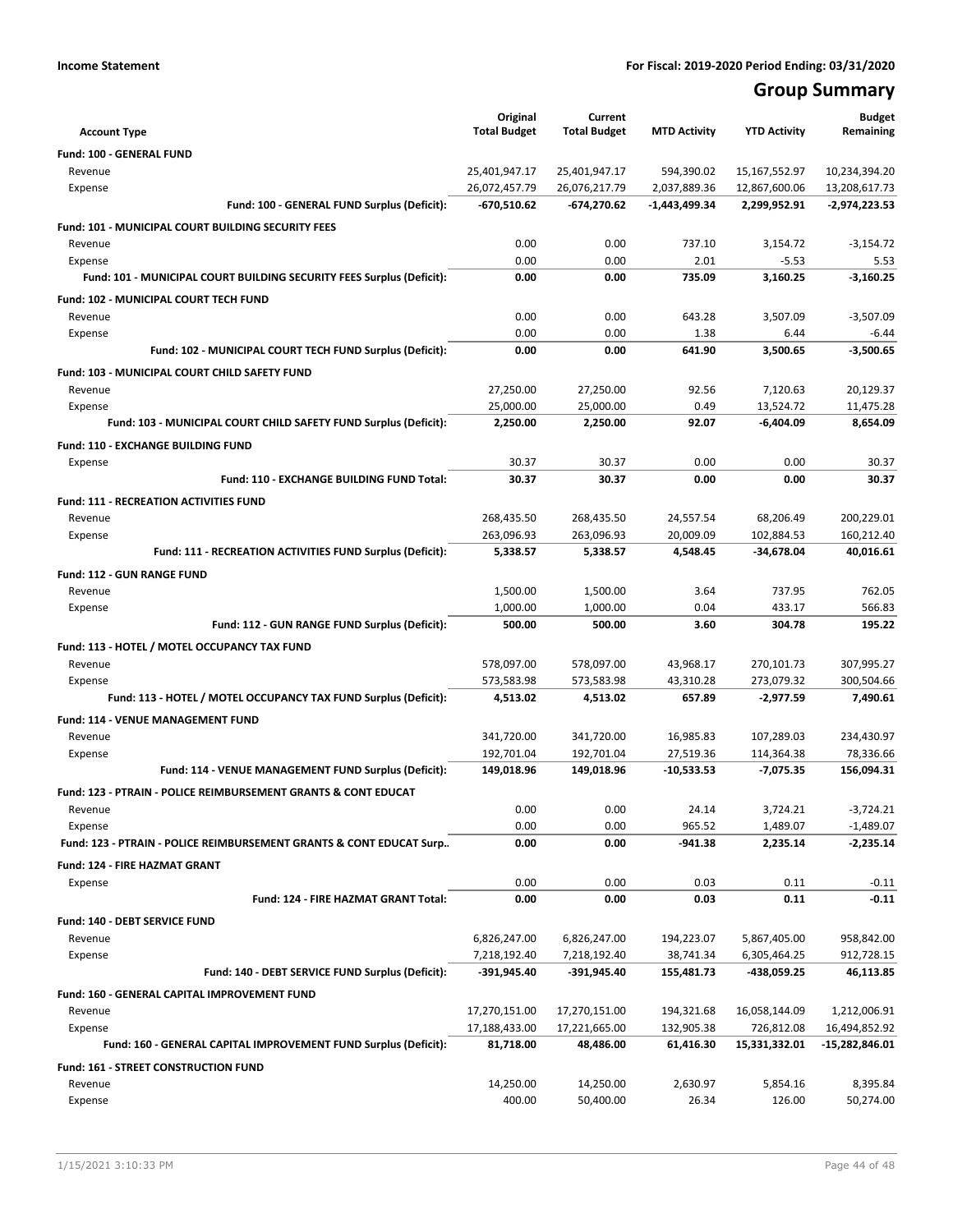| <b>Account Type</b>                                               | Original<br><b>Total Budget</b> | Current<br><b>Total Budget</b> | <b>MTD Activity</b>      | <b>YTD Activity</b>           | <b>Budget</b><br>Remaining   |
|-------------------------------------------------------------------|---------------------------------|--------------------------------|--------------------------|-------------------------------|------------------------------|
| Fund: 161 - STREET CONSTRUCTION FUND Surplus (Deficit):           | 13,850.00                       | $-36,150.00$                   | 2,604.63                 | 5,728.16                      | $-41,878.16$                 |
| Fund: 164 - 2013 CO CAPITAL FUND                                  |                                 |                                |                          |                               |                              |
| Revenue                                                           | 450.00                          | 450.00                         | 100.56                   | 235.92                        | 214.08                       |
| Expense                                                           | 15.00                           | 15.00                          | 0.99                     | 4.72                          | 10.28                        |
| Fund: 164 - 2013 CO CAPITAL FUND Surplus (Deficit):               | 435.00                          | 435.00                         | 99.57                    | 231.20                        | 203.80                       |
| <b>Fund: 165 - 2014 GO FUND</b>                                   |                                 |                                |                          |                               |                              |
| Revenue                                                           | 15,000.00                       | 15,000.00                      | 816.32                   | 6,495.23                      | 8,504.77                     |
| Fund: 165 - 2014 GO FUND Total:                                   | 15,000.00                       | 15,000.00                      | 816.32                   | 6,495.23                      | 8,504.77                     |
| <b>Fund: 171 - MAIN STREET SPECIAL REVENUE</b>                    |                                 |                                |                          |                               |                              |
| Revenue                                                           | 0.00                            | 0.00                           | 0.00                     | 123,366.49                    | $-123,366.49$                |
| Expense                                                           | 0.00                            | 0.00                           | 9,081.29                 | 118,577.39                    | -118,577.39                  |
| Fund: 171 - MAIN STREET SPECIAL REVENUE Surplus (Deficit):        | 0.00                            | 0.00                           | $-9,081.29$              | 4,789.10                      | $-4,789.10$                  |
| <b>Fund: 172 - MINOR GRANTS FUND</b>                              |                                 |                                |                          |                               |                              |
| Revenue                                                           | 0.00                            | 0.00                           | 0.00                     | 3,660.00                      | $-3,660.00$                  |
| Expense                                                           | 0.00                            | 0.00                           | 0.00                     | 1,413.87                      | $-1,413.87$                  |
| Fund: 172 - MINOR GRANTS FUND Surplus (Deficit):                  | 0.00                            | 0.00                           | 0.00                     | 2,246.13                      | $-2,246.13$                  |
| Fund: 175 - JUSTICE ASSISTANCE GRANT - JAG                        |                                 |                                |                          |                               |                              |
| Revenue                                                           | 0.00                            | 0.00                           | 0.00                     | 11,553.00                     | $-11,553.00$                 |
| Fund: 175 - JUSTICE ASSISTANCE GRANT - JAG Total:                 | 0.00                            | 0.00                           | 0.00                     | 11,553.00                     | -11,553.00                   |
| Fund: 200 - WATER / WASTEWATER FUND                               |                                 |                                |                          |                               |                              |
| Revenue                                                           | 14,373,110.00                   | 14,373,110.00                  | 1,014,863.06             | 6,661,141.19                  | 7,711,968.81                 |
| Expense<br>Fund: 200 - WATER / WASTEWATER FUND Surplus (Deficit): | 12,100,356.36<br>2,272,753.64   | 13,244,640.21<br>1,128,469.79  | 828,439.99<br>186,423.07 | 7,326,958.32<br>$-665,817.13$ | 5,917,681.89<br>1,794,286.92 |
|                                                                   |                                 |                                |                          |                               |                              |
| Fund: 212 - TX COMMUNITY DEV SWR SYSTEM IMPROV PROG GRANT         |                                 |                                |                          |                               |                              |
| Revenue<br>Expense                                                | 0.00<br>0.00                    | 0.00<br>0.00                   | 0.00<br>0.00             | 168,130.00<br>1,255.00        | $-168,130.00$<br>$-1,255.00$ |
| Fund: 212 - TX COMMUNITY DEV SWR SYSTEM IMPROV PROG GRANT Surplus | 0.00                            | 0.00                           | 0.00                     | 166,875.00                    | -166,875.00                  |
| <b>Fund: 216 - UTILIITY CIP FUND</b>                              |                                 |                                |                          |                               |                              |
| Revenue                                                           | 314,621.00                      | 314,621.00                     | 14,962.31                | 13,633,114.70                 | -13,318,493.70               |
| Expense                                                           | 454,000.00                      | 654,000.00                     | 24,217.97                | 2,195,633.23                  | $-1,541,633.23$              |
| Fund: 216 - UTILIITY CIP FUND Surplus (Deficit):                  | -139,379.00                     | -339,379.00                    | $-9,255.66$              | 11,437,481.47                 | -11,776,860.47               |
| <b>Fund: 217 - WASTEWATER RECLAMATION FUND</b>                    |                                 |                                |                          |                               |                              |
| Revenue                                                           | 14,000.00                       | 14,000.00                      | 791.82                   | 6,301.01                      | 7,698.99                     |
| Fund: 217 - WASTEWATER RECLAMATION FUND Total:                    | 14,000.00                       | 14,000.00                      | 791.82                   | 6,301.01                      | 7,698.99                     |
| <b>Fund: 300 - AIRPORT FUND</b>                                   |                                 |                                |                          |                               |                              |
| Revenue                                                           | 721,537.30                      | 721,537.30                     | 57,652.94                | 360,263.68                    | 361,273.62                   |
| Expense                                                           | 141,387.03                      | 141,387.03                     | 8,813.89                 | 71,192.65                     | 70,194.38                    |
| Fund: 300 - AIRPORT FUND Surplus (Deficit):                       | 580,150.27                      | 580,150.27                     | 48,839.05                | 289,071.03                    | 291,079.24                   |
| Fund: 360 - AIRPORT CAPITAL FUND                                  |                                 |                                |                          |                               |                              |
| Revenue                                                           | 68,598.00                       | 68,598.00                      | 23,691.87                | 52,898.33                     | 15,699.67                    |
| Expense                                                           | 221,381.00                      | 221,381.00                     | 237.14                   | 169,478.95                    | 51,902.05                    |
| Fund: 360 - AIRPORT CAPITAL FUND Surplus (Deficit):               | -152,783.00                     | $-152,783.00$                  | 23,454.73                | $-116,580.62$                 | -36,202.38                   |
| Fund: 362 - AIRPORT FBO FUEL                                      |                                 |                                |                          |                               |                              |
| Revenue                                                           | 0.00                            | 0.00                           | 30,037.14                | 251,249.07                    | -251,249.07                  |
| Expense                                                           | 0.00                            | 0.00                           | 935.99                   | 103,998.60                    | $-103,998.60$                |
| Fund: 362 - AIRPORT FBO FUEL Surplus (Deficit):                   | 0.00                            | 0.00                           | 29,101.15                | 147,250.47                    | -147,250.47                  |
| Fund: 400 - GOLF FUND                                             |                                 |                                |                          |                               |                              |
| Revenue                                                           | 244,398.00                      | 244,398.00                     | 7,213.24                 | 55,222.98                     | 189,175.02                   |
| Expense                                                           | 247,776.38                      | 247,776.38                     | 15,794.15                | 107,837.63                    | 139,938.75                   |
| Fund: 400 - GOLF FUND Surplus (Deficit):                          | $-3,378.38$                     | -3,378.38                      | -8,580.91                | -52,614.65                    | 49,236.27                    |
| Fund: 500 - SANITATION FUND                                       |                                 |                                |                          |                               |                              |
| Revenue                                                           | 4,968,708.00                    | 4,968,708.00<br>5,392,448.79   | 436,429.38               | 2,623,226.35                  | 2,345,481.65                 |
| Expense<br>Fund: 500 - SANITATION FUND Surplus (Deficit):         | 5,392,448.79<br>-423,740.79     | -423,740.79                    | 434,417.50<br>2,011.88   | 2,373,468.59<br>249,757.76    | 3,018,980.20<br>-673,498.55  |
|                                                                   |                                 |                                |                          |                               |                              |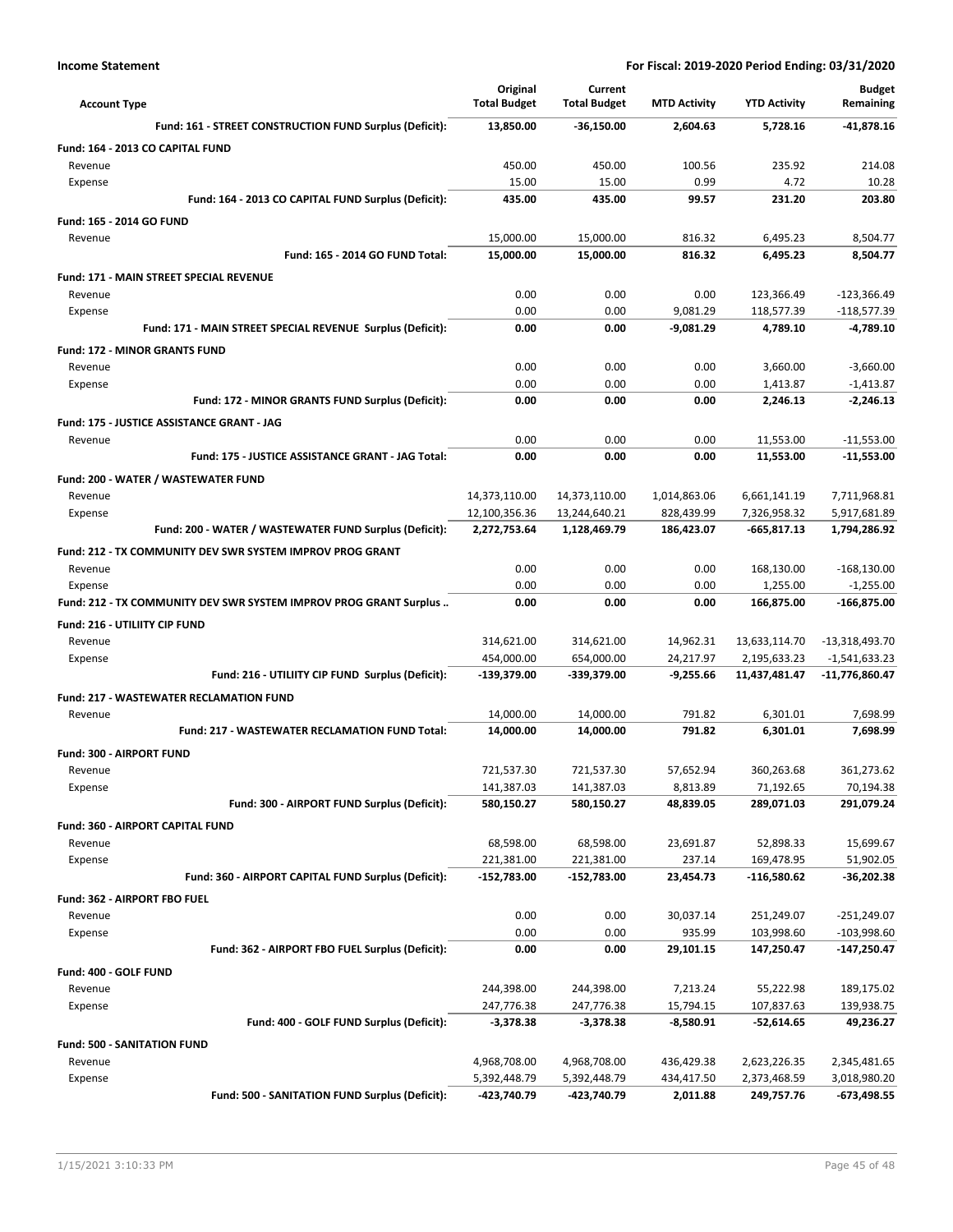|                                                                            | Original            | Current             |                     |                     | <b>Budget</b>   |
|----------------------------------------------------------------------------|---------------------|---------------------|---------------------|---------------------|-----------------|
| <b>Account Type</b>                                                        | <b>Total Budget</b> | <b>Total Budget</b> | <b>MTD Activity</b> | <b>YTD Activity</b> | Remaining       |
| <b>Fund: 601 - CENTRAL SERVICE FUND</b>                                    |                     |                     |                     |                     |                 |
| Revenue                                                                    | 897,529.00          | 897,529.00          | 74,794.07           | 448,764.42          | 448,764.58      |
| Expense                                                                    | 1,099,461.48        | 1,099,498.91        | 75,132.65           | 524,924.79          | 574,574.12      |
| Fund: 601 - CENTRAL SERVICE FUND Surplus (Deficit):                        | $-201,932.48$       | $-201,969.91$       | $-338.58$           | $-76,160.37$        | $-125,809.54$   |
| Fund: 602 - INSURANCE FUND                                                 |                     |                     |                     |                     |                 |
| Revenue                                                                    | 6,163,286.88        | 6,163,286.88        | 502,490.70          | 3,022,262.92        | 3,141,023.96    |
| Expense                                                                    | 6,846,533.00        | 6,846,533.00        | 491,476.24          | 3,630,733.49        | 3,215,799.51    |
| Fund: 602 - INSURANCE FUND Surplus (Deficit):                              | $-683,246.12$       | $-683,246.12$       | 11,014.46           | $-608,470.57$       | $-74,775.55$    |
| Fund: 604 - MIS FUND                                                       |                     |                     |                     |                     |                 |
| Revenue                                                                    | 502,314.00          | 502,314.00          | 41,859.50           | 251,157.00          | 251,157.00      |
| Expense                                                                    | 1,167,850.06        | 1,168,090.06        | 50,599.90           | 580,062.53          | 588,027.53      |
| Fund: 604 - MIS FUND Surplus (Deficit):                                    | $-665,536.06$       | -665,776.06         | $-8,740.40$         | -328,905.53         | -336,870.53     |
| Fund: 660 - VEHICLE REPLACEMENT FUND                                       |                     |                     |                     |                     |                 |
| Revenue                                                                    | 227,000.00          | 227,000.00          | 39,254.75           | 238,098.04          | $-11,098.04$    |
| Expense                                                                    | 460,000.00          | 459,962.57          | 1,956.51            | 749,134.73          | -289,172.16     |
| Fund: 660 - VEHICLE REPLACEMENT FUND Surplus (Deficit):                    | $-233,000.00$       | $-232,962.57$       | 37,298.24           | $-511,036.69$       | 278,074.12      |
| Fund: 800 - SPENCE FUND                                                    |                     |                     |                     |                     |                 |
| Revenue                                                                    | 10,210.00           | 10,210.00           | 613.00              | 4,877.47            | 5,332.53        |
| Expense                                                                    | 600.00              | 600.00              | 50.00               | 300.00              | 300.00          |
| Fund: 800 - SPENCE FUND Surplus (Deficit):                                 | 9,610.00            | 9,610.00            | 563.00              | 4,577.47            | 5.032.53        |
| Fund: 801 - JONES LIBRARY TRUST                                            |                     |                     |                     |                     |                 |
| Revenue                                                                    | 0.00                | 0.00                | 47.96               | 106.71              | $-106.71$       |
| Expense                                                                    | 0.00                | 0.00                | 0.48                | 2.29                | $-2.29$         |
| Fund: 801 - JONES LIBRARY TRUST Surplus (Deficit):                         | 0.00                | 0.00                | 47.48               | 104.42              | $-104.42$       |
| Fund: 809 - GREENVILLE IDC (L-3)                                           |                     |                     |                     |                     |                 |
| Revenue                                                                    | 0.00                | 0.00                | 0.00                | 1,053,669.29        | $-1,053,669.29$ |
| Expense                                                                    | 0.00                | 0.00                | 0.00                | 173,054.24          | $-173,054.24$   |
| Fund: 809 - GREENVILLE IDC (L-3) Surplus (Deficit):                        | 0.00                | 0.00                | 0.00                | 880,615.05          | $-880,615.05$   |
| <b>Fund: 810 - SEIZURE FUNDS - STATE RULES</b>                             |                     |                     |                     |                     |                 |
| Revenue                                                                    | 3,000.00            | 3,000.00            | 775.93              | $-5,914.11$         | 8,914.11        |
| Expense                                                                    | 220.00              | 220.00              | 7.77                | 18,239.49           | $-18,019.49$    |
| Fund: 810 - SEIZURE FUNDS - STATE RULES Surplus (Deficit):                 | 2,780.00            | 2,780.00            | 768.16              | $-24,153.60$        | 26,933.60       |
| <b>Fund: 811 - SEIZURE FUNDS - FED RULES</b>                               |                     |                     |                     |                     |                 |
| Revenue                                                                    | 3,900.00            | 3,900.00            | 665.87              | 2,301.76            | 1,598.24        |
| Expense                                                                    | 125.00              | 125.00              | 6.67                | 29,783.66           | $-29,658.66$    |
| Fund: 811 - SEIZURE FUNDS - FED RULES Surplus (Deficit):                   | 3,775.00            | 3,775.00            | 659.20              | $-27,481.90$        | 31,256.90       |
| Fund: 820 - TIRZ FUND (Tax Increment Reinvestment Zone)                    |                     |                     |                     |                     |                 |
| Revenue                                                                    | 774,228.92          | 774,228.92          | 11,788.76           | 465,304.20          | 308,924.72      |
| Expense                                                                    | 144,225.00          | 144,225.00          | 77.20               | 13,295.67           | 130,929.33      |
| Fund: 820 - TIRZ FUND (Tax Increment Reinvestment Zone) Surplus (Deficit): | 630,003.92          | 630,003.92          | 11,711.56           | 452,008.53          | 177,995.39      |
| Fund: 899 - POOLED CASH                                                    |                     |                     |                     |                     |                 |
| Revenue                                                                    | 0.00                | 0.00                | 0.05                | 0.08                | $-0.08$         |
| Fund: 899 - POOLED CASH Total:                                             | 0.00                | 0.00                | 0.05                | 0.08                | -0.08           |
| <b>Fund: 910 - ELECTRIC OPERATING FUND</b>                                 |                     |                     |                     |                     |                 |
| Revenue                                                                    | 67,442,118.00       | 67,442,118.00       | 4,247,888.90        | 29,537,004.17       | 37,905,113.83   |
| Expense                                                                    | 64,092,352.68       | 64,092,352.68       | 4,987,542.38        | 28,120,849.84       | 35,971,502.84   |
| Fund: 910 - ELECTRIC OPERATING FUND Surplus (Deficit):                     | 3,349,765.32        | 3,349,765.32        | -739,653.48         | 1,416,154.33        | 1,933,610.99    |
| <b>Fund: 911 - ELECTRIC DEBT REDUCTION</b>                                 |                     |                     |                     |                     |                 |
| Revenue                                                                    | 0.00                | 0.00                | 25.97               | 57.09               | $-57.09$        |
| Fund: 911 - ELECTRIC DEBT REDUCTION Total:                                 | 0.00                | 0.00                | 25.97               | 57.09               | $-57.09$        |
| Fund: 912 - ELECTRIC DEBT SERVICE                                          |                     |                     |                     |                     |                 |
| Revenue                                                                    | 7,843,475.00        | 7,843,475.00        | 653,622.92          | 3,921,737.52        | 3,921,737.48    |

Expense 7,843,475.00 7,843,475.00 0.00 3,103,525.16 4,739,949.84

**Fund: 912 - ELECTRIC DEBT SERVICE Surplus (Deficit): 0.00 0.00 653,622.92 818,212.36 -818,212.36**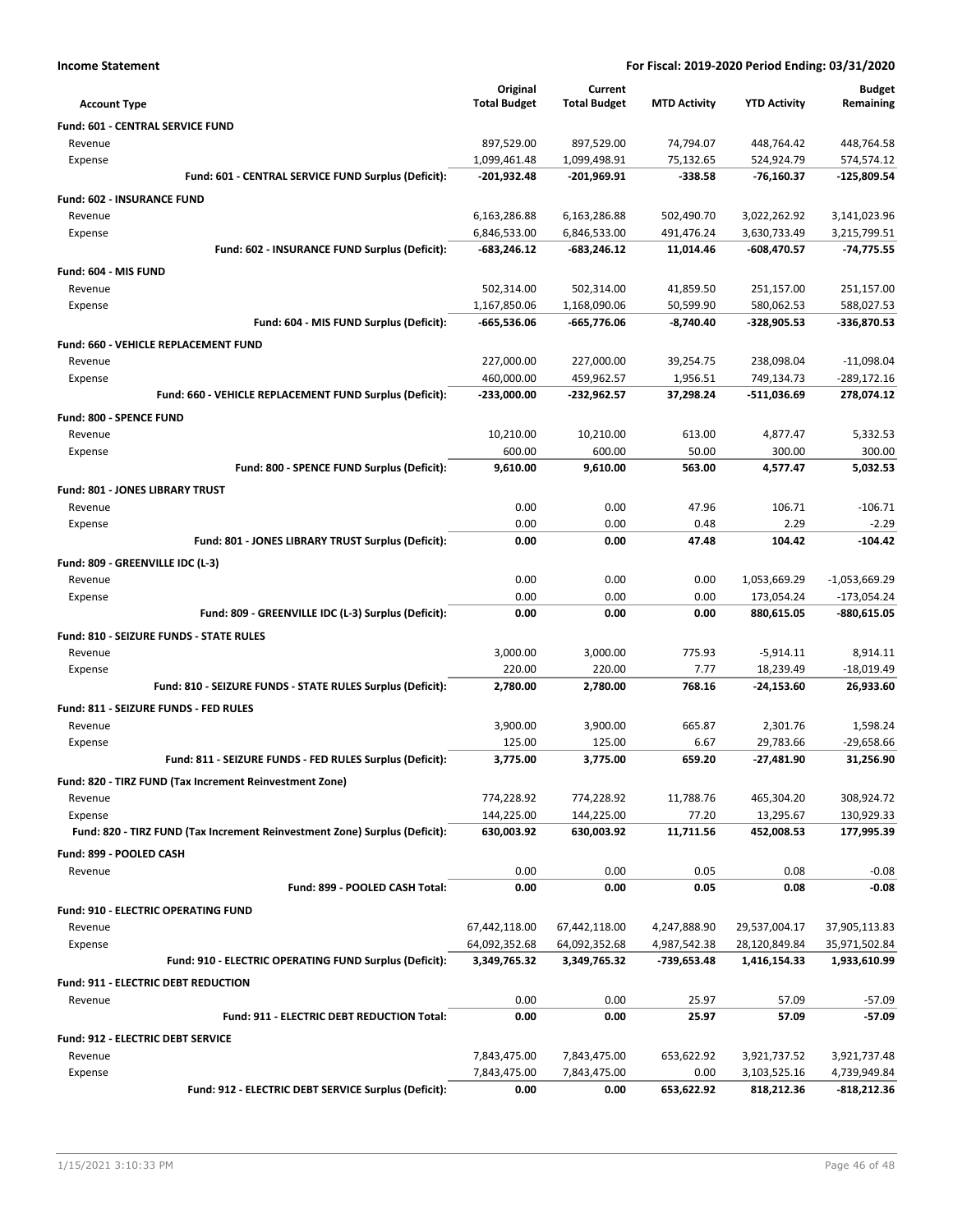| <b>Account Type</b>                           |                                                      | Original<br><b>Total Budget</b> | Current<br><b>Total Budget</b> | <b>MTD Activity</b> | <b>YTD Activity</b> | <b>Budget</b><br>Remaining |
|-----------------------------------------------|------------------------------------------------------|---------------------------------|--------------------------------|---------------------|---------------------|----------------------------|
| <b>Fund: 913 - ELECTRIC CONSTRUCTION FUND</b> |                                                      |                                 |                                |                     |                     |                            |
| Revenue                                       |                                                      | 0.00                            | 0.00                           | 311.04              | 684.03              | $-684.03$                  |
|                                               | <b>Fund: 913 - ELECTRIC CONSTRUCTION FUND Total:</b> | 0.00                            | 0.00                           | 311.04              | 684.03              | $-684.03$                  |
| Fund: 950 - CABLE / INTERNET                  |                                                      |                                 |                                |                     |                     |                            |
| Revenue                                       |                                                      | 6,245,661.00                    | 6,245,661.00                   | 520,894.98          | 3,221,140.74        | 3,024,520.26               |
| Expense                                       |                                                      | 6,420,315.00                    | 6,420,315.00                   | 511,561.78          | 2,817,269.10        | 3,603,045.90               |
|                                               | Fund: 950 - CABLE / INTERNET Surplus (Deficit):      | $-174.654.00$                   | -174.654.00                    | 9.333.20            | 403.871.64          | $-578,525.64$              |
|                                               | <b>Total Surplus (Deficit):</b>                      | 3,395,325.48                    | 1,963,809.63                   | -987.550.07         | 31.044.134.81       |                            |